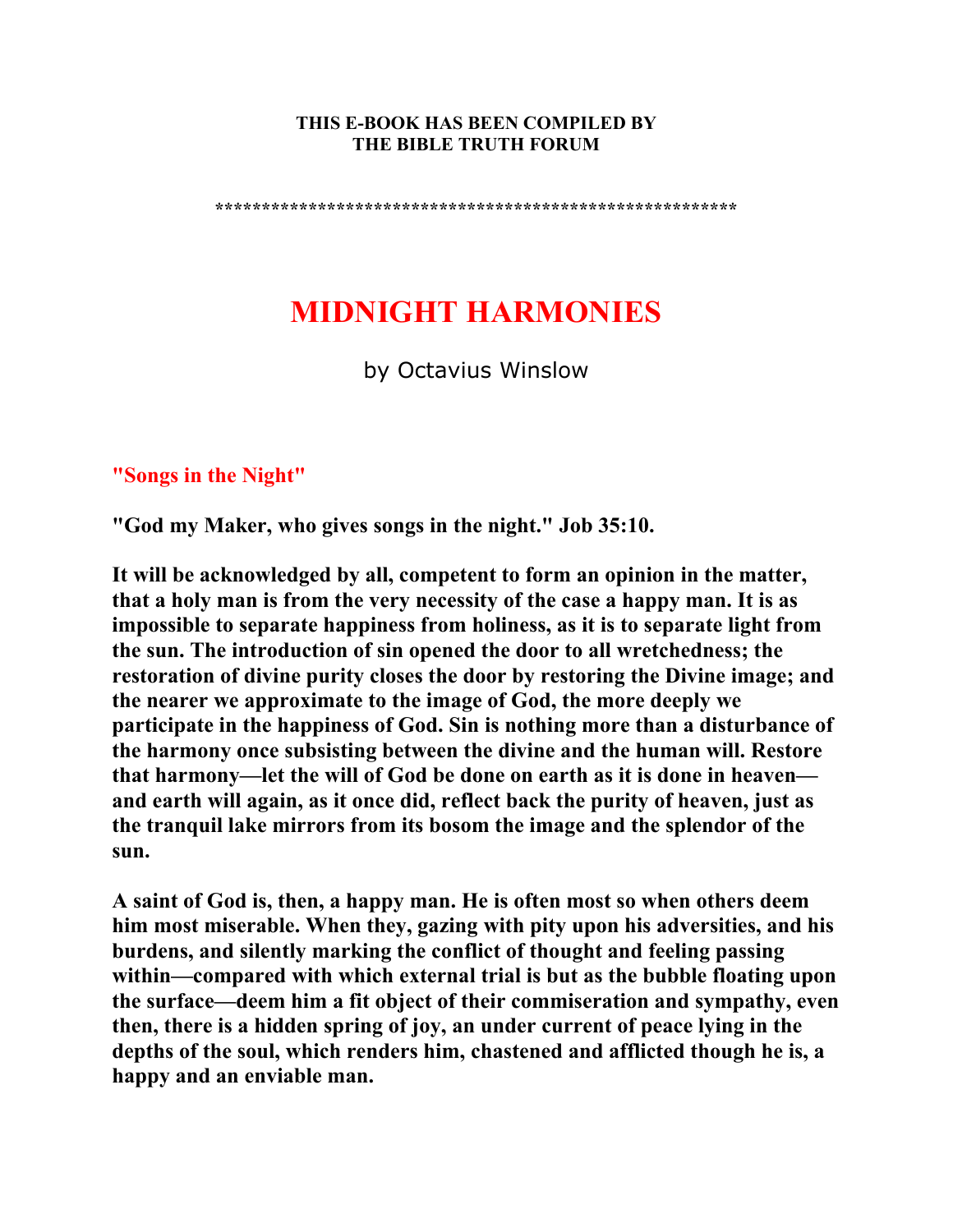**Worldling! refrain your tears, spare your pity. "Blessed are those who mourn now, for they are, and they shall be, comforted." "Thus says the Lord God: behold, my servants shall eat, but you shall be hungry: behold, my servants shall drink, but you shall be thirsty: behold, my servants shall rejoice, but you shall be ashamed: behold, my servants shall sing for joy of heart, but you shall cry for sorrow of heart, and shall wail for vexation of spirit." Weep not for him, but, O you Christless souls! weep for yourselves!** 

**How fully do the words placed at the head of this chapter sustain this train of thought. Midnight harmony! Who can inspire it? Songs in the night! Who can create them? God can, and God does. The "God of all consolation," the "God who comforts those who are cast down," the "God of hope," who causes the "bright morning star" to rise upon the dreary landscape, the "God of peace, who himself gives peace, always, and by all means;" even he, our Maker and our Redeemer, gives songs in the night.** 

**All music is of God's inspiration. The lark's cheerful carol—the nightingale's plaintive note—an infant's praise, and the music of the spheres—all are the voice of God. There is no instrument whose broken and untuned strings he cannot make discourse sweet strains—even a heart collapsed with grief. And there is no season in the Christian history which he cannot render vocal with a melody to which a seraph might breathlessly listen, from which he might derive new rapture, but which he would imitate in vain.** 

**Music, at all times sweet, is the sweetest amid the sublimity of night. When in the solemn stillness that reigns—not a breath rustling the leaves, and echo herself slumbers,—when in the darkness that enshrouds, the thoughts that agitate, the gloomy phantoms that flit before the fancy, like shadows dancing upon the wall, there breaks upon the wakeful ear the soft notes of skillfully touched instruments, blending with the melting tones of well-tuned voices, it is as though angels had come down to serenade and soothe the sad and jaded sons of earth. But there are songs richer, and there is music sweeter still than theirs,—the songs which God gives, and the music which Jesus inspires in the long dark night of the Christian's pilgrimage. To this harmony let us now hearken. Three reflections are suggested by the words—The night season, the songs in the night,—and the author of these night-songs. "God, my Maker, who gives songs in the night."** 

**The season referred to by the inspired penman is figurative of the sorrow, gloom, and despondency into which all God's people are, more or less,**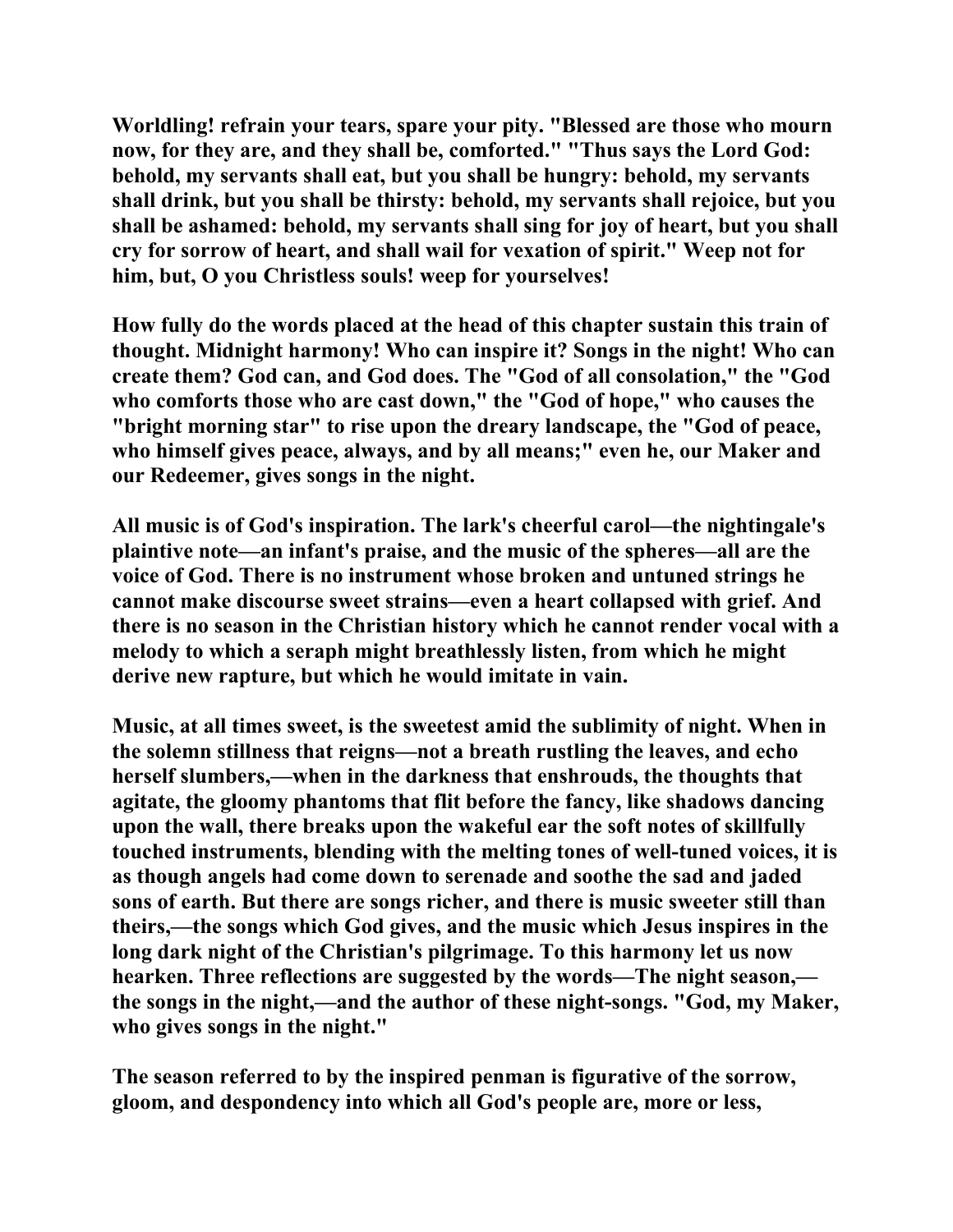**brought,—the season of night. Designed though this little work is for the period of Christian solitude and sorrow, it is not improbable that it may find its way into the sick and gloomy chamber of a mind yet more sick and dark. It may not, then, be inappropriate to remark what an expressive image is the season of night of an unconverted state—a state of spiritual darkness and of death. Night is the season of gloom, of slumber, of visions. Such is the moral condition of the soul, unenlightened, unawakened, unsanctified by the Holy Spirit. The apostle touches upon this state, in the contrast which he finely draws between the believer and the unbeliever. "But you, brethren, are not in darkness, that the day should overtake you as a thief. You are all the children of light, and the children of the day: we are not of the night, nor of darkness, therefore, let us not sleep, as do others; but let us watch and be sober; for they that sleep, sleep in the night; and they that be drunken are drunken in the night."** 

**What a solemn picture this, of an ungodly world, of our unconverted relatives; perhaps, my reader, of yourself. "Children of the night"—asleep in darkness. Is not the night-season especially the season of dreams? Such is the spiritual night of the soul. Thus graphically is it described by the evangelical prophet Isaiah,—"As when a hungry man dreams, and, behold, he eats; but he awakens, and his soul is empty; or as when a thirsty man dreams, and, behold, he drinks; but he awakens, and, behold, he is faint, and his soul has appetite." Such is your state. You are asleep; the chains of spiritual slumber bind your moral senses; your plans, your pursuits, your pleasures, your realizations, all are but as the visions that sport around the pillar of night.** 

**You imagine you are happy, you fancy liberty in your fetters, substance in your shadows, reality in your visions. But, by and by, you awake to the conviction—O how keen—that all is but a dream! The spirit is restless, the mind is unfed, the heart is sick, the soul is unsatisfied; all, all is one dark and desolate blank. Yes, God will write, yes, God has written, the sentence of death upon the worldling's enjoyment; and will teach him that all happiness is unreal, and all pleasure is unsubstantial that flows not from himself, and of which he is not the "exceeding joy."** 

**Rouse yourself, then, from your sleep; the bridegroom is coming! the midnight cry of the approaching judge is about to break upon the slumber and darkness of your soul. It is high time to awake out of sleep. What if these words should startle you amid your worldliness and folly, your sin and**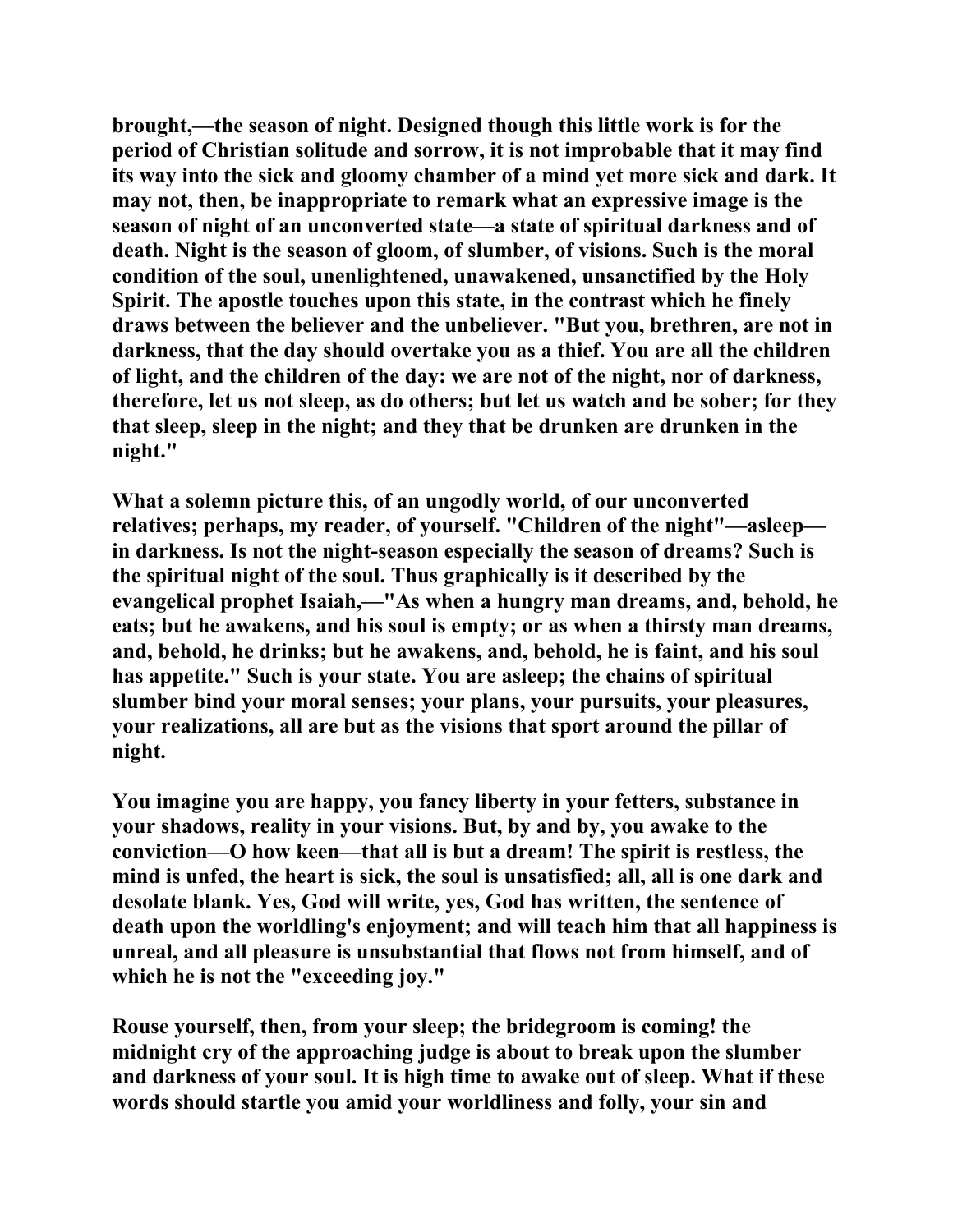**rebellion, your day-dreams of earthly good,—"You fool, this night your soul shall be required of you!" What if you should awake up in hell! Horror of horrors! Listen to the warning of the Savior, "What shall it profit a man, if he should gain the whole world, and lose his own soul." Then, "awake you that sleep, arise from the dead, and Christ shall give you life."** 

**Awful, if the present night of your unsanctified sorrow should be the harbinger, the prelude, the forecasting shadows of a future and an endless night of woe! But this season of night is signally descriptive of some periods in the history and experience of a child of God, and to them we especially restrict it. It reminds us of the period of soul darkness which often times overtakes the Christian pilgrim. "My servant that walks in darkness and has no light," says God. Observe, he is still God's servant. He is the "child of the light," though walking in darkness. Gloom spreads its mantle around him—a darkness that may be felt. Shadows thicken upon his path. God's way with him is in the great deep: "You are a God that hide yourself," is his mournful prayer. The Holy Spirit is, perhaps, grieved—no visits from Jesus make glad his heart—he is brought in some small degree into the blessed Savior's experience: "My God, my God, why have you forsaken me?"** 

**But, sorrowful pilgrim, there is a bright light in this, your cloud—turn your eye towards it—the darkness through which you are walking is not judicial. It is not the darkness of an unconverted, alienated state. O no! you are still a "child of the day," though it may be temporary night with your spirit. It is the withdrawment but for "a little moment,"—not the utter and eternal extinction,—of the Sun of Righteousness from your soul. You are still a child, and God is still a Father. "In a little wrath I hid my face from you for a moment; but with everlasting kindness will I have mercy on you, says the Lord your Redeemer." "Is Ephraim my dear son? is he a pleasant child? for since I spoke against him I do earnestly remember him still."** 

**And what are seasons of affliction but as the night-time of the Christian? The night of adversity is often dark, long, and tempestuous. The Lord frequently throws the pall of gloom over the sunniest prospect, touching his beloved child where that touch is the keenest felt. He knows the heart's idol: he is best acquainted with the fowler's snare—the temptation and the peril lying in our path. He knows better far than we the chain that rivets us to some endangering object; he comes and draws the curtain of night's sorrow around our way. He sends messenger after messenger. Deep calls unto deep: He touches us in our family—in our property—in our reputation—in our bodies.**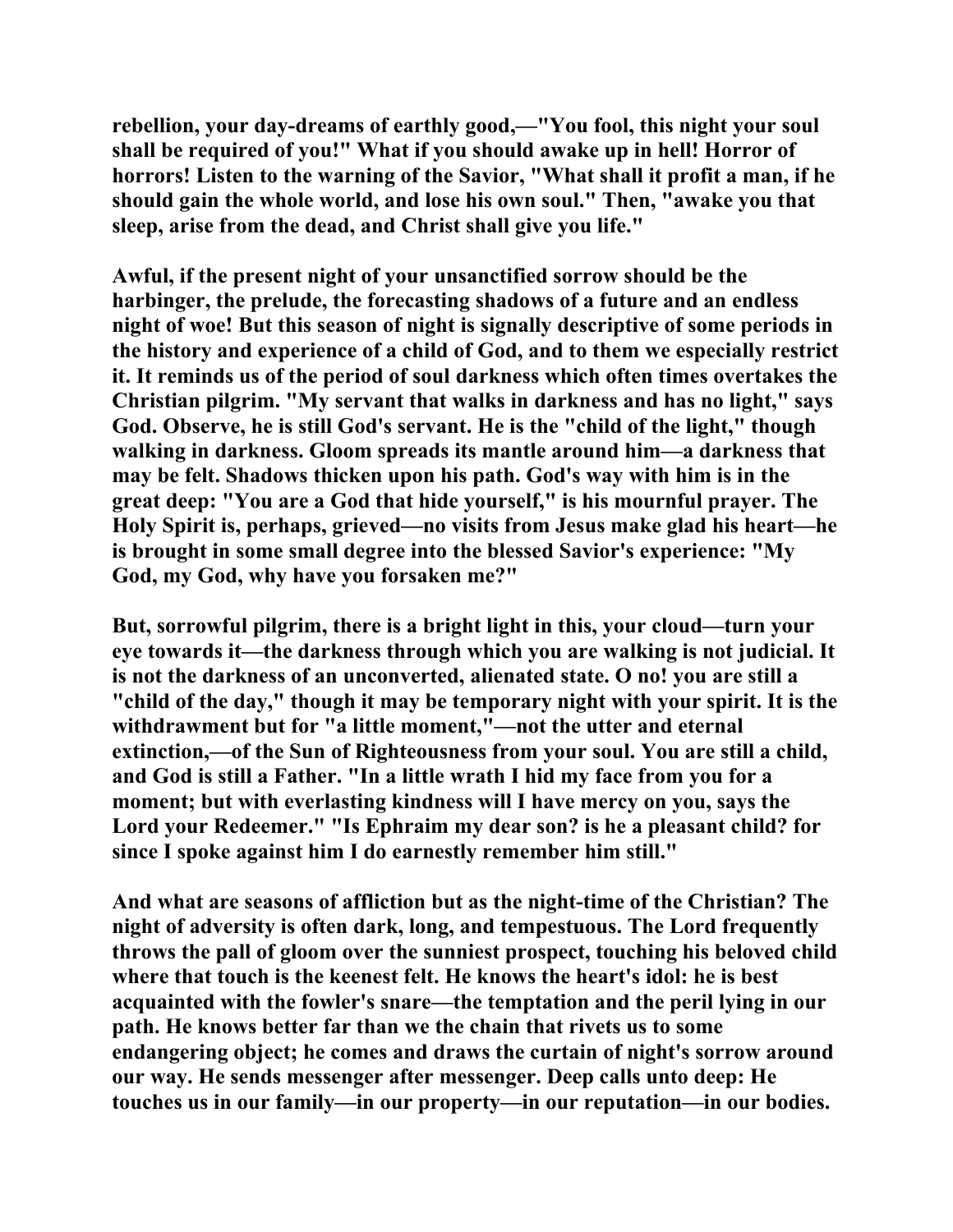**And O, what a night of woe now spreads its drapery of gloom around us!** 

**Then it is—amid the deepening shadows—we seem to take a more dismal view of every object. All things loom in the mist. Our position, our circumstances, our losses, our prospects, all present a more gloomy and discouraging aspect, and assume a more exaggerated and magnified form, viewed in the somber hues now gathering and darkening around them. It is a "day of darkness and of gloominess, a day of clouds and of thick darkness, as the morning spread upon the mountains."** 

**Such, too, is the season of mournful bereavement. What a night is that when the shadow of death falls upon our once bright and joyous tabernacle; when the destroyer enters and lays low some beloved object, around which the heart's affections, perhaps, too closely entwined. It is as though the noonday sun had suddenly become quenched in midnight gloom. "Lover and friend have you put far from me, and my acquaintance into darkness," is the heart's sad breathing. It was such a night to the heart of Jesus when he left the house of Bethany to go to the grave of Lazarus. Ah! who has not passed through the gloom and the pangs of this season? Who has not seen—the shadows approaching which forewarned of the coming woe? To take our position in the room of suffering, and to watch through the wearisome day and the lonesome night, the slow advance of the fell-destroyer,—to see the light retiring from our 'pleasant picture,' and its features of expression and its lines of beauty growing dimmer and fainter, until the shadow of death completely veiled it from our view—what a night of heartache is this! But hush!** 

**"All are not taken! there are left behind Living beloved, tender looks to bring, And make the daylight still a blessed thing, And tender voices, to make soft the wind. But if it were not so—if I could find Not love in all the world to answer me, Nor any pathway but rang hollowly, Where 'dust to dust' the love from life disjoined— And if with parched lips—as in a dearth Of water-springs the very deserts claim,— I uttered to these sepulchers unmoving The bitter cry, 'Where are you, O my loving?' I know a voice would sound, 'Daughter, I AM, Can I suffice for heaven, and not for earth?'"**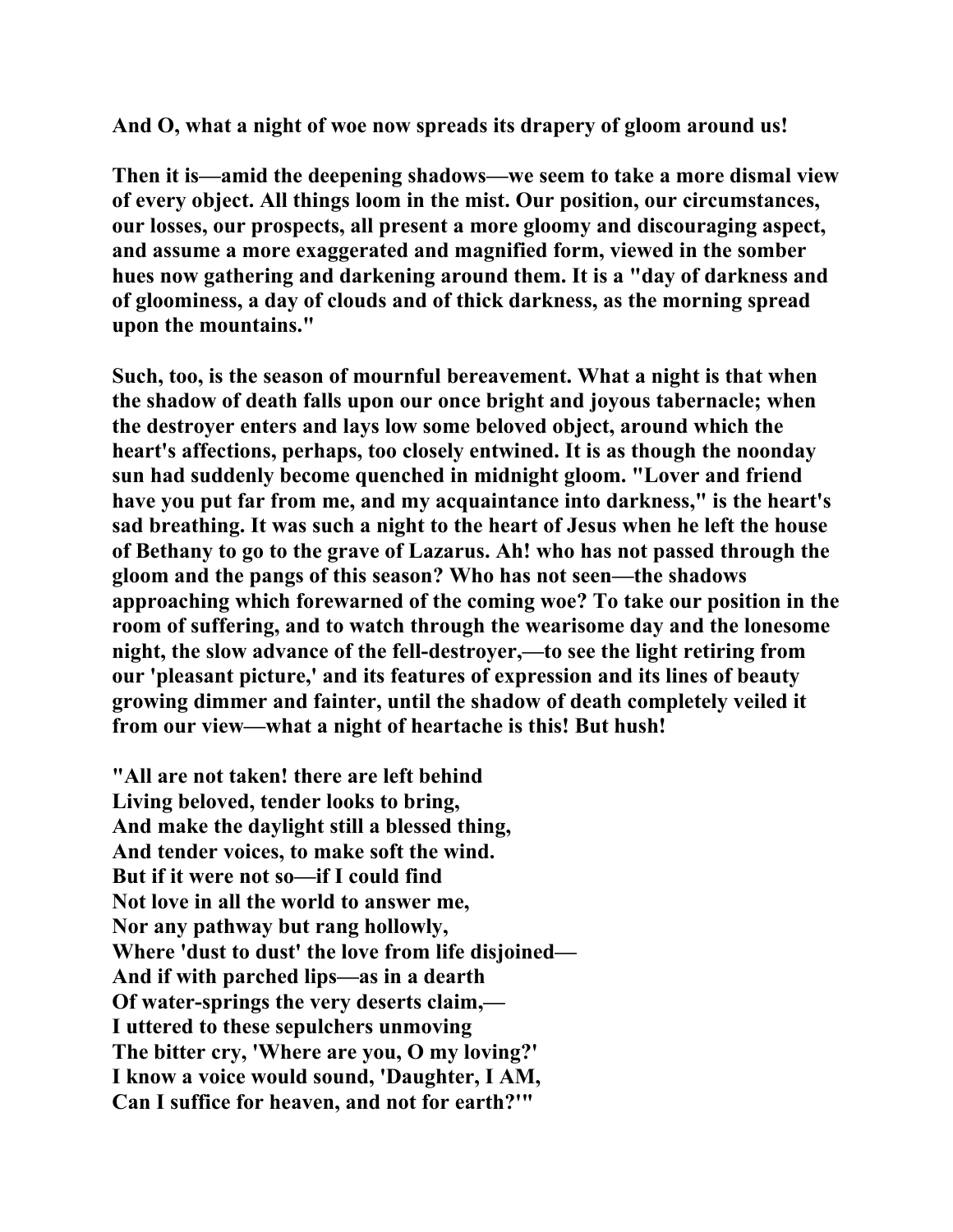**But dark, and often rayless for a time, as are these various night-seasons of our pilgrimage, they have their harmonies. It is not completely night, as it is not completely day with us here. If the day has its dark periods, the night has its bright ones. If the one has its sounds of woe, the other has its notes of melody. There are—provided by him who "divides the light from the darkness"—softenings, alleviations, and soothings, which can even turn night into day, and bring the softest tones from the harshest discord. How humbling is the reflection, that in the depth of the deepest sorrow, the darkness of the darkest shade, we should lose sight of this precious truth.** 

**The strong consolations which our God has laid up for those who love him, are so divine, so rich, so varied, that to overlook the provision in the time of our sorrow, seems an act of ingratitude darker even than the sorrow we deplore. O! it is in the heart of God to comfort you, his suffering child. Once convinced of this, and the bitterest ingredient in your cup has become sweet.** 

**Let me assist you to the conviction of this truth by directing your attention, perhaps in an hour of dark woe, to some of those songs which the Lord enables his people to sing in the night-watches of their journey. This was preeminently David's experience. Few of the Lord's saints knew more of the night-travel of faith than this wonderful man of God. Happy shall we be if we study closely his instructive life. After alluding to the "Waves and the billows which had gone over him," he seems to be suddenly checked in his complainings by the recollection of the night-song: "Yet the Lord will command his loving-kindness in the day-time, and in the night his song shall be with me, and my prayer unto the God of my life," (Psalm 42:8.)** 

**Here was midnight harmony! Amid the "noise of the water-spouts," and the swellings of "billows"—the midnight of his soul—lo! music rises! A song is sung, such as is not heard in heaven—for there is no night there—it is of kindness, it is of love, yes, it is of loving-kindness, manifested and experienced in the hour,—when sinking amid deep and dark waters the soul cries out for fear, "Lord, save, I perish!" O what loving-kindness must that be, suffering believer, which inspires a song so sweet, amid a season so dark as this!** 

**"Awake my soul, in joyful lays, And sing your dear Redeemer's praise; He justly claims a song from me, His loving-kindness, O how free!**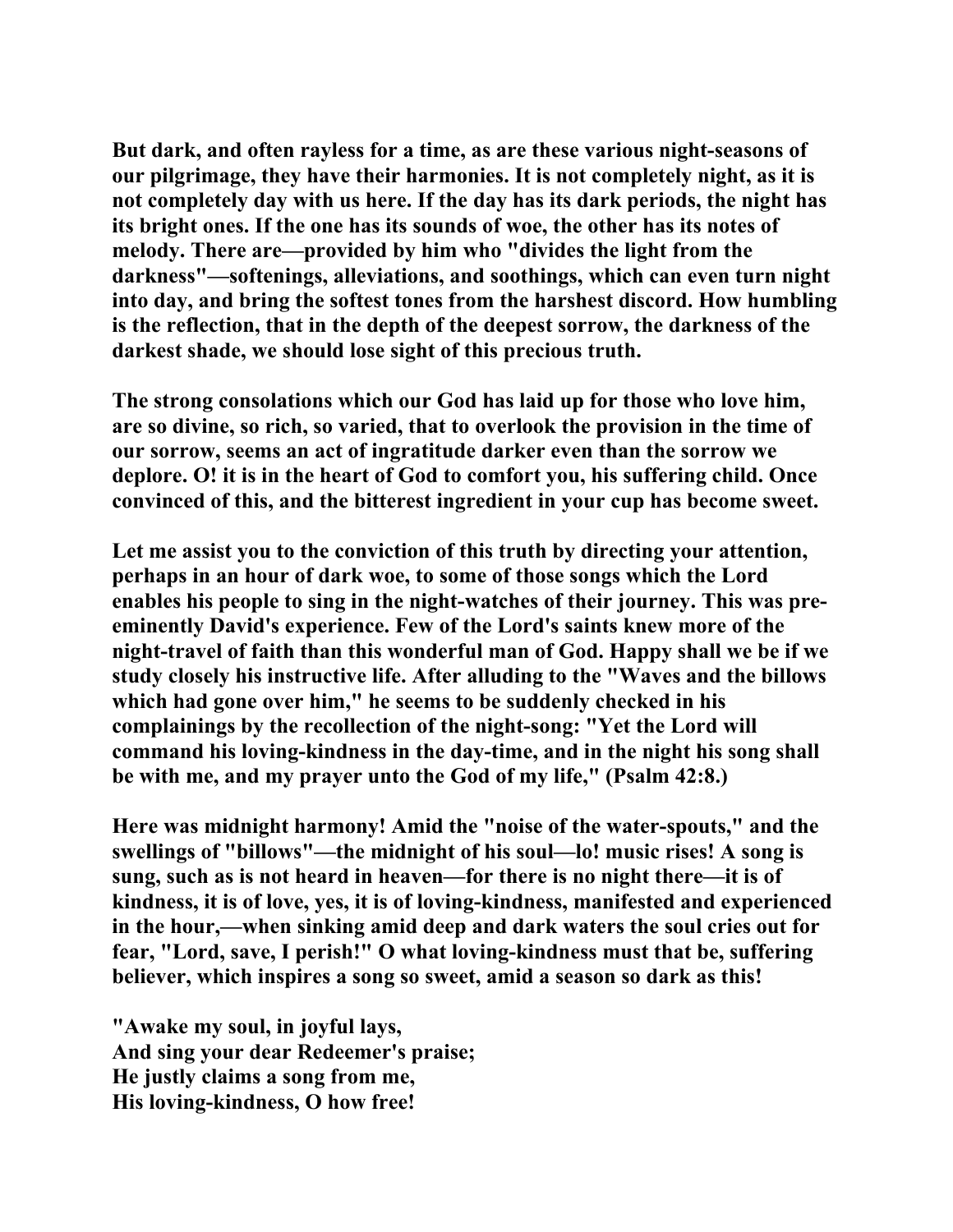**When trouble, like a gloomy cloud, Has gathered thick and thundered loud; He near my soul has always stood, His loving-kindness, O how good!"** 

**The Psalmist, too, on another occasion of night-travel fed his drooping faith with the remembrance of songs he had previously sung: "I call to remembrance my song in the night," (Psalm 77:6.) It is no small wisdom, tried Christian, to recall to memory the music of the past. Think not that, like sounds of earth-born melody, that music has died away never to awake again. Ah, no! those strains which once floated from your spirit-touched lips yet live! The music of a holy heart never dies; it lingers still amid the secret chambers of the soul. Hushed it may be for awhile, by other and discordant sounds, but the Holy Spirit, the Christian's Divine Remembrancer, will summon back those tones again, to soothe and tranquilize and cheer, perhaps in a darker hour and in richer strains, some succeeding night of heart-grief.** 

**"I remember you upon my bed, and meditate on you in the night-watches." "Restore unto me the joys of your salvation." Yet again: "At midnight I will arise to give thanks unto you because of your righteous judgments," (Ps. 119:62.) At midnight—the most lonely, rayless, desolate hour. 'When other hearts of sympathy are hushed to rest; when all the world seems dead to me, wrapped in deep unconsciousness of my silent vigils, in the midnight of my soul's deep grief I will arise from my pillow, moist with tears, and from my couch, worn with my tossings, and will give thanks unto you because of your righteous judgments.'** 

**O what midnight harmony, beloved, is this! The blessed spirits of another world are hearkening: God bows down his ear and listens. Ah! my reader, there is not a single midnight of your history—never so dark as that midnight may be—for which God has not provided you a song, and in which there may not be such music as human hand ever awoke, and as human lip never breathed—the music that God only can create.** 

**But what are some of the materials—the chords and notes—of these songs in the night? We begin with the key-note. Jesus himself is our song! If we cannot sing of Jesus and of his love in the night of our pilgrimage, of what, of whom, then, can sing? As all music has its ground-work—its elementary principles so has the music of the believing soul. Jesus is the foundation. He who knows nothing experimentally of Jesus, has never learned to sing the Lord's song.**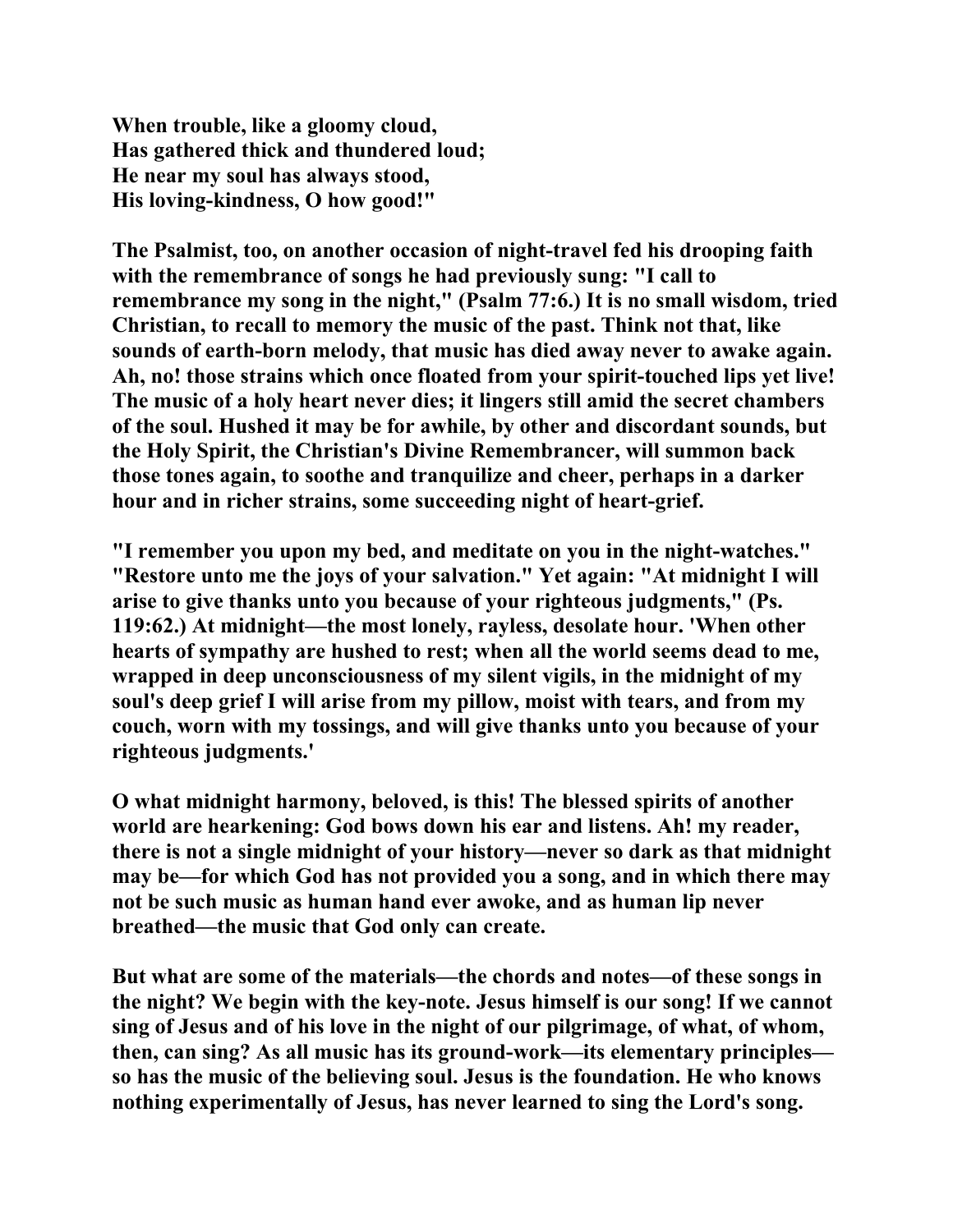**But the believer, when he contemplates Jesus in his personal dignity, glory, and beauty—when he regards him as God's equal—when he views him as the Father's gift—as the great depositary of all the fulness of God, can sing in the dark night of his conscious sinfulness, of a foundation upon which he may securely build for eternity.** 

**And when, too, he studies the work of Jesus, what material for a song is gathered here! when he contemplates Christ as "made of God unto him wisdom, righteousness, sanctification, and redemption;" when he views the atoning blood and righteousness which presents him moment by moment before God, washed from every stain, and justified from every sin, even now, in the night-season of his soul's deep depravity, he can sing the first notes of the song they chant in higher strains above: "Unto him that loved us, and washed us from our sins in his own blood, and has made us kings and priests unto God and his Father; to him be glory and dominion, forever and ever. Amen."** 

**O! yes, Jesus is the key-note—Jesus is the ground-work of our midnight harmony. Is it a season of heart-ploughing, of breaking up of the fallow ground, of deeper discovery of the concealed plague? Still to turn the eye of faith on Jesus, and contemplate the efficacy of his blood to remove all sin, and the power of his grace to subdue all iniquity, O what music in the sad heart does that sight of him create! "My soul does magnify the Lord, and my spirit has rejoiced in God my Savior."** 

**Is it a night of sorrowful affliction? What a friend, what a brother, what a helper is Jesus! Never, no never, does he leave his suffering one to travel that night unvisited, unsoothed by his presence. He is with you now, and of his faithfulness that never falters, of his love that never changes, of his tenderness that never lessens, of his patience that never wearies, of his grace that never decays, of his watchfulness that never slumbers, you may sing in the stormnight of your grief.** 

**Fix your eye, dim with weeping though it be, upon this touching picture of your sympathizing Lord thus presented to your view: "The ship was now in the midst of the sea, tossed with waves: for the wind was contrary. And in the fourth watch of the night, Jesus went unto them, walking on the sea. And when the disciples saw him walking on the sea, they were troubled, saying, It is a spirit; and they cried out for fear. But straightway Jesus spoke unto them, saying, "Be of good cheer; it is I; be not afraid." Do you think there were no**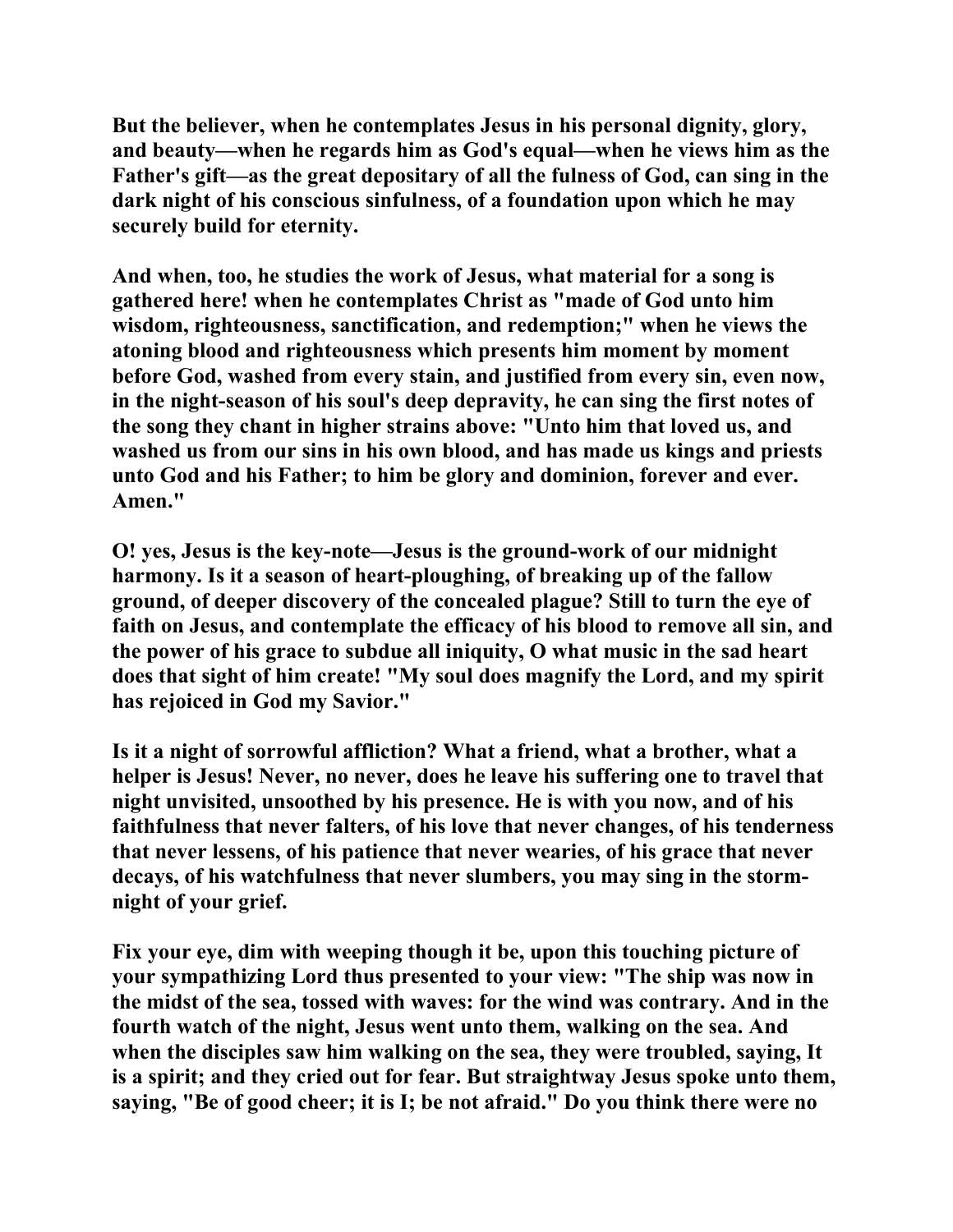**songs on that dark tempestuous night? Did no music rise from that stormtossed vessel, and swell above the moaning of the sea? Ah, yes, beloved! Jesus was there! And Jesus gave the key-note: "It is I; be not afraid!" And then rose the music of faith and love from the lips of his transported apostle: "Lord, if it be you, bid me come unto you on the water."** 

**Trembling believer! Jesus had been all that night in earnest, wrestling prayer for those loved disciples; and when their peril and fear were at their height, he hastened to their rescue and their comfort, treading the limpid wave with all the majesty and the firmness of a God. Jesus loves to visit us in our nightwatches. Jesus is praying for us when in the storm! The incarnate God delights to be near his helpless and timid saints! And he is near—yes, near to you—the strength of your fainting heart, the support of your sinking soul; and you "shall have a song as in the night, when a holy solemnity is kept; and gladness of heart, as when one goes with a flute to come into the mountain of the Lord, to the mighty one of Israel."** 

**Is it the night of bereavement? Ah, heavy as that night is, there is a song even for it, smitten, weeping soul. Jesus was bereaved. Can you not sing of this? "Jesus wept." Is there no melody in these words? O yes! As one, who himself knew and felt the blank which death creates in human friendship: as one, whose tears once fell upon the cold clay, while no hand was outstretched to wipe them, he sympathizes with your present sorrow, and is prepared to make it all his own. Wide as is the chasm, deep as is the void, mournful as is the blank which death has created, Christ can fill it; and filling it with his love, with his presence, with himself, how sweet will be your song in the night of your sorrow,—"He has done all things well." O there is not a single hour of the long night of our woe, but if we turn and rest in Jesus, we shall find material for a hymn of praise, such as seraphs cannot sing.** 

**Nor must we pass by David's sweet song in the dark night of his domestic calamity and grief: "Although my house be not so with God; yet he has made with me an everlasting covenant, ordered in all things, and sure for this is all my salvation, and all my desire, although he makes it not to grow," (2 Sam. 23:6.) The everlasting covenant which God has made with Jesus, and through Jesus with all his beloved people, individually, is a strong ground of consolation amid the tremblings of human hope, the fluctuations of creature things, and the instability of all that earth calls good. The Word of God meets the peculiar sorrow of domestic calamity with especial tenderness. David was tried in his children—how deep that trial was, few of us may know. But the**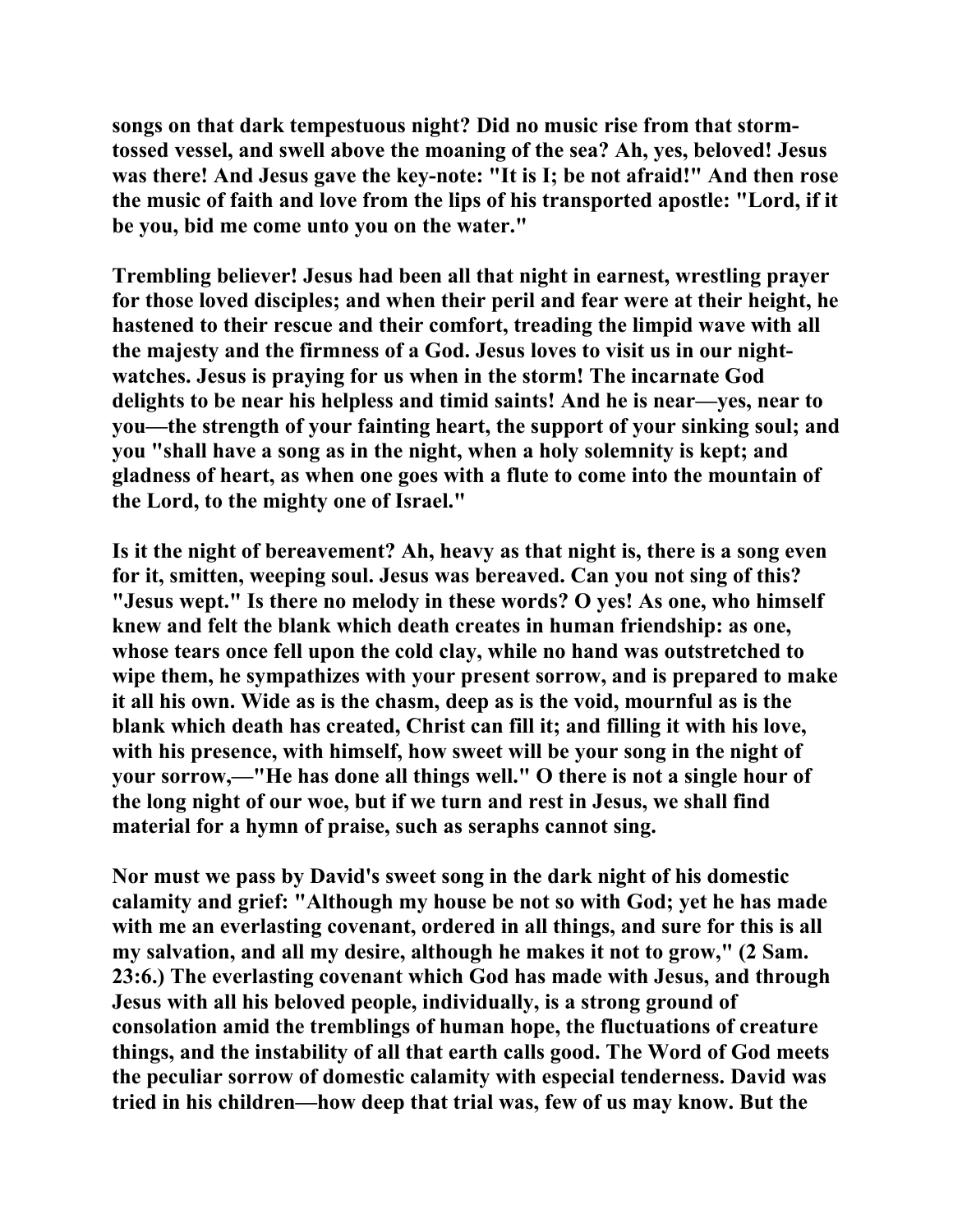**covenant was enough for it; it was a covenant ordered in all things, and sure: and this was his song in the night. And of this same covenant, O sorrowful child of the covenant, you too may sing: The God of the covenant is your God, your Father, your unchangeable Friend.** 

**What though domestic calamity enshrouds your spirit as with midnight gloom—the covenant in which your name is written, and your sorrow appointed, and your consolation provided, and your steps ordered, sheds its mild luster upon your way, and bids you sing in the night-time of your grief—** 

**"Since you, the everlasting God, My Father are become; Jesus, my guardian and my friend, And heaven my final home: I welcome all your sovereign will; For all that will is love: And when I know not what you do, I wait the light above. Your covenant in the darkest gloom Shall heavenly rays impart, Which, my eyelids close in death, Shall warm my chilling heart."** 

**And who gives these songs in the night? "God our Maker." Who but God could give them? No saint on earth, no angel in heaven, has power to tune our hearts to a single note of praise in the hour of their grief. No, nor could any creature above or below breathe a word of comfort, of hope, or of succor, when heart and flesh were failing. Who but the incarnate God has power enough, or love enough, or sympathy enough to come and embosom himself in our very circumstances—to enter into the very heart of our sorrow—to go down into the deepest depth of our woe, and strike a chord there that, responding to his touch, shall send forth a more than angel's music?** 

**It is God who gives these songs. He is acquainted with your sorrows: he regards your night of weeping: he knows the way that you take. He may be lost to your view, but you cannot he lost to his! The darkness of your nightgrief may veil him from your eye, but the "darkness and the light are both alike to him." Then repair to him for your song. Ask him so to sanctify your sorrow by his grace, and so to comfort it by his Spirit, and so to glorify himself in your patient endurance of it, and so to make you to know the**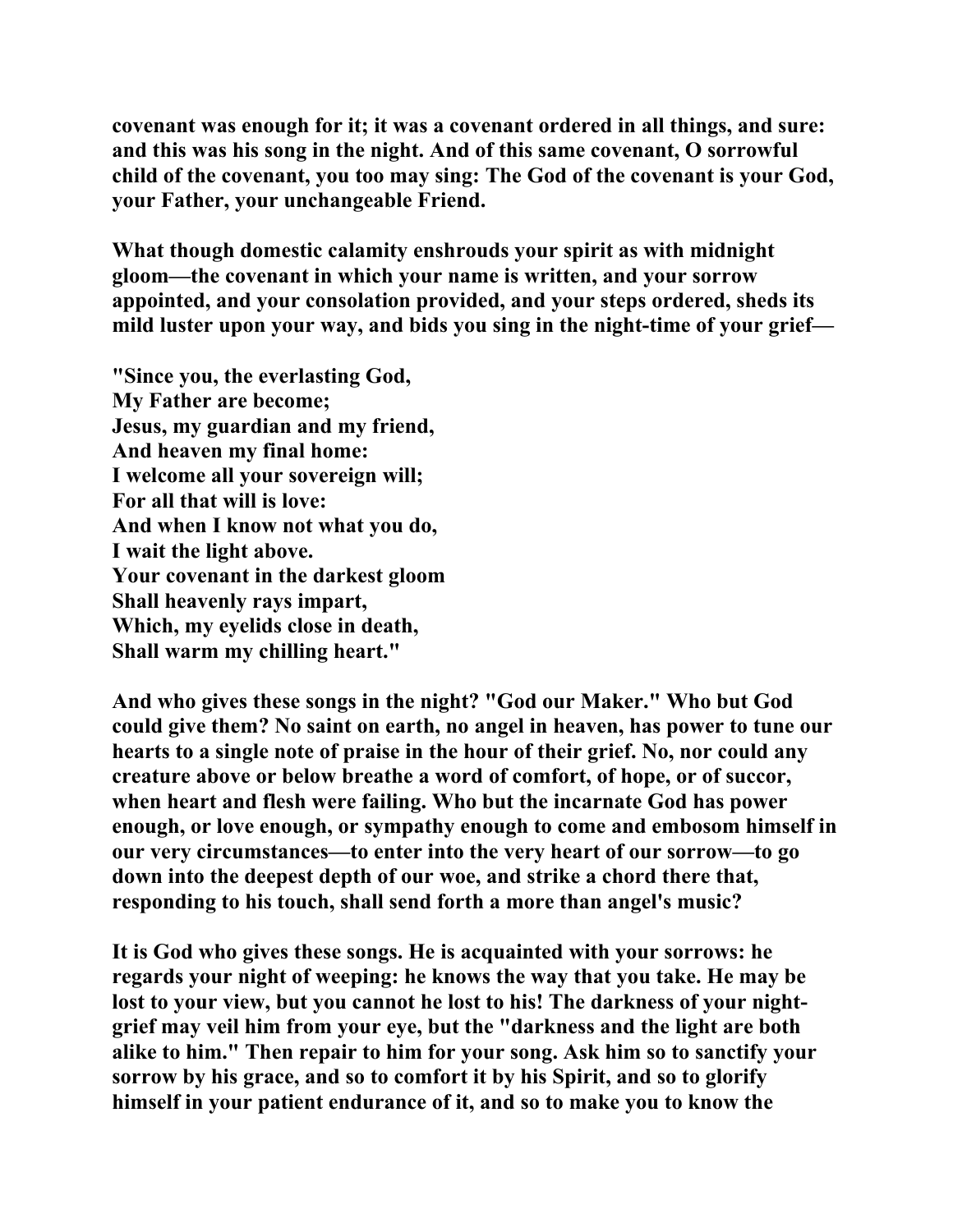**wherefore of your trial, and your trial so to answer the mission on which it was sent, as will enable you to raise this note of praise: "You have turned my mourning into dancing; you have put off my sackcloth, and girded me with gladness; to the end that my glory may sing praise to you, and not be silent."** 

**In giving you a throne of grace, God has given you a song, methinks one of the sweetest ever sung in the house of our pilgrimage. To feel that we have a God who hears and answers prayer,—who has done so in countless instances, and is prepared still to give us at all times an audience—O! the unutterable blessedness of this truth. Sing aloud then, you sorrowful saints, for great and precious is your privilege of communion with God. In the night of your every grief and trial and difficulty, forget not that, in your lowest frame, you may sing this song, "Having boldness to enter into the holiest by the blood of Jesus, by a new and living way, I will draw near, and pour out my heart to God."** 

**Chant, then, his high praises as you pass along, that there is a place where you may disclose every need, repose every sorrow, deposit every burden, breathe every sigh, and lose yourself in communion with God—that place is the bloodsprinkled mercy-seat, of which God says, "There will I meet with you, and I will commune with you."** 

**Ah! but perhaps you exclaim, "Would that I could sing! I can weep, and moan, and even trust, but I cannot rejoice." Yes, but there is One who can give even you, beloved, a song in the night. Place your harp in his hands, all broken and unstrung as it is, and he will repair and retune it; and then, breathing upon it his Spirit, and touching it with his own gentle hand, that heart that was so sad and joyless shall yet sing the high praises of its God!** 

**How much of God's greatness and glory in nature is concealed until the night reveals it! The sun is withdrawn, twilight disappears, and darkness robes the earth. Then appears the brilliant firmament, studded and glowing with myriads of constellations. O the indescribable wonder, the surpassing glory, of that scene! But it was the darkness that brought it all to view.** 

**Thus it is in the Christian's life. How much of God would be unseen, how much of his glory concealed, how little would we know of Jesus, but for the night-season of mental darkness and of heart sorrow. The sun that shone so cheeringly has set; the gray twilight that looked so pensively has disappeared; and just as the night of woe set in, filling you with trembling, with anxiety, and with fear, lo! a scene of overpowering grandeur suddenly bursts upon the**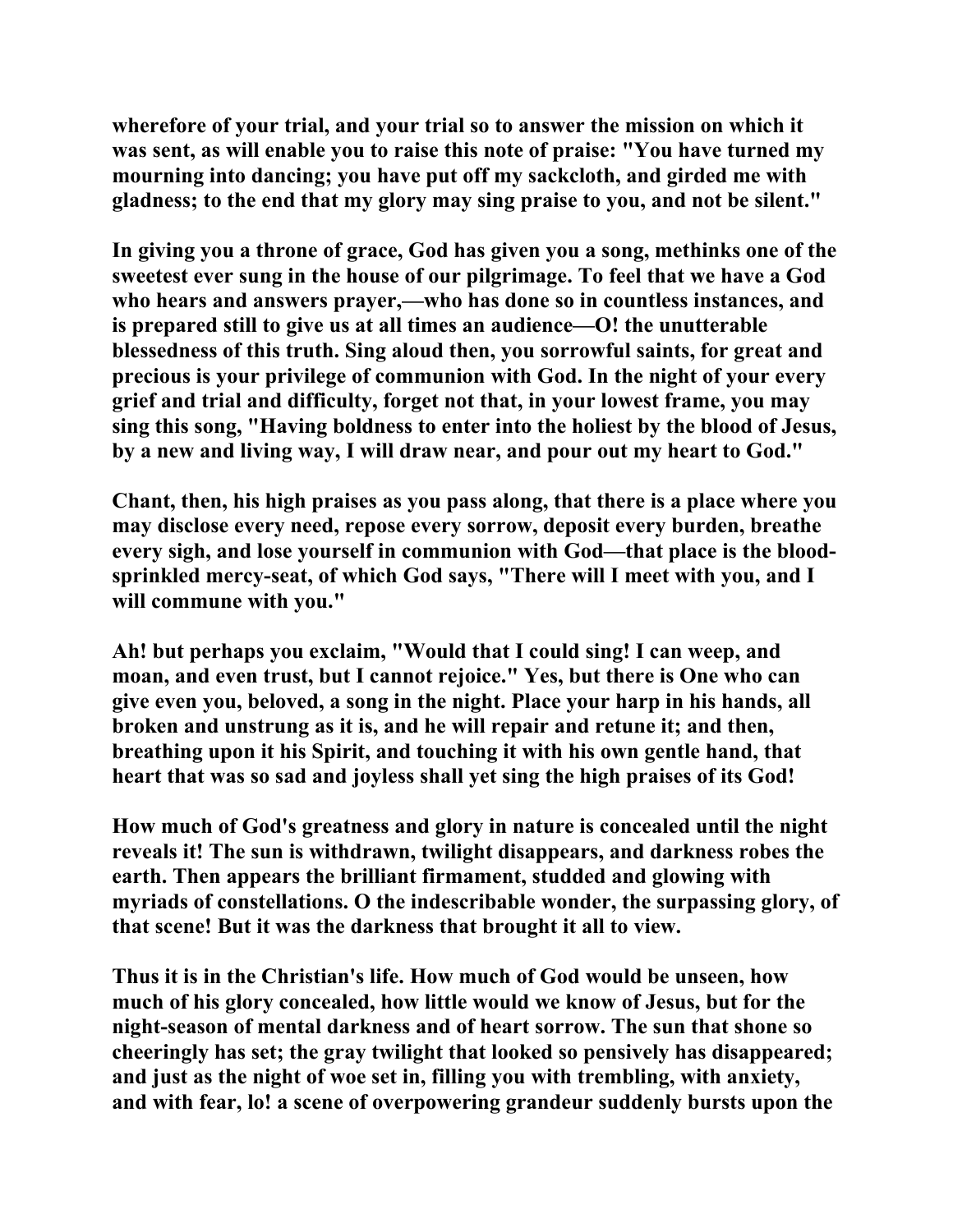**astonished eye of your faith. The glory of God as your Father, has appeared the character of Jesus as a loving tender brother, has unfolded—the Spirit as a Comforter, has whispered—your interest in the great redemption has been revealed—and a new earth redolent with a thousand sweets, and a new heaven resplendent with countless suns, has floated before your view! It was the darkness of your night of sorrow that made visible all this wonder and all this glory: and but for that sorrow how little would you have known of it. "I will sing of mercy and of judgment: unto you, O Lord, will I sing."** 

**Suffering, sorrowful believer! pluck your harp from your willow, and with the hand of faith and love sweep it to the high praises of your God. Praise him for himself—praise him for Jesus—praise him for conversion—praise him for joys—praise him for sorrows—praise him for chastenings—praise him for the hope of glory—O praise him for all! Thus singing the Lord's song in a strange land, you will be learning to sing it in divine sounds, such as are—** 

**"Sung before the sapphire-colored throne To him that sits, thereon— With saintly shout, and solemn jubilee, Where the bright seraphims, in burning row, Their loud uplifted angel-trumpets blow, And the cherubic host in thousand quires Touch their immortal harps of golden wires, With those just spirits that wear victorious palms, Hymns devout, and holy psalms Singing everlastingly; That we on earth undiscording voice May rightly answer with melodious noise; As once did, until disproportioned sin Jarred against nature's chime, and with harsh din Broke the fair music that all creatures made To their great Lord, whose love their motion swayed In perfect harmony, while they stood In first obedience, and their state of good. O may we soon again renew that song, And keep in tune with heaven, until God before long To his celestial concert us unite, To live with him, and sing in endless morn of light."**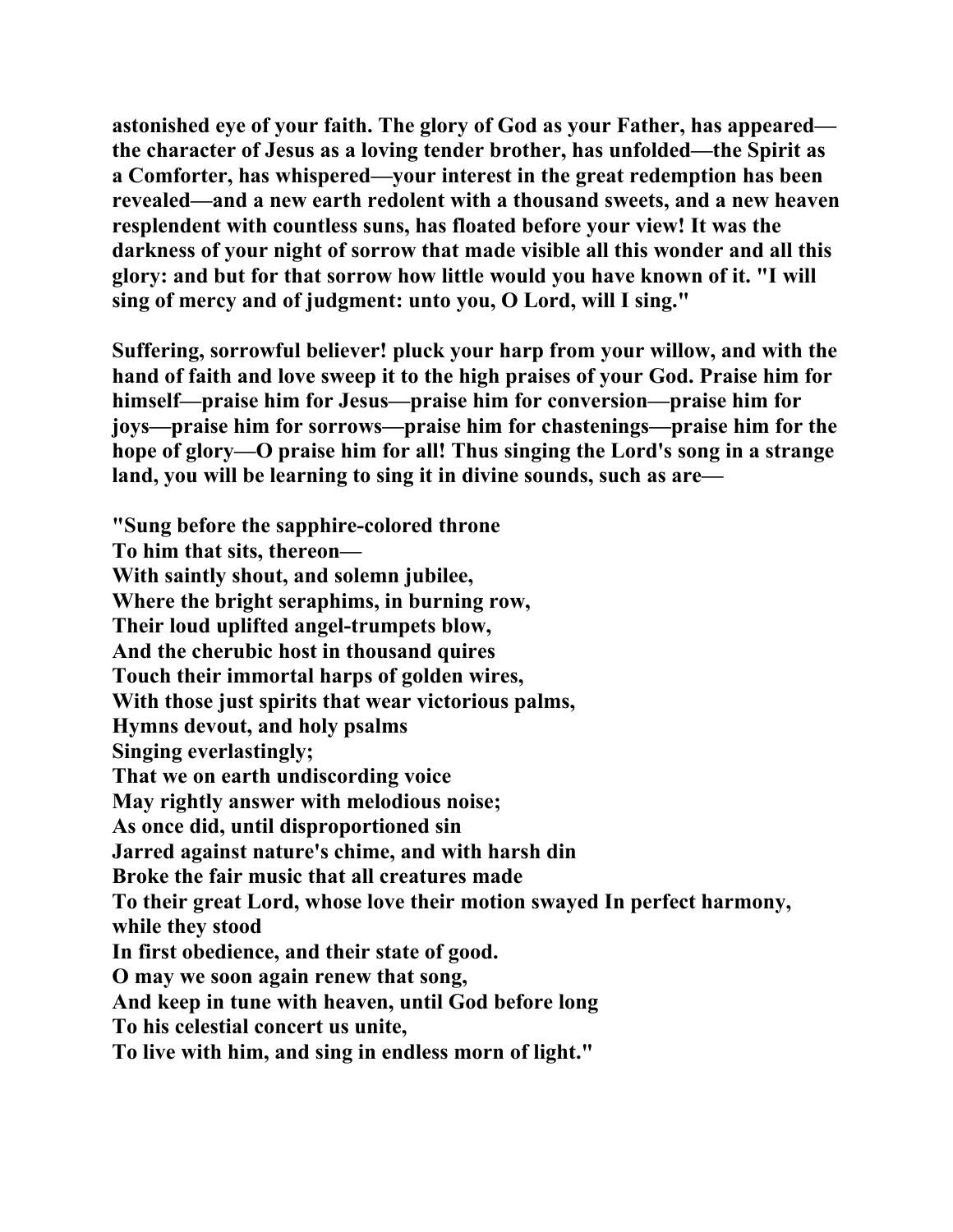## **"Jesus Veiling his Dealings"**

**Jesus answered and said unto him, What I do thou knowest not now; but thou shalt know hereafter. John 13:7** 

**Jesus replied, "You do not realize now what I am doing, but later you will understand." John 13:7** 

**Jesus replied, "You don't understand now why I am doing it; someday you will." John 13:7** 

**Our Lord, when he spoke these words, had just risen from the lowliest act of his most lowly life. Around that act there was thrown a veil of mystery which partially concealed its significance and its end from the view of his wondering disciple. There was much in this simple but expressive incident of the Savior's life which filled Peter's mind with perplexing thought. His first feeling was that of resistance, to be succeeded by one of astonishment, still deeper. He had marked each step in the strange proceeding—the loosened sandal, the bathing of the feet, the replacing of the robe; but the deep significance of the whole was to his view wrapped in impenetrable mystery. And how did the Savior meet his perplexity? Not by denying its mysteriousness, but by a promise of clearer light anon. "You do not realize now what I am doing, but later you will understand." And this explanation and assurance satisfied the mind of the amazed disciple. Simon Peter exclaimed, "Then wash my hands and head as well, Lord, not just my feet!" John 13:9** 

**Each individual believer has a personal interest in this subject, especially those to whom these pages are inscribed—the Father's chastened ones. These words imply a concealment of much of the Lord's procedure with his people. In the preceding chapter we contemplated, under the similitude of the nightseason, the present pilgrimage of the saints; a night, however, not entirely rayless, nor songless; not without some harbingers of the joyous morning, nor some key-notes of the entrancing melody with which that morning of joy will be ushered in. It is our wisdom to know that no pure, unmixed sorrow, ever befalls the Christian sufferer. Our Lord Jesus flung the curse and the sin to such an infinite distance from the church, that could his faith but discern it, the believer would see nothing but love painting the darkest cloud that ever threw its shadow upon his spirit. Akin to the preceding subject is the one upon which we now propose briefly to address the suffering reader. It speaks of a veiling of Christ's dealings, with the promise of an unveiling in a day far**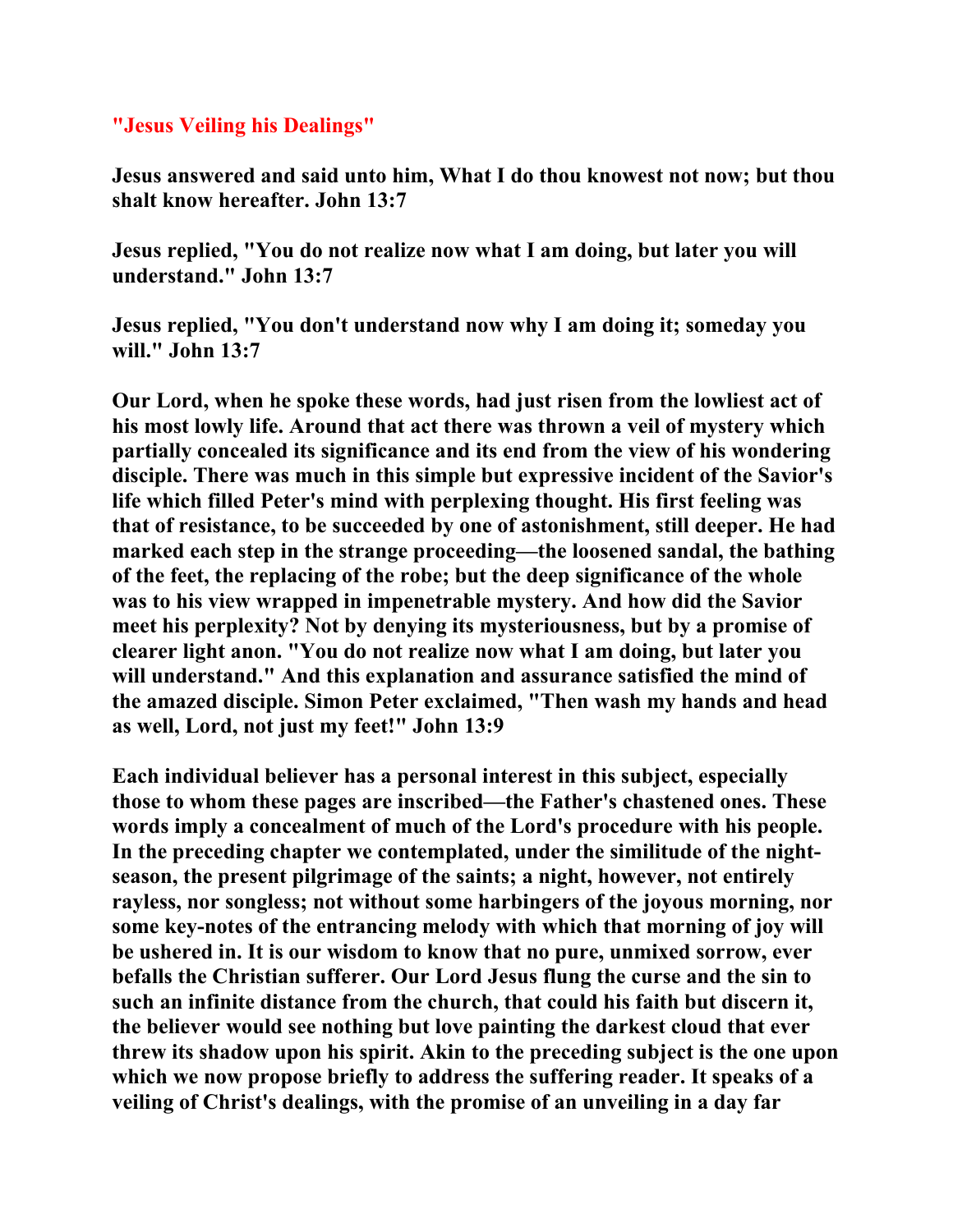**sunnier and happier than this. "You do not realize now what I am doing, but later you will understand."** 

**With regard to our heavenly Father, there can be nothing mysterious, nothing inscrutable to him. A profound and awful mystery himself, yet to his infinite mind there can be no darkness, no mystery at all. His whole plan—if plan it may be called—is before him. Our phraseology, when speaking of the divine procedure, would sometimes imply the opposite of this. We talk of God's foreknowledge, of his foresight, of his acquaintance with events yet unborn; but there is in truth no such thing. There are no tenses with God—no past—nor present—nor to come.** 

**The idea of God's Eternity, if perfectly grasped, would annihilate in our minds all such humanizing of the Divine Being. He is one ETERNAL NOW. All events to the remotest period of time, were as vivid and as present to the divine mind from eternity, as when at the moment they assumed a real existence and a palpable form.** 

**But all the mystery is with us, poor finite creatures of a day. And why, even to us, is any portion of the divine conduct thus a mystery? Not because it is in itself so, but mainly and simply because we cannot see the whole as God sees it. Could it pass before our eye, as from eternity it has before his, a perfect and a complete whole, we should then cease to wonder, to cavil and repine. The infinite wisdom, purity, and goodness, that originated and gave a character, a form, and a coloring, to all that God does, would appear as luminous to our view as to his, and ceaseless adoration and praise would be the grateful tribute of our loving hearts.** 

**Throw back a glance upon the past, and see how little you have ever understood of all the way God has led you. What a mystery—perhaps, now better explained—has enveloped his whole proceedings! When Joseph, for example, was torn from the homestead of his father, sold, and borne a slave into Egypt, not a syllable of that eventful page of his history could he spell. All was to his mind as strange and unreadable as the hieroglyphics of the race, whose symbolical literature and religion now for the first time met his eye. And yet God's way with this his servant was perfect. And could Joseph have seen at the moment that he descended into the pit, where he was cast by his envious brethren, all the future of his history as vividly and as palpably as he beheld it in after years, while there would have been the conviction that all was well, we doubt not that faith would have lost much of its vigor, and God**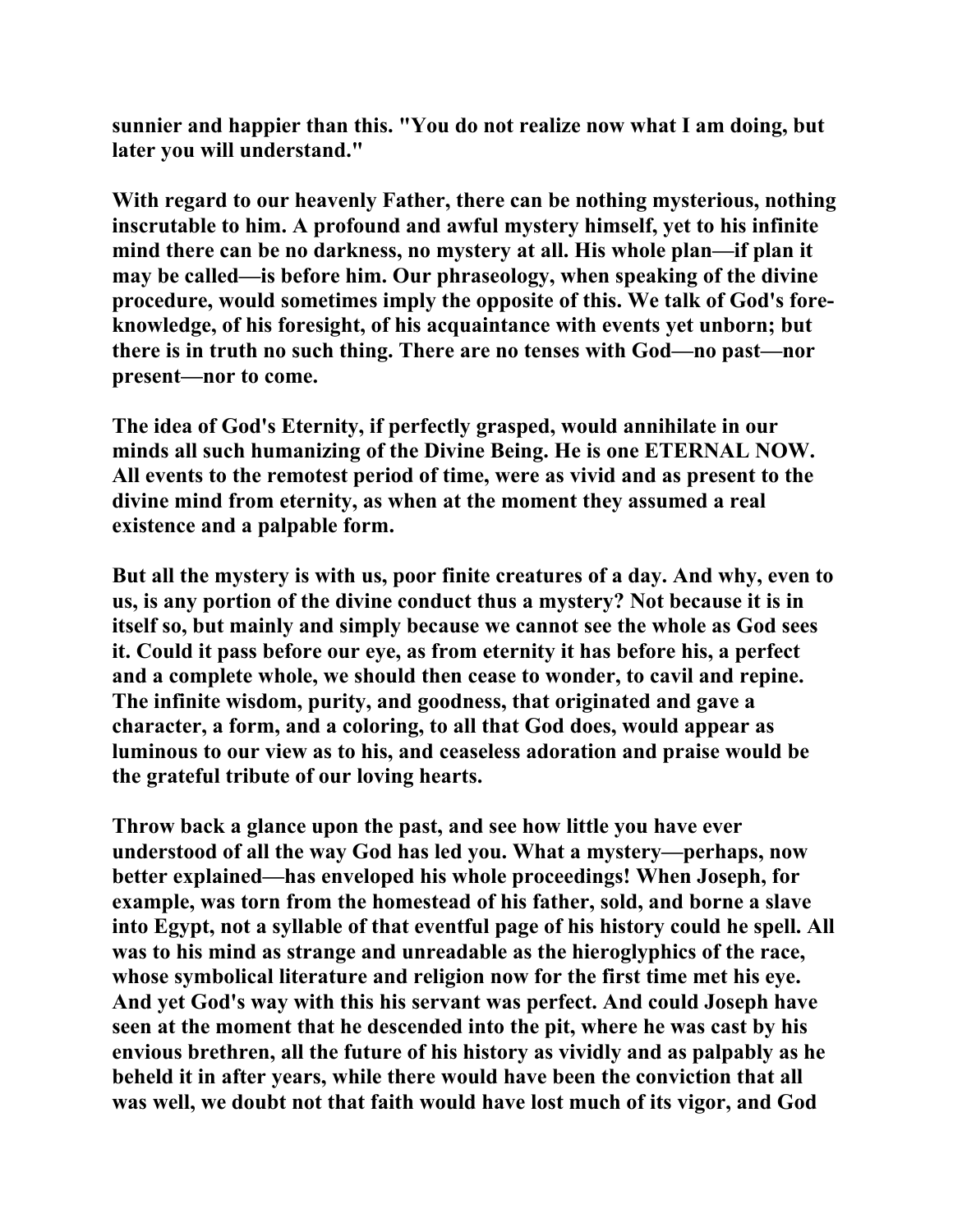**much of his glory. And so with good old Jacob. The famine—the parting with Benjamin—the menacing conduct of Pharaoh's prime minister, wrung the mournful expression from his lips, "All these things are against me." All was veiled in deep and mournful mystery. Thus was it with Job, to whom God spoke from the whirlwind that swept every vestige of affluence and domestic comfort from his dwelling. And thus, too, with Naomi, when she exclaimed, "Call me not Naomi, call me Mara: for the Almighty has dealt very bitterly**  with me. I went out full, and the Lord has brought me home again empty." **How easy were it to multiply these examples of veiled and yet all-wise dispensation.** 

**And is this the way of the Lord with you, my reader? Are you bewildered at the mazes through which you are threading your steps; at the involved circumstances of your present history; the incidents which seem so netted and interlaced one with the other as to present to your view an inextricable labyrinth? Deem yourself not alone in this. No mystery has lighted upon your path but what is common to the one family of God: "This honor have all his saints." The Shepherd is leading you, as all the flock are led, with a skillful hand and in a right way. It is yours to stand if he bids you, or to follow if he leads. "He gives no account of any of his matters," assuming that his children have such confidence in his wisdom, and love, and uprightness, as, in all the wonder-working of his dealings with them, to 'be still and know that he is God.' That it is to the honor of God to conceal, should in our view justify all his painful and humiliating procedure with us. "It is the glory of God to conceal a thing," as it will be for his endless glory by and bye fully to reveal it all. But there is one thing, Christian sufferer, which he cannot conceal. He cannot conceal the love that forms the spring and foundation of all his conduct with his saints. Do what he will, conceal as he may; be his chariot the thick clouds, and his way in the deep sea; still his love betrays itself, disguised though it may be in dark and impenetrable providence. There are undertones, gentle and tender, in the roughest accents of our Joseph's voice. And he who has an ear ever hearkening to the Lord, and delicately attuned to the gentlest whisper, shall often exclaim—"Speak, Lord, how and when and where you may—it is the voice of my beloved!"** 

**But we have arrived at an interesting and cheering truth—THE FULL UNVEILING OF ALL THE LORD'S DEALINGS IN A HOLIER AND A BRIGHTER WORLD. "You do not realize now what I am doing, but later you will understand." That there is a present partial understanding of God's will and ways concerning us, we readily concede. We may, now and then, see a**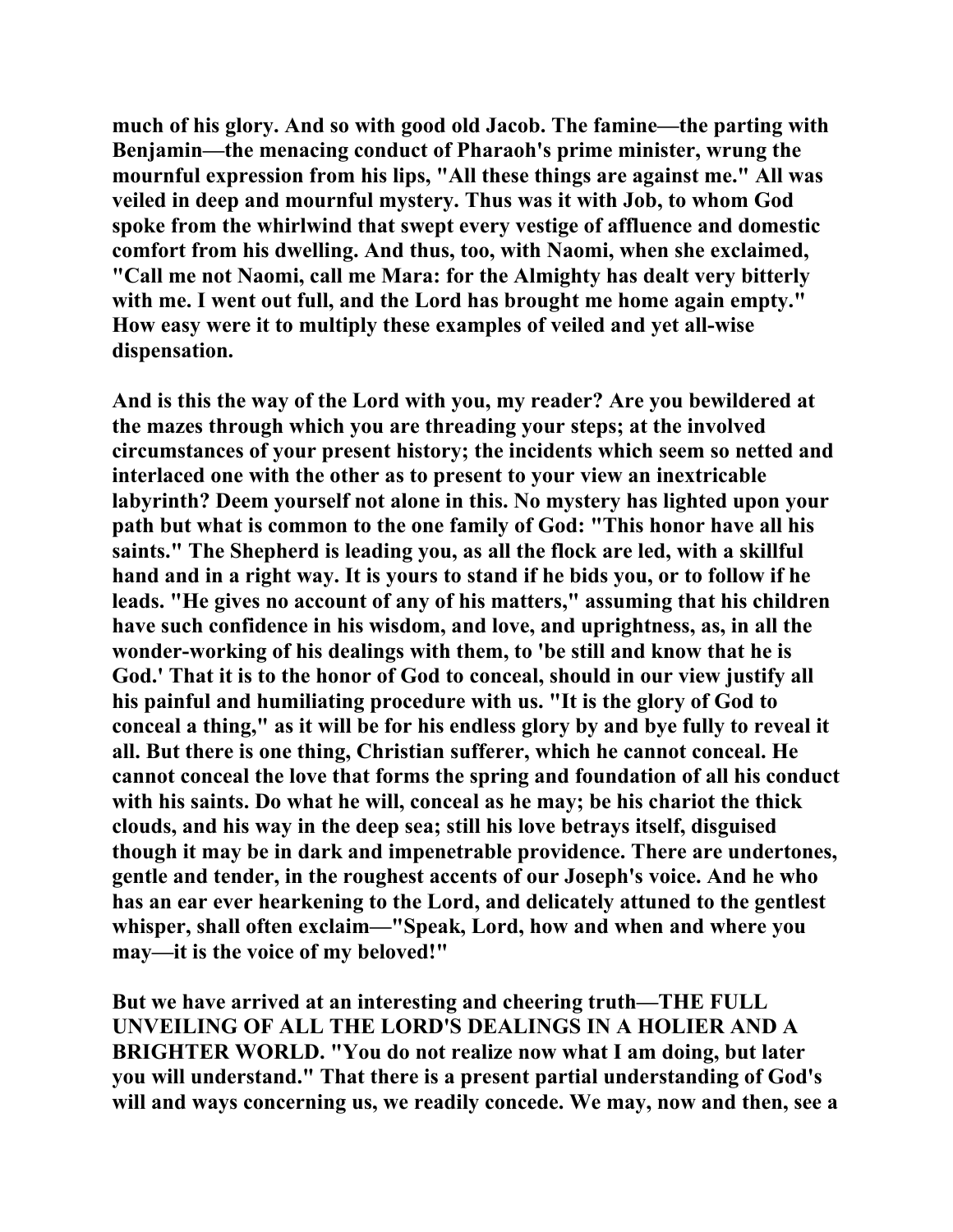**needs be for his conduct. The veil is just sufficiently lifted to reveal a portion of the 'end of the Lord.' He will make us acquainted with the evil which he corrects, with the backsliding which he chastens, with the temptation which he checks, and with the dangerous path around which he throws his hedge; so that we cannot escape. We see it, and we bless the hand outstretched to save. He will also cause us to be fruitful. We have mourned our leanness, have confessed our barrenness, and lamented the distance of our walk, and the little glory we bring to his dear name—and lo! the dresser of the vineyard has appeared to prune his sickly branch, "that it may bring forth more fruit." "By this therefore shall the iniquity of Jacob be purged; and this is all the fruit to take away his sin." The deeper teaching, too—the result of the divine chastenings—has revealed to some extent the 'end of the Lord' in his mysterious conduct. O there is no school like God's school; for "who teaches like him?" And God's highest school is the school of trial. All his true scholars have graduated from this school. "Who are these who are clothed in white? Where do they come from? These are the ones coming out of the great tribulation. They washed their robes in the blood of the Lamb and made them white." Rev. 7:13-14. "Blessed is the man, O Lord, whom you chasten and teach out of your law." Ask each spiritually, deeply-taught Christian where he attained his knowledge—and he will point you to God's great university—the school of trial.** 

**But there is a time coming, a blessed time of "good things to come," when the darkness will all have passed away, the mystery of God will be finished, and the present conduct of our Savior will be fully cleared up. "What I do, you know not now; but you shall know hereafter." O that "hereafter," what a solemn word to the ungodly! Is there, then, a hereafter? Jesus says there is; and I believe it, because he says it. That hereafter will be terrible to the man that dies in his sins. It will be a hereafter, whose history will be "written in mourning, lamentation and woe." It had been better for you, reader, living and dying, impenitent and unbelieving, had you never been born, or, had there been no hereafter. But there is a hereafter of woe to the sinner, as of bliss to the saint. "These shall go away into everlasting punishment: but the righteous into life eternal." (Matt. 25:46.)** 

**The position which the Christian shall occupy hereafter, will be most favorable to a full and clear comprehension of all the mysteries of the way. The "clouds and darkness"—emblems in our history of obscurity and distress—which now envelop God's throne, and enshroud his government of the saints, will have passed away; the mist and fog will have vanished, and**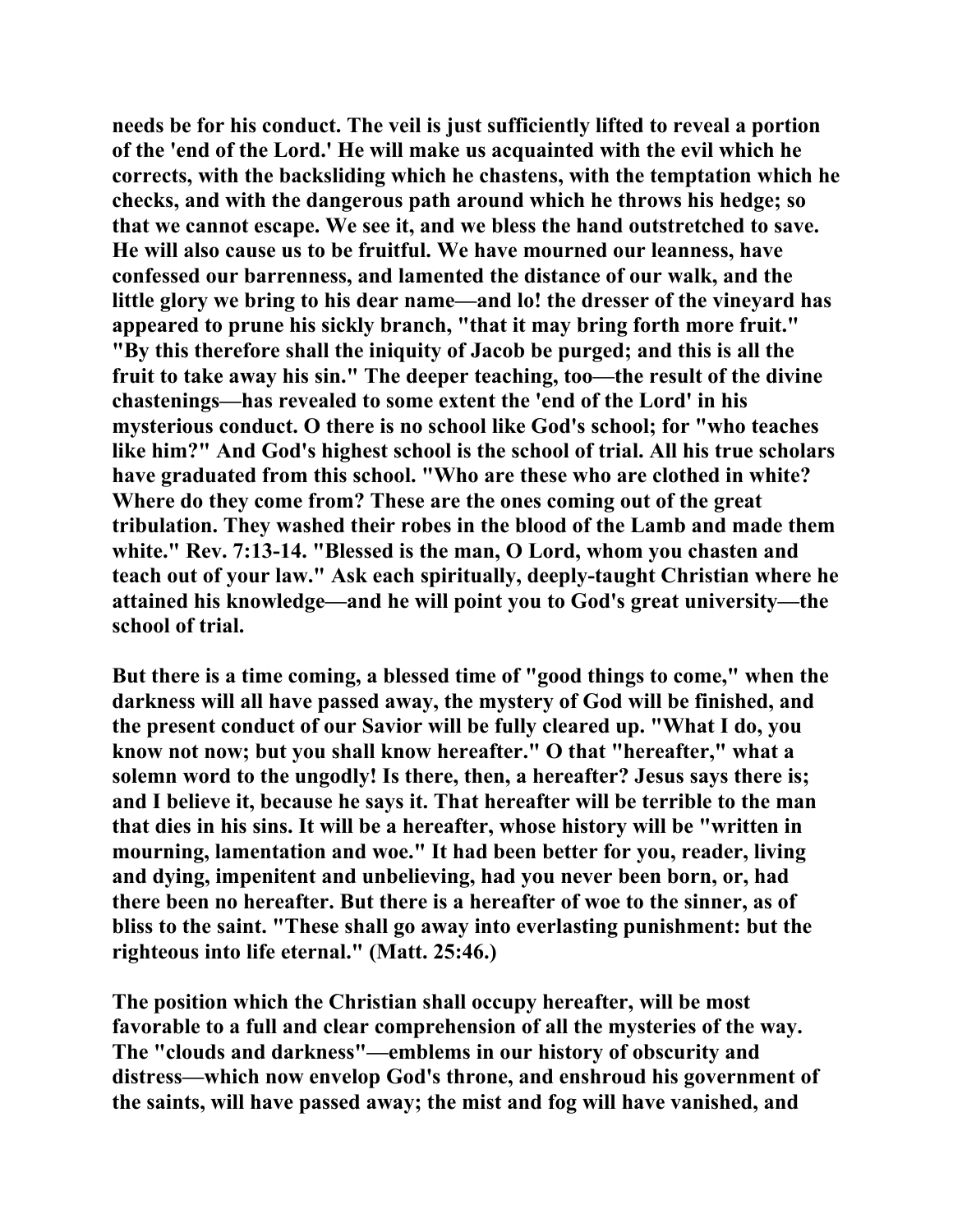**breathing a purer atmosphere, and canopied by a brighter sky, the glorified saint will see every object, circumstance, incident and step, with an eye unobscured by a vapor, and unmoistened by a tear. "Now we know in part, then shall we know even as we are known." And what shall we know? All the mysteries of Providence. Things which had made us greatly grieve, will now be seen to have been causes of the greatest joy. Clouds of threatening, which appeared to us charged with the agent of destruction, will then unveil, and reveal the love which they embosomed and concealed. All the mysteries of faith too will be known. "Now we see through a glass, darkly; (in a riddle) but then face to face; now I know in part; but then shall I know even as also I am known."** 

**The great "mystery of Godliness" will develop and unfold its wonders. His everlasting love to his church—his choice of a people for himself—his sovereign grace in calling them, all, all, will shine forth with unclouded luster to the eternal praise of his great and holy name. O what a perfect, harmonious, and glorious whole will all his doings in providence and grace appear, from first to last, to the undimmed eye, the ravished gaze of his whiterobed, palm-bearing church.** 

**Many and holy are the lessons we may gather from this subject. The first is the lesson of deep humility. There are three steps in the Christian's life. The first is—humility; the second is—humility; the third is—humility. "You shall remember all the way which the Lord your God led you these forty years in the wilderness, to humble you, and to prove you, to know what was in your heart." In veiling his dealings, Jesus would "hide pride" from us. How loftily and self-sufficiently would we walk did we see all our present and future history plain before us.** 

**We would ascribe to our own wisdom and skill, prudence and forethought, the honor which belongs to Christ alone. Let us, then, lie low before the Lord, and humble ourselves under his mysterious hand. "The meek will he guide in judgment, and the meek will he teach his way. All the paths of the Lord are mercy and truth unto such as keep his covenant and his testimonies." Thus writing the sentence of death upon our wisdom, our sagacity, and our strength, Jesus—the lowly one—seeks to keep us from the loftiness of our intellect, and from the pride of our heart prostrating us low in the dust at his feet. Holy posture! blessed place! There, Lord, would I lie; my trickling tears of penitence and love, falling upon those dear feet that have never misled, but have always gone before, leading me by a right way, the best way, to a city of**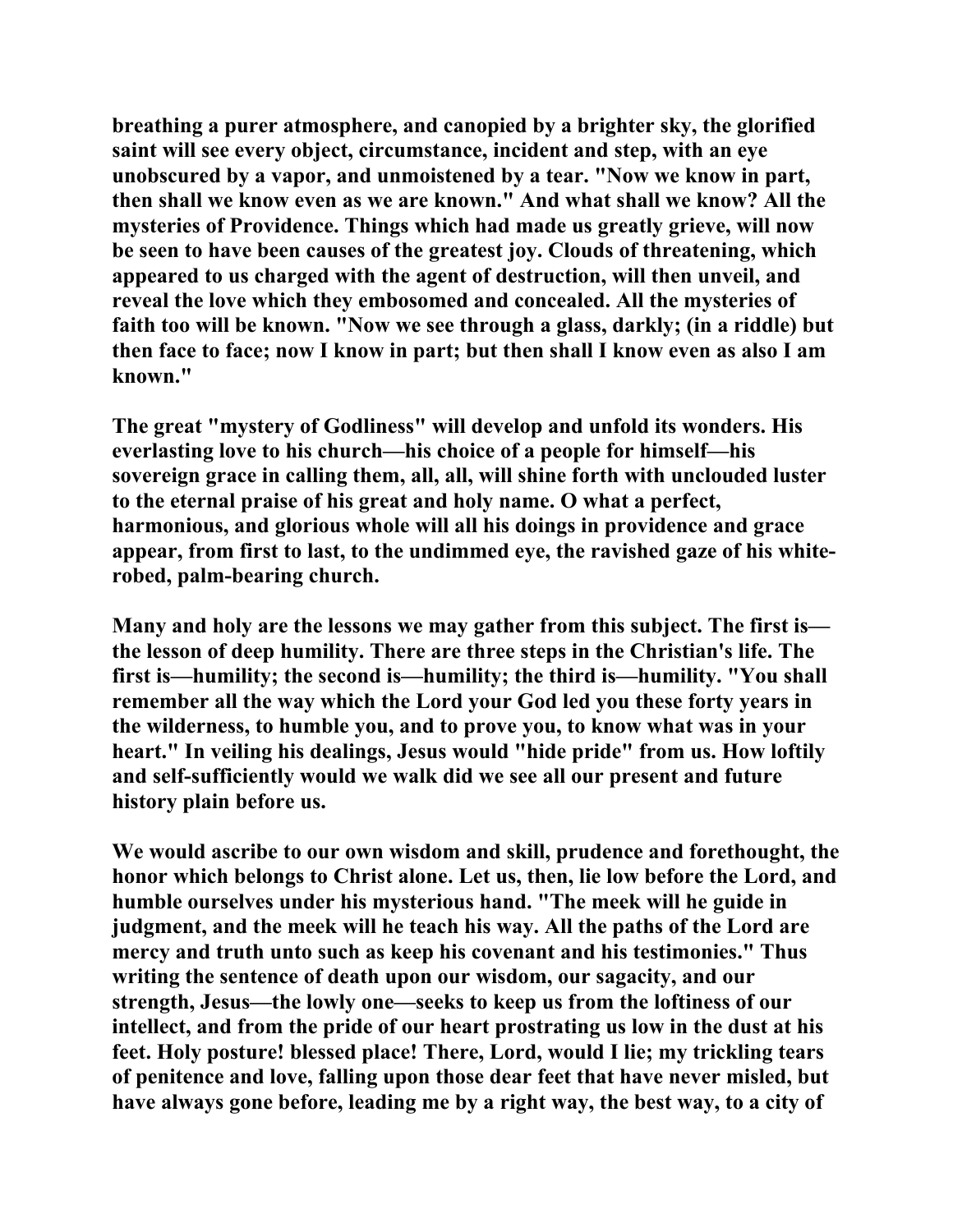**rest.** 

**"To cure you of your pride—that deepest-seated ill, God humbled his own self—will you your pride keep still?"** 

**We should learn from this subject to live by faith amid the enshrouding dealings of our God. Therefore are those dealings often so dark. Could we ever see all the road, faith would have no play; this precious, this Christhonoring, this God—glorifying grace would lie dormant in the soul. But, in "leading the blind by a way that they know not," he teaches them to confide in the knowledge, truth, and goodness of their Divine escort—and that confidence is the calm unquestioning repose of faith.** 

**"My spirit on your care, Blest Savior, I recline; You will not leave me to despair, For you are love divine.** 

**"In you I place my trust, On you I calmly rest; I know you good, I know you just, And count your choice the best.** 

**"Whatever events betide, Your will they all perform; Safe in your breast my head I hide, Nor fear the coming storm.** 

**"Let good or ill befall, It must be good for me; Secure of having you in all, Of having all in thee." [Rev. H.F. Lyte]** 

**Oh, sweet, consoling words of Jesus!—"What I do." Not what men do—not what angels do—not what you do—but, "what I do." Is the loved one wrenched from your heart?—"I have done it," says Jesus. Is the desire of your eyes smitten down with a stroke?—"I have done it," says Jesus. Is it the loss of property, of health, of position, of friends, that overwhelms you with grief?—"I have done it," says Jesus. "What I do you know not now; but you shall know hereafter." How many a mother has this promise soothed, while**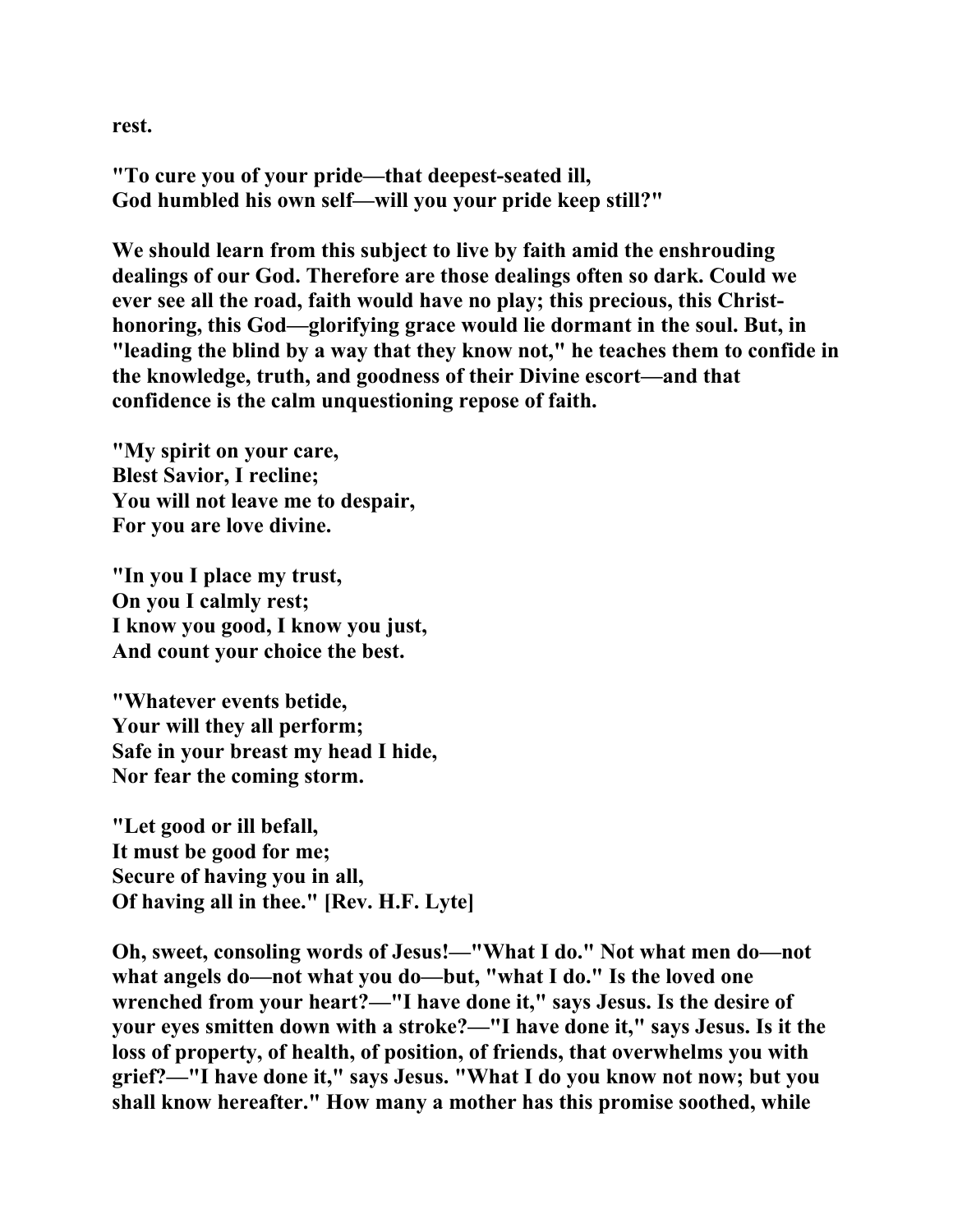**with an anguish such as a mother only knows, she has gazed upon the withered flower on her breast! How many a father, standing by the couch of death, grasping the cold clammy hand of the pride of his heart, has felt the power of these words, more sweet and more soothing than an angel's music— "What I do you know not now; but you shall know hereafter." Wait, then, suffering child, the coming glory—yielding yourself to the guidance of your Savior, and submitting yourself wholly to your Father's will.** 

**"O Lord! how happy would we be, If we could cast our care on thee, If we from self could rest; And feel at heart that One above, In perfect wisdom, perfect love, Is working for the best.** 

**"How far from this our daily life! Ever disturbed by anxious strife, By sudden wild alarms; O could we but relinquish all Our earthly props, and simply fall On your Almighty arms!** 

**"Could we but kneel, and cast our load, E'en while we pray, upon our God; Then rise with lightened cheer, Sure that the Father who is near To still the famished raven's cry Will hear, in that we fear.** 

**"We cannot trust him as we should, So chafes fallen nature's restless mood To cast its peace away; Yet birds and flowerets round us preach, All, all the present evil teach Sufficient for the day.** 

**"Lord, make these faithless hearts of ours, Such lessons learn from birds and flowers, Make them from self to cease; Leave all things to a Father's will,**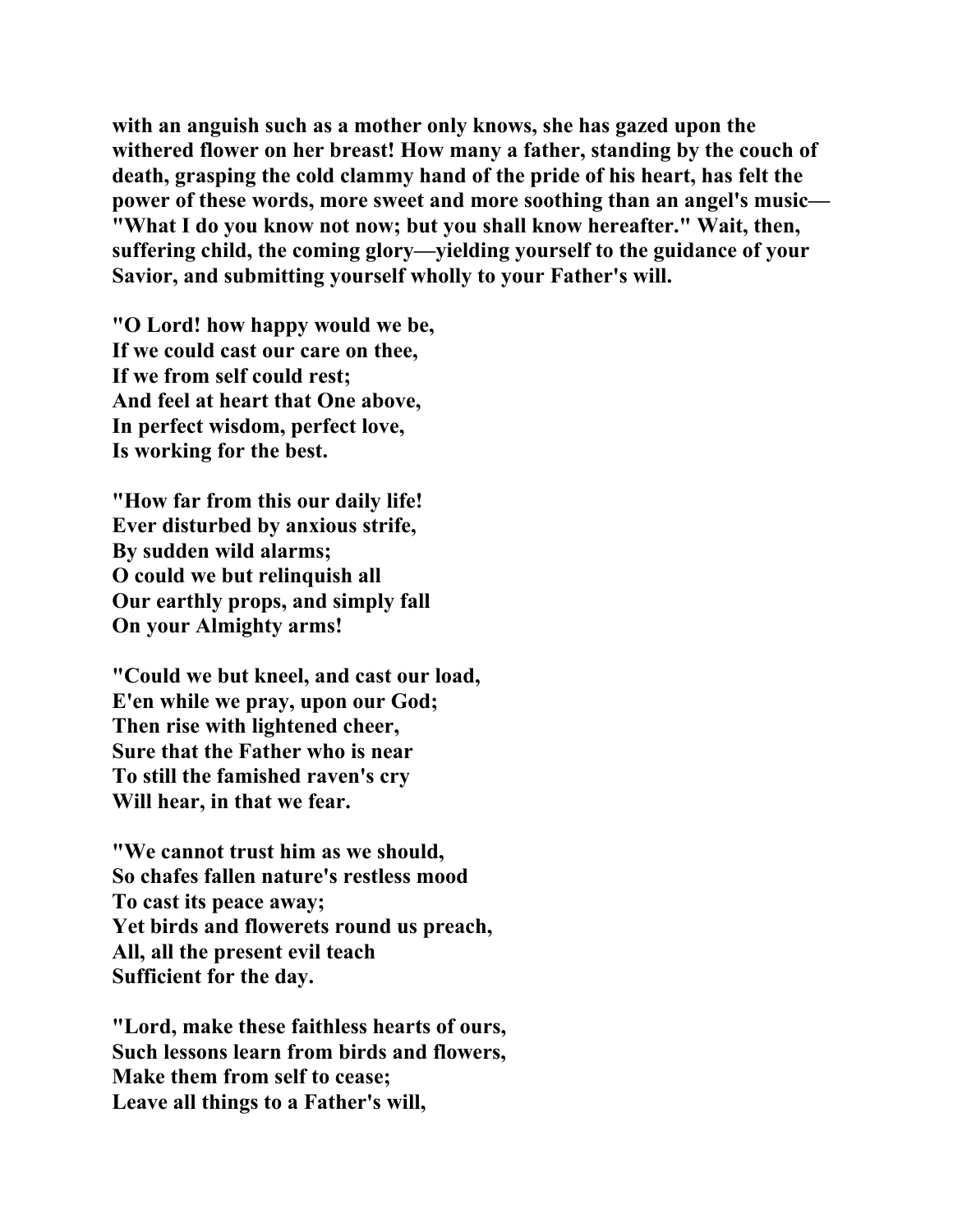**And taste, before him lying still, E'en in affliction, peace."** 

**Jesus replied, "You do not realize now what I am doing, but later you will understand." John 13:7** 

#### **"Solitude Sweetened"**

**"I am not alone, because the Father is with me" John 16:32.** 

**It was not one of the least mournful features in the Savior's humiliation that the path he trod was in a measure solitary, and that the sorrow he endured was in its character a lonely one. He had created and had peopled the world he had given to man a social constitution, had inspired the pulsation of love, and had imparted to his creatures a secret and strong affinity of mind to mind; and yet he was in the world as one to whom it afforded no home, and proffered no friendship. And was this no felt-trial to the Son of God? Did it enter nothing into the curse which he came to endure? Did it add no gallbitter to his cup, no keenness to the sadness of his heart, no deepening to the shade upon his brow? Did the absence of a perfectly congenial mind, assimilating spirit, fond, confiding, sympathizing heart, on whose pillow he could lay to rest the corroding cares and mental disquietudes which agitated his own, create no aching void in the Redeemer's bosom? Surely it must. Our Lord was human—though divine—and as man he must have felt, at times, an intensity of yearning for human companionship proportioned to his capacity to enjoy, and his power to enrich it. The human sympathies and affections that belonged to him, pure and elevated as they were, could only awaken a responsive chord in a human breast. And for this he must have sighed. He was formed for the enjoyment of life, was endowed with a sensibility to the objects around him. He had affections—and he delighted to indulge them: he had a heart—and he longed to bestow it.** 

**There were times, too, when he seemed to contract an attachment to inanimate objects: the tree beneath whose shade he had occasionally sat, the fields over whose verdure he had roamed, the sequestered spots where he had often strayed, the sea whose shores he had frequently trod, the mountainslopes where he had been wont to stand, associated as they were with communion with God and converse with his disciples, had become sacred and endeared haunts to the holy and sensitive heart of Jesus.**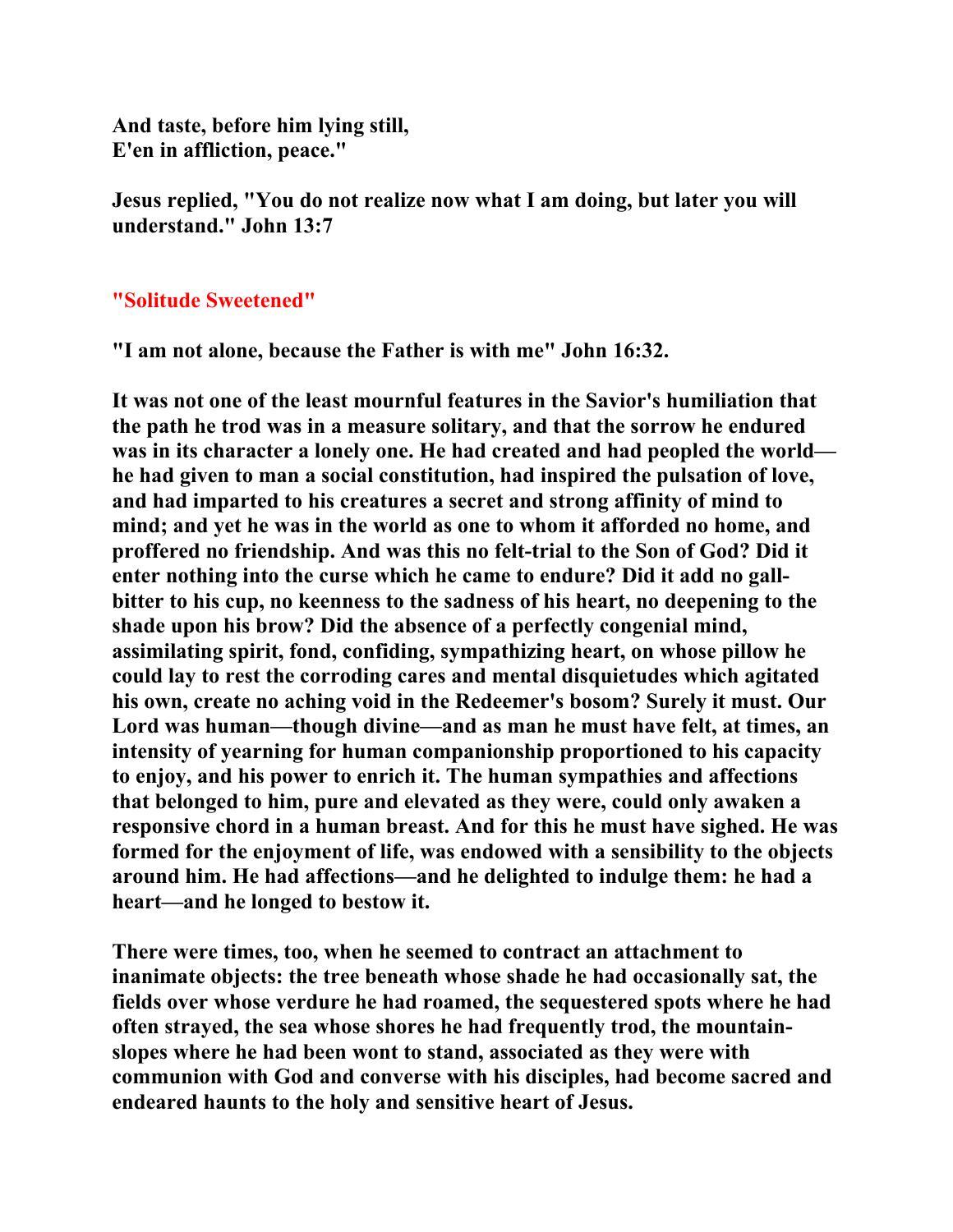**It might indeed be said that the Savior loved and coveted solitude, occasionally stealing away to some favorite place for meditation and prayer. But there were other and more frequent occasions, especially in the deep, lonely sorrow of Gethsemane, when he seemed to feel the need and to ask the soothing of human sympathy. With what melting tones must these words have fallen on the ears of his little band of followers: "Tarry here, and watch with me."** 

**Yes, our Lord's was a solitary life. He mingled indeed with man—he labored for man—he associated with man—he loved man—but he "trod the winepress alone, and of the people there was none with him." And yet he was not all alone. Creatures, one by one, had indeed deserted his side, and left him homeless, friendless, solitary—but there was One, the consciousness of whose ever-clinging, ever-brightening, ever-cheering presence infinitely more than supplied the lack. "Behold, the hour comes, yes, is now come, that you shall be scattered every man to his own, and shall leave me alone: and yet I am not alone, because the Father is with me."** 

**But from the history of Jesus let us turn to a parallel page in the history of his saints. The disciples of Christ, like their Lord and Master, often feel themselves alone. The season of sickness—the hour of bereavement—the period of trial, is often the occasion of increased depression from the painful consciousness of the solitude and loneliness in which it is borne. The heavenly way we travel is more or less a lonely way. We have, at most, but few companions. It is a "little flock," and only here and there we meet a traveler, who, like ourselves, is journeying towards the Zion of God. As the way is narrow, trying and humiliating to flesh, but few, under the drawings of the Spirit, find it.** 

**If, indeed, true religion consisted in mere profession, then there were many for Christ. If the marks of discipleship were merely an orthodox creed excited feeling—denominational zeal—flaming partisanship, then there are many that "find the way." But if the true travelers are men of broken heart poor in spirit—who mourn for sin—who know the music of the Shepherd's voice—who follow the Lamb—who delight in the throne of grace—and who love the place of the cross, then there are but 'few' with whom the true saints journey to heaven in fellowship and communion.** 

**But the path is even narrower than this—the circle is smaller still. How few**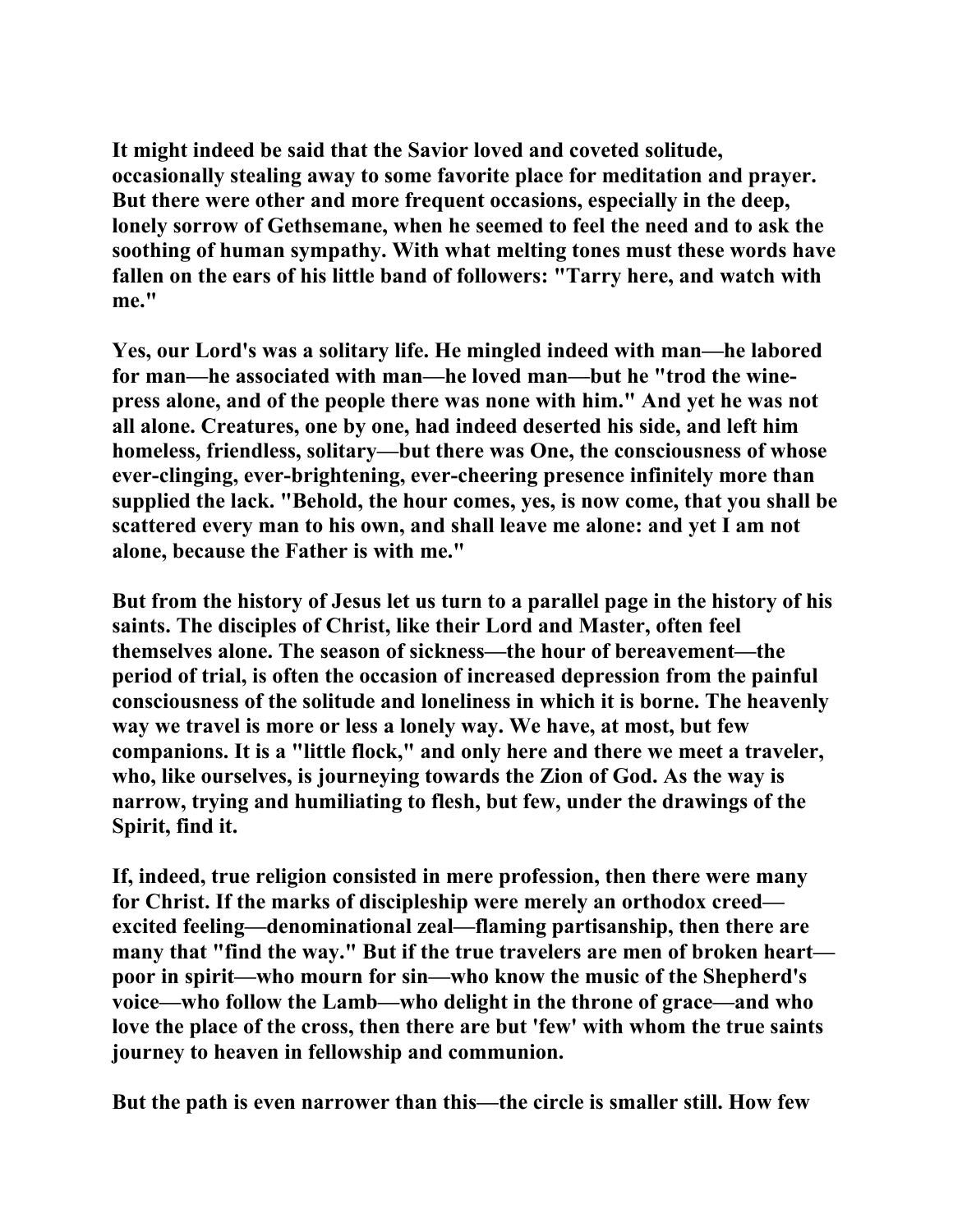**real companions do we meet even among the saints of God! Loving them as we do, and yearning for a wider fellowship, yet how few there are with whom we can walk side by side! Doctrine divides us from some. If we speak of God's eternal love, and free choice, and discriminating mercy, we offend. "When our Lord preached the doctrine of sovereign grace, we read that "from that time many of his disciples went back, and walked no more with him." O it is a solemn and affecting thought, that even the very doctrines of Christ's gospel build a wall of partition between his true disciples.** 

**Church government and ordinances sunder others. The blemishes and imperfections still clinging to the saints, such indeed as separated Paul and Barnabas, often interrupt the full harmony of Christian communion.** 

**The difference of spirituality, too, which we find in the Lord's people, tends to abate much of that communion which ought to distinguish the one family of God. We meet, perhaps, with but few who have been taught precisely in our school, who see truth as we see it, and who observe ordinances as we observe them, or who can understand the intricacies of Christian experience through which, with toil and difficulty, we are threading our way. Few keep the same pace in the Christian race with us. Some linger behind, while others outrun us. There is one always so lost in a sense of his unworthiness as never to enter into our joy; and there is another towering, as on the eagle's wing, and soaring into a region whose very purity awes, and whose effulgence dazzles us. Thus are we learning the solitariness of the way, even in the very church and family of God within which we are embosomed.** 

**But not from these causes alone springs the sense of loneliness which the saints often feel. There is the separation of loving hearts, and of kindred minds, and of intimate relationships, by the providential ordering and dealings of God. The changes of this changing world—the alteration of circumstances—the removals to new and distant positions—the wastings of disease and the ravages of death, often sicken the heart with a sense of friendlessness and loneliness which finds its best expression in the words of the Psalmist: "I watch, and am as a sparrow alone on the house-top." But if God "places the solitary in families," as he occasionally does, he more frequently sets the godly apart from others; and this has often been found to be one of his wisest and holiest appointments. "Come away and rest awhile;" "I will allure her into the wilderness," are divine expressions which would seem to indicate this instructive truth.**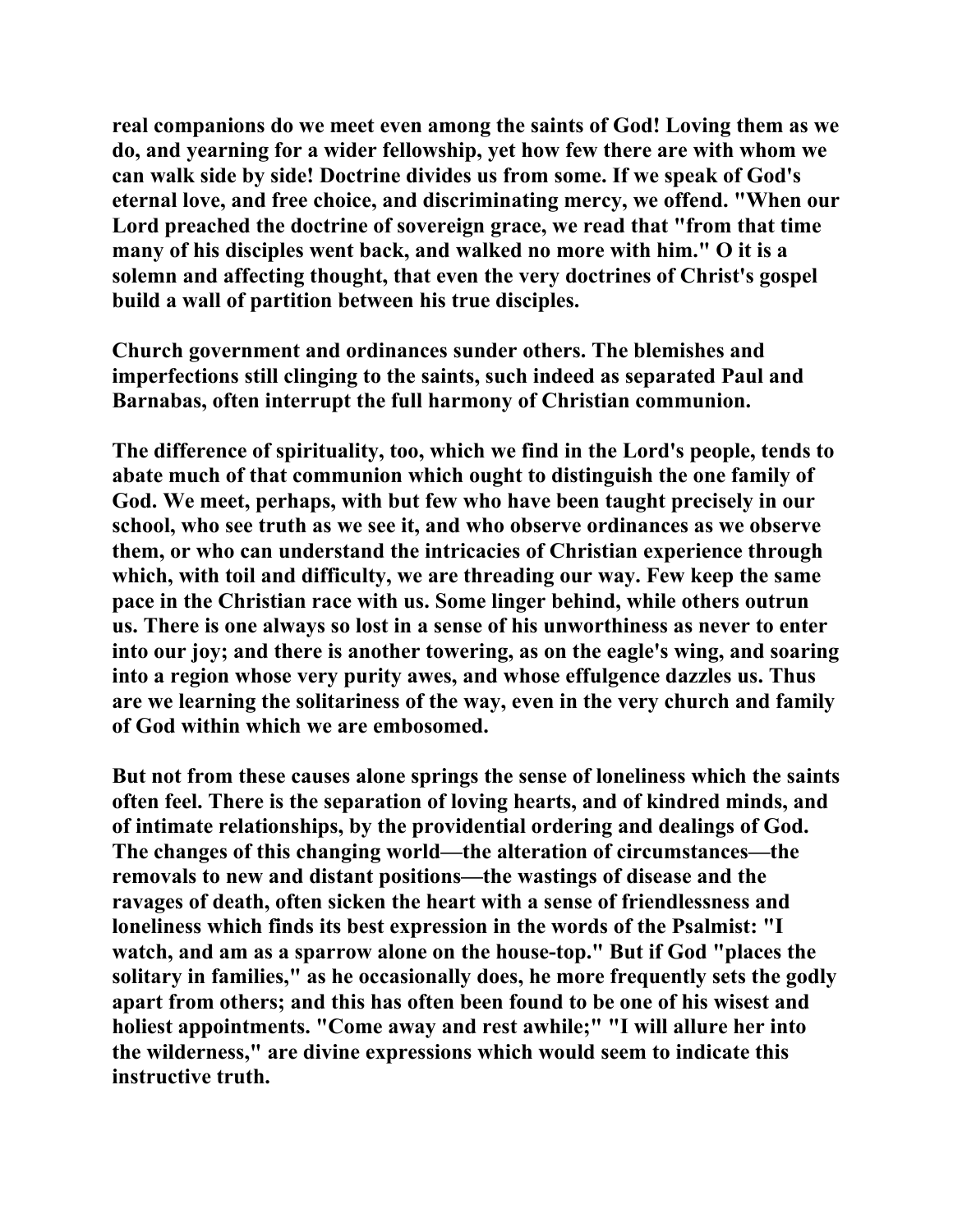**Shall we enter the chamber of sickness? Ah! what solitude reigns here. The gentle movement, the subdued voice, the soft tread, the smouldering embers, the shaded light, all signify that the scenes and the society and the excitement of the world without, intrude not upon the stillness of that world within. Weeks and months and years roll on, and still God keeps his child a "prisoner of hope." But since he has done it, it must be well done, for "his way is perfect."** 

**To be arrested in the midst of activity, enterprise, and usefulness,—to be snatched from the pinnacle of honorable distinction, from the scene of pleasant labor, from the soothing society of friends, from the bosom of the domestic circle, within all of which we were so warmly nestled, and to find ourselves the sickly occupant of a lone and gloomy chamber, from which books and friends and family are excluded, is to some a trial of faith and patience demanding grace of no ordinary degree. The pastor torn from his flock, feels it,—the minister banished from his pulpit, feels it,—the Christian laborer laid aside from his loved employ, feels it,—the mother separated from her little ones, feels it; all feel it to be a school of which, though the teaching is most blessed, yet the discipline is most severe.** 

**Shall we enter the house of mourning? Here is solitude indeed—the heartaching solitude such as death only can create. What an awful stillness reigns here! The dread silence of all sounds has entered; even the living seem to hold their breath while the king of terrors passes by. The blinded windows—the light foot-fall—the wrapped thoughtfulness—the suppressed conversation the air of desolateness resting on each countenance—and speaking from each eye, betokens how sad and deep and lonely is the grief with which each heart is breaking. Ah, yes! what a solitude does death often create in the life of the Christian.** 

**The old companion, and the confiding friend removed—the "strong staff broken, and the beautiful rod,"—what a blank does the universe appear? But should we murmur at the solitary way along which our God is conducting us? Is it not his way, and therefore the best way? In love he gave us friends—in love he has removed them. In goodness he blessed us with health—in goodness he has taken it away. In faithfulness he vouchsafed to us affluence—in faithfulness he has recalled it.** 

**And yet this is the way along which he is conducting us to glory. And shall we rebel? Heaven is the home of the saints; "here we have no continuing city."**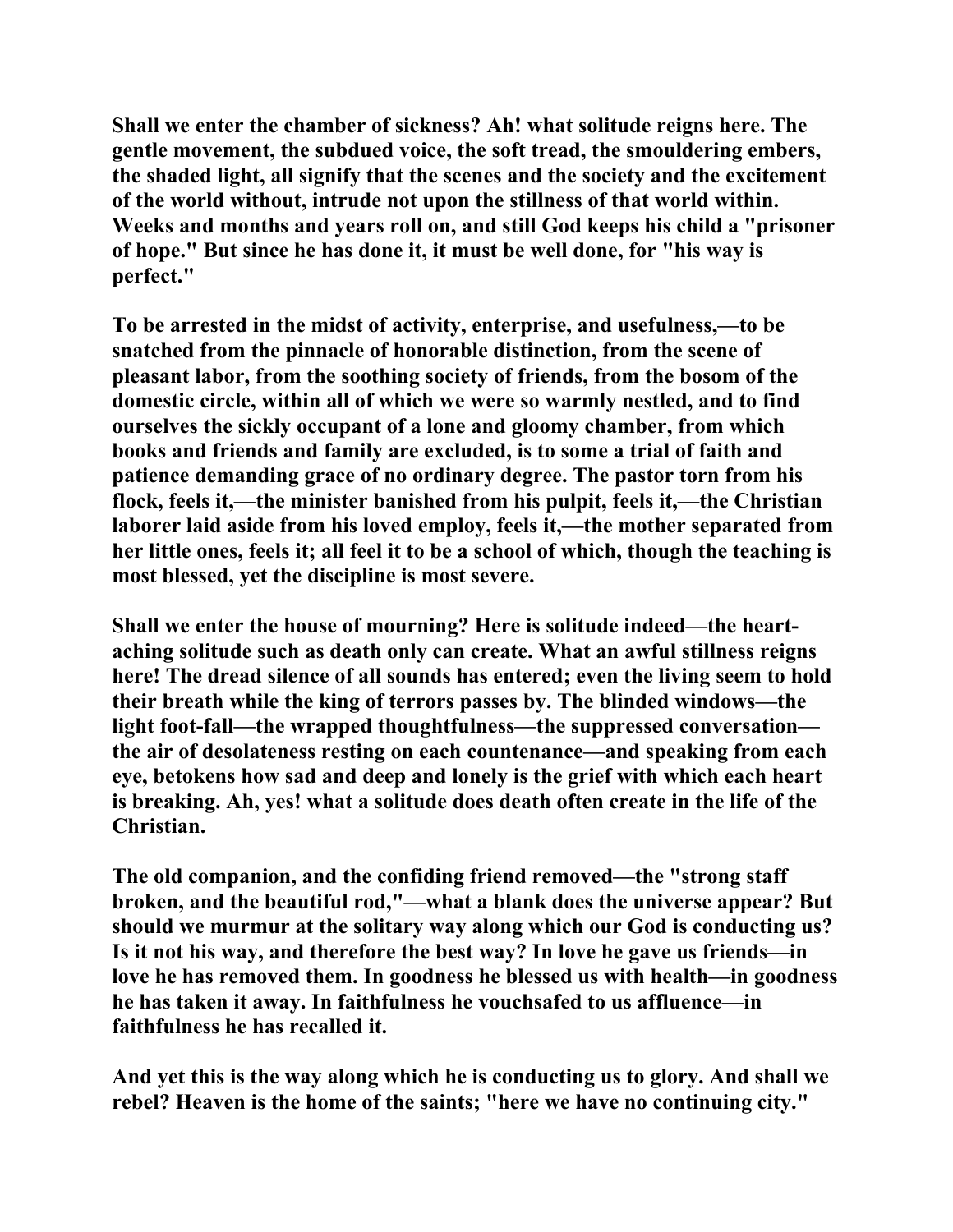**And shall we repine that we are in the right road to heaven? What, if in weariness and sorrow, you were journeying to the metropolis, where your heart's fondest treasure was embosomed; and you were to come to a way on whose finger-post was inscribed,—"The road to London," or, "The road to Paris," would you, because that road was lone and dreary and irksome, indulge in repining feelings, or waste your moments and your energies in useless regrets? Would you divert into another and an opposite, because a more pleasant and inviting path?** 

**No! The image of your home with its sweet attractions—reposing like a fairy island in the sunny distance—would give wings to your feet, and carpet every step of that rough way with a soft mantle of green. Christ, your heart's treasure, is there! And will you murmur that the way that leads you to it and to him is sometimes enshrouded with dark and mournful solitude? O the distinguished privilege of treading the path that Jesus walked in!** 

**But the solitude of the Christian has its sweetness. The Savior tasted it when he said, "I am not alone, because the Father is with me;" and all the lonely way that he traveled he leaned upon God. Formed for human friendship, and even knowing something of its enjoyment—for there reposed upon his breast the disciple whom he loved—he yet drew the love that sweetened his solitude from a higher than a human source. His disciples were scattered, and he was left to plod his weary way alone: but his Father with him—O this was enough! The companionship of God is the highest, purest, sweetest mercy a saint of God can have on earth. Yes, it is the highest, purest, sweetest bliss the saints of God can have in heaven. What is the enjoyment of heaven? Not merely exemption from trial, and freedom from sorrow, and rest from toil, and release from conflict: O no! it is the presence—the full, unclouded presence of our Father there. To be with Christ—to behold his glory—to gaze upon his face—to hear his voice—to feel the throbbings of his bosom—to bask in the effulgence of God's presence—O this is heaven, the heaven of heaven!** 

**The twilight of this glory we have here on earth. "I am not alone," can each sorrowful and banished soul exclaim, "because the Father is with me." Yes, beloved, your own Father. "You shall call me, my Father." In Jesus he is your Father—your reconciled, pacified Father—all whose thoughts that he thinks of you, are peace; and all whose ways that he takes with you, are love. The presence, the voice, the smile of a parent, how precious and soothing! especially when that presence is realized, and that voice is heard, and that smile is seen in the dark desolate hour of adversity.**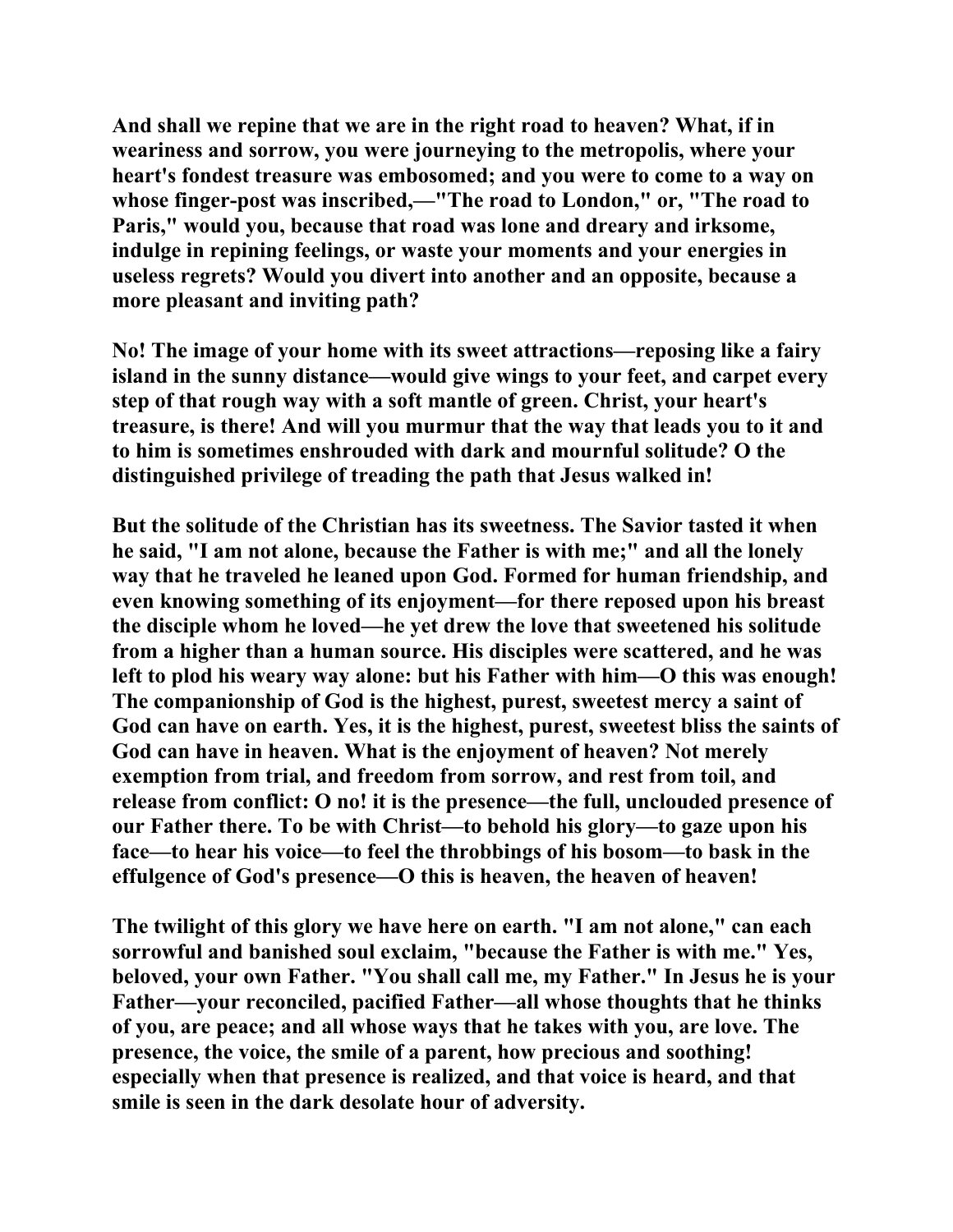**God is our heavenly parent. His presence, his care, his smiles are ever with his children. And if there be a solitary child of the one family that shares the richer in the blessing of the Father's presence than another, it is the sick, the suffering, the lone, the chastened child. Yes, your Father is with you always. He is with you to cheer your loneliness—to sweeten your solitude—to sanctify your sorrow—to strengthen your weakness—to shield your person—to pardon your sins, and to heal all your diseases.** 

**Hearken in your deep solitude to his own touching words: "Fear you not; for I am with you: be not dismayed; for I am your God: I will strengthen you; yes, I will help you; yes, I will uphold you with the right hand of my righteousness." Enough, my Father! if thus you are with me, I am not, I cannot be alone—and if such the bliss with which you do sweeten, and such the glory with which you do irradiate the solitude of your hidden ones, Lord, let me ever be a hidden one—shut out from all others, shut in alone with you!** 

**"You are near,—yes, Lord, I feel it, You are near wherever I move; And though sense would sincerely conceal it, Faith often whispers it in love.** 

**"You are near,—O what a blessing To the souls your love has blest! Souls, your daily care confessing, Daily by their God confessed.** 

**"Why should I despond or tremble When Jehovah stoops to cheer? But O far rather, why dissemble When Omniscience is near!** 

**"Am I weak? your arm will lead me Safe through every danger, Lord: Am I hungry? you will feed me With the manna of your Word.** 

**"Am I thirsting? you will guide me Where refreshing waters flow; Faint or feeble, you will provide me**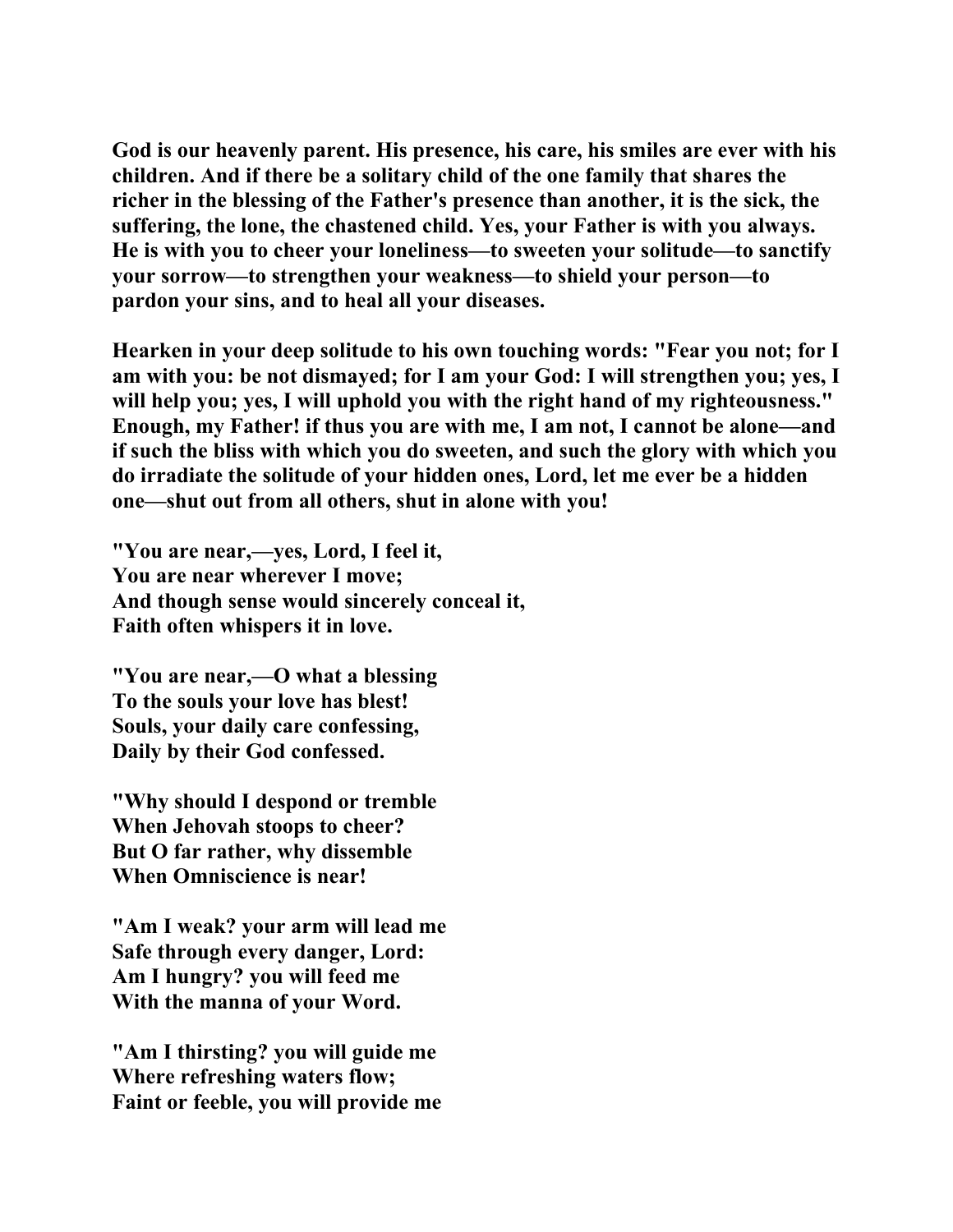**Grace for every need I know.** 

**"Am I fearful? you will take me Underneath your wings, my God! Am I faithless? you will make me Bow beneath your chastening rod.** 

**"Am I drooping? you are near me, Near to hear me on my way: Am I pleading? You will hear me, Hear and answer when I pray.** 

**"Then, O my soul, since God does love you, Faint not, droop not, do not fear; For though his heaven is high above you, He himself is ever near!** 

**"Near to watch your wayward spirit, Sometimes cold and careless grown; But likewise near with grace and merit, All your Savior's, His, His own." [J.S. Monsell]** 

**There are many thoughts calculated to sweeten the season of Christian solitude which we need but simply suggest to the reflective mind. You cannot be in reality alone when you remember that Christ and you are one—that by his Spirit he dwells in the heart, and that therefore he is always near to participate in each circumstance in which you may be placed. Your very solitude he shares: with your sense of loneliness he sympathizes. You cannot be friendless—since Christ is your friend. You cannot be relationless—since Christ is your brother. You cannot be unprotected—since Christ is your shield.** 

**Do you need an arm to lean upon?—his is outstretched. Do you need a heart to repose in?—his invites you to its affection and its confidence. Do you need a companion to converse with?—he welcomes you to his fellowship. O sweet solitude, sweetened by such a Savior as this!—always present to comfort, to counsel, and to protect in times of trial, perplexity, and danger.** 

**There is so much soothing in the reflection that it is a Father's presence that sweetens the solitude of his child, that I know not how to express it. "MY**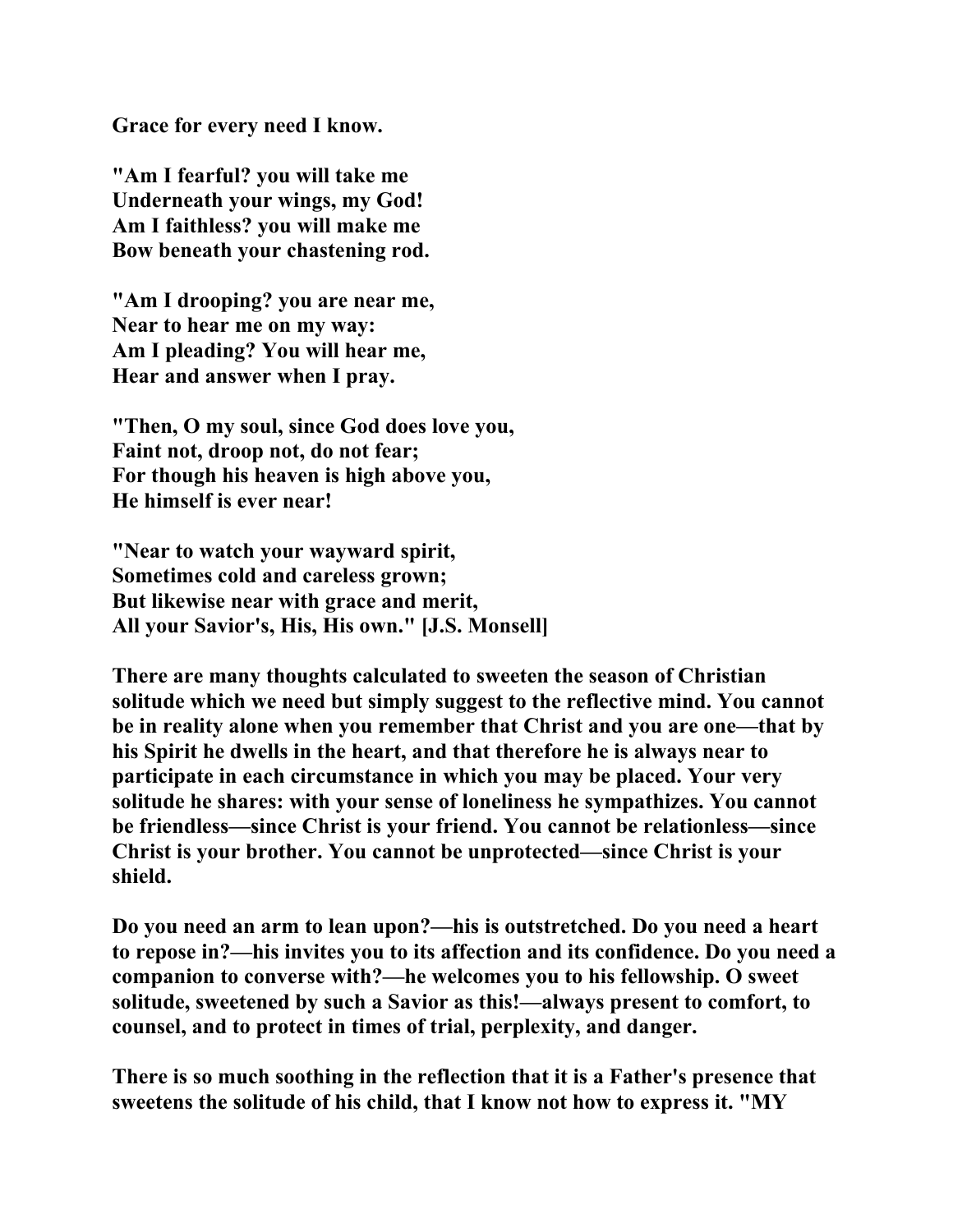**FATHER IS WITH ME!" O what words are these! Who can harm you now? What can befall you? When and where can you be alone, if your heavenly Father is with you? He is with you on the ocean, he is with you on the land. He is with you in your exile, he is with you at home. Friends may forsake, and kindred may die, and circumstances may change—but "my Father is with me!" may still be your solace and your boast.** 

**And O to realize the presence of that Father—to walk with God in the absorbing consciousness of his loving eye never removed, of his solemn presence never withdrawn, of his encircling arm never untwined—welcome the solitude, welcome the loneliness, welcome the sorrow, cheered and sweetened and sanctified by such a realization as this! "I am not alone, because my Father is with me."** 

**Let the season of temporary solitude be a time of earnest prayer—of deep searching of heart—of much honest, close, filial transaction with yourself and with God. He may have allured you into the wilderness, he may thus have set you apart from all others for this very end. You have been communing much with books, and with men, he would now have you commune with your own heart and with himself!** 

**And this, too, may be the school in which he is about to train you for greater responsibility, for more extended usefulness, and for higher honors in his church. Moses was withdrawn from Pharaoh's court and banished to the solitude of the wilderness forty years, in order to train him to be the great legislator and leader of God's people. Who can tell what numerous blessings are about to be realized by you, and through you, by the church of God, from the present season of silence and repose through which you are passing?** 

**O to feel a perfect satisfaction, yes, an ecstatic delight, with all that our heavenly Father does! Submission is sweet, resignation is sweeter, but joyous satisfaction with the whole of God's conduct is sweeter still. "My Father, not my will but yours be done." Be this, then, your solace—this your boast—this your midnight harmony—"I AM NOT ALONE, BECAUSE MY FATHER IS WITH ME."** 

**"How heavily the path of life Is trod by him who walks alone, Who hears not, on his dreary way, Affection's sweet and cheering tone;**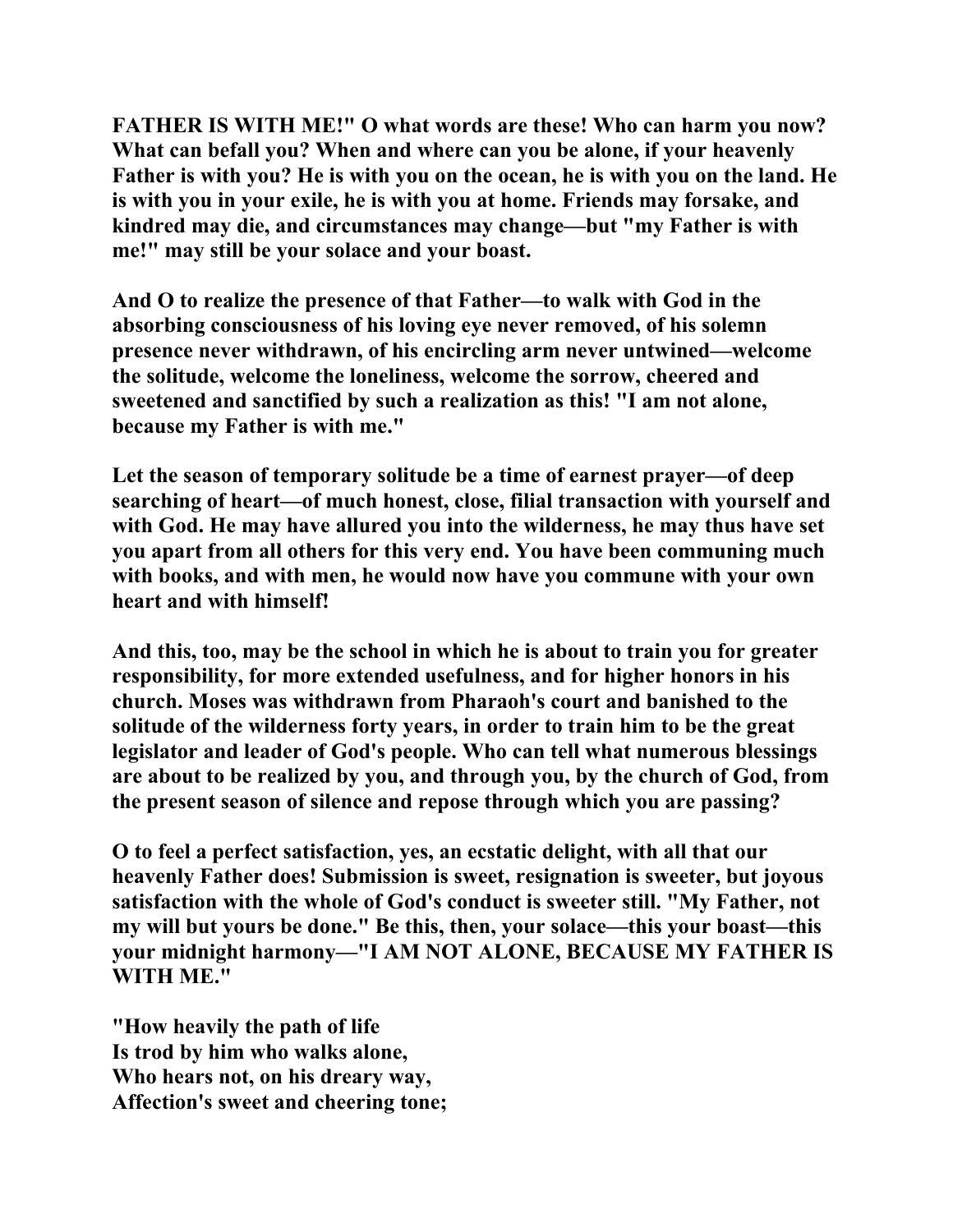**Alone, although his heart should bound With love to all things great and fair, They love not him,—there is not one His sorrow or his joy to share.** 

**"Alone,—though in the busy town, Where hundreds hurry to and fro— If there is none who for his sake A selfish pleasure would forego; And O how lonely among those Who have not skill to read his heart, When first he learns how summer friends At sight of wintry storms depart.** 

**"My Savior! and did you too feel How sad it is to be alone, Deserted in the adverse hour By those who must your love have known? The gloomy path, though distant, still Was ever present to your view; O how could you foreseeing it, For us that painful course pursue?** 

**"Forsaken of your nearest friends, Surrounded by malicious foes— No kindly voice encouraged you, When the loud shout of scorn uprose. Yet there was calm within your soul, No stoic pride that calmness kept, Nor Godhead unapproached by woe— Like man you had both loved and wept.** 

**"You were not then alone, for God Sustained you by his mighty power; His arm most felt, his care most seen, When needed most in saddest hour. None else could comfort, none else knew How dreadful was the curse of sin; He who controlled the storm without, Could gently whisper peace within.**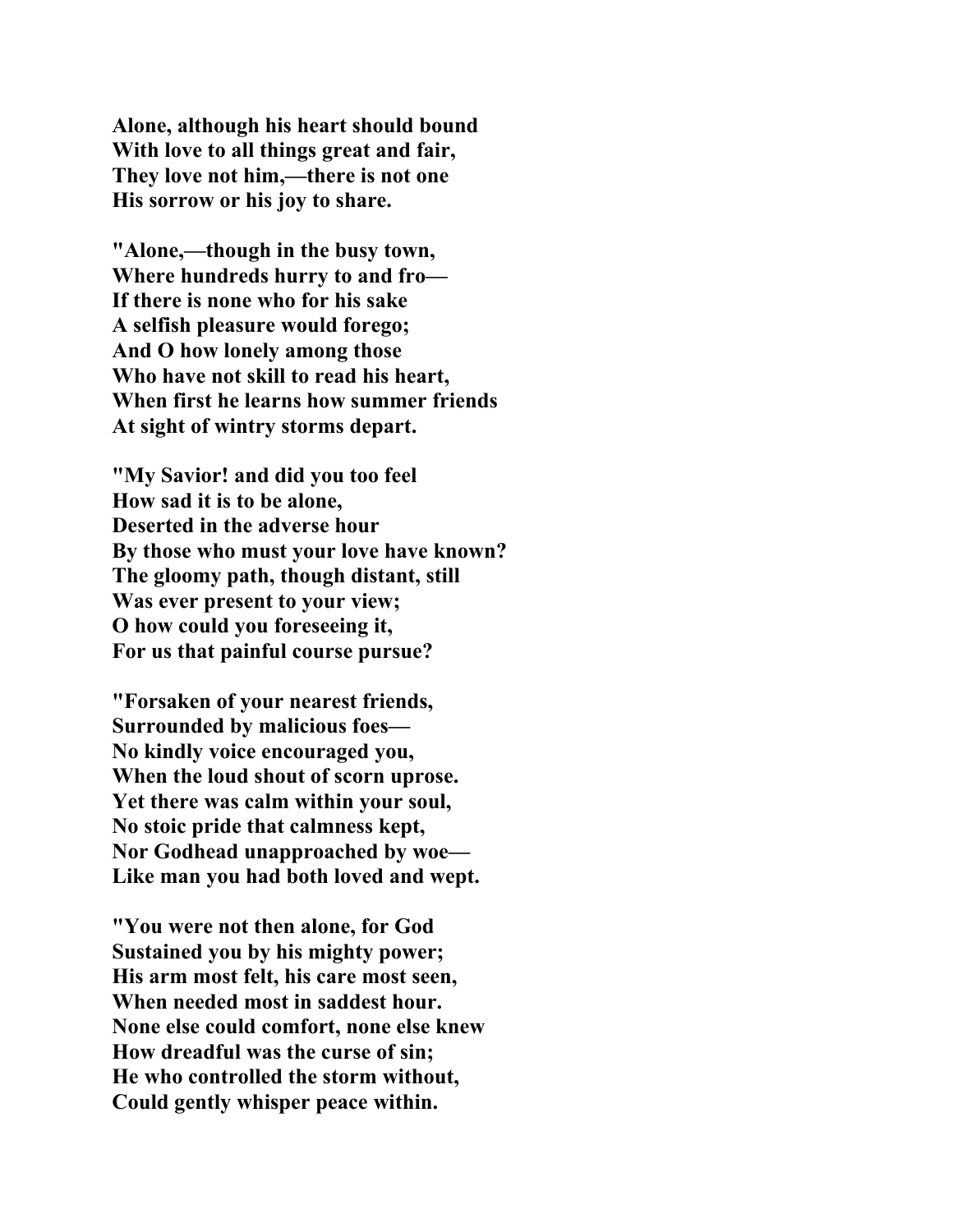**"Who is alone if God be near? Who shall repine at loss of friends, While he has One of boundless power, Whose constant kindness never ends Whose presence felt, enhances joy, Whose love can stop each flowing tear, And cause upon the darkest cloud The bow of mercy to appear."** 

### **"A Look from Christ"**

**"The Lord turned, and looked upon Peter"—Luke 22:61.** 

**And who can fully interpret that look? Painters have often attempted to portray it, but the pencil has fallen despairingly from their hands. The Savior was now standing face to face with Caiaphas—infinite purity confronting sin, infinite truth confounding error. It was to him a solemn and a critical moment. Pleading for his life, all his thoughts, and sympathies, and moments might be supposed to concentrate wholly upon himself. But no! he heard a voice behind him, the tones of which were familiar, though startling, to his ear. It was a voice to which he had often listened, as the ear listens to sweet sounds; but dear and familiar as it was, it uttered words of appalling import. It was the voice of a loved disciple, a sworn friend, who, but a few hours before, had vowed, with all the solemnity and emphasis of an oath, attachment and fidelity unto death. And what was its affirmation? "I know not the man!" His attention diverted from the trial, and his eye, withdrawn from his accusers, the "Lord turned, and looked upon Peter."** 

**All thought and emotion seemed now to gather around one object--the Christdenying disciple. His own personal case, now fraught with the deepest interest and peril; the tremendous responsibility which he at that moment sustained; standing on the eve of accomplishing the eternal purpose of his Father in the redemption of his church; the woe through which he was about to pass lowering and darkening around him; yet all seemed for the moment to tremble in the balance, before the case of a now fallen apostle. "And the Lord turned and looked upon Peter." Peter met the glance. Not a word was uttered, not a syllable was breathed, not a finger was lifted by the Savior; it was but a look, and yet it was such a look as pierced the heart of the sinning apostle.**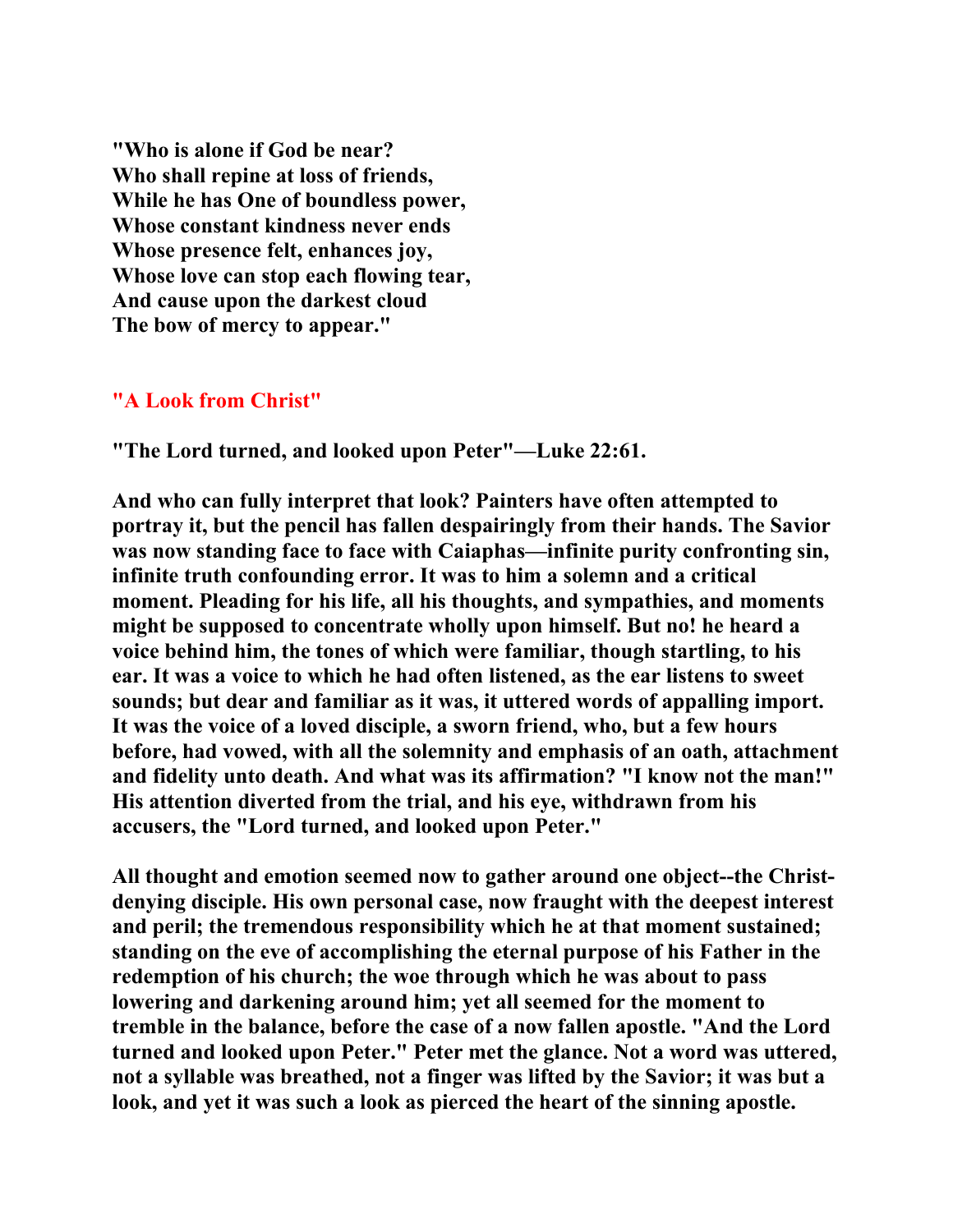**"Peter went out and wept bitterly."** 

**Let us attempt its interpretation. The eye of Jesus is still upon us; it has often reproved us in our waywardness and folly; it has often cheered us in our loneliness and sorrow; and it may often chide and gladden us again. What is its language? It was a look of injured love. Christ loved Peter; he loved him with an everlasting love. When he allured him from his lowly calling, summoned him to be a disciple, and ordained him to be an apostle, and "a fisher of men," he loved him. Yes; and he loved him, too, at that moment. He was about to die—to die for Peter. He knew how false and treacherous he would prove; how, at a most critical period of his life, and amid circumstances the most painful, he would deny that he knew him, confirming the disownment with an oath and a curse; yet he loved Peter, loved him with an affection that never faltered or cooled--no, not even at the moment when the denial and the imprecation rose, fiend-like, from his lips.** 

**What, then, was the language of that look which Christ now bent upon Peter? It was a look of Injured love! It seemed to say, "I am about to die for, you, Peter, and can you now deny me? What have I done, or what have I said, worthy of such requital?" And what, my reader, are all our backslidings, and falls, and unkind returns, but so many unjust injuries done to the deep, deathless love of Jesus? How do we forget, at the moment of excited feeling, that every step we take in departure from God, each temptation to which we yield assent, and each sin we voluntarily commit, is in the face of love inconceivably great, and unutterably tender. Injured love! how reproving its glance! "I have died for you," Jesus says; "for you I poured out my heart's blood; and can you, in view of love like mine, thus grieve, and wound, and deny me?"** 

**It was a look of painful remembrance. "And the Lord turned and looked upon Peter. And Peter remembered the word of the Lord." His Lord's solemn prediction of his sin he seemed quite to have forgotten. But when that look met his eye, it summoned back to memory the faded recollections of the faithful and tender admonitions that had forewarned him of his fall. There is a tendency in our fallen minds to forget our sinful departures from God. David's threefold backsliding seemed to have been lost in deep oblivion, until the Lord sent his prophet to recall it to his memory. Christ will bring our forgotten departures to view, not to upbraid or to condemn, but to humble us, and to bring us afresh to the blood of sprinkling. The heart-searching look from Christ turns over each leaf in the book of memory; and sins and follies,**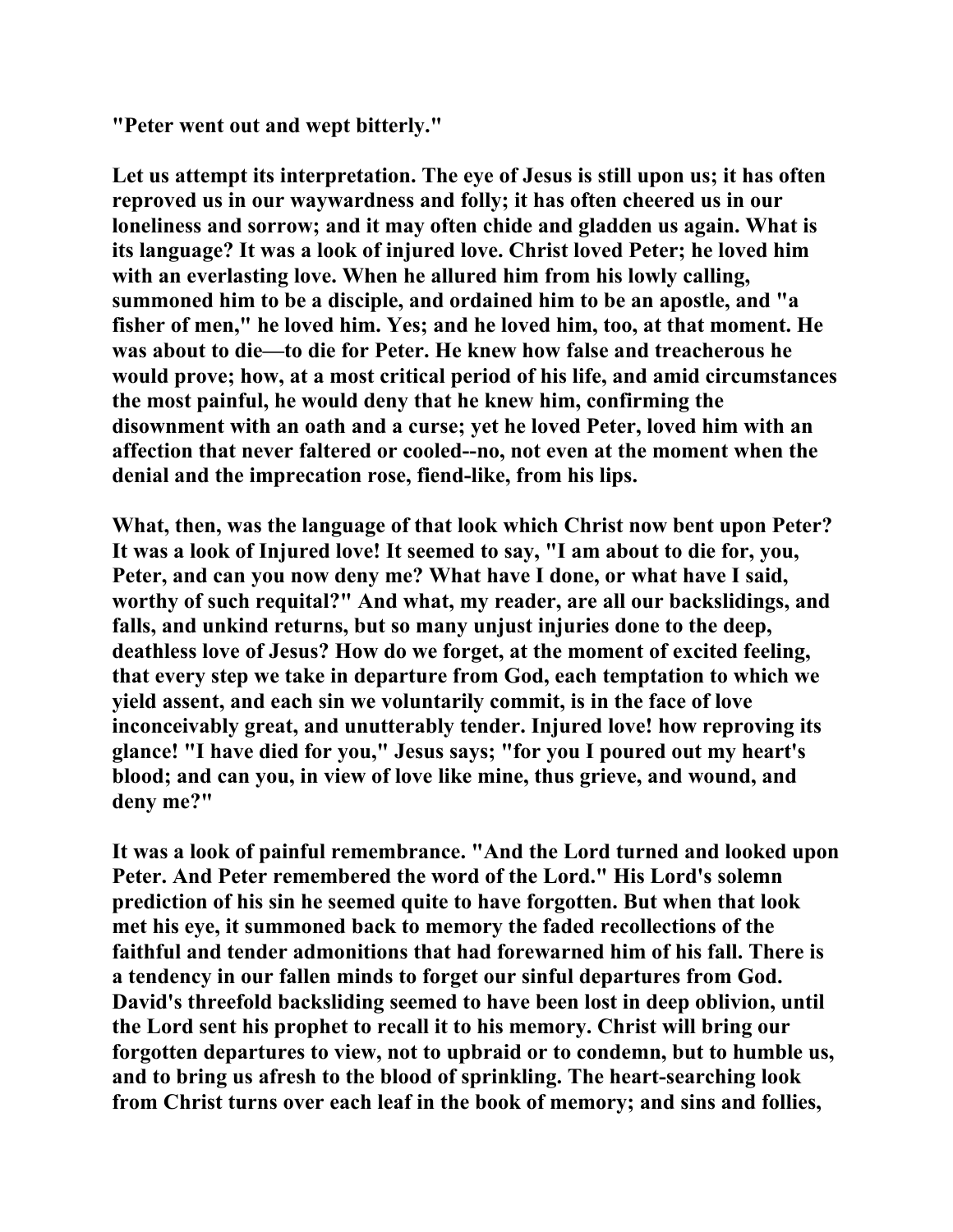**inconsistencies and departures, there inscribed, but long forgotten, are read and re-read, to the deep sin-loathing and self-abasement of our souls. Ah! let a look of forgiving love penetrate your soul, illumining memory's dark cell, and how many things, and circumstances, and steps in your past life will you recollect to your deepest humiliation before God.** 

**And O! how much do we need thus to be reminded of our admonitions, our warnings, and our falls, that we may in all our future spirit and conduct "walk humbly with God." The season of solitude and sorrow, suffering reader, is peculiarly favorable for this. It is a time of recollection. The past is recalled, the life is reviewed, principles, motives, and actions are examined, scrutinized, and weighed, and "the result, if the process is fairly and honestly" gone into, will be, "Lord! I do remember this day my sin and folly; pardon it, for your name's sake, and do you remember it no more forever!"** 

**It was a look of gentle reproof. It seemed to convey that reproof in language like this—"I am now bearing your sin and curse; I am about to drink the cup of woe for you; to take you, a poor, lost, condemned sinner, into my very bleeding heart; and do you deny that you did ever know me? Can you inflict another and a deeper wound? Can you add another and a keener pang to those now falling, like a storm, upon me from my enemies, deriding, and scorning, and rejecting me?" O, what a reproof was that look! It was indeed tender; but its very tenderness made it all the more keen. Blessed Jesus! we love you for all the reproofs of your eye--reproofs most deserved, most searching. We have met your look in secret; in solitude and in sorrow it has spoken to us, revealing our sin and your displeasure, and we bless you for the look.** 

**It was a look of full forgiveness. Who can doubt but that, at this moment, Jesus, by his blessed Spirit, did secretly write upon the heart of his backsliding disciple the free pardon of his sin. And such is ever the look of Christ to us. Be it a look expressive of wounded love; be it a look of mournful remembrance; or be it a look of searching reproof; it yet is always a look of most free and full forgiveness. "I have pardoned," is its language. And this is the meaning of Christ's look now penetrating the dark cloud of your heart's grief, suffering believer. It may revive the recollection of past offences; it may search, and rebuke, and alarm; yet beware of interpreting it all of displeasure; it is a look of loving forgiveness. The sharpest reproof the look of Christ ever conveyed to a believer, spoke of pardoned sin. It must be so, since the covenant of peace provides, and the atonement of Jesus secures, the entire canceling of all his**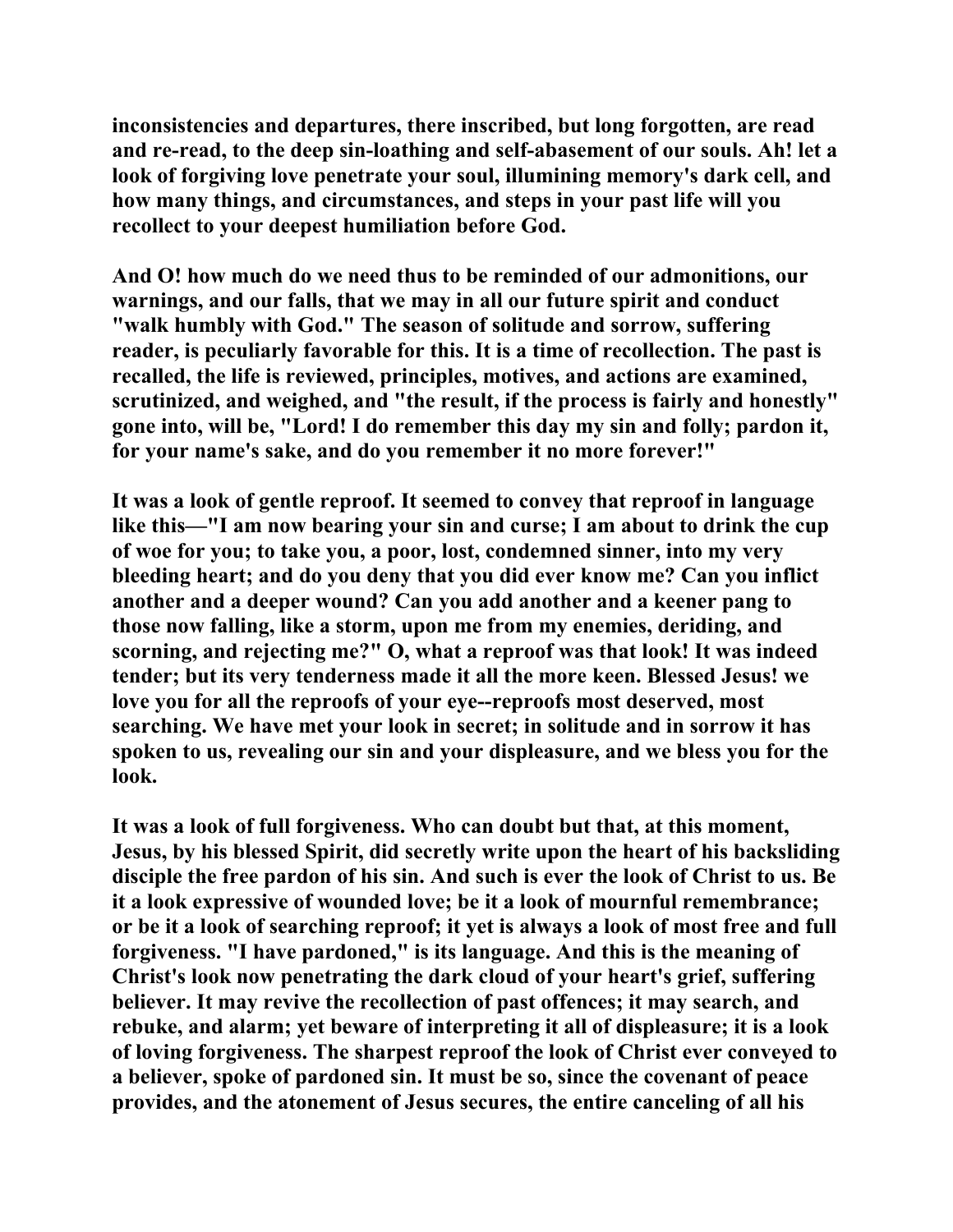**sin.** 

**Meet the eye of Jesus, then, with confidence and love. There may be selfreproach in your conscience; there is no harsh reproach in his look. The uplifted glance of your eye may be sin-repenting, the downward beaming of his is sin-forgiving. O! press to your heart the consolation and joy of this truth—the glance of Jesus falling upon his accepted child ever speaks of pardoned sin. Chastened, sorrowful, and secluded, you may be, yet your sins are forgiven you for his name's sake. O! I know not a truth more calculated to light up the gloom of a lone chamber, to lift up the drooping spirit of a heartsick child of God, than the announcement that God, for Christ's sake, has pardoned all his transgressions and his sins, and stands to him in the relation of a reconciled Father.** 

**Suffering child of God! with this divine declaration would I come to you in your sorrow and seclusion—"O Israel! you shall not be forgotten of me. I have blotted out, as a thick cloud, your transgressions, and, as a cloud, your sins. Return unto me; for I have redeemed you." O! that the Spirit, the Comforter, may sweeten your solitude and cheer your gloom, and give you this song to sing in the night season of your grief: "Bless the Lord, O my soul! and forget not all his benefits; who forgives all your iniquities, who heals all your diseases, who redeems your life from destruction, and crowns you with loving-kindness and tender mercies." Forget not that the look of Christ is ever, to his saints, a look of pardoning love.** 

**The posture of Jesus when he looked upon his sinning disciple was most expressive. "The Lord turned." Here was the first step of recovery taken on the part of Christ. And what has all the restoring conduct of our Lord been towards us, but just this turning to us, when we had turned from him? We have wandered, he has gone after us; we have departed, he has pursued us; we have stumbled, he has upheld us; we have fallen, he has raised us up again; we have turned from him, he has turned to us. O! the wonderful love, and patience of Christ! And what is still his language, speaking to us in that look? "Return unto me, for I have redeemed you." And what should be the response of our hearts? "Behold, "we come unto you, for you are the Lord our God." Then, "let us search and try our ways, and turn again unto the Lord."** 

**Yes, my reader, again. What! after all my backslidings and recoveries, my departures and returns, may I turn again to the Lord? Yes! with confidence we say it, "turn again unto the Lord." That look of love beaming from the eye**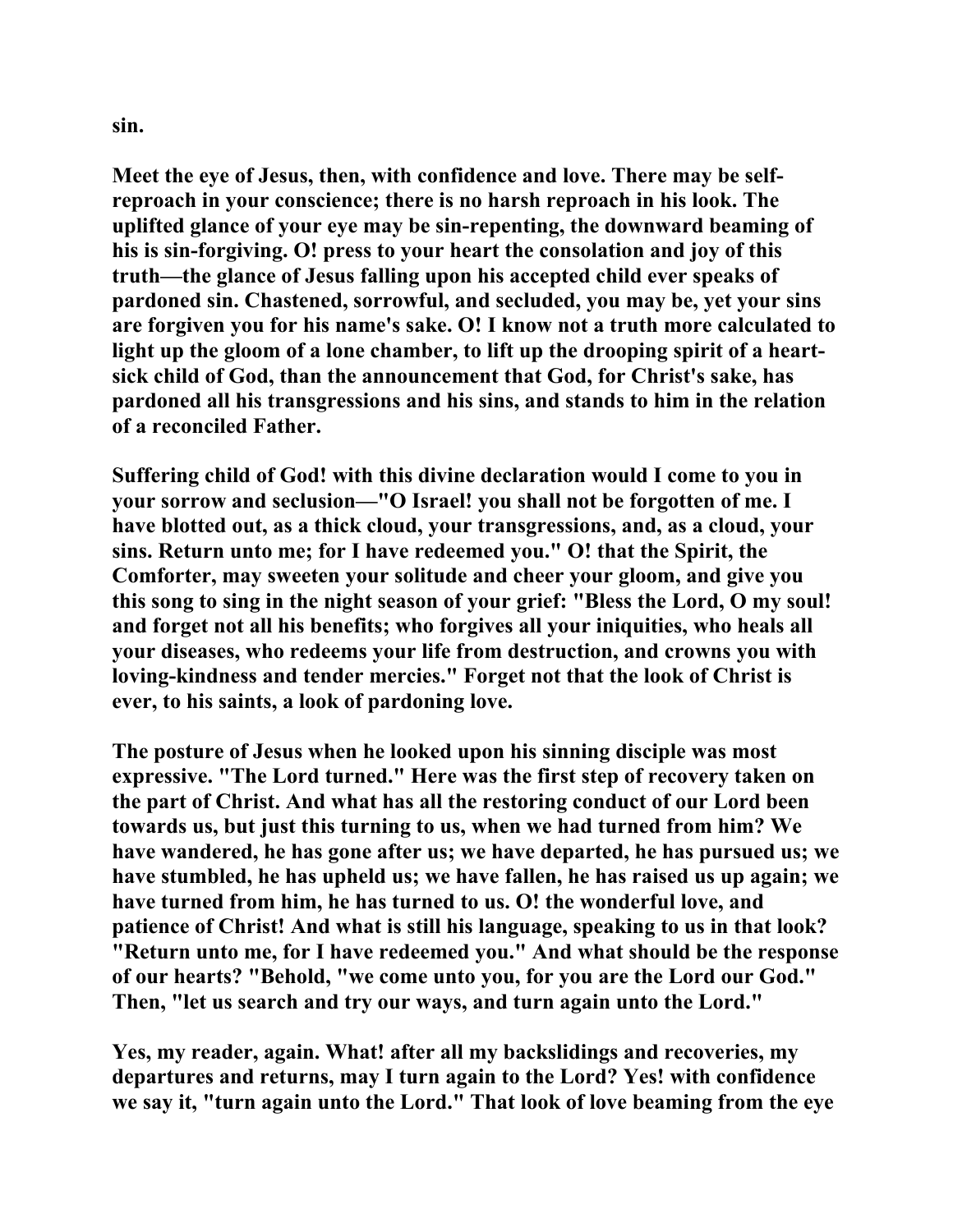**of Jesus, invites you, woos you to return again, yes, this once more, to the shelter of his pierced side, to the home of his wounded heart.** 

**And O! how acute the sorrow awakened by a look from Christ. "Peter went out and wept bitterly." How melting is the look of wounded love! A Father's eye, beaming with tenderness upon a rebellious, wandering child, inviting, welcoming his return—what adamant heart can resist it?** 

**Peter's sorrow, too, was solitary. He went out from the high priest's hall, and sought some lone place to weep. Ah! the deepest, bitterest, truest grief for sin, is felt and expressed beneath God's eye alone. When the wakeful pillow of midnight is moistened, when the heart unveils in secret to the eye of Jesus, when the chamber of privacy witnesses to the confidential confessions, and moanings, and pleadings of a wandering heart, there is then felt and expressed a sorrow for sin, so genuine, so delicate, and so touching, as cannot but draw down upon the soul a look from Christ the most tender in its expression, and the most forgiving in its language.** 

**And what, my reader, shall be the one practical lesson we draw from this subject? Even this—Let us always endeavor to realize the loving eye of Jesus resting upon us. In public and in private, in our temporal and spiritual callings, in prosperity and in adversity, in all places and on all occasions, and under all circumstances, O! let us live as beneath its focal power. When our Lord gave this look to Peter, his eyes were dim with grief; but now that he is in heaven, they are "as a flame of fire." To his saints not a burning, withering, consuming flame, but a flame of inextinguishable love! Deem not yourself, then, secluded believer, a banished and an exiled one, lost to all sight. Other eyes may be withdrawn and closed, distance intercepting their view, or death darkening their vision; but the eye of Jesus, your Lord, rests upon you always, in ineffable delight, and with unslumbering affection. "I will guide you with my eye," is the gracious promise of your God. Be ever and intently gazing on that Eye, "looking unto Jesus." He is the Fountain of Light; and in the light radiating from his eye you shall, in the gloomiest hour of your life, see light upon your onward way. "By his light I walked through darkness."** 

**"We all, with open face, beholding, as in a glass, the glory of the Lord, are changed into the same image from glory to glory, even as by the Spirit of the Lord."**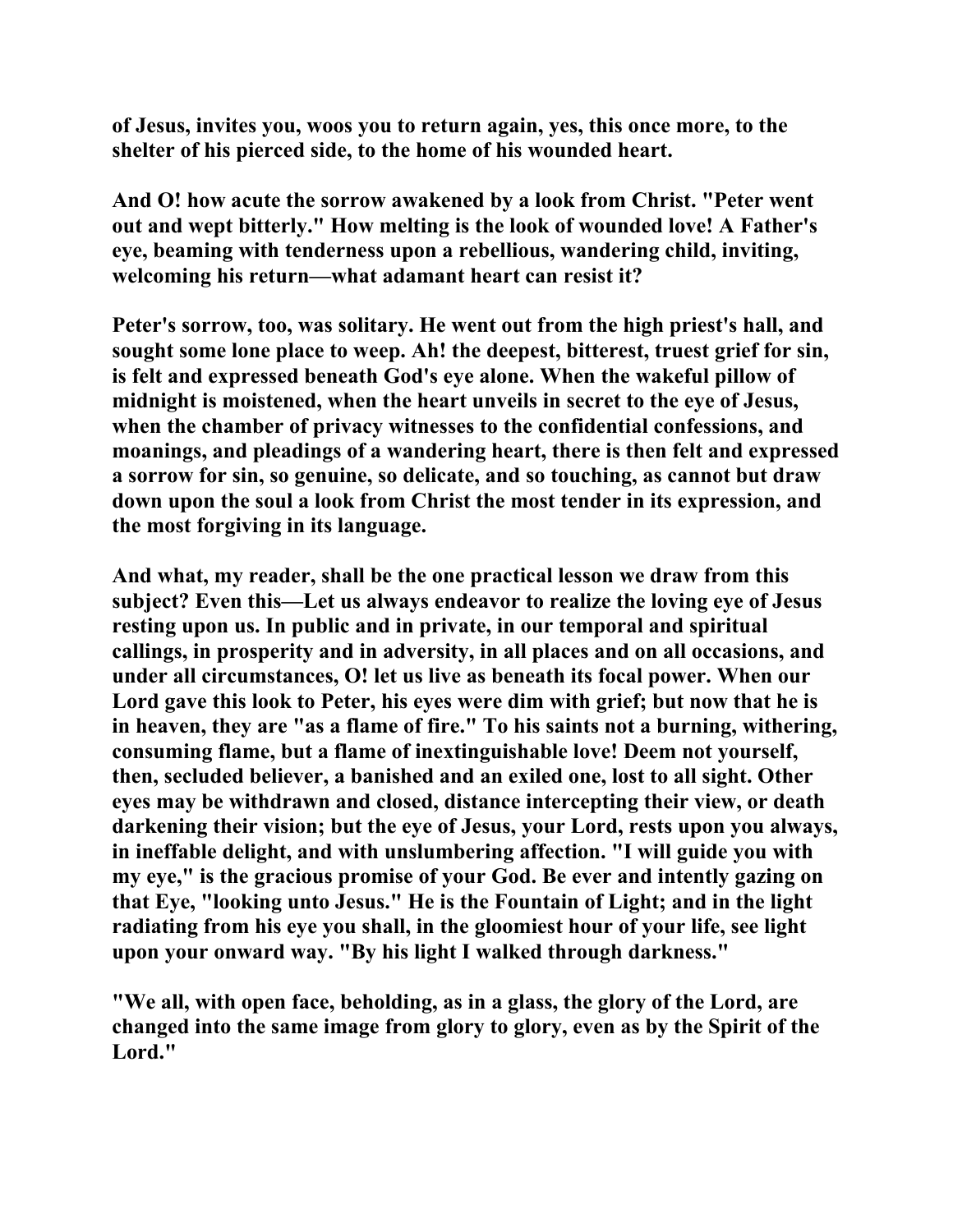**"Honey in the Wilderness"** 

**"And when the people had come into the wood, behold the honey dropped…Wherefore he put forth the end of the rod that was in his hand, and dipped it in an honey-comb, and put his hand to his month; and his eyes were enlightened."—1 Samuel 14:26, 27.** 

**And when the people were come into the wood, behold, the honey dropped; but no man put his hand to his mouth: for the people feared the oath. But Jonathan heard not when his father charged the people with the oath: wherefore he put forth the end of the rod that was in his hand, and dipped it in an honeycomb, and put his hand to his mouth; and his eyes were enlightened.—1 Samuel 14:26-27** 

**When they went into the woods, they saw the honey oozing out, yet no one put his hand to his mouth, because they feared the oath. But Jonathan had not heard that his father had bound the people with the oath, so he reached out the end of the staff that was in his hand and dipped it into the honeycomb. He raised his hand to his mouth, and his eyes brightened.—1 Samuel 14:26-27** 

**They didn't even touch the honey because they all feared the oath they had taken. But Jonathan had not heard his father's command, and he dipped a stick into a piece of honeycomb and ate the honey. After he had eaten it, he felt much better.—1 Samuel 14:26-27** 

**The Word of God is rich with the most beautiful and instructive similitude. We are aware there is a limit to its use, and that if that limit be overstepped, we may leave the field of a sober reality, for the uncertain and unsafe path of imagination. Yet, on the other hand, since God has "used similitudes by the ministry of the prophets," it were folly, no, it were sin to disregard them altogether as useless aids in illustrating and elucidating divine truth.** 

**The army of the Lord was now faint and weary in the conflict. Saul had rashly enjoined that no individual should taste of food until the battle had been fought. Ignorant of the royal command, Jonathan, on coming to a certain woods, and beholding honey dropping upon the ground, in a moment of exhaustion, put forth the end of his rod, dipped it in the honey-comb and partook of it; "and his eyes were enlightened." Now each particular here is suggestive of some spiritual truth.**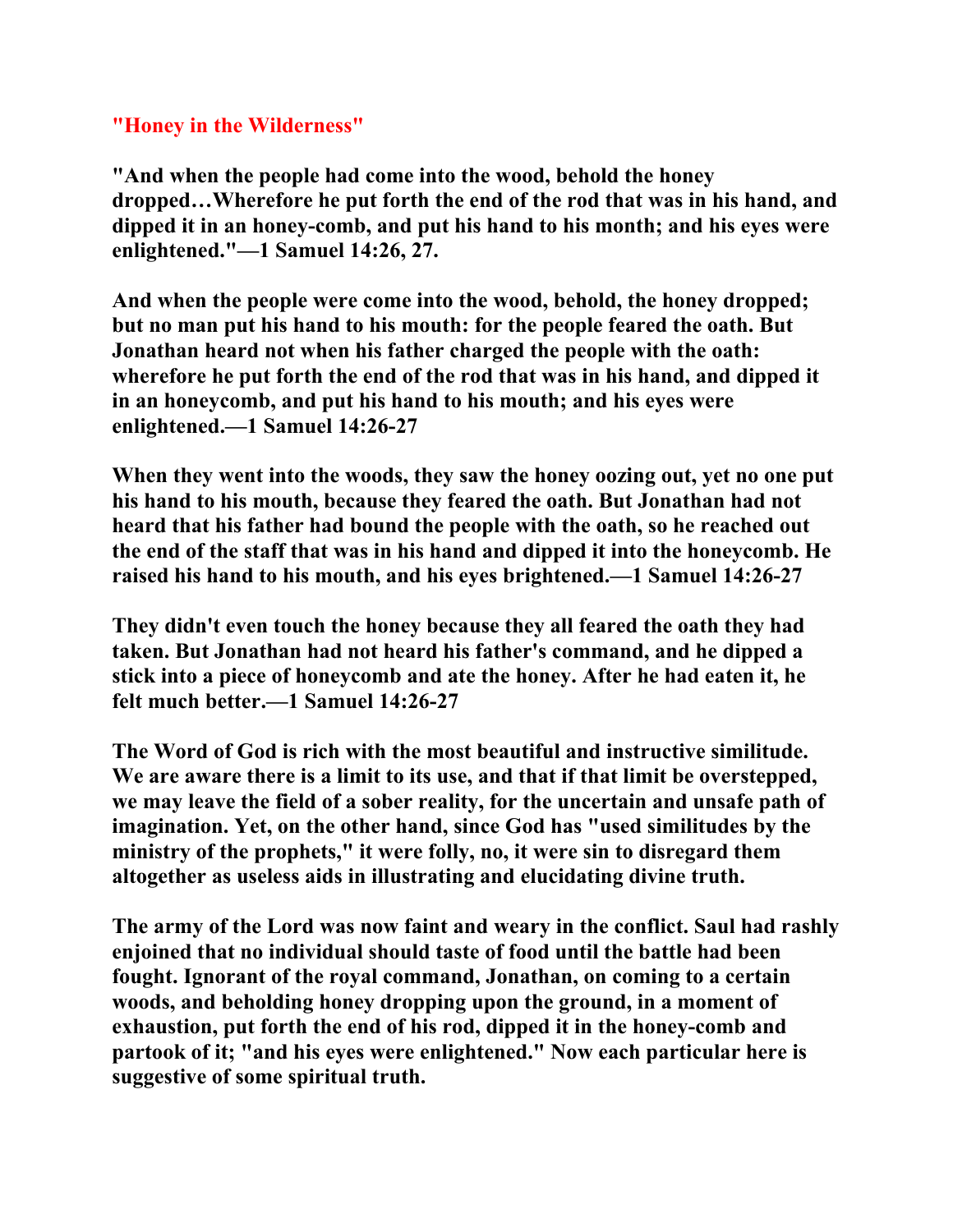**Firstly: the Lord's people are often weary and faint in their spiritual conflicts. It is no ideal picture of the Christian life when the Word of God represents it in the character of a warfare—it is a solemn and serious truth. To the tactics of this warfare we do not now refer; our remarks bear particularly upon that peculiar state which the conflict produces—weariness and exhaustion. It may be instructive to trace this condition to some of its causes.** 

**Among these may be stated, the nature and the number of HIS SPIRITUAL FOES. It may be at the risk of damping the ardor of a young recruit, that we give prominence to this idea, nevertheless, ignorance of our enemies, their strength and variety, has often led to disastrous consequences. The very field upon which the battle is fought is one of sore temptation. What is the world to the believer, but one of his greatest snares? Is there in it anything that sympathizes with the Christian character? Anything in its pursuits, its pleasures, its policy, which advances in his soul the divine life? Can he in his weakness extract from it strength? Can he in his trials derive from it comfort? Can he in his difficulties ask from it aid? Quite the reverse. Yes, the very battlefield is one of severe temptation to the Christian warrior. We can only compare his position to an armed force going out to war, and startled at every turn by some wild beast rushing from its lair, or periled by some pitfall lying concealed at every step. This is no over-wrought picture of the world through which the saints are passing. Things that are lawful, are snares. Things, too, that wear the most innocent and innocuous form, often conceal the greatest danger. Yet how little are we broad awake to this. Why does the apostle so frequently and so earnestly warn the Church of God against the world? Because he knew it to be one of his most subtle and most dangerous foes. I believe the day is coming—hasten, Lord, its arrival! when God will so pour out his Spirit upon his church, that it will be considered then as glaring an inconsistency for a Christian man to become a partner in business with a worldly man, as it is now to form an alliance still closer and more sacred with one who is not a follower of the Lord Jesus. "Don't you know that the friendship of the world is enmity with God? Whoever therefore will be a friend of the world is the enemy of God." "Wherefore come out from among them, and be separate, says the Lord."** 

**And what shall we say of his great, unseen, but not less dangerous enemy—the devil? Satan has a more accurate knowledge of us than we have of ourselves. He studies us as we study a book. Without ascribing to him divine attributes, there is a kind of ubiquity belonging to him which renders him a most formidable, because an ever-present foe. Nor do we think that it is in things**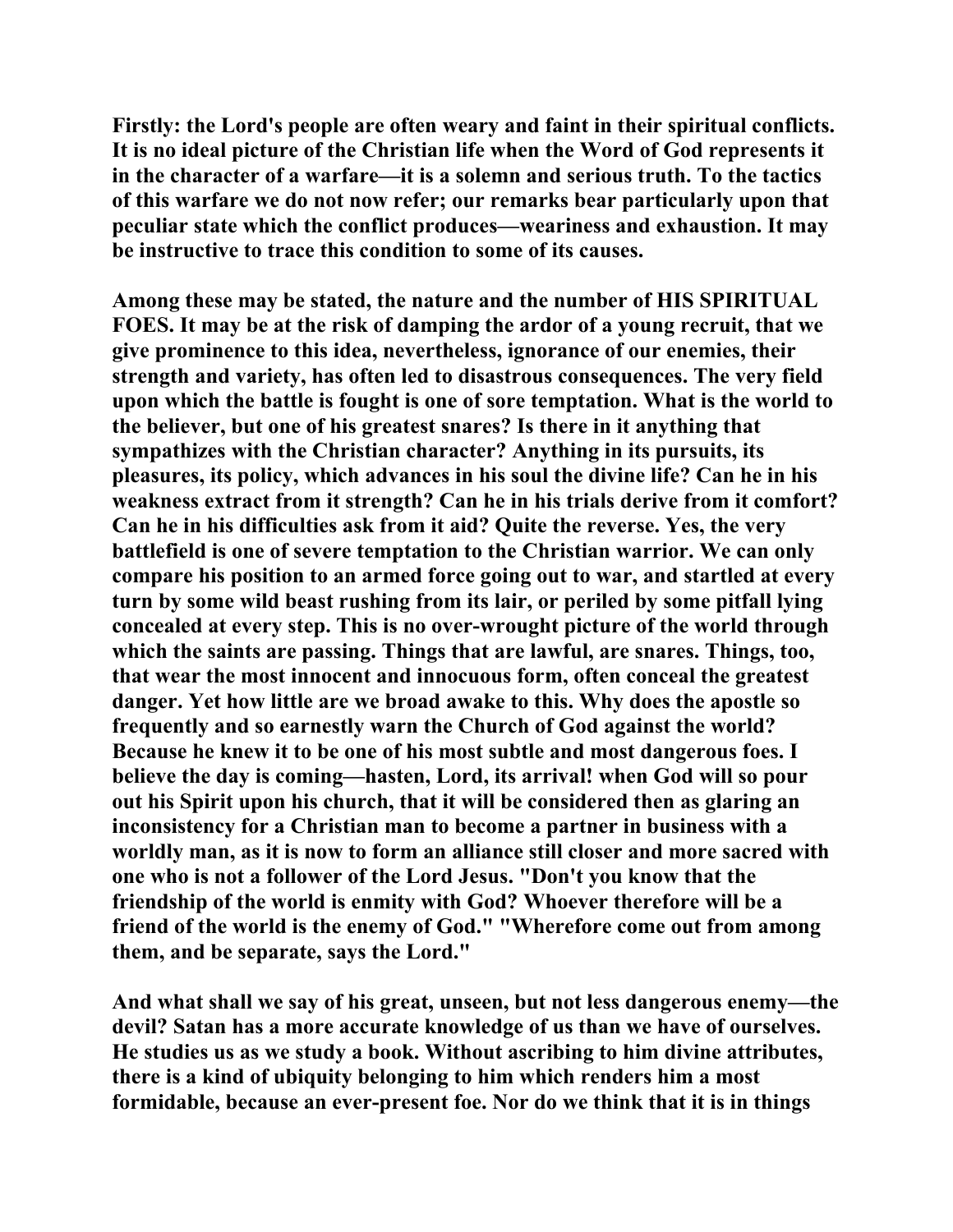**decidedly evil that Satan proves most successful with the child of God. It is oftener in things which wear the appearance and the semblance of good. It is Satan robed as "an angel of light" not Satan appearing as a fiend of darkness, that we have most to dread. Hence we have reason to beware of the many specious, but false religions of the day.** 

**And when with the world and the devil, he numbers among his spiritual foes, the corruptions of his fallen nature, the subtlety and deep depravity of his own heart; is it marvellous that the believer should often be dispirited in the spiritual conflict? "Cast down, but not destroyed."** 

**The DEFEATS too which he is constantly sustaining—the cutting off of supplies upon which he depended—the seeming withdrawment of the Captain of his salvation, as if indifferent to the conflict—the rusting of his armor—the defection in the camp of some, the desertion from the ranks of others, and the falls upon the battlefield of yet more, often deeply discourage the Christian soldier. His heart sickens, his spirits droop, his courage fails, and he lays down upon his shield, as if to die.** 

**But there is HONEY IN THE DESERT for the Christian soldier, "faint yet pursuing." There is appropriate refreshment for the weariness and exhaustion of the conflict. The Israelites had been sore pressed by the Philistines. They had fought hard all that day. The rash injunction of their royal leader, had greatly aggravated their suffering. They were forbidden to partake of any nourishment until the evening. Exhausted and faint, weary and discouraged, they light upon a spot in the forest where honey fell, luxuriant and inviting, upon the ground. It met the case of the king's son. He partook of it, and his drooping spirit revived within him.** 

**The Lord of hosts, the Captain of our salvation, has a kind and considerate regard for his weary and discouraged soldiers. They are fighting in his cause—they are battling for his truth—they have come to his help against the mighty, and in the hour when their strength fails, and their spirits droop, and their hearts faint, he will guide them to the spot in the desert, where the honey—the nourishment of his providing—is found, and of which they may eat abundantly.** 

**The similitude of honey is one of frequent occurrence in the Bible. When God would describe the richness of Palestine, he speaks of it as a "land flowing with milk and honey." This, too, would appear to have been a provision**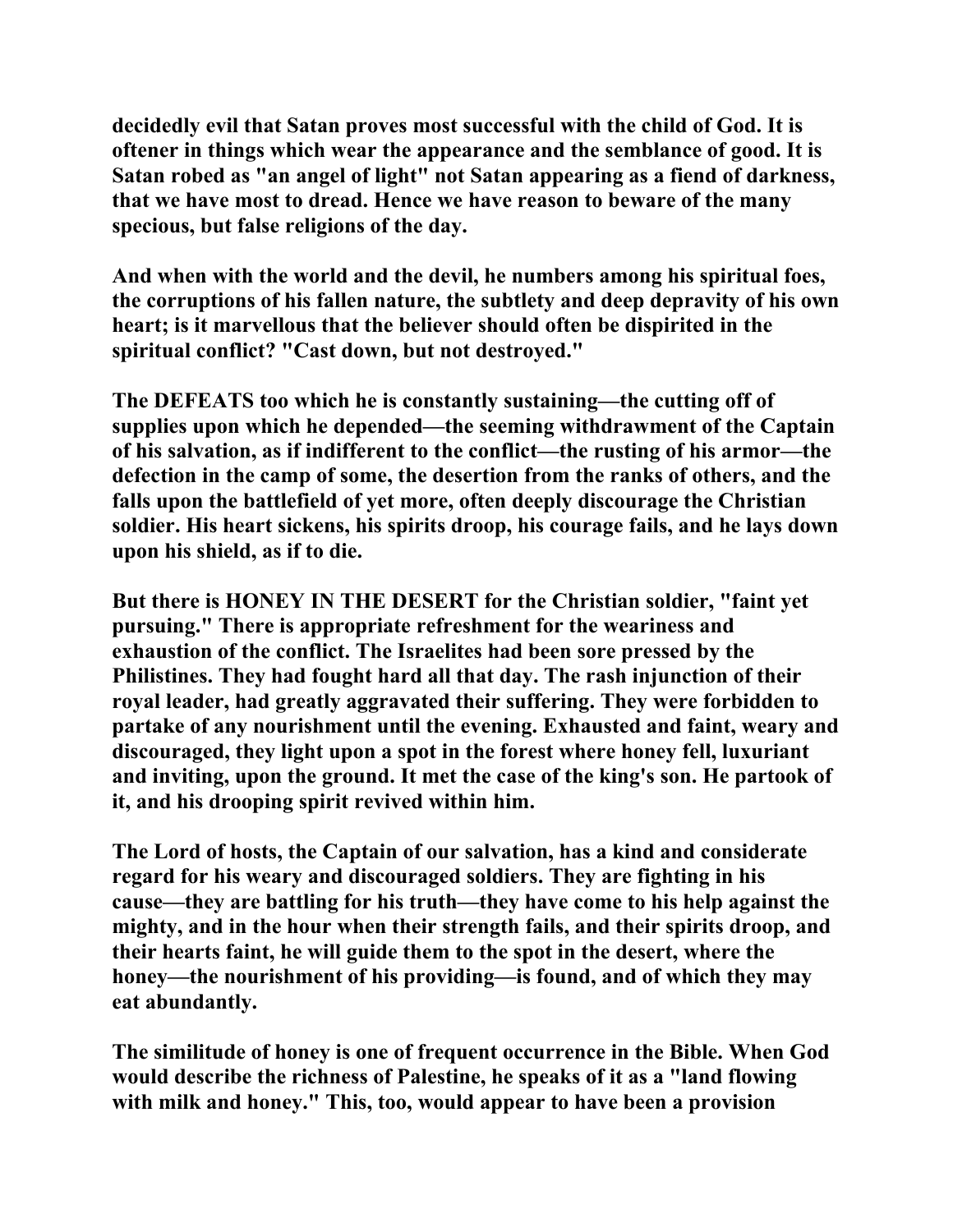**especially made by him for the nourishment of his church in the wilderness. Moses says that the Lord made his people to "suck honey out of the rock, and oil out of the flinty rock." It is quite clear, then, that we may regard this species of food as the symbol of great spiritual blessings.** 

**The SOURCES from where the Christian's nourishment is derived are various. We should be grateful to God that he has not limited us to one secondary source of spiritual nourishment. It was proper, it was wise and gracious in God that there should be but one Plant of Renown, but one Rose of Sharon, but one Lily of the Valley, but one Living Vine; in other words, that there should be but one Savior and Redeemer, but one Head and Reservoir of the church. But there are offshoots from this divine plant; there are streams issuing from this sacred fountain-head, from each of which the believer in his weariness and sorrowing may, by faith, extract the nourishment that strengthens and revives him. I would repeat it—be grateful to God for this. Suppose his people were shut up to but one means of grace that means being the Gospel ministry; and suppose he were to assign your lot where no such channel were accessible—how would it fare with your soul? But it is not so. Let his Providence guide you to the farthest spot on the earth—the desert, the forest, the prairie—where no ministry of reconciliation proclaims the unsearchable riches of Christ, yet, even there, he can guide you to the spot where falls the honey, abundant as his own affluence, and free as his own grace can make it.** 

**Such, believer, may be your present condition. The seclusion of a sick chamber, the solitude of the house of mourning, the deprivation in other ways of the wonted means of grace, may be to you like an exile from the land of milk and honey; but the Lord has his heart upon you still, and "he does devise means, that his banished are not expelled from him." There is honey for you in the wood.** 

**What is the Word of God but this honey? David's experience shall testify. "How sweet are your words unto my taste! Yes, sweeter than honey to my mouth!" And from where does this honey fall, but from the heart of God? What is the word of God? It is the unfolding of the heart of God. His mind conveys the word, but his heart dictates the word. Take the promises: how "exceeding great and precious" they are. Have you not often found them sweet to your taste as the honey and the honey-comb? When some portion of the word suited to your present need has been brought home to your heart by the sealing power of the Holy Spirit, how have all other sweets become bitter**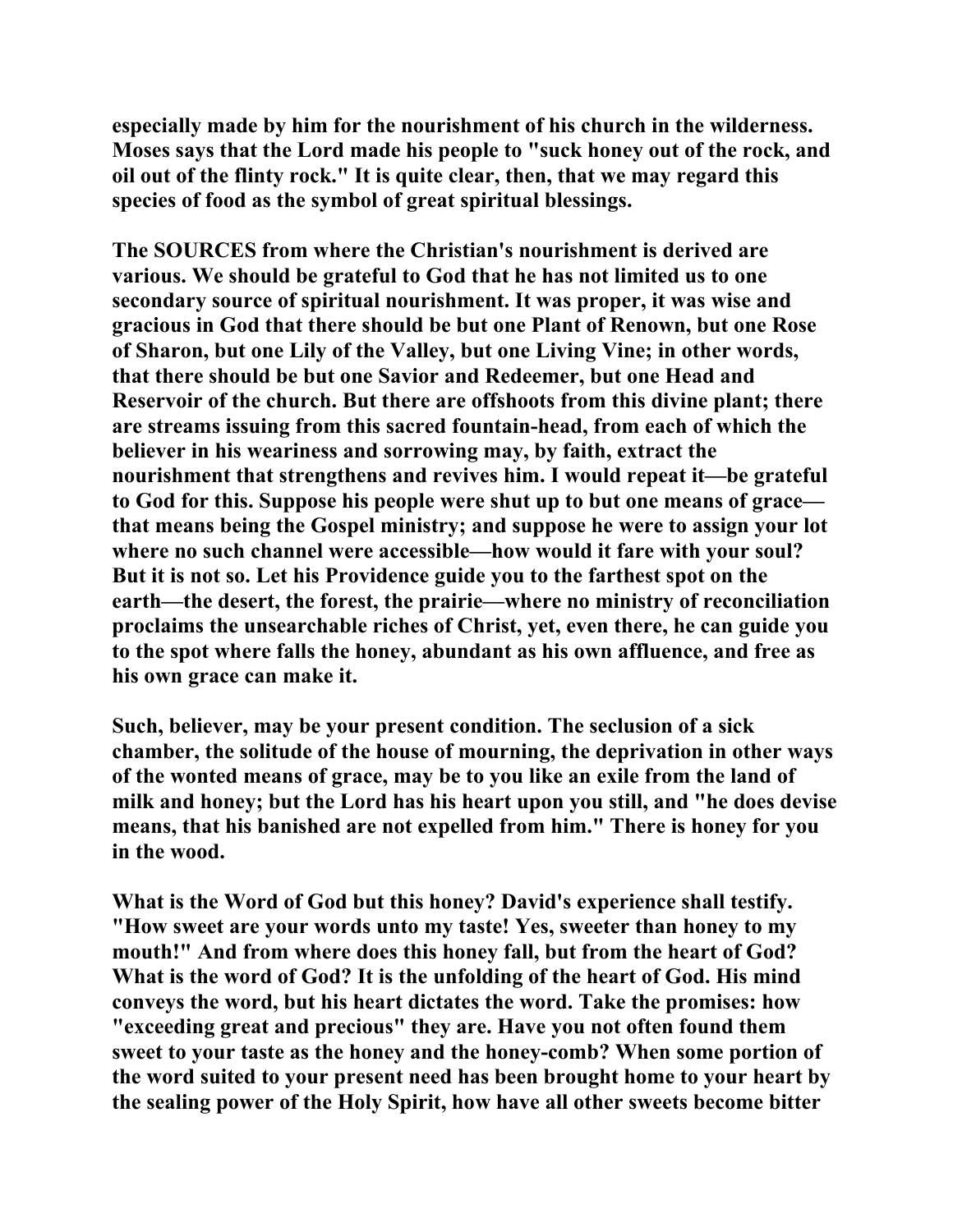**to your taste compared with this. Your Heavenly Father saw your grief, your divine Captain beheld your conflict and your exhaustion, and bade his Spirit go and drop that sweet promise into your sad heart, and you found the entrance of God's word gave light and comfort to your sad and gloomy spirit.** 

**The love of God in Christ! O it is sweeter than honey! The love that gave Christ—that chose us in Christ—that has blessed us in Christ—that gives us standing in Christ; surely it passes all knowledge. To see it traveling over all the opposition of our unbelieving minds, and the corruption of our depraved hearts, and meeting us at some peculiar stage of our journey, in some painful crisis of our history, in some bitter lonely trial through which we are passing; how does this exalt our views of its greatness, and bring us into the experience of its sweetness.** 

**Such, too, is the love of the Spirit. His love as tasted in his calling—in his comforting—in his sanctifying—in his witnessing, and in all his effectual and unwearied teaching. "God is love"—and on this truth—sweet in our present experience—we shall be living through eternity: "If so be we have tasted that the Lord is gracious."** 

**But let us not overlook the honey-comb—the depository of this spiritual nourishment. "It pleased the Father that in Jesus should all fulness dwell." If the grace that flows from Jesus is sweet, Jesus himself is sweeter still. Let us not, then, be satisfied with the fulness of Christ; but let us live on the person of Christ: "He that eats of my flesh, and drinks of my blood, dwells in me, and I in him." I fear we have too little contact with Christ himself. We do not sufficiently make him our personal friend—walking with him, talking with him, confiding in him as we would with the dearest personal friend of our hearts. And yet this is our high and precious privilege. "This is my Friend," should be the language of every believer, as he points to, and leans upon, Christ.** 

**The PLACE where this honey—the symbol of such spiritual blessing—was found, was the "wood." Beloved, the covenant of grace, the fulness that is in Christ, is not for heaven, but for earth. It is not for the church triumphant, but for the church militant—the church in her warfare. Here it is the battle is fought, and the conflict is passing, and the enemy assails, and the wound is inflicted, and the heart faints, and the spirit is discouraged, and the soul is weary. This honey of God's providing is for the season of sorrow and seclusion, for the need and weariness, the entanglement and loneliness of the**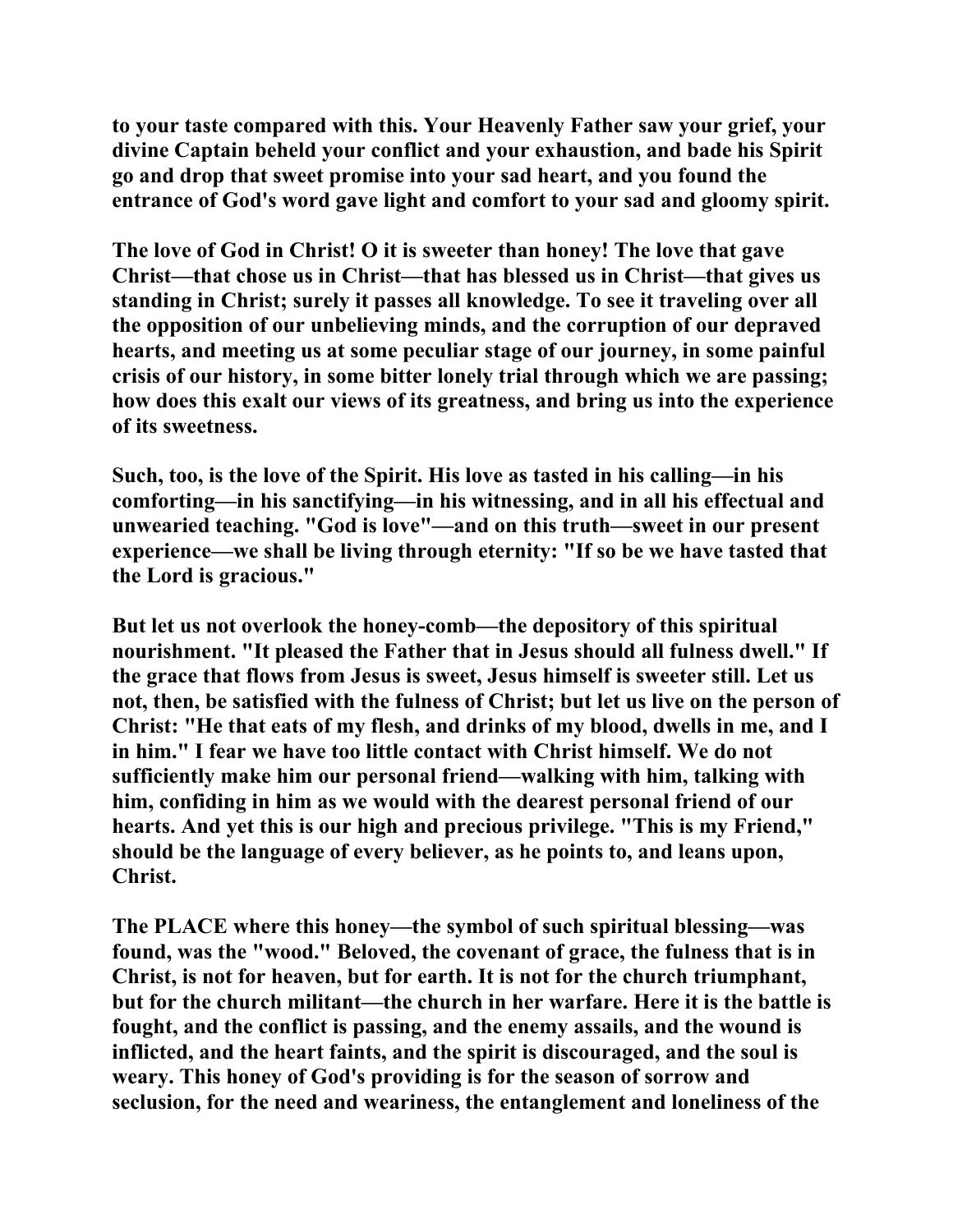**forest.** 

**Then, refuse it not, O child of sorrow! Stretch forth your rod of faith, and gather of it abundantly. "Eat, O friends," is your Lord's invitation. Drink deeply of your Father's love—draw largely from Christ's fulness—confide implicitly in God's word—invoke believingly the Spirit's help. All is for you. God is the God of the tried—Jesus is the Savior of the tried—the Spirit is the Comforter of the tried—the Bible, with all its consolations and its hopes, is the Book of the tried. Eat of this honey, and your spirit shall be revived. Your eyes will be opened to see new depths of love in God, new chambers of repose in Christ, new promises of sweetness in the Word, and new unfoldings of wisdom, truth, and goodness in the present conduct of him whose dealings may be veiled in painful mystery, but who will never forget to lead his valiant yet exhausted soldier to the honey in the wood.** 

**Nor let us overlook the mingling of the bitter and the sweet in the Lord's dealings with us here. Like the Apocalyptic book eaten by John, which was in his "mouth sweet as honey: and as soon as he had eaten, was bitter;" so are often blended the varied dispensations of our God. It is a most wise and gracious arrangement. All bitter would have dispirited; all sweet would have glutted. The one would have created despondency, and the other, loathing. Thus, our sorrows and our joys, our trials and our succorings, our defeats and our victories, are strangely, wisely, and kindly blended in this the "time of our sojourning."** 

**Be skillful and diligent to extract this honey from every, the bitterest flower. O that God may make us wise to do this. The sweetest apprehensions of Christ have often been in the bitterest dispensations of God's providence. The stone that was rolled upon the tomb of Christ was heavy: but Christ was beneath it. There may be a stone of difficulty in the way of our mercies, but faith rolling it away, that very difficulty will be found to have brought us to a living Christ full of sweet grace and truth. And let us remember, too, that it is along the path of filial and unreserved obedience that this honey is most thickly strewed. "O that my people had hearkened unto me, and Israel had walked in my ways!" What would have been their reward? "He would have fed them also with the finest of the wheat: and with honey out of the rock should have satisfied them."** 

**Beware of being so surfeited with the world, with earthly care and carnal enjoyment as to loathe this honey. "The full soul loathed the honey-comb."**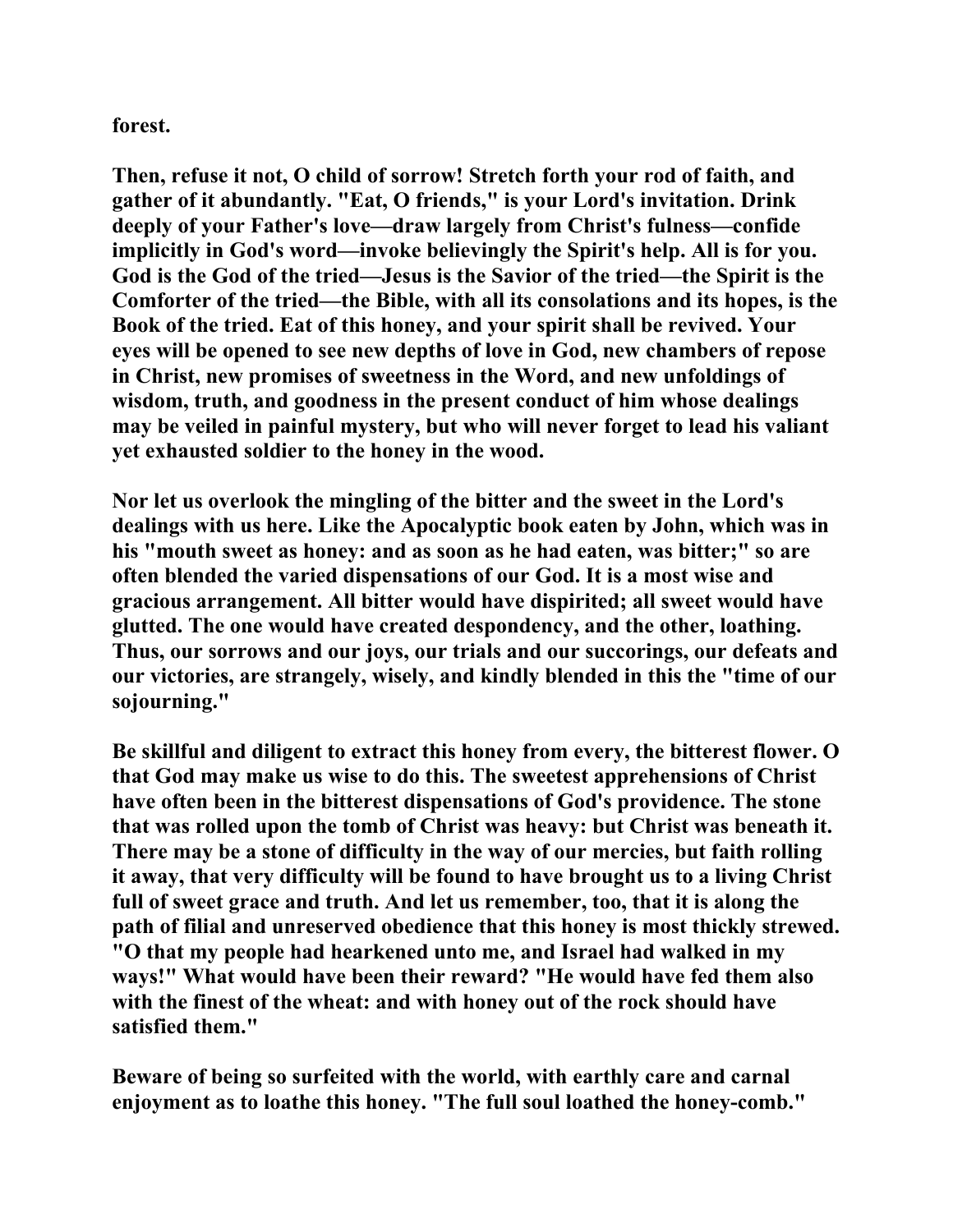**Israel loathed the manna. Learn one reason why God has placed you just where you are—even to create in your soul a zest and a taste for this honey. He will embitter the world's sweets, when they embitter his. But Jesus can make the world's bitter, sweet, and the creature s sweet, sweeter. Receive all as from Christ, and enjoy all as in Christ, and then shall Christ be to you all and in all.** 

**Soon we shall be in glory, soon we shall escape from the world, and enter the paradise of God. There the boughs are laden, and drop with honey that never wastes, and that never gluts. The weary pilgrim and the veteran warrior shall repose by the side of the rock from where flowed this precious food all through the desert, partaking of its fulness, lasting as eternity. You who have tasted the honey in the wilderness, shall assuredly partake of it in your Father's house.** 

**"Spent with the toil of wasting war, His hosts, with him, compelled to fast, The longing chief of Israel saw Where nature furnished wild meal.** 

**"The aged terebinth had shed Its pure and luscious treasure round; And the rich feast lay duly spread, Free as the winds along the ground.** 

**"For there, upon the tangled grass, Dropt the sweet burden of that hive; Yet, until the dial's shade should pass, No Hebrew might partake and live.** 

**"The monarch's son, the empire's heir, The leader in the conflict's van, The victor—say, what was he there? A weary, worn and famished man!** 

**"He took and ate—no more oppressed, From eyes, enlightened, flashed his joy! O fainting soul! be you as blest With drops of grace, that never cloy.**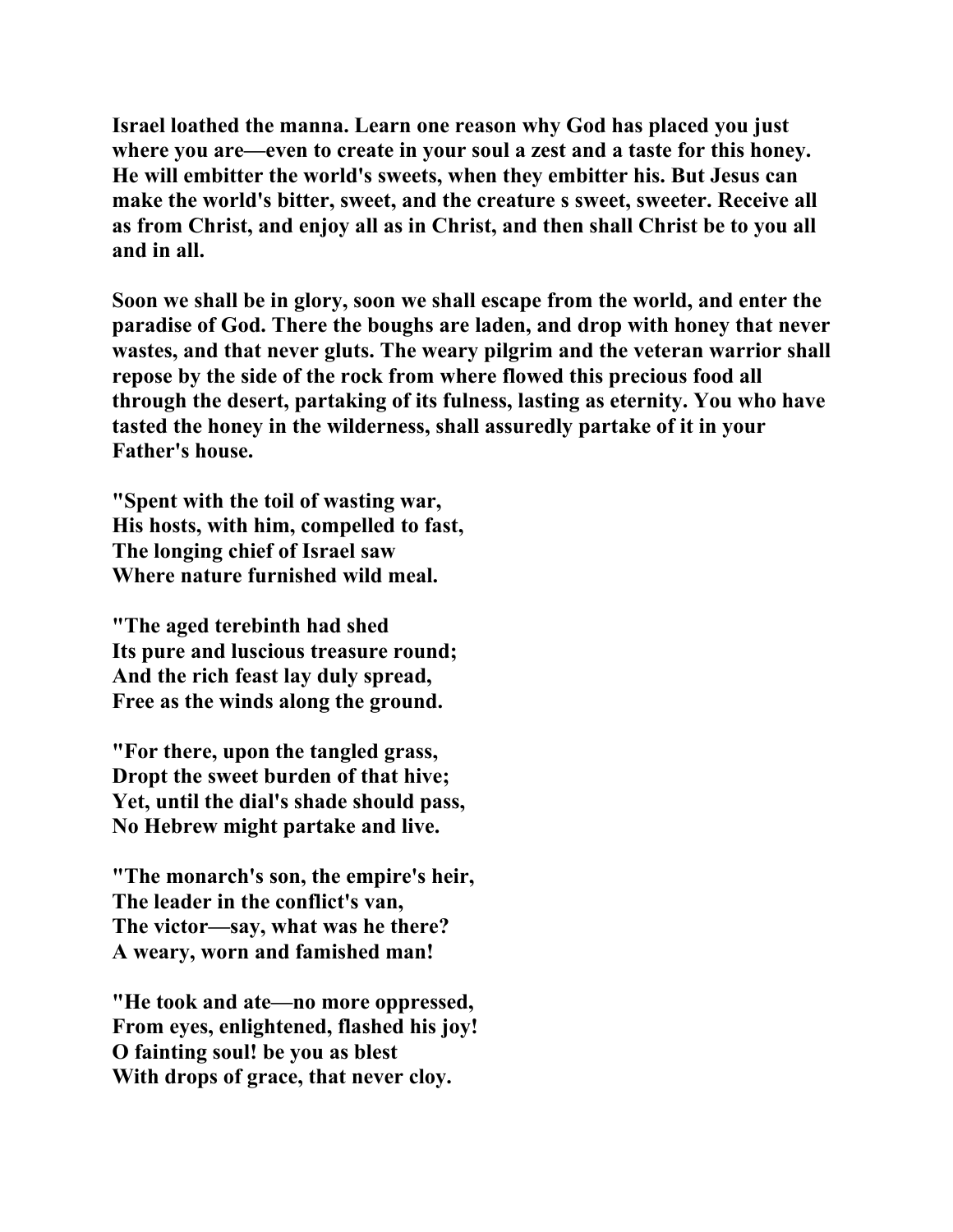**"And praise Him who leads sons of care, Pursued by sin and sore distress— From famine and from flight, to where There's honey in the wilderness." —William B. Tappan** 

## **The Godly Widow Confiding in the Widow's God**

**"Let your widows trust in me."—Jeremiah 49:11.** 

**It is well! All that he does, who speaks these touching words, is well. It is well with you, for he who gave in love, in love has taken away the mercy that he gave. The companion of your youth, the friend of your bosom, the treasure of your heart, the staff of your riper and the solace of your declining years, is removed, but since God has done it—it is, it must be well.** 

**Look now above the circumstances of your deep and dark sorrow, the second causes of your bereavement, the probable consequences of your loss—God has done it; and that very God who has smitten, who has bereaved, and who has removed your all of earthly good, now invites you to** *trust in him***. 'Chance' has not brought you into this state; 'accident' has not bereft you of your treasure; God has made you a widow, that you may confide in the widow's God.** 

**With your peculiar case the word of God in a pre-eminent degree sympathizes. It would seem, indeed, as if a widow's sorrow and a widow's desolateness took the precedence of all other bereavements in the Bible. It is touched with a hand so gentle, it is referred to with a tenderness so exquisite, it is quoted with a solemnity so profound, it would seem as if God had taken the widow's sorrow, if I may so express myself, into his heart of hearts. "You shall not afflict any widow,"—"He does execute the judgment of the widow,"—"The sheaf in the field shall be for the widow,"—"He relieves the widow,"—"He will establish the border of the widow,"—"A judge of the widow is God,"—"Plead for the widow,"—"If you oppress not the widow,"— "Pure religion and undefiled before God and the Father is this, to visit the widows in their affliction,"—"Let your widows trust in me."** 

**What a cluster of divine and precious consolations for the widow is here! How do their extraordinary appropriateness to her case, their extreme delicacy in dealing with her position, their especial regard for her circumstances; above**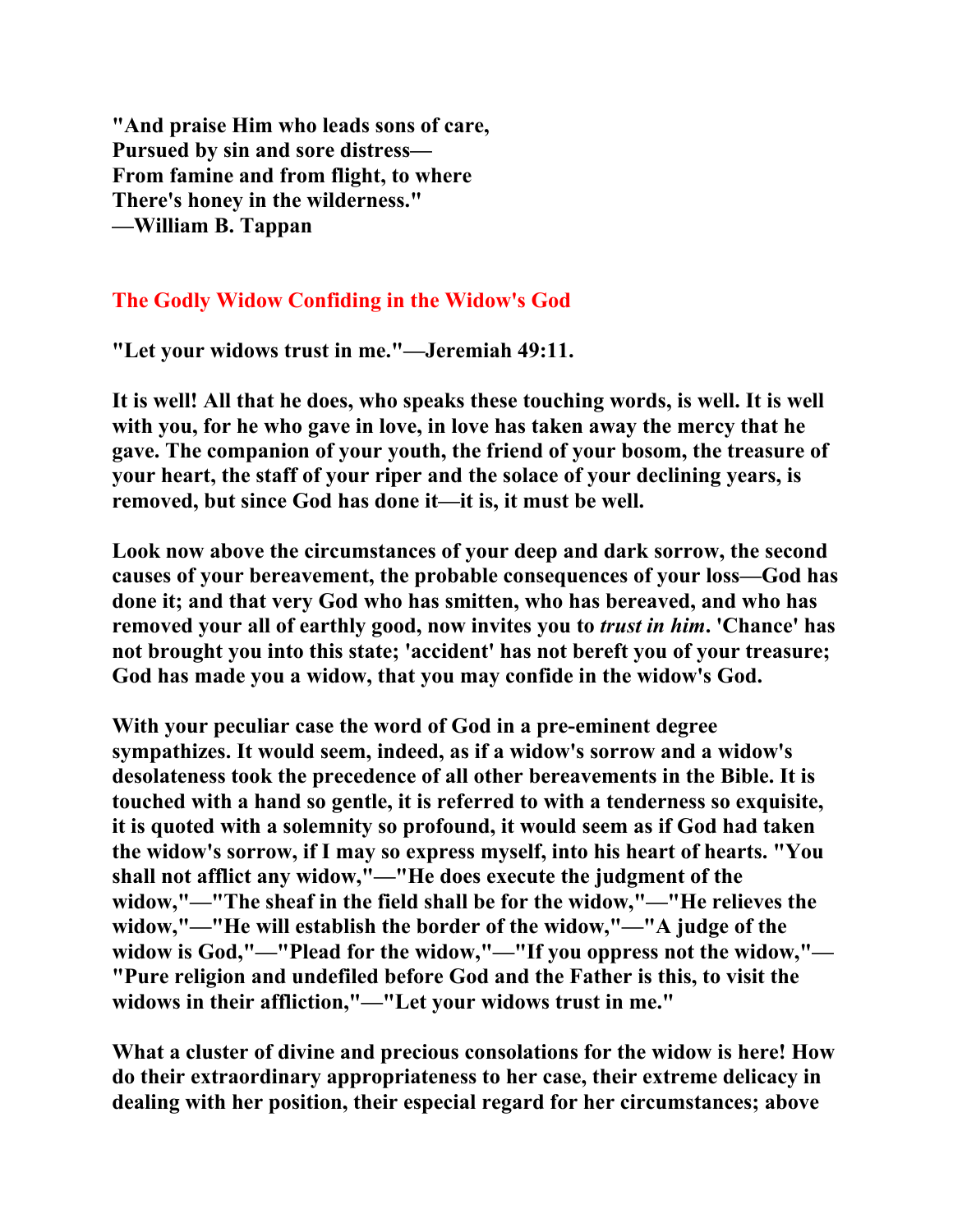**all, their perfect sympathy with her lonely sorrow, betray the heart from where they flow!** 

**And who is the object of the widow's trust? "In me," says God. None less than himself can meet your case. He well considers that** *there is an acuteness in your sorrow, a depth in your loss, a loneliness and a helplessness in your position, which no one can meet but himself.* **The first, the best, the fondest, the most protective of creatures has been torn from your heart, is smitten down at your side; what other creature could now be a substitute? A universe of beings could not fill the void. God in Christ only can.** 

**O! wonderful thought, that the Divine Being should come and embosom himself in the bereft and bleeding heart of a human sufferer—that bereft and bleeding heart of** *yours!* **He is especially the God of the widow. And when he asks your confidence, and invites your trust, and bids** *you lift your weeping eye from the crumbled idol at your feet, and fix it upon himself,* **he offers you an**  *infinite* substitute for a *finite* loss; thus, as he ever does, giving you infinitely **more than he took; bestowing a richer and a greater blessing than he removed. He recalled your husband, but he bestows himself!** 

**And O, the magnitude of this trust! It is to have** *infinite power* **to protect you,**  *infinite wisdom* **to guide you,** *infinite love* **to comfort you,** *infinite faithfulness* **at all times to stand by you, and** *boundless resources* **to supply your every need. It is to have the God who made heaven and earth, the God to whom the spirits of all creatures are subject, the God who gave his dear Son to die for you, the God of the everlasting covenant to be your shield, your counselor, your provider, your God forever and ever, and your guide even unto death.** 

**And what are you invited thus to entrust to God? First, your own self. It is one of the greatest, as it is one of the most solemn peculiarities of the Gospel, that it deals with us as individuals. It never, in all the commands it enjoins, and in all the blessings it promises, loses sight of our individuality. This, then, is a personal confiding. You are to trust** *yourself* **into God's hands; God seems now to stand to you in a new relation. He has always been your** *Father* **and your** *Friend***. To these he now adds the relation of** *Husband***.** 

**Your present circumstances seem to invest you with a new claim, not upon his love—for he has always loved you, as he loves you now—but upon his especial, his peculiar, his tender care; the affectionate solicitude of the husband blending with the tender love of the father. You are to flee to him in your**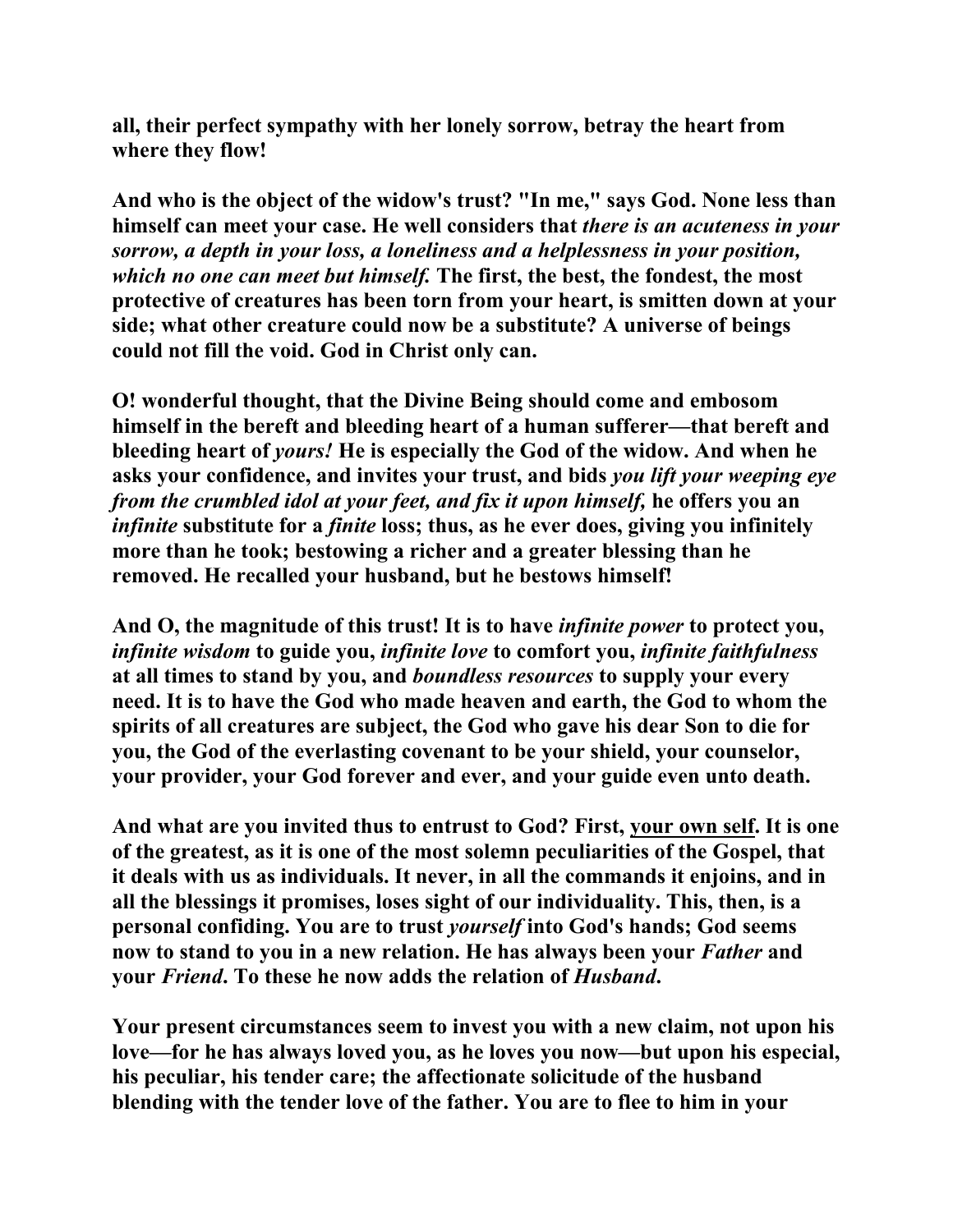**helplessness, to resort to him in your loneliness, to confide to him your needs, and to weep your sorrows upon his bosom.** 

**Secondly, your children. "Leave your fatherless children; I will preserve them alive." A state of half-orphanage is one of peculiar interest to God. A fatherless child is an object of his especial regard and care. "You are the helper of the fatherless,"—"A father of the fatherless is God,"—"Enter not into the field of the fatherless; for their Redeemer is mighty, he will plead their cause with you." Encouraged by this invitation and this promise,** *take, then, your fatherless ones, and lay them on the heart of God!* **He has removed their earthly father, that he may adopt them as his own. His promise that he will "preserve them alive," you are warranted to interpret in its best and widest sense.** 

**It must be regarded as including, not temporal life only, but also** *spiritual life***. God never offers us an** *inferior* **blessing, when it is in his power to confer, and our circumstances demand, a** *greater***. He will preserve your fatherless ones alive temporarily, providing all things necessary for their present existence; but, infinitely more than this, he will, in answer to the prayer of faith, preserve their souls unto eternal life. Thus it is a promise of the life that now is, and also of that which is to come.** 

**Thirdly, your concerns are to be entrusted to God. These, doubtless, press at this moment with peculiar weight upon your mind. They are new and strange. They were once cared for by one in whose judgment you had implicit confidence, whose mind thought for you, whose heart beat for you, whose hands toiled for you, who in all things sought to anticipate every wish, to reciprocate every feeling; 'who lessened his cares by your sympathy, and multiplied his pleasures by your participation;' whose esteem, and affection, and confidence, shed a warm and mellow light over the path of life. These interests, once confided to his judgment and control, must now be entrusted to a wiser and more powerful friend—to him who is truly and emphatically the widow's God. Transferred to his government, he will make them all his own. Your** *care* **will be his cares; your** *concerns* **will be his concern; your** *children* **will be his children; your** *need* **the occasion of his supply; and your** *fears, perils, and dejection***, the period of his soothing, protection, and love.** 

**And just at this period of your life, when every object and every scene appears to your view trembling with uncertainty and enshrouded with gloom, God the widow's God—speaks in language well calculated to awaken in your soul a**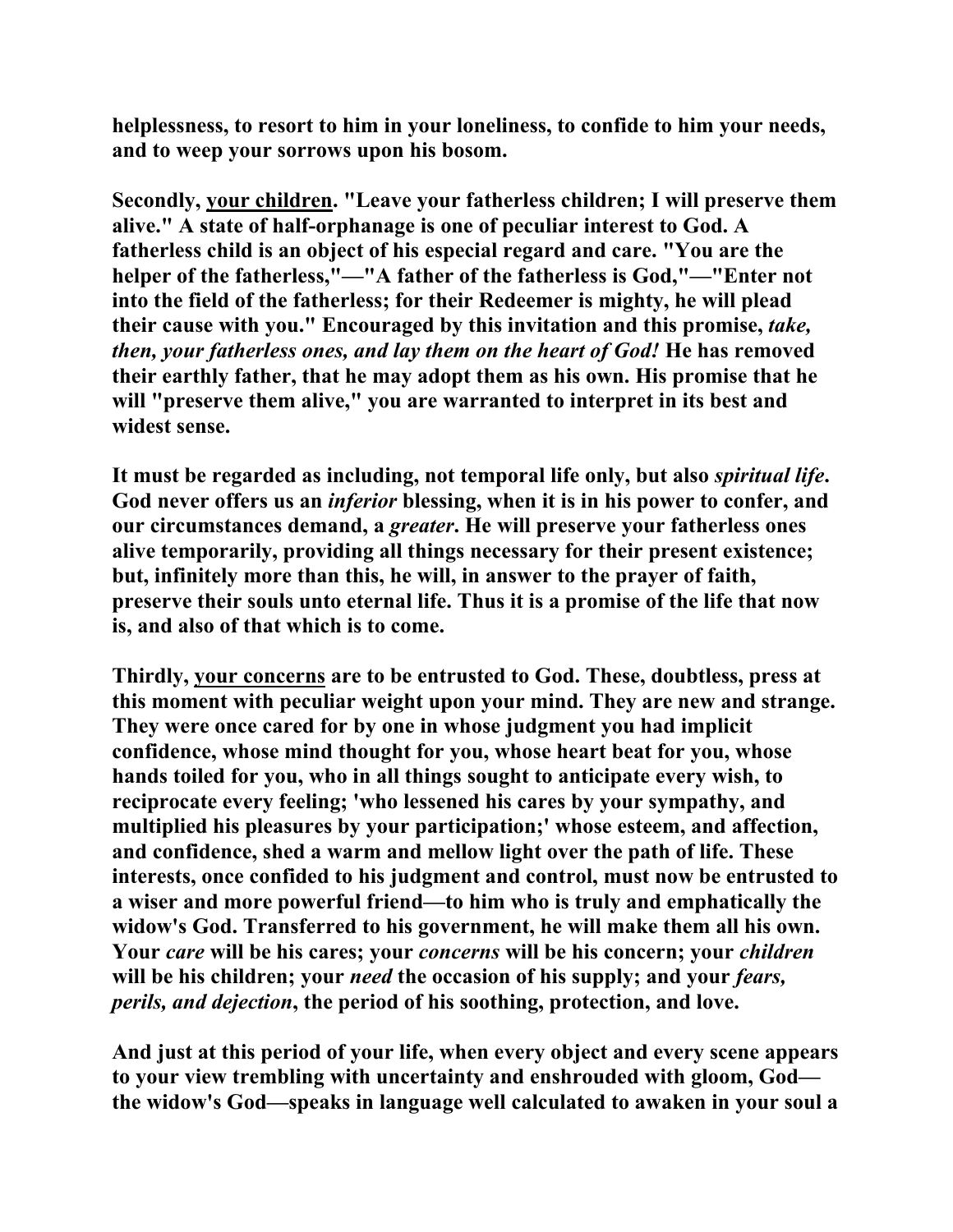**song in the night—"LET YOUR WIDOWS TRUST IN ME." O! have faith, then, in this word of the living God, and all will be well with you. It will be well with your person, it will be well with your children, it will be well with your estate. The God who cared for the widow of Zarephath, the Savior who had compassion on the bereaved widow of Nain, is** *your* **God and Savior; and the same regard for your interests, and the same sympathy for your sorrow, will lighten your cares and cheer the desolateness of your widowhood.** 

**Only trust in God. Beware of murmuring at his dealings, of doubting his kindness, of distrusting his word, and of so nursing your grief as to refuse the consolation your God and Savior offers you. The sweetest joy may yet spring from your bitter, lonely sorrow; and the richest music may yet awake from your unstrung and silent harp. If a** *human* **power and sympathy could "make the widow's heart to sing for joy," O! what joy cannot** *God's* **power and love create in that desolate, bleeding, widowed heart of your. Place it, then, all stricken and lonely as it is, in God's hands; and, breathing over it his loving Spirit,** *he will turn its tears, its sighs, its moanings, into the sweetest midnight harmony!* 

**"Long have I viewed, long have I thought, And held with trembling hand this bitter draught; 'Twas now first to my lips applied; Nature shrank in, and all my courage died. But now resolved and firm I'll be, Since, Lord, it is mingled and reached out by Thee.** 

**"Since its your sentence I should part With the most precious treasure of my heart, I freely that and more resign; My heart itself, as its delight is Thine. My little all I give to you; You gave a greater gift, your Son, to me.** 

**"He left true bliss and joys above, Himself he emptied of all good but love; For me he freely did forsake More good than he from me can take, A mortal life for a divine He took, and did at last even that resign.**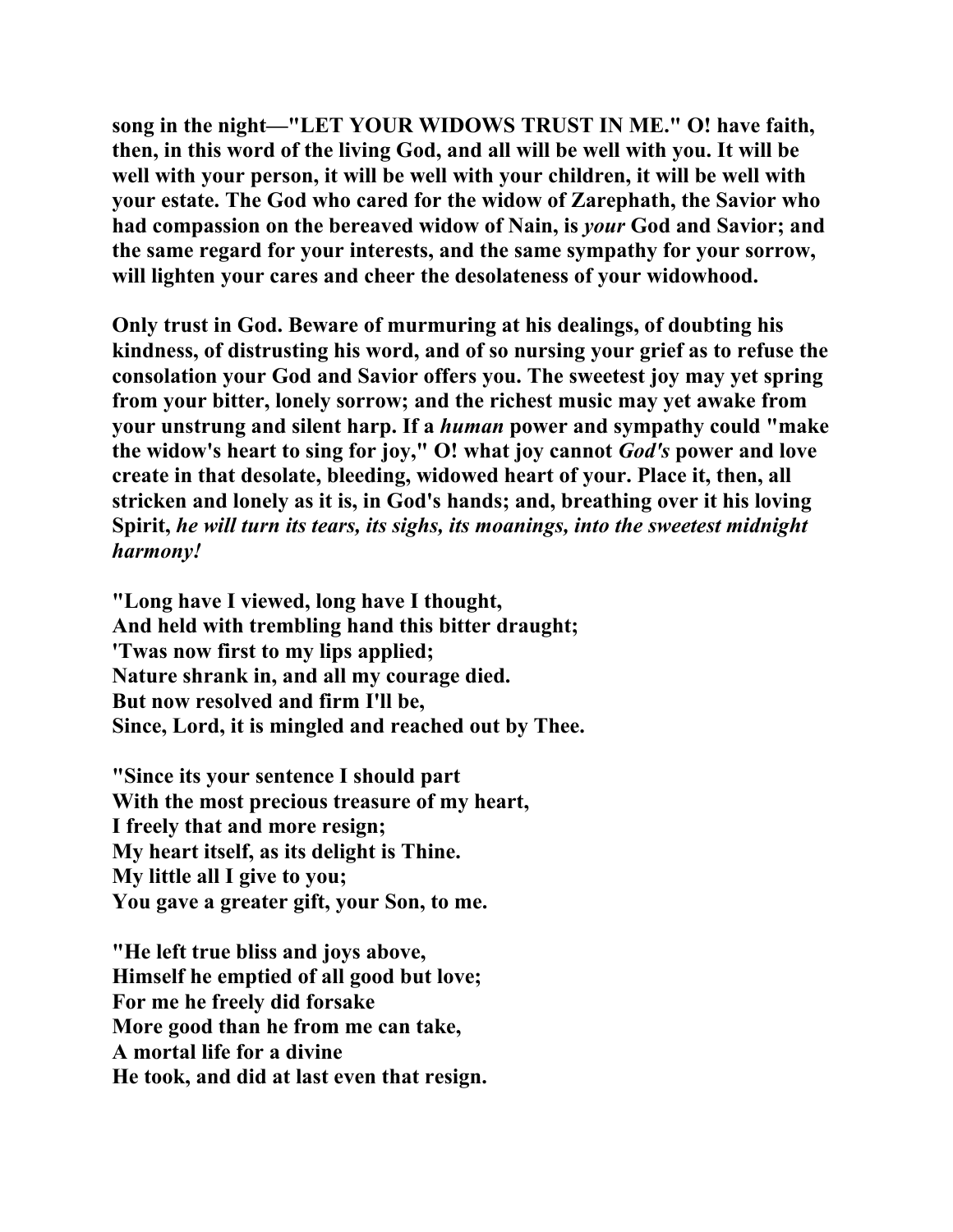**"Take all, great God! I will not grieve; But still will wish that I had still to give. I hear your voice; you bid me quit My paradise; I bless, and do submit; I will not murmur at your word, Nor beg your angel to sheathe up his sword."** 

# **LOOKING UNTO JESUS**

**"Looking unto Jesus"—Hebrews 12:2.** 

**It was no little kindness in our God that as one saving object, and one alone, was to engage the attention and fix the eye of the soul, through time and through eternity, that object should be of surpassing excellence and of peerless beauty. That he should be, not the sweetest seraph nor the loveliest angel in heaven, but his own Son, the "brightness of his glory, the express image of his person." God delights in the beautiful; all true beauty emanates from him. What a beautiful picture was this world as it rose from beneath his pencil! What a magnificent piece of sculpture was man, as he came forth from his hands! And despite of the withering blight which has fallen upon all that was once so perfect, how much beauty still lingers around the works and creatures of God! "He has made all things beautiful."** 

**To recur to the thought just advanced, how worthy of himself that, in providing a Savior for fallen man, bidding him fix the eye of faith supremely and exclusively upon him, that Savior should unite in himself all divine and all human beauty; that he should be the "chief among ten thousand, the altogether lovely One." Adore the name, O! praise the love of our God, for this. To this peerless object, to this glorious Savior, then, we are now invited to look. And in "looking unto Jesus," let it be remembered that it is not exclusive of the Father, nor of the Holy Spirit. In looking unto Jesus for salvation, we include each Divine Person of the glorious Trinity. We cannot look unto Jesus without seeing the Father, for Christ is the revelation of the Father. "He that has seen me," says Christ, "has seen the Father." Nor can we contemplate Jesus exclusive of the Holy Spirit, because** *it is the Spirit alone who imparts the spiritual eye that sees Jesus***. Thus, in the believing and saving view a poor sinner has of Jesus, he beholds, in the object of his sight, a revelation of each separate Person of the ever blessed Trinity, engaged in devising and accomplishing his eternal salvation.**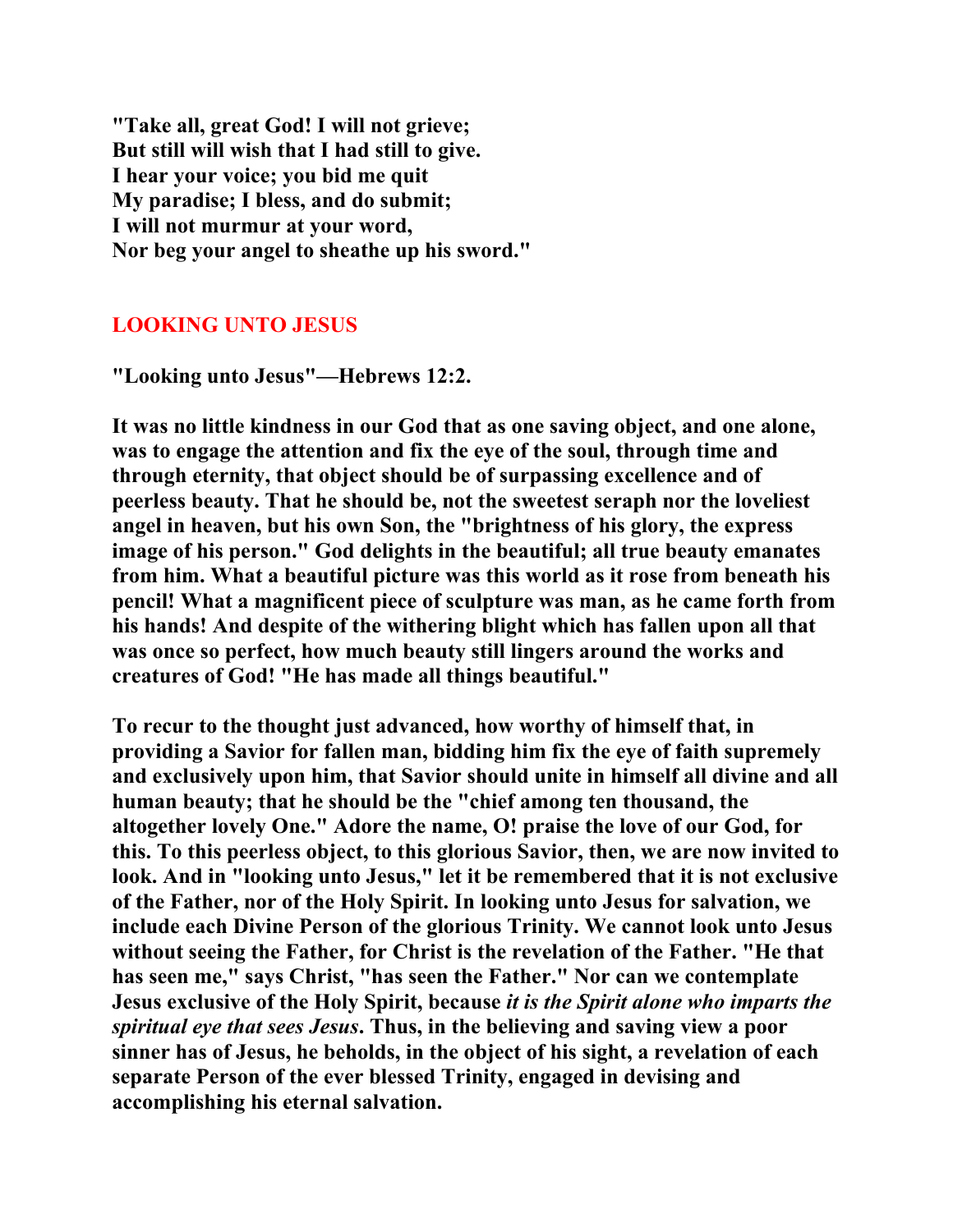**Oh what a display of infinite love and wisdom is here, that in our salvation one object should arrest the eye, and that that object should embody an equal revelation of the Father, who gave Jesus, and of the Holy Spirit of truth, who leads to Jesus, and that that object should be the loveliest being in the universe! Looking unto Jesus! most refreshing and sweet are these words! What an embodiment of truth! How simple, yet how grand! How brief, yet how expressive! They involve the following points: "Looking unto Jesus,"**  *from* **everything; "Looking unto Jesus,"** *in* **everything; "Looking unto Jesus,"**  *for* **everything.** 

**First, "Looking unto Jesus," FROM everything. The eye cannot properly contemplate two different objects with equal simplicity and distinctness at the same moment. It is equally contrary to the philosophy of mind, that it can give its supreme study to more than one subject at a time. This will hold good in matters of faith. The object of faith is one, the trust of faith is one, the giver of faith is one, "looking unto** *Jesus***." Now a true spiritual beholding of the Lord Jesus in the great matter of our eternal salvation, requires that we look away from every other object that would divide our attention, to him alone.** 

**We must look** *from* **ourselves***.* **This is, perhaps, the most common and insidious object that comes between the eye of the soul and Jesus. When God was ejected from the heart of man, self vaulted into the vacant throne, and has ever since maintained a supremacy. It assumed two forms, from both of which we are to look in looking savingly to Jesus. We must look from** *righteous* **self; from all works of righteousness which we can perform, from our almsgivings, from our charities, from our religious observances, our fastings, and prayers, and sacraments; from all the works of the law by which we are seeking to be justified; from all our efforts to make ourselves better, and thus to do something to commend ourselves to the Divine notice, and to propitiate the Divine regard;** *from* **all this we must look, if we rightly look unto Jesus to be saved by his righteousness, and by his alone. The noble language of the apostle must find an echo in our hearts: "I once thought all these things were so very important, but now I consider them worthless because of what Christ has done. Yes, everything else is worthless when compared with the priceless gain of knowing Christ Jesus my Lord. I have discarded everything else, counting it all as garbage, so that I may have Christ and become one with him. I no longer count on my own goodness or my ability to obey God's law, but I trust Christ to save me. For God's way of making us right with himself depends on faith."**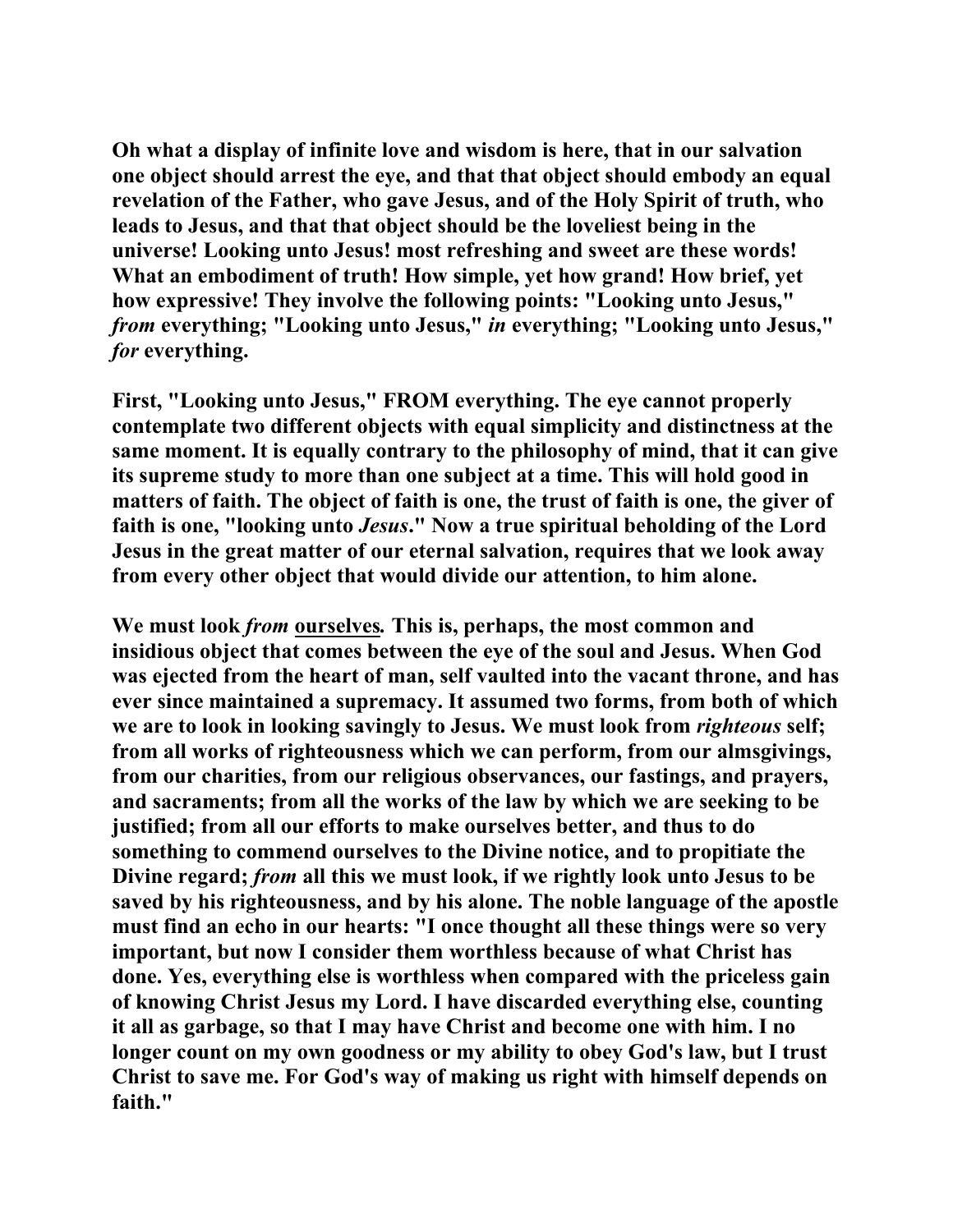**We must equally, too, look unto Jesus from** *unrighteous self.* **Our sins and transgressions and iniquities, red as crimson, countless as the sands, and towering as the Alps, are not for one moment to intercept or obscure our looking unto Jesus for salvation. Jesus is a** *Savior,* **as his precious name signifies. As such, he came to save us from our sins, be those sins ever so great for magnitude, or infinite for number. It is impossible that we can look unto Jesus, and feel the joy of his salvation flowing into our hearts, while at the same time we are looking at the number and the turpitude of our sins. We must not look at the sin and at the Savior at the same time; but beholding by faith him who "bore our sins in his own body on the tree," who was "made a sin-offering for us," who was "wounded for our transgressions, and was bruised for our iniquities," who shed his precious blood that the guiltiest may be cleansed, and the vilest saved, and between whom and the penitent sinner, though he were another Manasseh, another Saul of Tarsus, another dying malefactor, no transgression and no crime can interpose an effectual barrier, we shall see the exceeding greatness and sinfulness of sin in a clearer, and more searching and solemn light, than we possibly could viewing it apart from the cross.** 

**Look unto Jesus, then,** *from* **your sins; their magnitude and their number interpose no difficulty, and from no real discouragement to your immediate approach to Christ. No argument based upon your unworthiness can avail to exclude you from an interest in his great salvation. He came into the world to save sinners, even the chief. All that he did, and all that he said, and all that he suffered, was for** *sinners.* **It is his work, it is his joy, it is his glory to save sinners. For this he exchanged heaven for earth, relinquished the bosom of his Father for the embrace of the cross. He was never known to reject a poor sinner that came to him; he has never refused to take within his sheltering side, to hide within his bleeding bosom, the penitent that sought its protection, fleeing from the condemnation of the law to the asylum of the cross. "Whoever comes unto me I will in no wise cast out." With such a declaration as this, flowing from the lips of Jesus, who can refuse to look from the greatness of his own sin and guilt to the greatness of his love, the greatness of his grace, the greatness of his salvation, "who came into the world to save sinners?"** 

**In "looking unto Jesus," we must also look** *from* **churches***,* **as from ourselves. God has placed salvation for a lost sinner in no church upon earth. He has ordained that salvation should exist only in the Lord Jesus. To substitute,**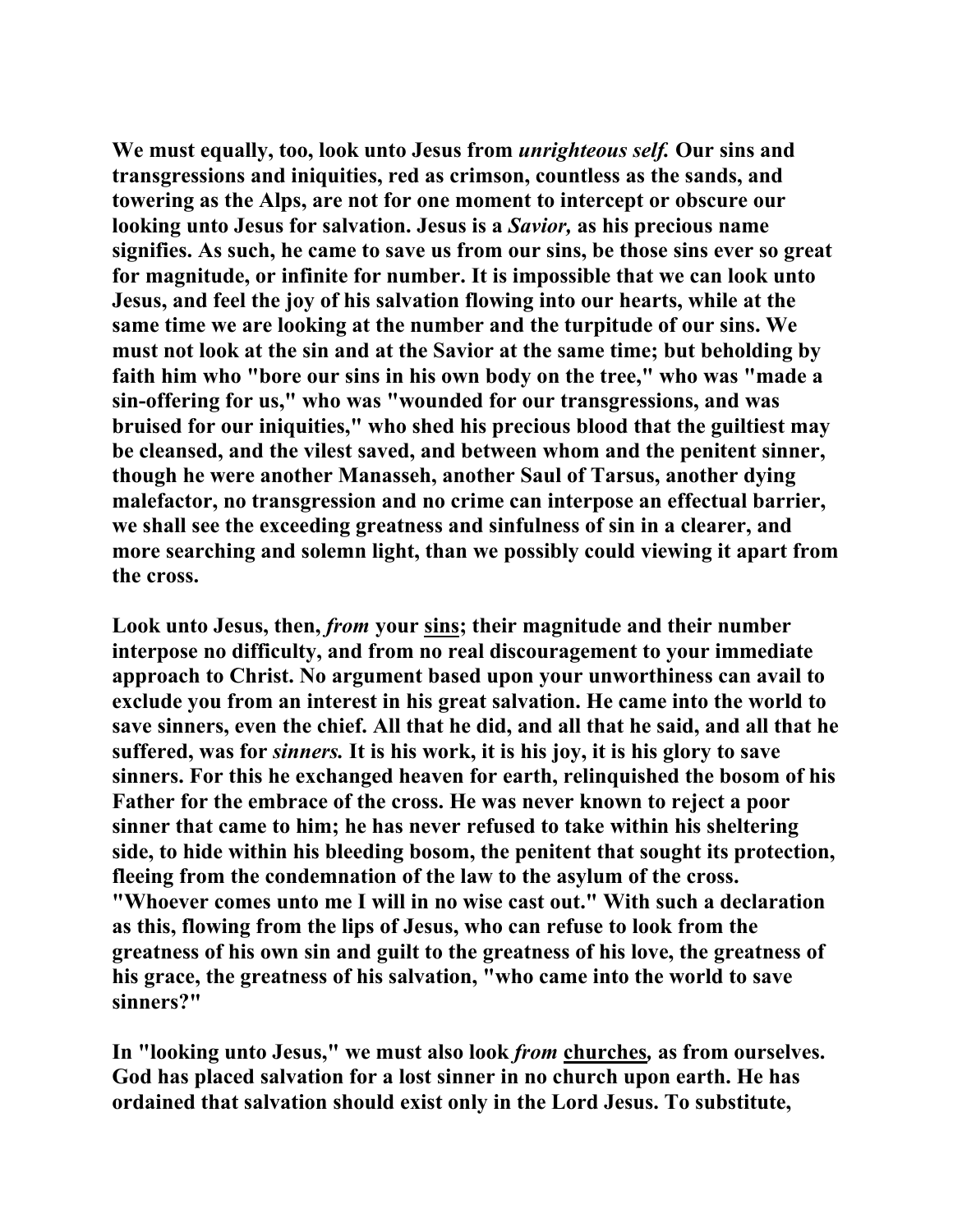**then, the church of God for the Christ of God, faith in the church for faith in the Savior of the church, surely were a crime of the deepest guilt, entailing consequences the most dire. The church of God is herself a fallen, sinful, and impotent body. She is pardoned, justified, and accepted alone in her one divine and great Head; and "there is no other name given among men whereby they may be saved," but the name of Jesus. He, then, who is looking to any church, or to church privileges, for salvation, whatever the name by which that church is called, whatever the power it claims, or the authority it assumes, shall as assuredly perish in his vain refuge as Joab perished when he fled from the vengeance of the king, into the "tabernacle of the Lord, and caught hold of the horns of the altar," but fell beneath its sacred shadow, weltering in his blood. Escape, then, from every other refuge, and flee to Jesus, the true Sanctuary and the true Altar, where safety and salvation alone are found.** 

**Second, "Looking unto Jesus," IN everything. In the deep study of the holiness of the law, and the strictness of Divine justice, what a suitable and glorious object for the alarmed and trembling spirit to look upon is he who came to honor that law and to satisfy that justice. Are you agitated by thoughts of the Divine holiness, and your own impurity? Do you tremble as you contemplate God's determination to punish sin, by no means clearing the guilty? Look unto Jesus, and let your trembling subside into the calmness with which his whisper stills the tempest. He has become "the end of the law for righteousness," to all that believe. His atonement, while it vindicates the majesty of the Father's government, spreads its mighty shield around the Father's child; and thus protected, neither the thunder of the law nor the flaming sword of justice can reach him. Oh the blessedness of looking, by faith, to Jesus, from the wrath and the condemnation justly due to our transgressions; to see all that wrath and condemnation borne by him who wept and bled in the garden, who languished and died upon the tree; to see Jesus, with the keys of all authority and power suspended from his girdle, closing up our hell, and opening wide our heaven! In the season of solitude and sorrow, Christian reader, when thoughts of God's holiness mingle with views of your sinfulness, and fears of Divine wrath blend with the consciousness of your just deserts, darkening that solitude and embittering that sorrow, O! turn and fix your believing eye upon the Divine, the suffering, the atoning Savior, and peace, composure, and joy will lull your trembling spirit to rest.** 

**You are not sick, nor in solitude, nor in sorrow, because there is wrath in God,**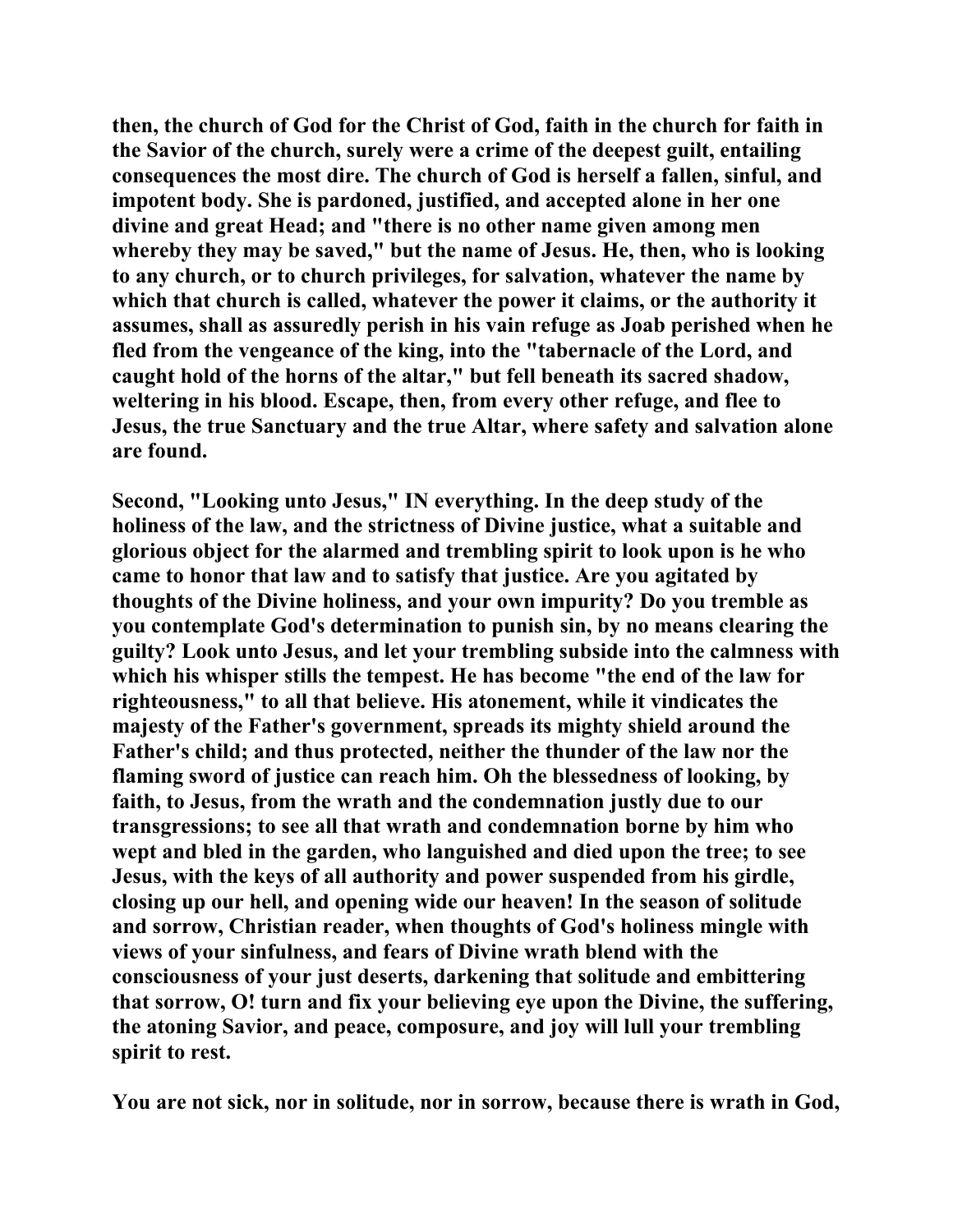**for all that wrath was borne by your Redeeming Surety. You are so—oh that you could believe it—because God is love.** *Divine goodness sent the sickness, mingled the cup of sorrow, and marked out your lonely path.* **It must be, since Jesus so bore away the curse and the sin, that God now brims the cup he emptied with the love that passes knowledge. "My son, despise not the chastening of the Lord, neither be you weary of his correction: for whom** *the Lord loves* **he corrects, even as a father the son** *in whom he delights.***" Your heavenly Father loves you, and delights in you;** *therefore* **he chastens and corrects you. "***Despise***" it not, then, on the one hand; and do not be "***weary***" of it on the other.** 

**In every position of life, our privilege is to be "looking unto Jesus." God can place us in no circumstances, be they humble or exalted, in which we may not repair to Christ for the wisdom and the strength, the grace and the consolation, those circumstances demand. It is our mercy to know that God adapts himself to every position of his saints. He knows that in times of**  *prosperity***, the feet of his saints are apt to slide; and that in times of** *adversity***, they are often pierced and wounded. Thus, in the smooth path, as in the rough, Jesus is to be the one object to which the eye is raised, and upon which it rests. If he exalts you, as he may do, to any post of distinction and responsibility, look unto Jesus, and study the self-annihilation and lowliness of his whole life; and seek the grace to sustain you in the position for which your own powers are most inadequate. If he lays you low, as in his dealings with his people he often does, from the depth of your humiliation let your eye look unto Jesus, who reached a depth in his abasement infinitely beneath your own; and who can descend to your circumstances, and impart the grace that will enable you so to adapt yourself to them as to glorify him in them. Thus you will know both how to abound, and how to suffer need.** 

**In each season of affliction, to whom can we more appropriately look than to Jesus? He was pre-eminently the man of sorrows and acquainted with grief. If you would tell your grief to one who knew grief as none never knew it; if you would weep upon the bosom of one who wept as none ever wept; if you would disclose your sorrow to one who sorrowed as none ever sorrowed; if you would bare your wound to one who was wounded as none ever was wounded; then in your affliction turn from all creature sympathy and support, and** *look to Jesus;* **to a kinder nature, to a tenderer bosom, to a deeper love, to a more powerful arm, to a more sympathizing friend, you could not take your trial, your affliction, and your sorrow. He is prepared to embosom himself in your deepest grief, and to make your circumstances all his own. So completely and**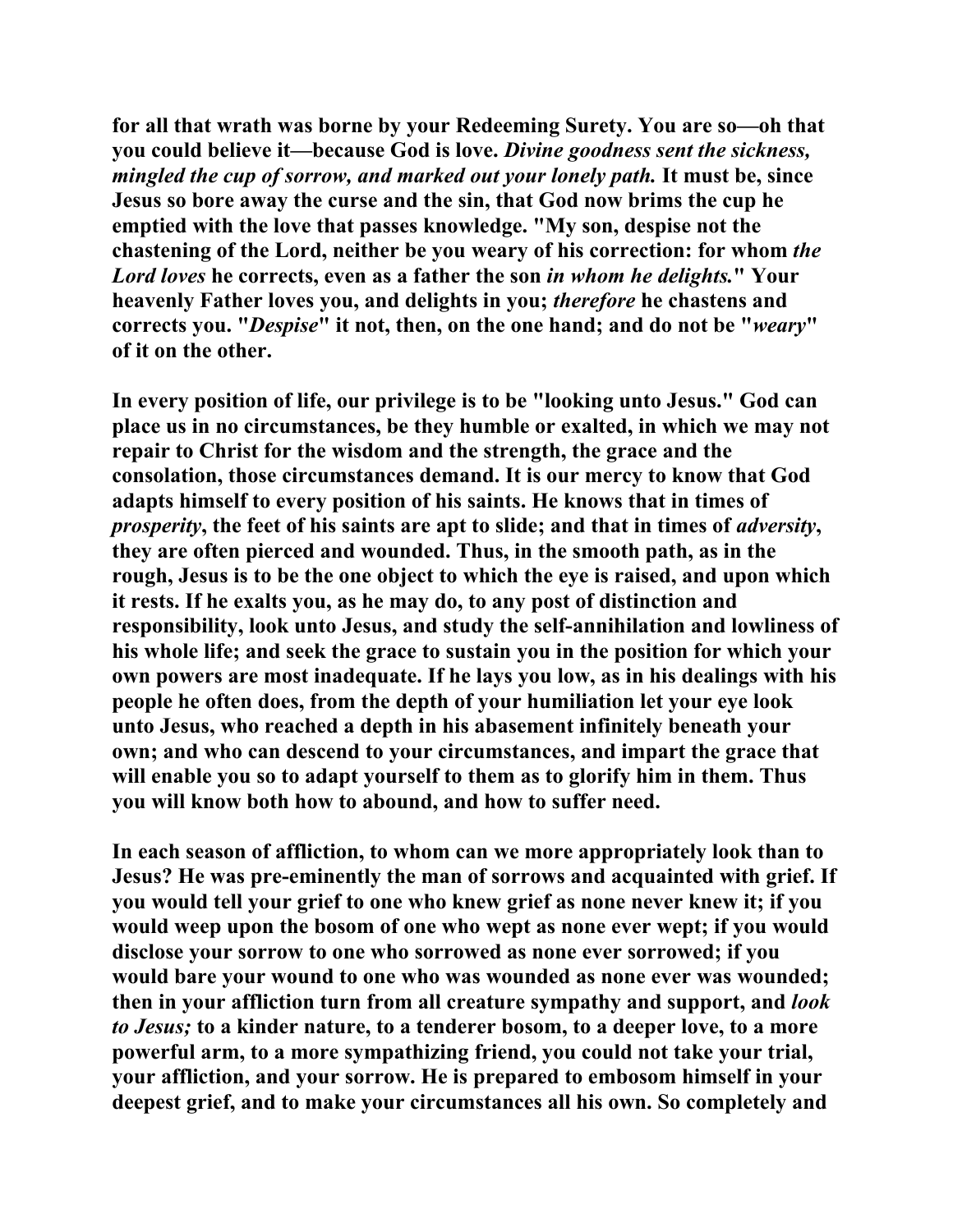**personally is he one with you, that nothing can affect you that does not instantly touch him.** 

**Your temptations from Satan, your persecutions from man, the woundings of saints, and the smitings of the watchmen, all fall upon him. "The reproaches of those who reproached you fall on me." Tender to him are you as the apple of his eye. Your happiness, your reputation, your usefulness, your labors, your necessities, your discouragements, your despondencies, all pass beneath his unslumbering notice, and are the objects of his tenderest love and incessant care. If Jesus, then, is willing to come and make, as it were, his home in the very heart of your sorrow, surely you will not hesitate in repairing with your sorrow to his heart of love.** 

**And when heart and flesh are fast failing, and the trembling feet descend into the dark valley of the shadow of death, to whom shall we then look, but** *unto Jesus?* **The world is now receding and all creatures are fading upon the sight; one object alone remains, arrests, and fixes the believer's eye, it is Jesus, the Savior; it is Immanuel, the incarnate and now present God; it is the Captain of our salvation, the conqueror of death, and the spoiler of the grave; it is our Friend, our Brother, our Joseph, our Joshua, loving, and faithful, and present to the last. Jesus is there to confront death again, and vanquish him with his own weapons. Jesus is there to remind his departing one, that the grave can wear no gloom and can boast of no victory, since he himself passed through its portal, rose and revived and lives for evermore.** 

**Sick one! in your languishing, look to Jesus! Departing one! in your death struggles, look to Jesus. Are you guilty? Jesus is righteous. Are you a sinner? Jesus is a Savior. Are you fearful, and do you tremble? The Shepherd of the flock is with you, and no one shall pluck his sheep out of his hands. How fully, how suitably does the gospel now meet your case! In your bodily weakness and mental confusion, two truths are, perhaps, all that you can now dwell upon,—your sinfulness and Christ's redemption, your emptiness and Christ's sufficiency. Enough! you need no more; God requires no more. In your felt weakness, in your conscious unworthiness, midst the swelling of the cold waters, raise your eye and fix it upon Jesus, and all will be well. Do you hear not the words of your Savior calling you from the bright world of glory to which he bids you come,—"Arise, my love, my fair one! and come away." Let your trusting, joyful heart respond,** 

**Jesus! my breath is failing; lead me on**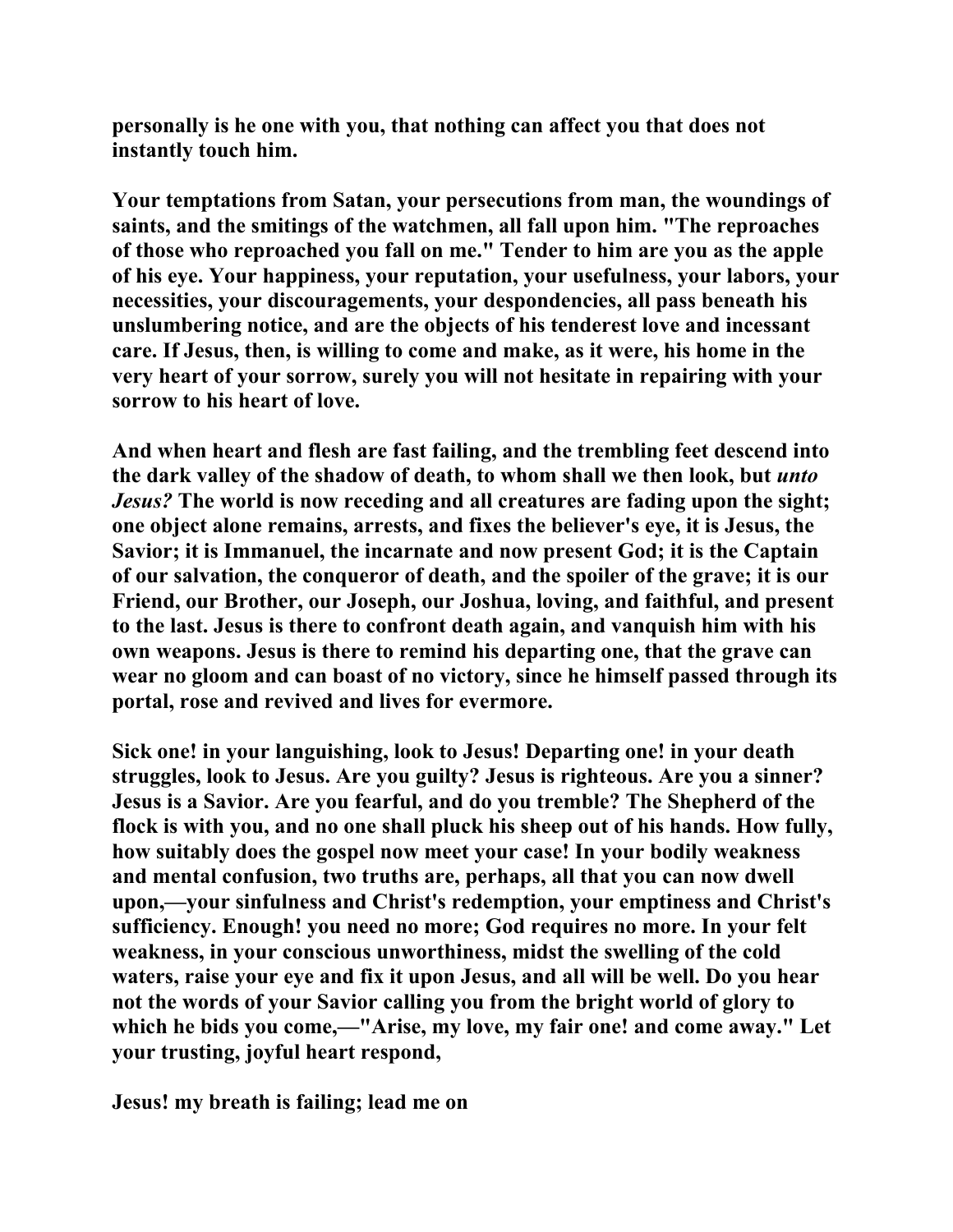**Softly and gently, as my strength can bear; Draw me to you in closer union, And for eternal life your child prepare. Let your love shine upon my soul, and chase This mistiness and darkness quite away, Until faith discerns her holy resting-place Distinctly, in the perfect light of day. Roll me in snowy clothing; store my heart With precious jewels from your treasury. This world is not my rest; let me depart, And let my ransomed soul return to thee. Well may I trust you, who yourself have given To gain for me the peace and bliss of heaven.** 

**Third, "Looking unto Jesus,"** *for* **everything. A few words must express all that we would say upon this view of our subject. God has but one Treasurer, and the church but one Treasury, the Lord Jesus. He has deposited all fullness exclusively in Christ, that we might, in all need, repair only to Christ. "Looking unto Jesus," for our standing before God; "Looking unto Jesus," for the grace that upholds and preserves us unto eternal life; "Looking unto Jesus," for the supply of the Spirit that sanctifies the heart, and fits us for the heavenly glory; "Looking unto Jesus," for each day's need, for each moment's support; "Looking unto Jesus," for the eye that sees him, the faith that beholds the invisible; in a word, "Looking unto Jesus,"** *for* **EVERYTHING. Thus has God simplified our life of faith in his dear Son.** *Severing us from all other sources, alluring us away from all other dependencies, and weaning us from all self-confidence, he would shut us up to Christ alone, that Christ might be all and in all***. "They shall look upon him whom they have pierced, and shall mourn." "Look unto me, all you ends of the earth, and be you saved, for I am God, and there is none else."** 

**"For the weakness of faith's eye" remember that Christ has suitably provided. His care of, and his tenderness towards, those whose grace is limited, whose experience is feeble, whose knowledge is defective, whose faith is small, are exquisite. He has promised to "anoint the eye with eye-salve that it may see," and that is may see more clearly. Repair to him, then, with your case, and seek the fresh application of this Divine ointment. Be cautious of limiting the reality of your sight to the nearness or distinctness of the object. The most distant and dim view of Jesus by faith, is as real and saving as if that view were with the strength of an eagle's eye.**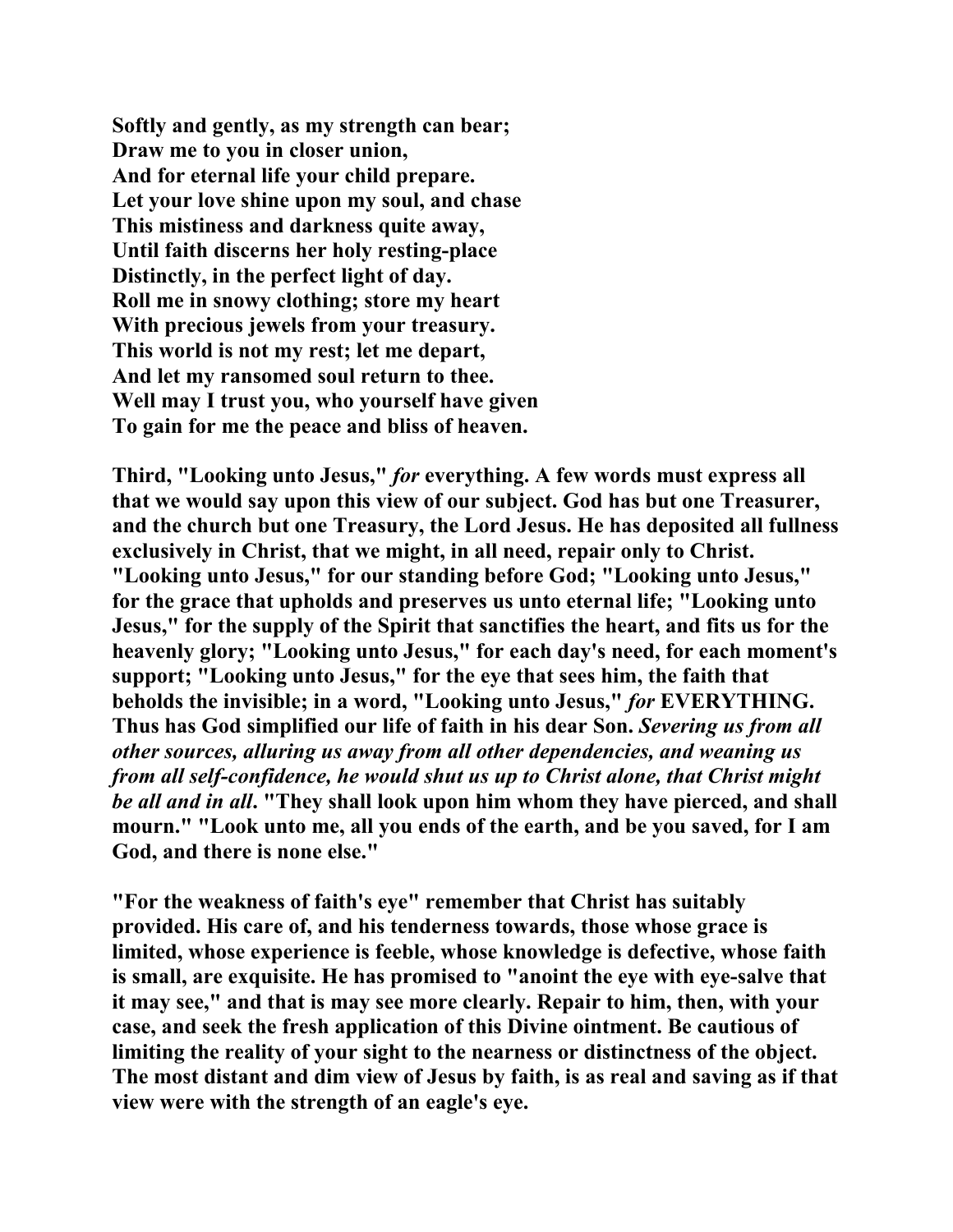**A well-known example in Jewish history affords an pertinent illustration: the wounded Israelite was simply commanded to** *look* **to the brazen serpent. Nothing was said of the clearness of his vision or the distinctness of his view; no exception was made to the dimness of his sight. His eye might possibly be blurred, the phantoms of a diseased imagination might float before it, intercepting his view; no, more, it might already be glazing and fixing in death? Yet, even under these circumstances, and at that moment, if he but obeyed the Divine command, and looked towards, simply** *towards,* **the elevated serpent, distant and beclouded as it was, he was immediately and effectually healed. Thus is it with the operation of faith. Let your eye, in obedience to the gospel's command, be but simply raised and fastened upon Jesus, far removed as may be the glorious object, and dim as may be the blessed vision, yet thus "looking unto Jesus," you shall be fully and eternally saved. And soon—oh how soon!—we shall see him unveiled, unclouded in glory. Until then, let us run the race set before us; looking unto Jesus as the goal which we shall soon reach, and as the prize which we shall forever possess.** 

**Wherefore droops your trembling soul? Wherefore saddened is your brow? Clouds around your path may roll, But your God is present now; Raise your eyes, the cross is there, Steadfast still, though tempest frown; Lift your head and breathe your prayer, Claim your Savior for your own: Make through him your strong appeal, 'Looking unto Jesus,' kneel.** 

**He, the Author of the faith Which your spirit shall renew, In his sacred hour of death Finished your salvation too; Learn your Savior's power to see, He the 'life, the truth, the way,' Interceded e'en for thee Before your heart had learned to pray. Lift your heart, and lift your hand, 'Looking unto Jesus,' stand.**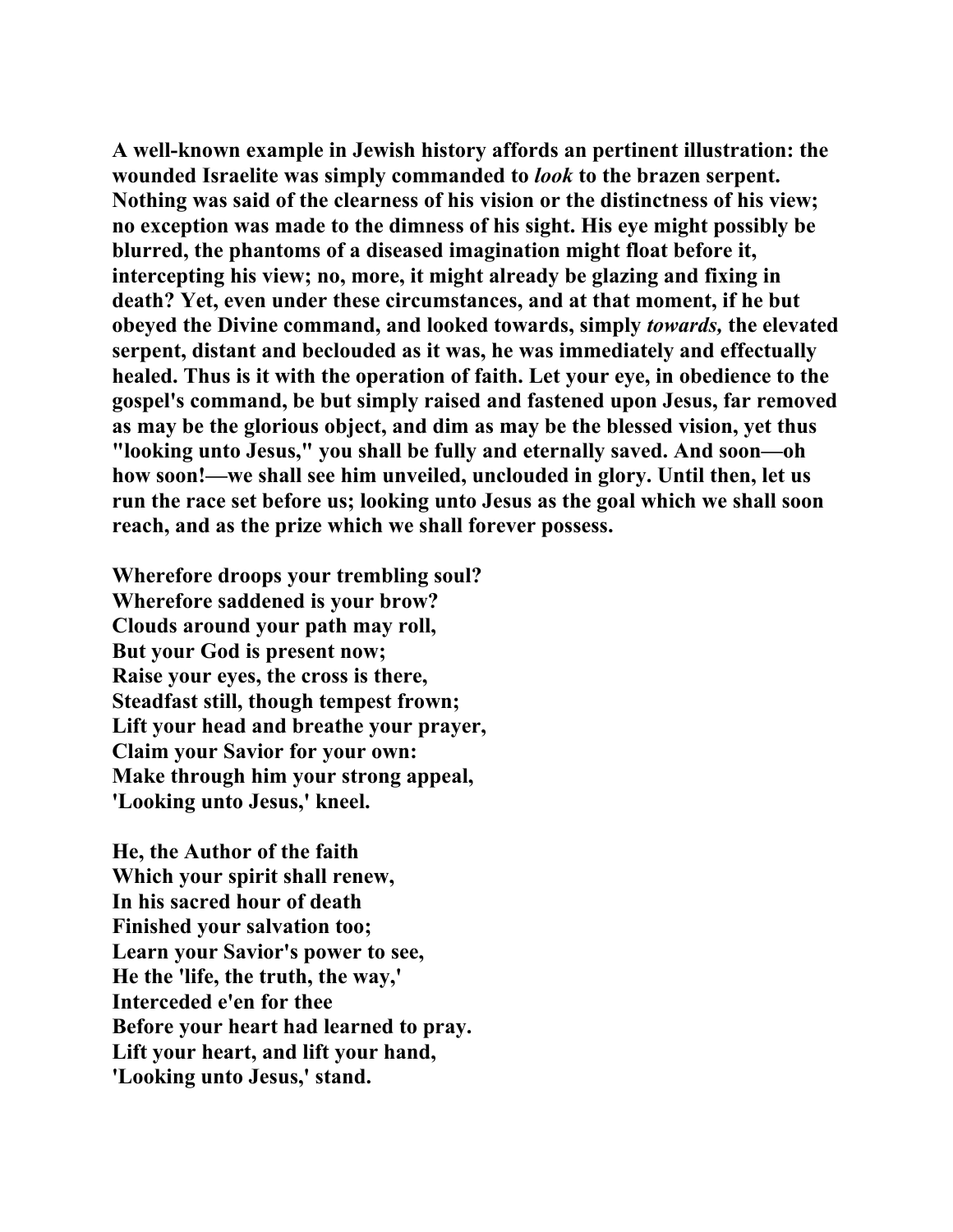**When the water-floods of grief, Round your helpless head shall rise, When there seems no relief, Look towards the eternal skies. There behold how radiantly Beams the star of faith divine; Yesterday it shone for you, And today it still shall shine. Ask no aid the world can give, 'Looking unto Jesus,' live.** 

**When you feel by many a token That the flesh shall soon decay, And the golden bowl be broken, And the silver cord give way; There beyond the darksome veil, Trust that he your eyes shall bless; As the light of life shall fail, Keep the Sun of Righteousness Ever brightening in your eye, And 'looking unto Jesus,' die!** 

#### **"Leaning on the Beloved"**

**"Who is this that comes up from the wilderness, leaning upon her beloved?" Song of Solomon 8:3.** 

**The path of the believer is an ascent, from a dark path and desolate world under the dominion of sin and Satan, to a bright and glorious world, where God and holiness supremely and eternally reign. The first step, which he takes in this heavenly journey, is out of the wilderness of a wrecked and ruined nature, into the glories of a nature new and divine. Until this is done, there cannot possibly be any right direction or real progress of the soul towards heaven. Years may be exhausted in the rigid performance of religious duties sacraments, fasts, charities, pilgrimages—but they count with God for nothing; they but fetter and impede, rather than free and propel the spirit in its holy and heavenly course. All these self-endeavors must cease; all these human doings must be abandoned.**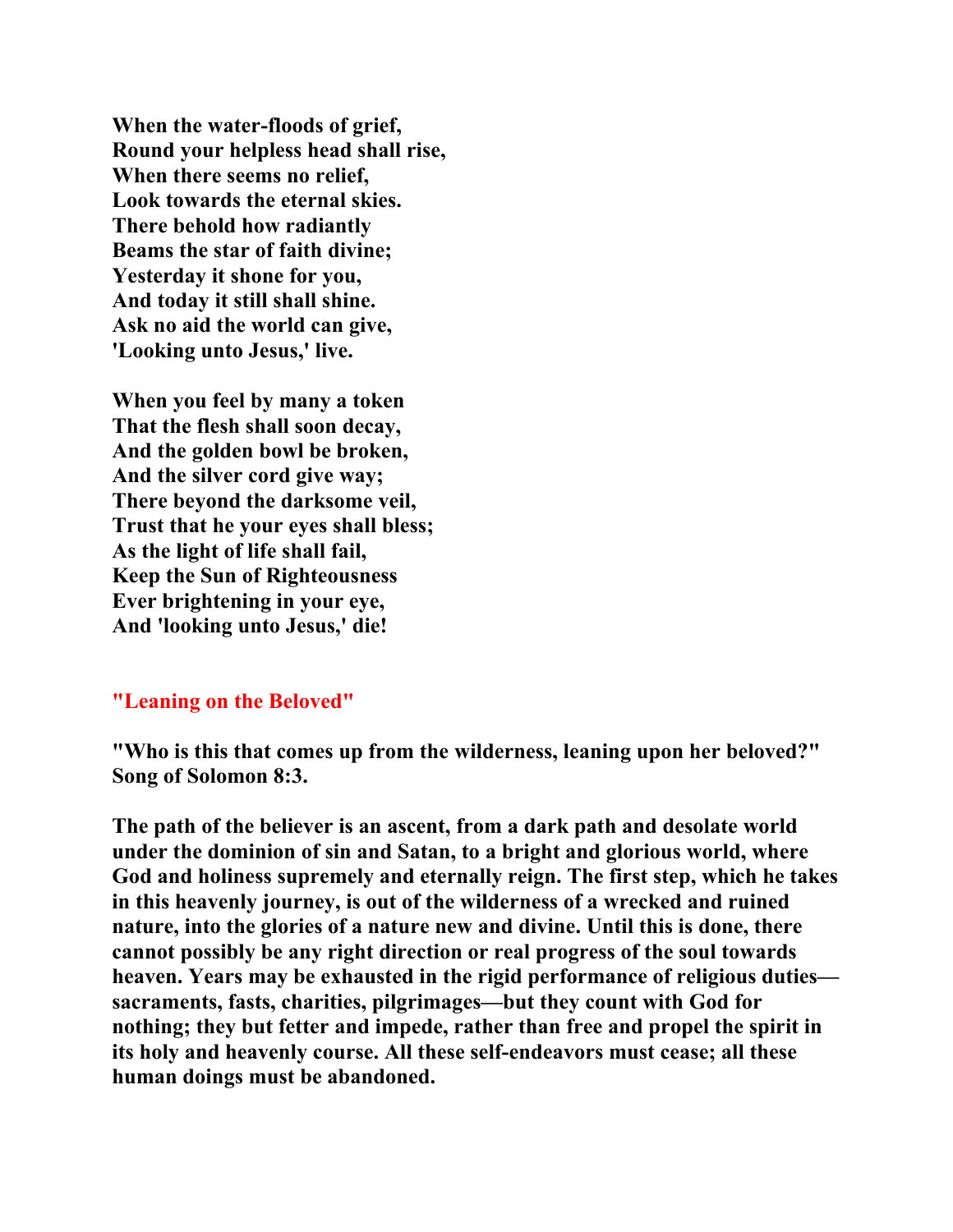**Conversion, the conversion of which Jesus spoke to Nicodemus, is the severance of the sinner from himself, his divorcement from his wedded attachment to a broken law of Works, a legal righteousness, and his simple escape to the refuge set before him in the Gospel. There is no turning of the face to the Savior, until there is a turning of the back upon self! No man is in Christ, savingly and sensibly, until he is out of himself, legally and meritoriously. No man will enfold himself with the righteousness which is of God by faith in the Lord Jesus Christ, until, seeing the utter worthlessness of his own righteousness, he renounces it at once and forever. This single step taken, it becomes the first of a series, each one constituting a daily coming up out of self, conducting the believer nearer and nearer to perfect and endless glory.** 

**That the Christian's path should wind its way along an ascent, sometimes steep and perilous, always difficult and toilsome, should awaken no surprise and create no murmur. There is ever this great encouragement, this light upon his way, that it is a heaven-pointing, a heaven-conducting, a heaventerminating path; and before long the weary pilgrim will reach its sunlit summit; not to lie down and die there, as Moses did upon the top of Pisgah, but to commence a life of perfect purity and of eternal bliss!** 

**Turn your eye, dear reader, and rest it for a moment upon the beautiful picture, which Solomon presents, to your view in his inspired song. To what is the world compared? a wilderness. What object is seen in this wilderness? the church of God. What is she doing? she is coming up from the wilderness. What company is she in? the company of her Beloved. By what is she strengthened and upheld in her journey? she is leaning upon her Beloved. And what does the sacred painter describe as the effect of this spectacle? it excites the admiration and astonishment of all who behold it, and they exclaim:—"Who is this that comes up from the wilderness leaning upon the Beloved?" To one feature of this graphic description of the Church of God, let us turn our attention, namely, the posture of the believer in his ascent from the wilderness—leaning upon Jesus.** 

**The object of the believer's trust is Jesus, his Beloved. He is spoken of by the apostle as "the Beloved," as though he would say, "There is but one beloved of God, of angels, of saints—it is Jesus." He is the beloved One of the Father. "Behold my servant, whom I uphold; my elect one, in whom my soul delights." "The only begotten Son, which is in the bosom of the Father." "This is my beloved Son, in whom I am well pleased." If Jesus is thus so dear**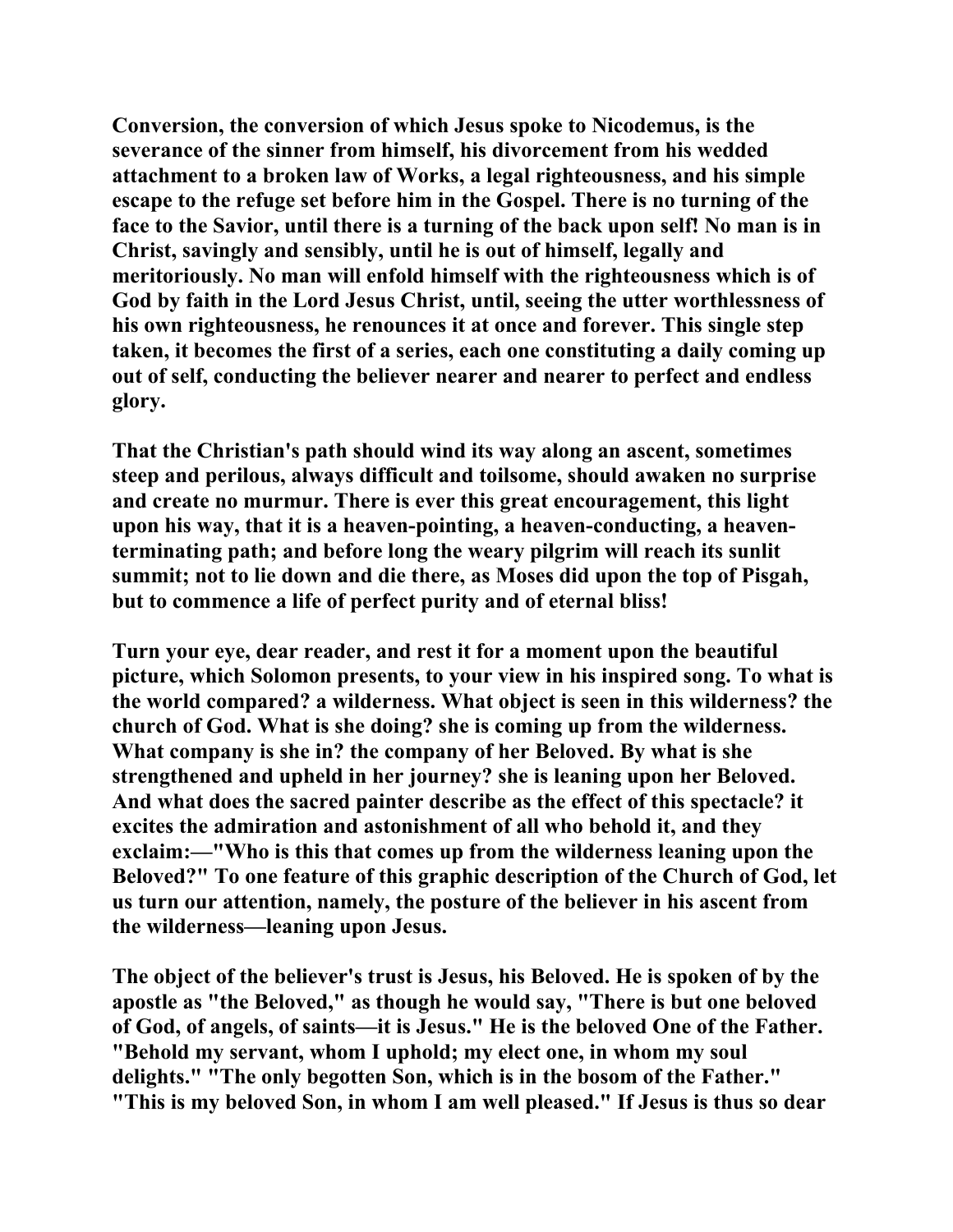**to the Father, what then must be the turpitude of the sin of rejecting him!—a sin, let it be remembered, of which even Satan cannot be guilty. Yes; Jesus is the beloved of God; and therefore, coming to God through him, it is impossible that a believing soul can be rejected.** 

**But he is also the church's beloved, the beloved of each member of that church. Thus can each one exclaim, "This is my beloved, and this is my friend. He is ten thousand times more glorious to my view and precious to my soul, because he is mine. His person is beloved, uniting all the glories of the Godhead with all the perfections of the manhood. His work is beloved, saving his people from the entire guilt, and condemnation, and dominion of their sins. His commandments are beloved, because they are the dictates of his love to us, and the tests of our love to him."** 

**O, yes! you have but one beloved of your heart, dear believer. He is "white and ruddy, the chief among ten thousand;" he is all the universe to you! Heaven would be no heaven without him; and with his presence here, earth seems often like the opening portal of heaven. He loved you, he labored for you, he died for you, he rose for you, he lives and intercedes for you in glory; and all that is lovely in him, and all that is grateful in you, constrain you to exclaim—"I am my beloved's, and my beloved is mine."** 

**Such is the company in which the believer is journeying through, and coming up from, the wilderness. Was ever a poor pilgrim more honored? Was ever a lonely traveler in better company? How can you be solitary or sorrowful, be in peril or suffer need, while you are journeying homewards in company with, and leaning upon, Jesus?** 

**But for what are you to lean upon your Beloved? You are to lean upon Jesus for your entire salvation. He is "made of God unto you wisdom, righteousness, sanctification, and redemption;" and for each one of these inestimable blessings, you are to depend daily upon Christ. Where can you lean for pardon but upon the atoning blood of Jesus? Where can you lean for acceptance, but upon the justifying righteousness of Jesus? And where can you lean for sanctification, but upon the sin-subduing grace of Jesus?** 

**This leaning upon the Beloved, then, is a daily coming up out of ourselves in the great matter of our salvation, and resting in the finished work of Christ, no more, in Christ himself. We are to lean upon Jesus for a constant sense of pardon; to be coming perpetually to the blood of sprinkling, thus preserving**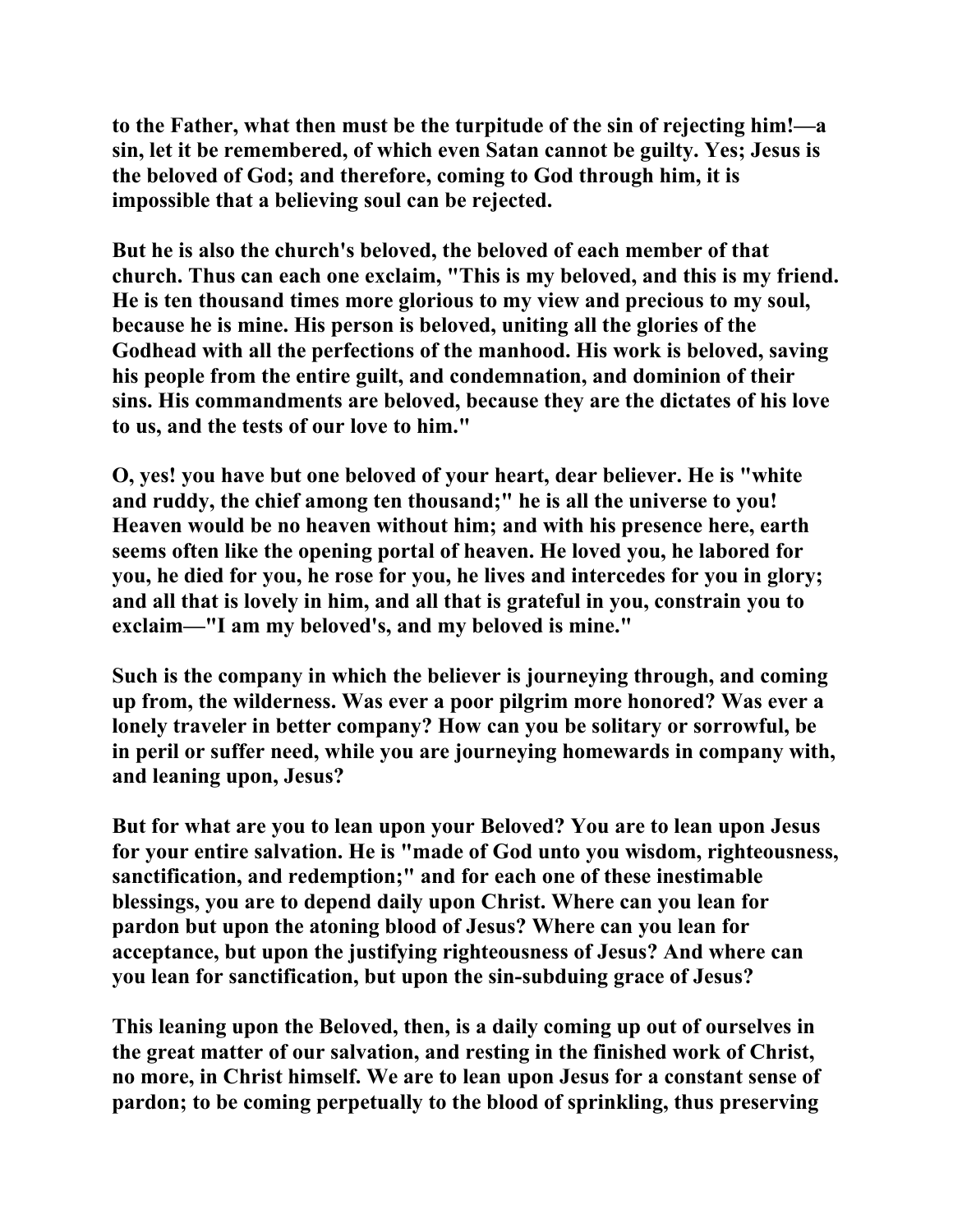**the conscience clean and tender, and maintaining a filial, loving, and close walk with God.** 

**You are to lean upon the fulness of your Beloved. He is full to a sufficiency for all the needs of his people. There cannot possibly occur a circumstance in your history, there cannot arise a necessity in your case, in which you may not repair to the infinite fullness which the Father has laid up in Christ for his church in the wilderness. Why, then, do you seek in your poverty, what can only be found in Christ's riches? why look to your emptiness, when you may repair to his fulness? "My grace is sufficient for you," is the cheering declaration with which Jesus meets every turn in your path, every crook in your lot, every need in your journey. Distrust, then, your own wisdom, look from your own self, and lean your entire weight upon the infinite fullness that is in Christ!** 

**The posture is expressive of conscious weakness, and deep self-distrust. Who is more feeble than a child of God? Taught the lesson of his weakness in the region of his own heart, and still learning it in his stumblings and falls, and mistakes many and painful, in his self-inflicted wounds and dislocations, he is at length brought to feel that all his strength is out of himself, in another. He has the "sentence of death in himself, that he should not trust in himself." "I am weak, yes, weakness itself," is his language, "I am as a bruised reed, shaken in the wind; I stumble at a feather; I tremble at an echo; I frighten at my own shadow; the smallest difficulty impedes me; the least temptation overcomes me. How shall I ever fight my way through this mighty host, and reach in safety the world of bliss?"** 

**By leaning daily, hourly, moment by moment, upon your Beloved for strength! Christ is the power of God, and he is the power of the children of God. Who can strengthen the weak hands, and confirm the feeble knees but Jesus? "In those who have no might, he increases strength." When they are weak in themselves, then are they strong in him. His declaration is—"My strength is made perfect in weakness." It is illustrated, it shines forth, and is exhibited in its perfection and glory in upholding, keeping, and succoring the weak of his flock. Lean, then, upon Jesus for strength. He has strength for all your weakness; he can strengthen your faith, and strengthen your hope, and strengthen your courage, and strengthen your patience, and strengthen your heart, for every burden, and for every trial, and for every temptation.** 

**Lean upon him; he loves to feel the pressure of your arm; he loves you to link**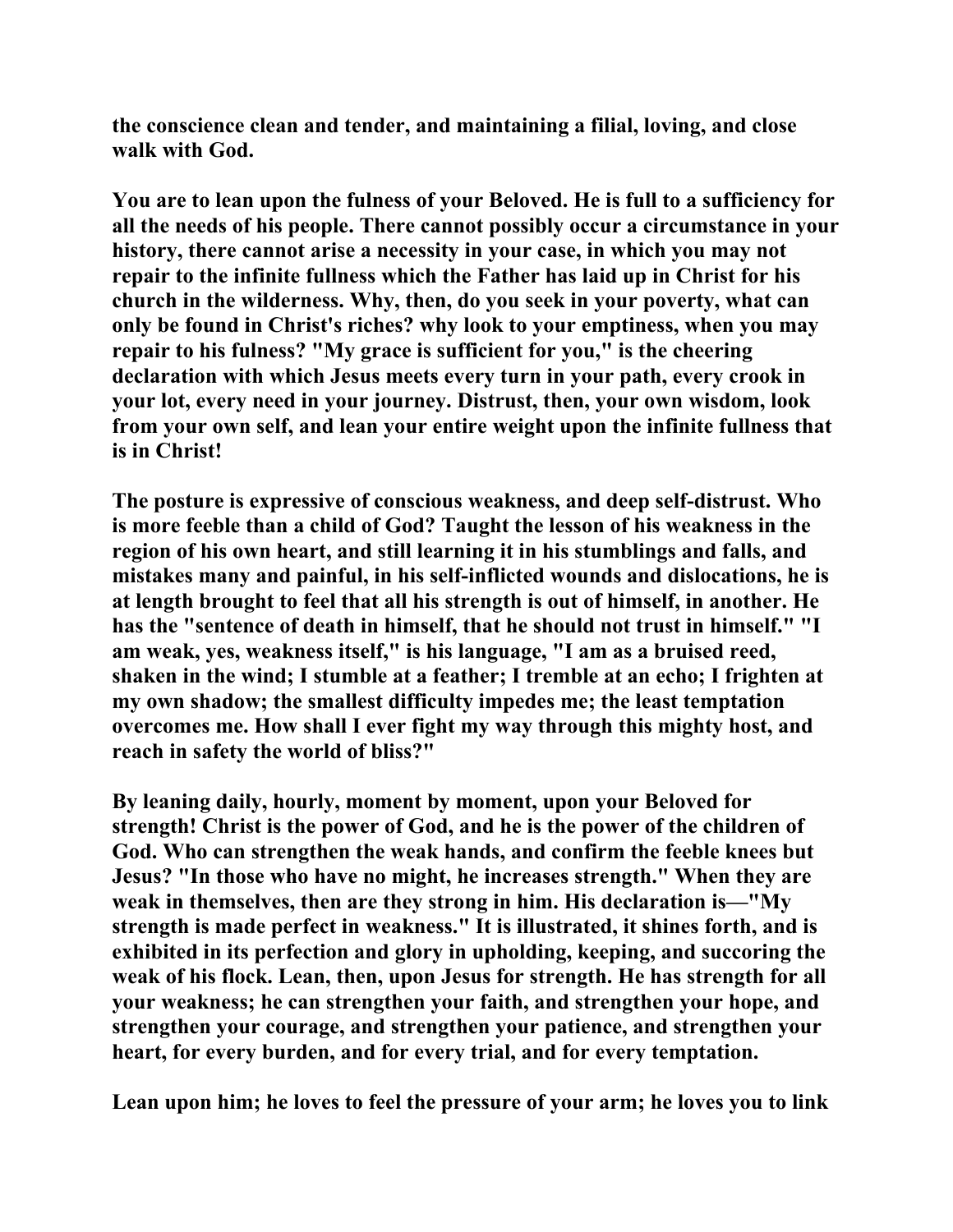**your feebleness to his almightiness, to avail yourself of his grace. Thus leaning off yourself upon Christ, "as your day so shall your strength be." In all your tremblings and sinkings, you will feel the encircling of his power. "The eternal God is your refuge, and underneath are the everlasting arms."** 

**And where would you lean in sorrow but upon the bosom of your Beloved? If you lean upon his arm for support, it is equally your privilege to lean upon his heart for sympathy. Christ is as much your consolation, as he is your strength. His heart is a human heart, a sinless heart, a tender heart, a heart once the home of sorrow, once stricken with grief, once an aching, bleeding, mournful heart.** 

**Thus disciplined and trained, Jesus knows how to pity and to succor those who are sorrowful and solitary. He loves to chase grief from the spirit, to bind up the broken heart, to staunch the bleeding wound, and to dry the weeping eye, to "comfort all that mourn." It is his delight to visit you in the dark nightseason of your sorrow, and to come to you walking upon the tempestuous billows of your grief, breathing music and diffusing calmness over your scene of sadness and gloom. When other bosoms are closed to your sorrow, or are removed beyond your reach, or their deep throbbings of love are stilled in death,—when the fiery darts of Satan fly thick around you, and the world frowns, and the saints are cold, and your path is sad and desolate, and all stand aloof from your sore,—then lean upon the love, lean upon the grace, lean upon the faithfulness, lean upon the tender sympathy of Jesus.** 

**That bosom will always unveil to welcome you. It will ever be an asylum to receive you, and a home to shelter you. Never will its love cool, nor its tenderness lessen, nor its sympathy be exhausted, nor its pulse of affection cease to beat! You may have grieved it a thousand times over, you may have pierced it through and through, again and again,—yet, returning to its deathless love, penitent and lowly, sorrowful and humble, you may lay within it your weeping, aching, languid head, depositing every burden, reposing every sorrow and breathing every sigh upon the heart of Jesus. Lord! to whom shall I go? yes, to whom would I go, but unto you!** 

**This posture of faith is equally expressive of the advancement of the soul. The church was seen leaning, but not stationary. She was strengthened and upheld of her Lord, but she was going forward. She was leaning and walking, walking and leaning. The power she was deriving from Christ stimulated her greater progress. She gathered strength from her close dealing with her Lord, only to**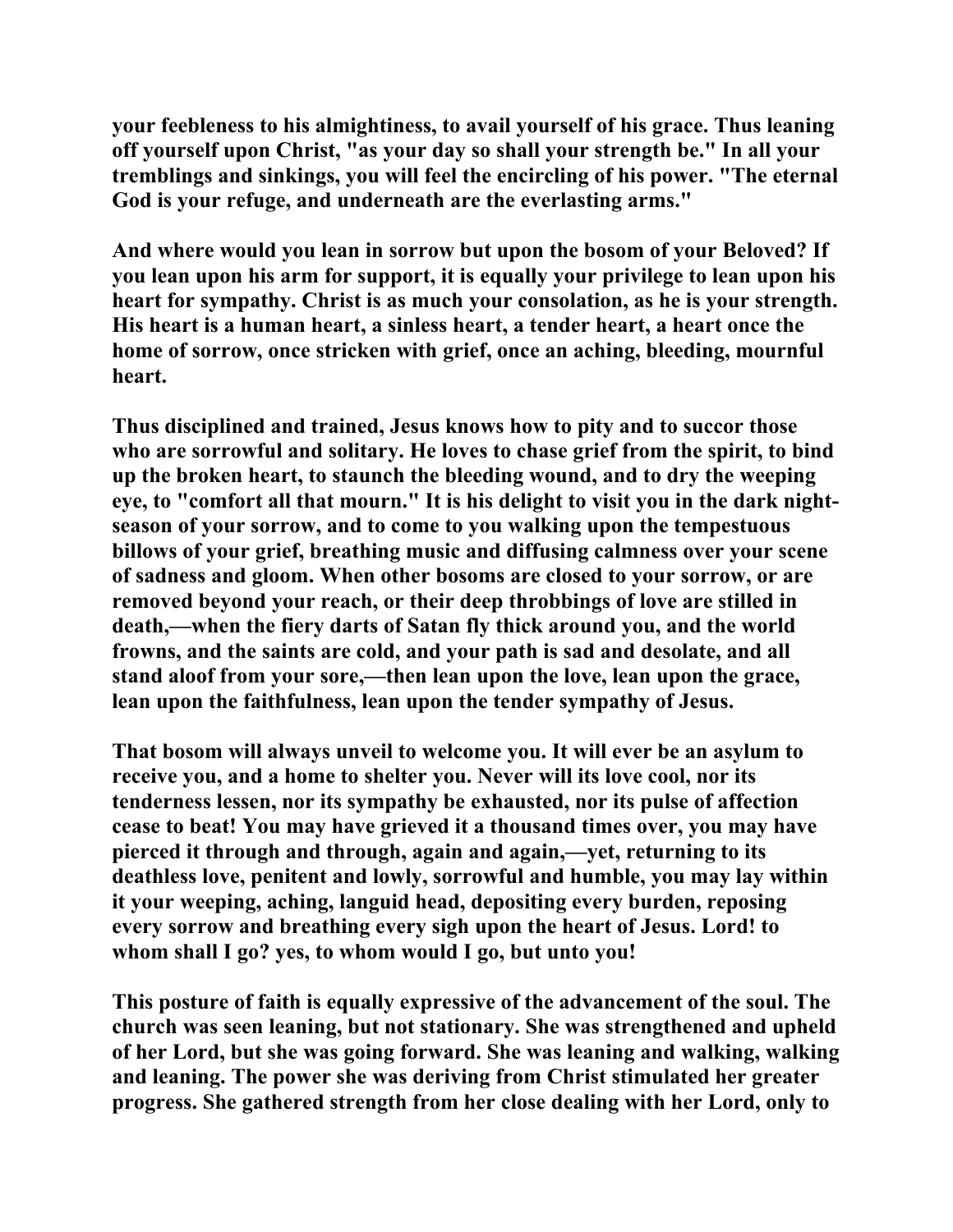**employ that strength in urging her upward, heavenward, homeward way. It was not the posture of indolence, in which individual responsibility was lost sight of in conscious weakness, and weakness was made an excuse for slothfulness and drowsiness of spirit. We lean truly upon Jesus that we may advance in all holiness, that the grace of the Spirit may be quickened and stimulated, that we may cultivate more heavenly mindedness, and be constantly coming up from the world, following him outside the camp, bearing his reproach.** 

**O! what encouragement have we here to cultivate heavenly mindedness, since for the task, so difficult, yet so pleasing, we may lean upon the all-sufficiency of our Lord's grace. Let our movement, then, be an advance; let our path be upward; let us gather around us the trailing garment, casting away whatever impedes rather than accelerates our progress; and leaning upon our Beloved, hasten from all below, until we find ourselves actually reposing in the bosom upon which, in faith and love, in weakness and sorrow, we had rested amid the trials and perils of the ascent.** 

**What more appropriate, what more soothing truth could we bring before you, suffering Christian, than this? You are sick,—lean upon Jesus. His sick ones are peculiarly dear to his heart. You are dear to him. In all your pains and languishings, faintings and lassitude, Jesus is with you; for he created that frame, he remembers that it is but dust, and he bids you lean upon him, and leave your sickness and its issue entirely in his hands.** 

**You are oppressed,—lean upon Jesus. He will undertake your cause, and committing it thus into his hands, he will bring forth your righteousness as the light, and your judgment as the noonday.** 

**You are lonely,—lean upon Jesus. Sweet will be the communion, and close the fellowship which you may thus hold with him, your heart burning within you while he talks with you by the way.** 

**Is the ascent steep and difficult? lean upon your Beloved. Is the path straight and narrow? lean upon your Beloved. Do intricacies, and perplexities, and trials weave a webbing around your feet? lean upon your Beloved. Has death smitten down the strong arm, and chilled the tender heart, upon which you were wont to recline? lean upon your Beloved. O! lean upon Jesus in every difficulty, in every need, in every sorrow, in every temptation. Nothing is too insignificant, nothing too lowly to take to Christ.**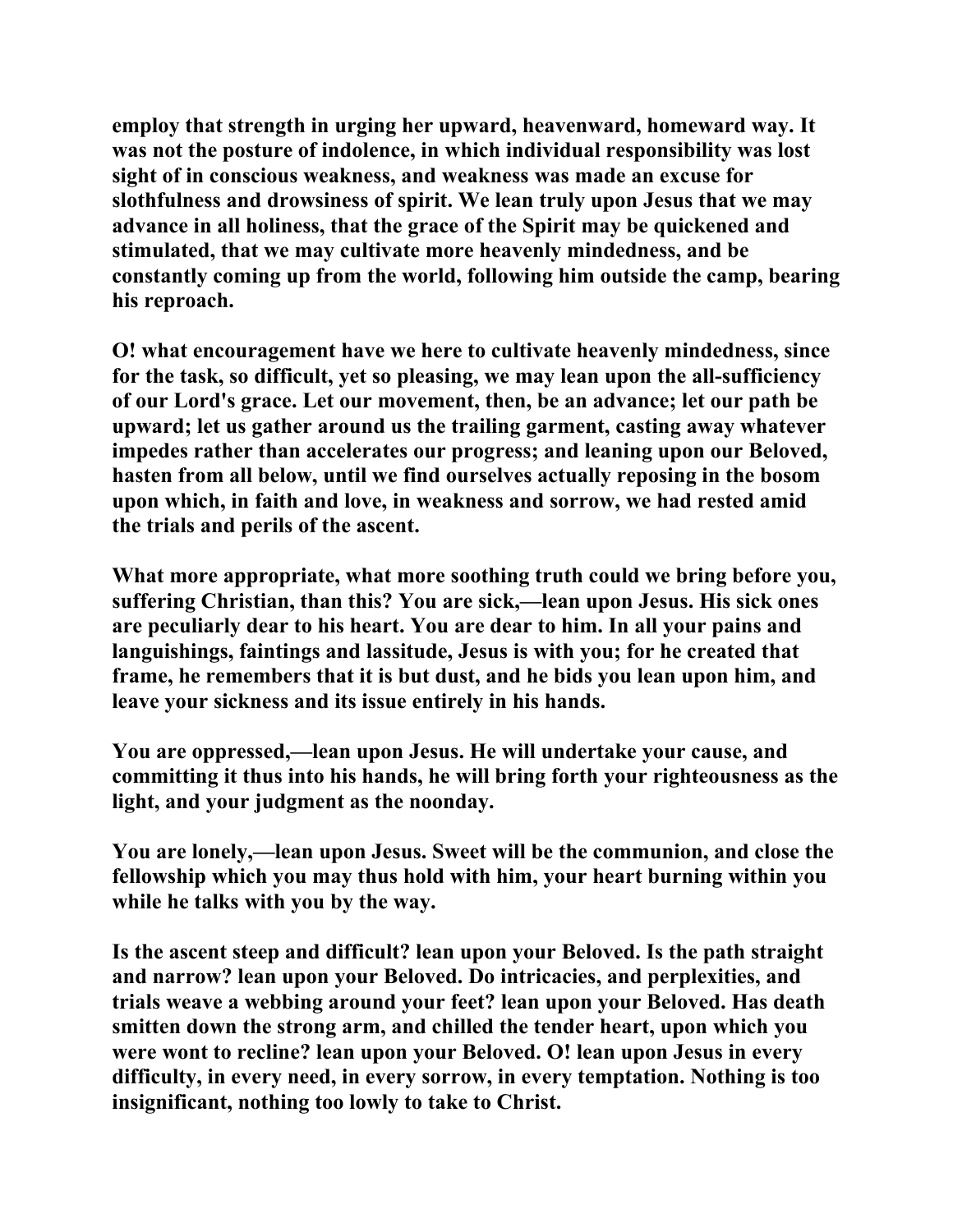**It is enough that you need Christ to warrant you in coming to Christ. No excuse need you make for repairing to him; no apology will he require for the frequency of your approach. He loves to have you quite near to him, to hear your voice, and to feel the confidence of your faith, and the pressure of your love! Ever remember that there is a place in the heart of Christ sacred to you, and which no one can fill but yourself, and from which none may dare exclude you.** 

**And when you are dying, O! lay your languishing head upon the bosom of your Beloved, and fear not the foe and dread not the passage, for His rod and staff they will comfort you. On that bosom, the beloved disciple leaned at supper; on that bosom the martyr Stephen laid his bleeding brow in death; and on that bosom, you, too, beloved, may repose, living or dying, soothed, succored, and sheltered by your Savior and your Lord!** 

**"Jesus can make a dying bed Feel soft as downy pillows are, While on his breast I lean my head, And breathe my soul out sweetly there."** 

**Thus leaning ever on Jesus, how sweet will be your song in the night of your pilgrimage. "Blessed be the Lord, because he has heard the voice of my supplications. The Lord is my strength and my shield; my heart trusted in him, and I am helped! therefore my heart greatly rejoiced, and with my song will I praise him."** 

**"Holy Savior, friend unseen, Since on your arm you bid me lean, Help me throughout life's varying scene, By faith to cling to you!** 

**"Blest with this fellowship divine, Take what you will, I'll never repine; E'en as the branches to the vine, My soul would cling to you.** 

**"Far from her home, fatigued, oppressed, My soul has found her place of rest; An exile still, yet not unblest**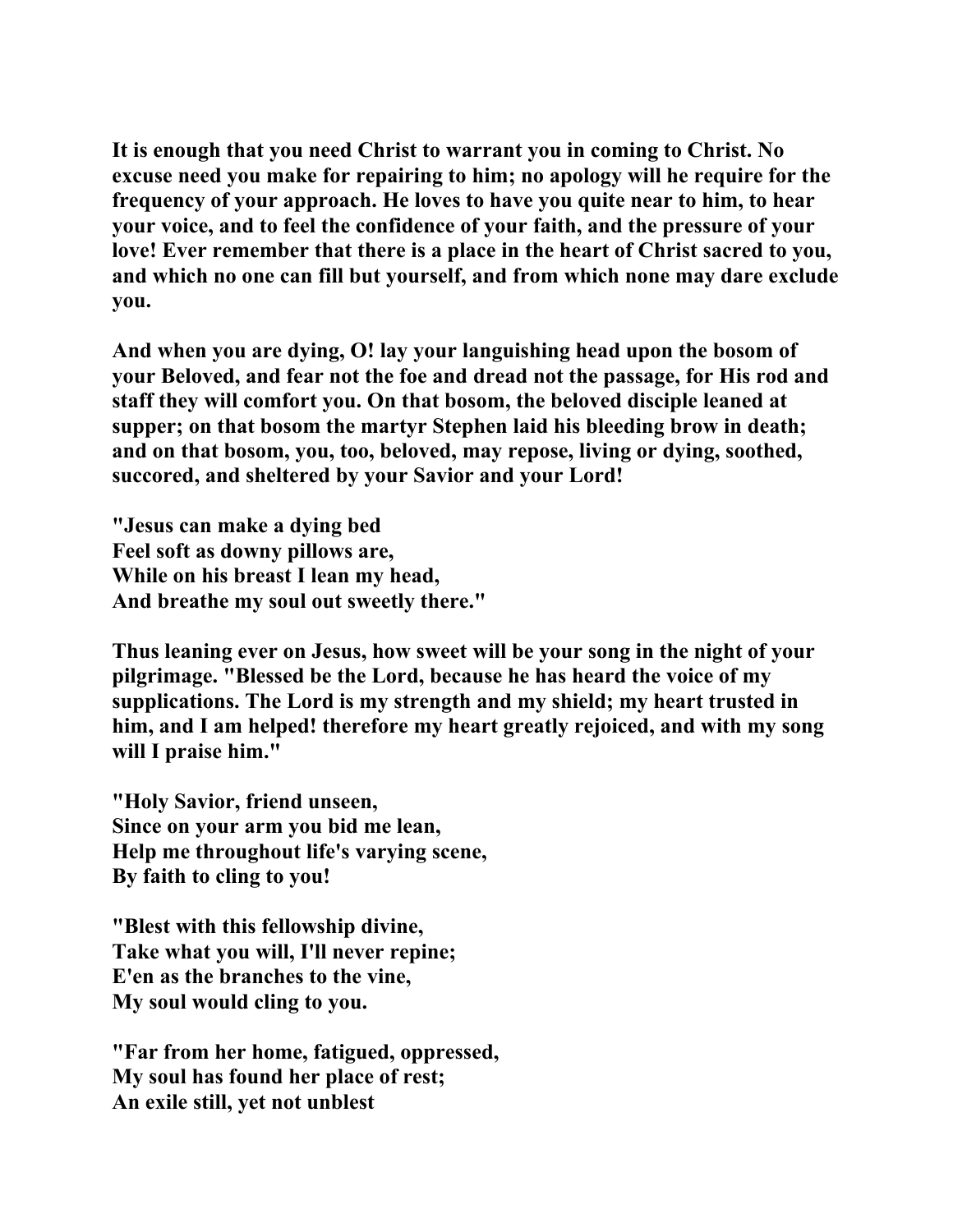**While she can cling to you.** 

**"Without a murmur, I dismiss My former dreams of earthly bliss; My joy, my consolation, this— Each hour to cling to you.** 

**"What though the world deceitful prove, And earthly friends and joys remove; With patient, uncomplaining love, Still would, I cling to you.** 

**"Often when I seem to alone tread Some barren waste with thorns overgrown, Your voice of love, in tenderest tone, Whispers, "Still cling to me."** 

**"Though faith and hope awhile be tried, I ask not, need not, anything beside; How safe, how calm, how satisfied, The soul that clings to you.** 

**"They fear not Satan, or the grave, They feel you near, and strong to save, Nor fear to cross even Jordan's wave, Because they cling to you.** 

**"Blest is my lot, whatever befall; What can disturb me, what appall, While as my rock, my strength, my all, Jesus! I cling to you!"** 

## **"The Weaned Child"**

**"Surely I have behaved and quieted myself as a child that is weaned of his mother: my soul is even as a weaned child"—Psalm 131:2.** 

**There are few lessons taught in God's school more difficult to learn, and yet, when really learned, more blessed and holy, than the lesson of weanedness.**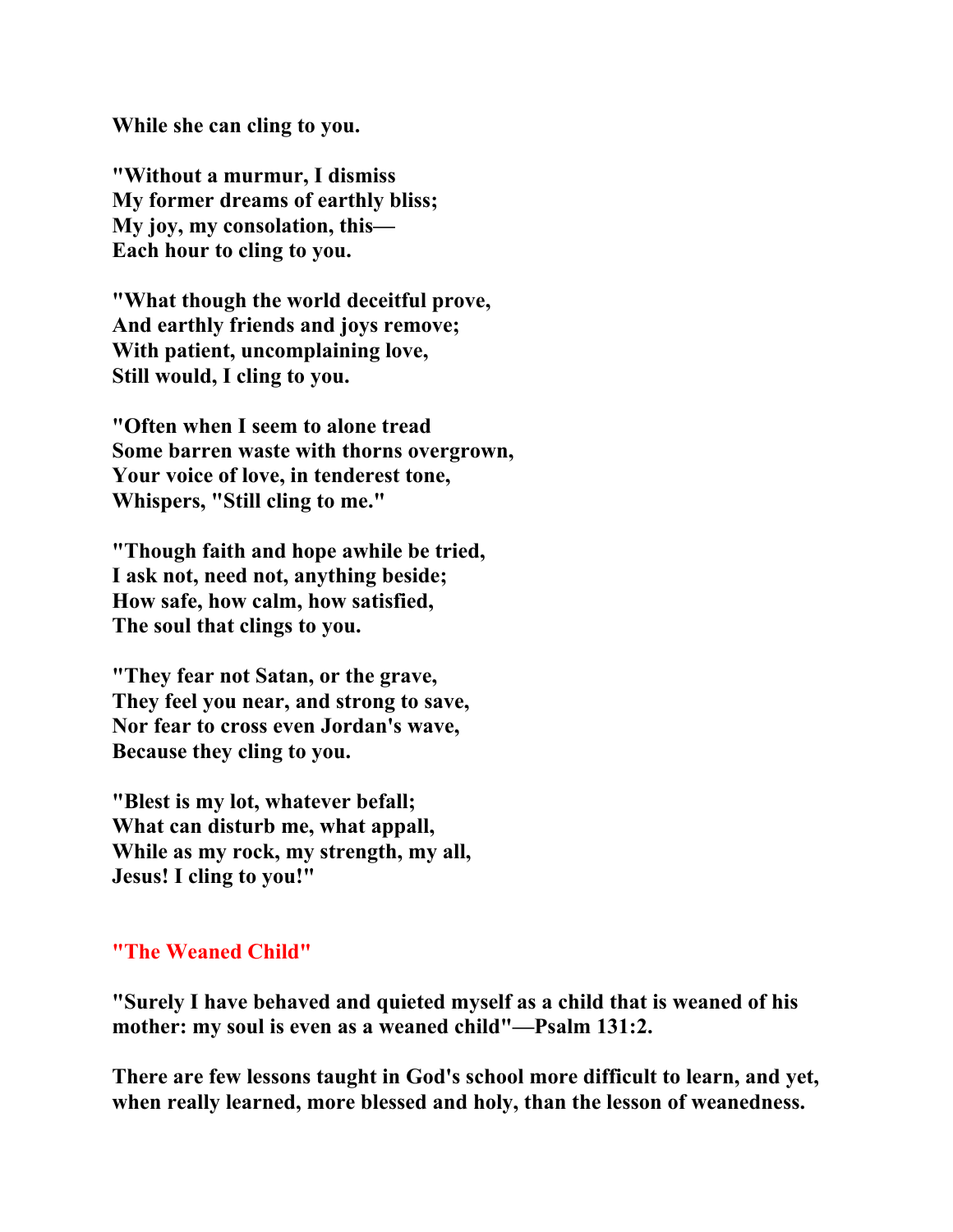**The heart resembles the vine, which as it grows, grasps and unites its feeble tendrils to every support within its reach. Or, it is like the ivy, which climbs and wraps itself around some beautiful but decayed and crumbling ruin. As our social affections develop and expand, they naturally seek a resting-place. Traveling, as it were, beyond themselves, breathing love and yearning for friendship, they go forth seeking some kindred spirit, some "second self," upon which they may repose, and around which they may entwine. To detach from this inordinate, idolatrous clinging to the animate and the inanimate creatures and objects of sense, is one grand end of God's disciplinary dealings with us in the present life. The discovery which we make, in the process of his dealings, of the insufficiency and insecurity of the things upon which we set our affections, is often acutely painful. Like that vine, we find that we grasped a support at the root of which the cankerworm was secretly feeding,—and presently it fell! Or, like that ivy, we discover that we have been spreading our affections around an object which, even while we clung to and adored it, was crumbling and falling into dust,—and presently it became a ruin! And what is the grand lesson which, by this process, God would teach us? The lesson of weanedness from all and everything of an earthly and a created nature. Thus was David instructed, and this was the result: "Surely I have behaved and quieted myself as a child that is weaned of his mother: my soul is even as a weaned child." It may be profitable, tried and suffering reader, briefly to contemplate this holy state, and then the way by which the Lord frequently brings his people into its experience.** 

**Every true believer, whatever may be the degree of his grace, is an adopted child of God. It is not the amount of his faith, nor the closeness of his resemblance to the family, that constitutes his relationship; it is the act of adoption by which his heavenly Father has made him his own. If he can only lisp his Father's name, or bears but a single feature of likeness to the Divine image, he is as much and as really a child of God as those in whose souls the lineaments are deeply and broadly drawn, and who, with an unfaltering faith, can cry, "Abba, Father!" Doubtless there were many of feeble faith, of limited experience and of defective knowledge—mere babes in Christ—in the church to which the apostle inscribed his letter; and yet, addressing them all, he says, "Behold, what manner of love that we should be called the sons of God." But it is the character of the weaned child we are now to contemplate. All believers are children, but are all believers weaned children? From what is the child of God thus weaned?** 

**The first object from which our heavenly Father weans his child, is—himself.**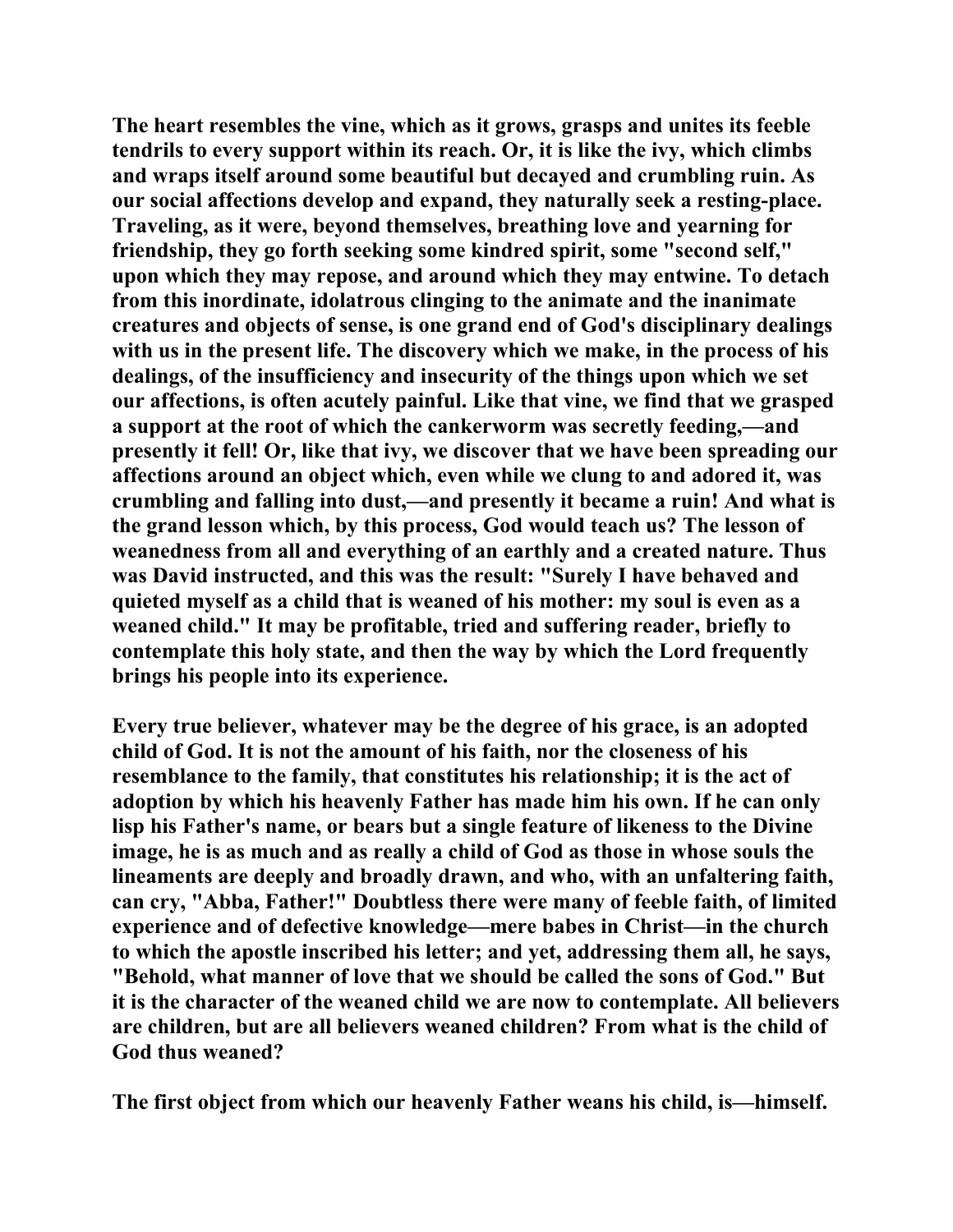**Of all idols, this he finds the hardest to abandon. When man in paradise aspired to be as God, God was dethroned from his soul, and the creature became as a deity to itself. From that moment, the idolatry of self has been the great and universal crime of our race, and will continue to be until Christ comes to restore all things. In the soul of the regenerate, divine grace has done much to dethrone this idol, and to reinstate God. The work, however, is but partially accomplished. The dishonored and rejected rival is loath to relinquish his throne, and yield to the supreme control and sway of another. There is much yet to be achieved before this still indwelling and unconquered foe lays down his weapons in entire subjection to the will and the authority of that Savior whose throne and rights he has usurped. Thus, much still lingers in the heart which the Spirit has renewed and inhabits, of self-esteem, selfconfidence, self-seeking, and self-love. From all this, our Father seeks to wean us. From our own wisdom, which is but folly; from our own strength, which is but weakness; from our own wills, which are often as an uncurbed steed; from our own ways, which are crooked; from our own hearts, which are deceitful; from our own judgments, which are dark; from our own ends, which are narrow and selfish, he would wean and detach us, that our souls may get more and more back to their original center of repose—God himself. In view of this mournful exhibition of fallen and corrupt self, how necessary the discipline of our heavenly Father that extorts from us the Psalmist's language: "Surely I have behaved and quieted myself as a child that is weaned of his mother." Self did seem to be our mother—the fruitful parent of so much in our plans and aims and spirit that was dishonoring to our God. From this he would gently and tenderly, but effectually, wean us, that we may learn to rely upon his wisdom, to repose in his strength, to consult his honor, and to seek his glory and smile supremely and alone. And O how effectually is this blessed state attained when God, by setting us aside in the season of solitude and sorrow, teaches us that he can do without us. We, perhaps, thought that our rank, or our talents, or our influence, or our very presence were essential to the advancement of his cause, and that some parts of it could not proceed without us! The Lord knew otherwise. And so he laid his hand upon us, and withdrew us from the scene of our labors, and duties, and engagements, and ambition, that he might hide pride from our hearts—the pride of self-importance. And O, is it no mighty attainment in the Christian life to be thus weaned from ourselves? Beloved, it forms the root of all other blessings. The moment we learn to cease from ourselves—from our own wisdom, and power, and importance—the Lord appears and takes us up. Then his wisdom is displayed, and his power is put forth, and his glory is developed, and his great name gets to itself all the praise. It was not until God had placed Moses in the cleft of the**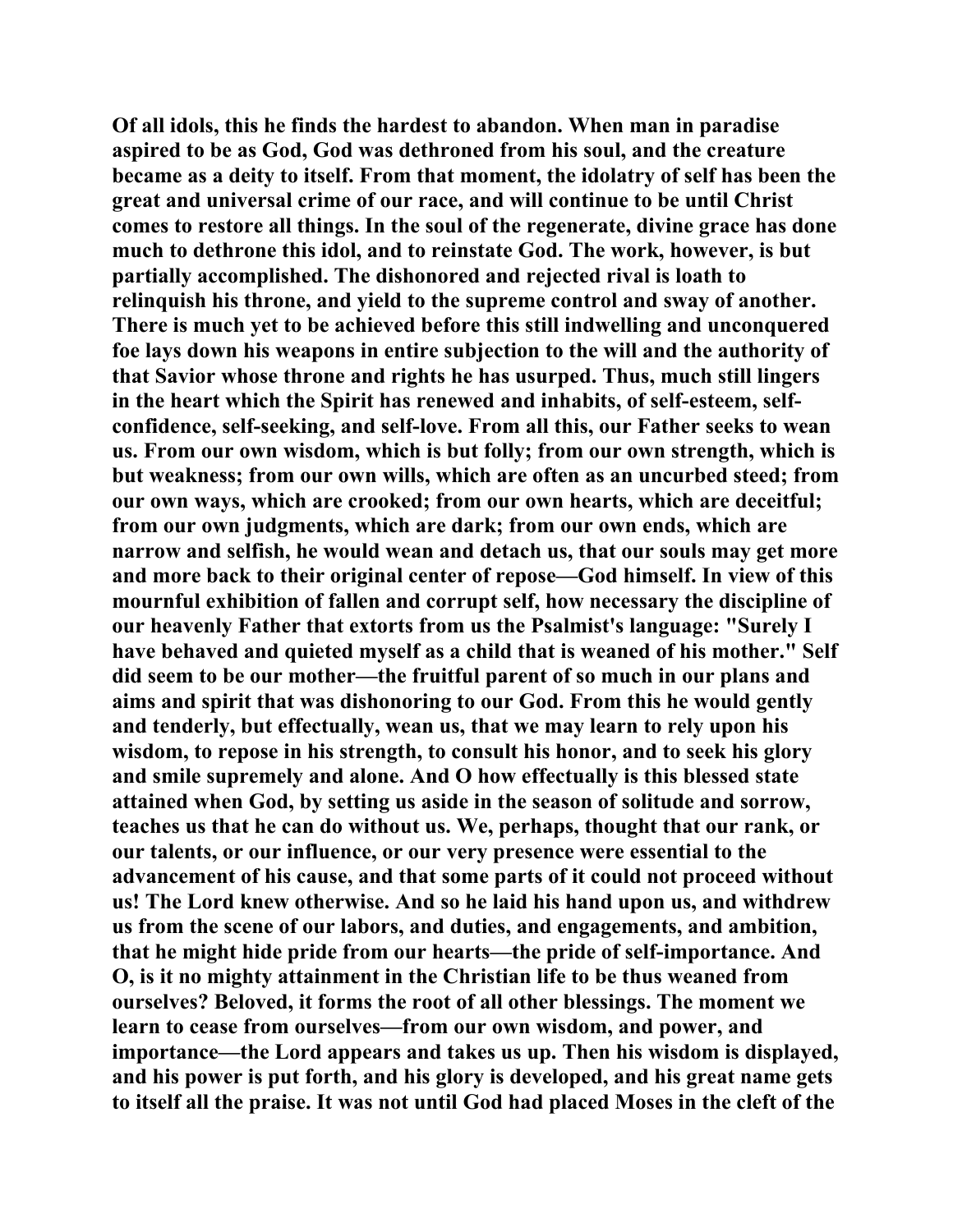**rock that his glory passed by. Moses must be hid, that God might be all.** 

**Our heavenly Father would also wean us from this poor, perishing world. In a preceding chapter we touched upon the great snare which the world presented to the child of God. It is true Christ has taken him out of, and separated him from, the world; assailed by all its evils, and exposed to all its corrupting influences. The intercessory prayer of our Lord seems to imply this: "They are not of the world, even as I am not of the world. I pray not that you should take them out of the world, but that you should keep them from the evil." And O what an evil does the Christian find this world to be! In consequence of the earthward tendency of his affections, and the deep carnality with which the mind is imbued, things which God designed as blessings to soothe and soften and cheer, become, by their absorbing and idolatrous influence, powerful snares. Rank is a snare, wealth is a snare, talent is a snare, friendship is a snare. Rank may foster pride and ambition; wealth may increase the thirst for worldly show; talent may inspire a love of human applause; and friendship may wean the heart from Christ, and betray us into a base and unholy compromise of Christian profession. Now from this endangering world our heavenly Father would shield, by withdrawing us. It is not our rest, and he agitates it; it is not our portion, and he embitters it; it is not our friend, and he sometimes arms it with a sword. It changes, it disappoints, it wounds; and then, thankful to expand our wings, we take another and a bolder flight above it. Ah! beloved, how truly may the Lord be now sickening your heart to the world, to which that heart has too long and too closely clung. It has been your peculiar snare; your Father saw it, and wisely and graciously laid his loving, gentle hand upon you, and led you away from it, that from a bed of sickness, or from a chamber of grief, or from some position of painful vicissitude, you might see its sinfulness, learn its hollowness, and return as a wanderer to your Father's bosom, exclaiming with David, "My soul is even as a weaned child."** 

**This weanedness, of which we speak, often involves the surrender of some endeared object of creature affection. The human heart is naturally idolatrous. Its affections, as we have previously remarked, once supremely centered in God. But now, disjoined from him, they go in quest of other objects of attachment, and we love and worship the creature rather than the Creator. The circle which our affections traverse may not indeed be a large one; there are perchance but few to whom we fully surrender our heart; no, so circumscribed may the circle be, that one object alone shall attract, absorb, and concentrate in itself our entire and undivided love—that one object to us as a universe of beings, and all others comparatively indifferent and insipid.**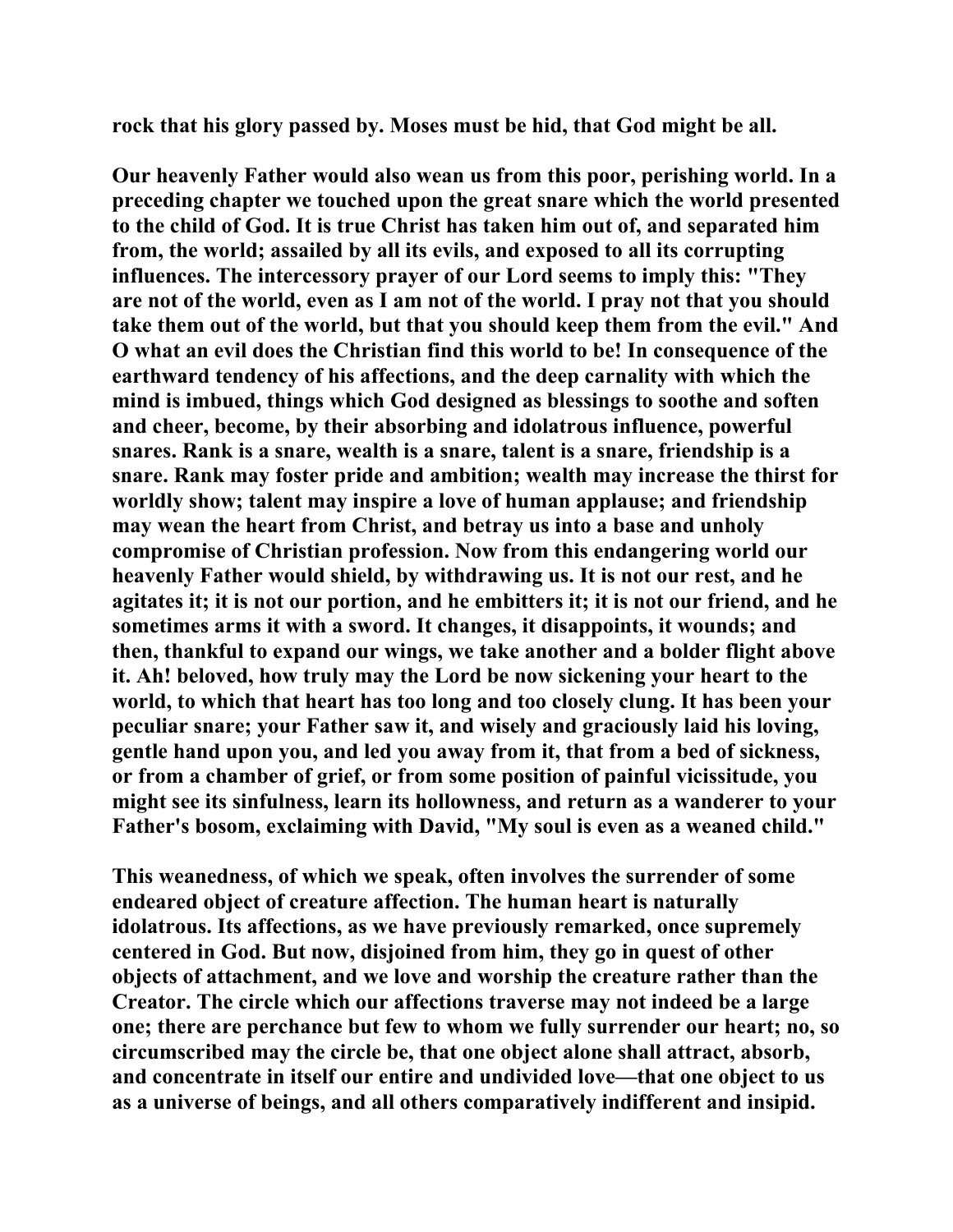**Who cannot see that in a case like this, the danger is imminent of transforming the heart—Christ's own sanctuary—into an idol's temple, where the creature is loved and reverenced and served lucre than he who gave it? But from all idolatry our God will cleanse us, and from all our idols Christ will wean us. The Lord is jealous, with a holy jealousy, of our love. Poor as our affection is, he asks its supreme surrender. That he requires our love at the expense of all creature attachment, the Bible nowhere intimates. He created our affections, and he it is who provides for their proper and pleasant indulgence. There is not a single precept or command in the Scriptures that forbids their exercise, or that discourages their intensity. Husbands are exhorted to "love their wives, even as Christ loved his church." Parents are to cherish a like affection towards their children, and children are bound to render back a filial love not less intense to their parents. And we are to "love our neighbors as ourselves." Nor does the word of God furnish examples of Christian friendship less interested and devoted. One of the choicest and tenderest blessings with which God can enrich us, next to himself, is such a friend as Paul had in Epaphroditus, a "brother and companion in labor, and fellow-soldier;" and such an affectionate friendship as John, the loving disciple, cherished for his well beloved Gaius, whom he loved in the truth, and to whom, in the season of his sickness, he thus touchingly poured out his heart's affectionate sympathy: "Beloved I wish above all things that you may prosper and he in health, even as your soul prospers." Count such a friend, and such friendship among God's sweetest and holiest bestowments. The blessings of which it may be to you the sanctifying channel, are immense. The tender sympathy—the jealous watchfulness—the confidential repose—the faithful admonition—above all, the intercessory prayer, connected with Christian friendship, may be placed in the inventory of our most inestimable and precious blessings. It is not therefore the use, but the abuse, of our affections—not their legitimate exercise, but their idolatrous tendency—over which we have need to exercise the greatest vigilance. It is not our love to the creature against which God contends, but it is in not allowing our love to himself to subordinate all other love. We may love the creature, but we may not love the creature more than the Creator. When the Giver is lost sight of and forgotten in the gift, then comes the painful process of weaning! When the heart burns its incense before some human shrine, and the cloud as it ascends veils from the eye the beauty and the excellence of Jesus,—then comes the painful process of weaning! When the absorbing claims and the engrossing attentions of some loved one are placed in competition and are allowed to clash with the claims of God, and the attentions due from us personally to his cause and truth,—then comes the painful process of weaning! When creature**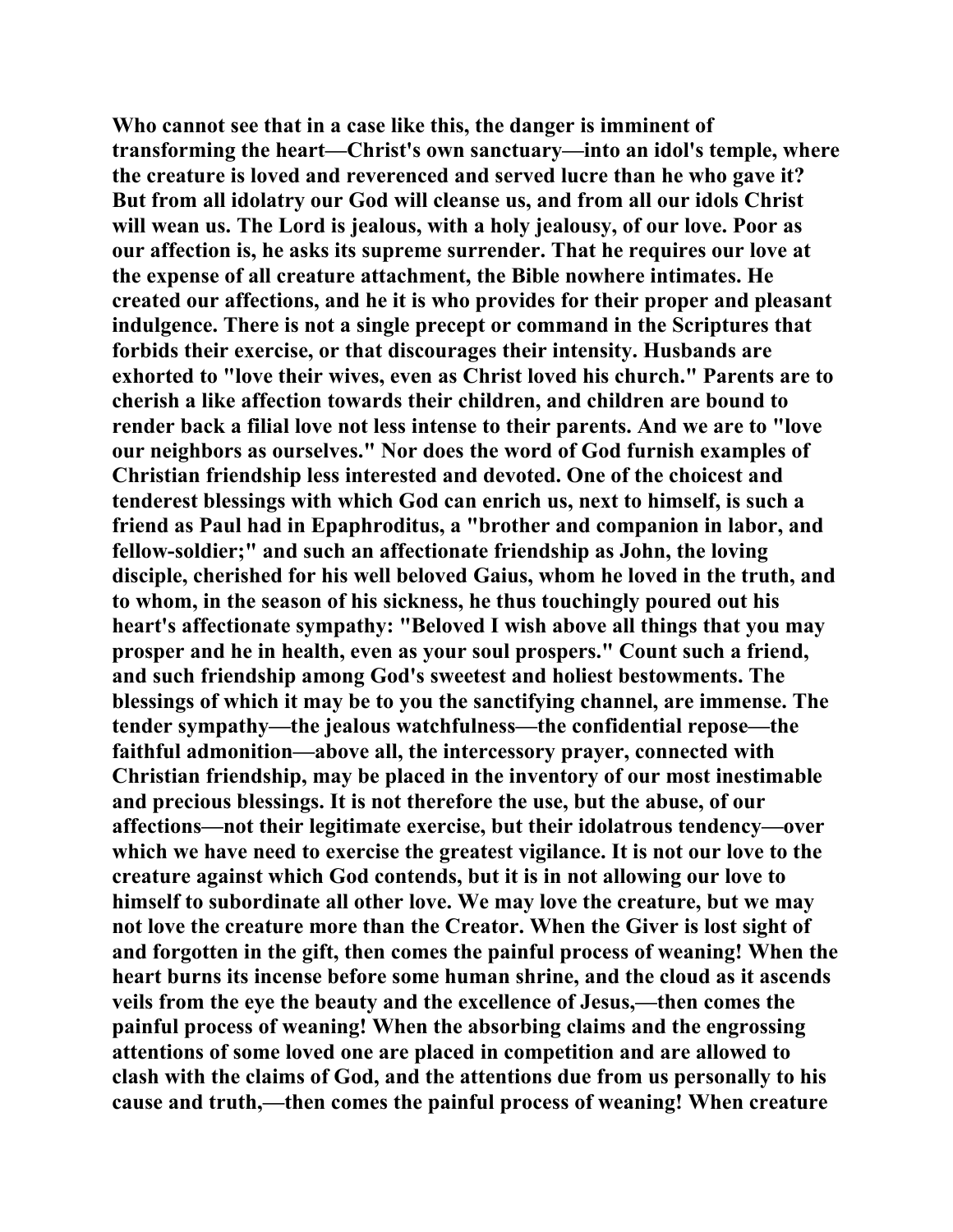**devotion deadens our heart to the Lord, lessens our interest in his cause, congeals our zeal and love and liberality, detaches us from the public means of grace, withdraws from the closet, and from the Bible, and from the communion of the saints, thus superinducing leanness of soul, and robbing God of his glory,—then comes the painful process of weaning! Christ will be the first in our affections—God will be supreme in our service—and his kingdom and righteousness must take precedence of all other things. In this light, beloved, read the present mournful page in your history. The noble oak that stood so firm and stately at your side, is smitten,—the tender and beautiful vine that wound itself around you, is fallen,—the lowly and delicate flower that lay upon your bosom, is withered—the olive branches that clustered around your table, are removed—and the "strong staff is broken and the beautiful rod;" not because your God did not love you, but because he desired your heart. He saw that heart ensnared and enslaved by a too fond and idolatrous affection,—he saw his beauty eclipsed and himself rivaled by a faint and imperfect copy of his own image, and he breathed upon it, and it withered away! "The day of the Lord of hosts shall be upon all…pleasant pictures." When an eminent artist, who had concentrated all the powers of his genius upon a painting of our Lord celebrating the last supper, observed that the holy vessels arranged in the foreground were admired to the exclusion of the chief object of the picture, he seized his brush and dashed them from the canvass, and left the image of Jesus standing in its own solitary and unrivaled beauty. Thus deals our God oftentimes with us. O solemn words! "The day of the Lord of hosts shall be upon all…Pleasant Pictures,"—all pictures that veil and eclipse the beauties of him who is the "brightness of the Father's glory, and the express image of his person," God will obliterate.** 

**Filial submission to God's will, is, perhaps, one of the most essential features in this holy state of weanedness of which we speak. "Surely I have behaved and quieted myself as a child that is weaned of his mother." There are some beautiful examples of this in God's word. "And Aaron held his peace." Since God was "sanctified and glorified," terrible as was the judgment, the holy priest mourned not at the way, nor complained of its severity, patient and resigned to the will of God. He "behaved and quieted himself as a child that is weaned of his mother." Thus, too, was it with Eli, when passing under the heavy hand of God: "It is the Lord; let him do what seems him good." He bowed in deep submission to the will of his God. Job could exclaim, as the last sad tidings brimmed his cup of woe, "The Lord gave, and the Lord has taken away; blessed be the name of the Lord." And David was "dumb and opened not his mouth, because God did it." But how do all these instances of filial and**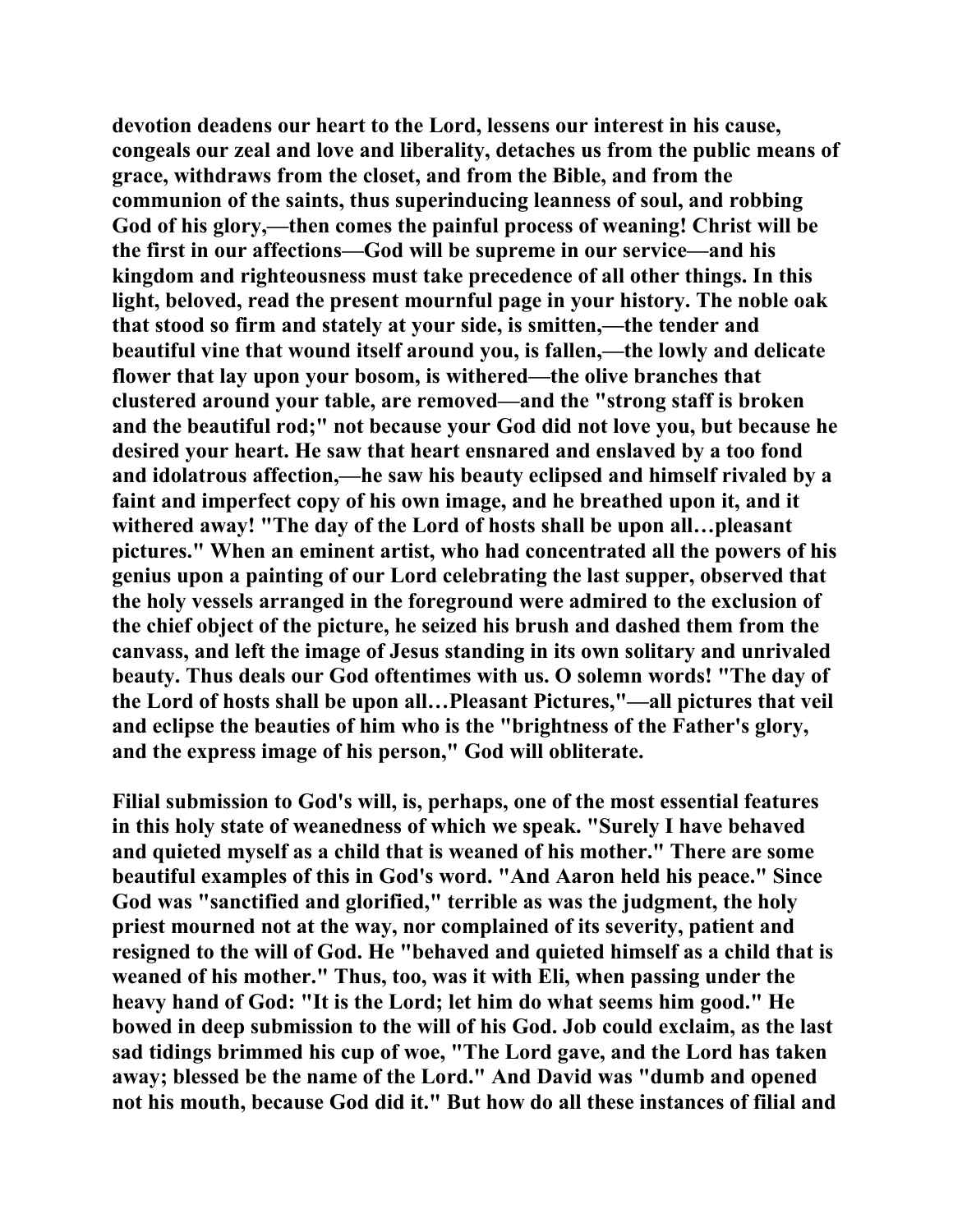**holy submission to the Divine will—beautiful and touching as they are—fade before the illustrious example of our adorable and blessed Lord: "O my Father, if this cup may not pass away from me, except I drink it, your will be done." Ah! how did Jesus, in the deepest depth of his unutterable sorrow, "behave and quiet himself as a child that is weaned of his mother? his soul was even as a weaned child." Such, beloved, be the posture of your soul at this moment. "Be still." Rest in your Father's hands, calm and tranquil, quiet and submissive, weaned from all but himself. O the blessedness of so reposing!** 

**"Sweet to lie passive in his hands, And know no will but his."** 

**"God's love!" It is written upon your dark cloud—it breathes from the lips of your bleeding wound—it is reflected in every fragment of your ruined treasure—it is penciled upon every leaf of your blighted flower—"God is Love." Adversity may have impoverished you—bereavement may have saddened you—calamity may have crushed you—sickness may have laid you low—but, "God is Love." Gently falls the rod in its heaviest stroke—tenderly pierces the sword in its deepest thrust—smilingly bends the cloud in its darkest hues—for, "God is Love." Does the infant, weaned from its wonted and pleasant fount, cease from its restlessness and sorrow reposing calmly and meekly upon its mother's arms?—so let your soul calmly, submissively rest in God. How sweet the music which then will breathe from your lips in the midnight of grief: "Surely I have behaved and quieted myself as a child that is weaned of his mother: my soul is even as a weaned child."** 

**And who can bring you into this holy position? The Holy Spirit alone can. It is his office to lead you to Jesus—to reveal to you Jesus—to exhibit to your eye the cross of Jesus—to pour into your heart the grace and love and sympathy of Jesus—to bend your will and bow your heart to the government of Jesus, and thus make you as a weaned child. The work infinitely transcends a power merely human. It is the office and the prerogative of the Divine Spirit—the "Spirit of holiness"—who only can sever between flesh and spirit, to bring you into the condition of one whose will in all things is completely merged in God's. And what is his grand instrument of effecting this? The cross of Christ! Ah! this is it. The Cross of Christ! Not the cross as it appeared to the imagination of the Mohammedan Chief, leading the imperial army to battle and to conquest; not the cross pictured—the cross engraved—the cross carved—the cross embroidered—the cross embossed upon the prayer-book, pendant from the maiden's neck, glittering on the cathedral's spire, and**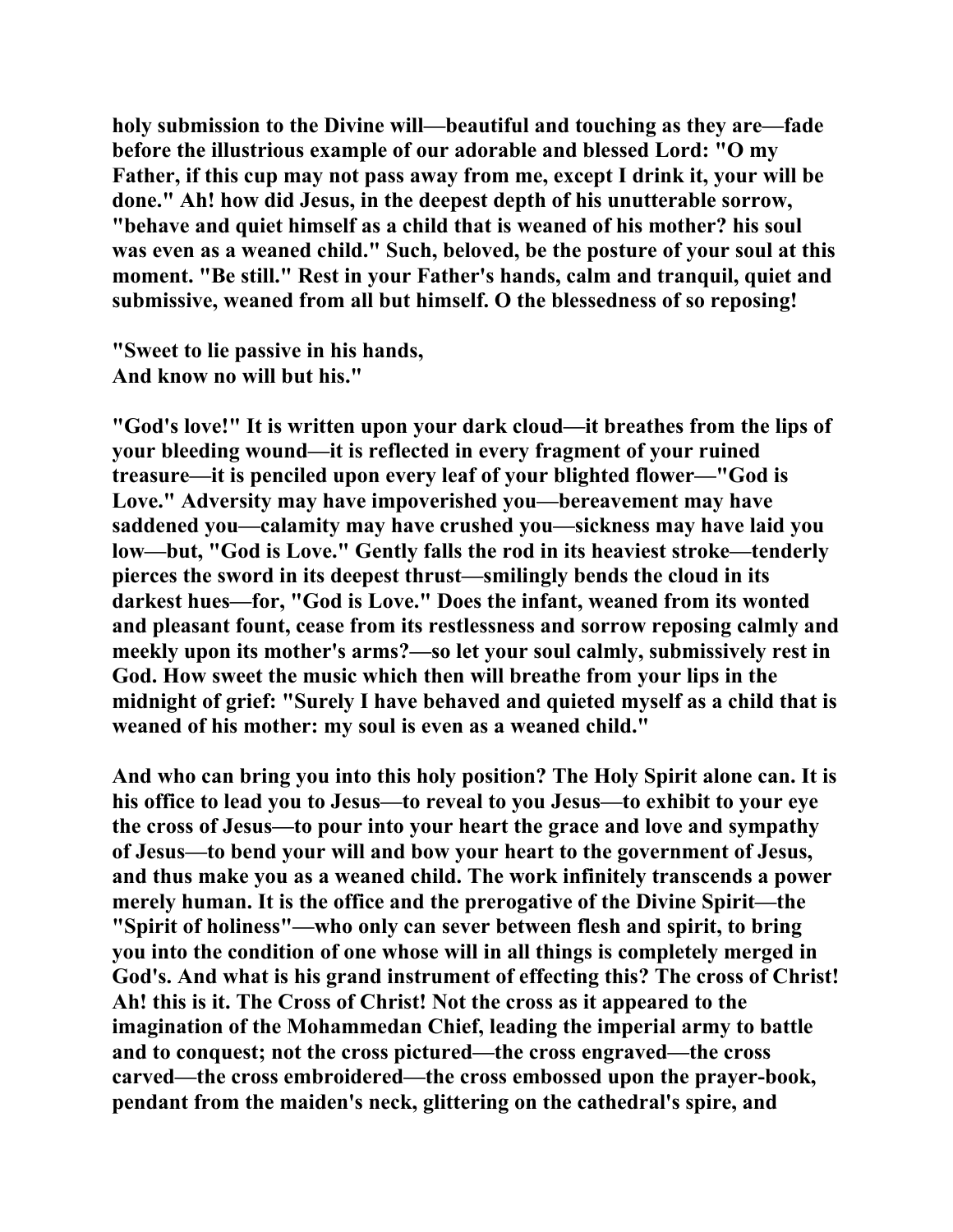**springing from its altar: not the cross as blended with a religion of Gothic architecture, and painted windows, and flaming candles, and waving incense, and gorgeous pictures, and melting music, and fluttering surplices: O no! but the cross—the naked, rugged cross—which Calvary reared, which Paul preached, and of which he wrote, "God forbid that I should glory save in the cross of our Lord Jesus Christ, by which\* the world is crucified unto me, and I unto the world." Faith, picturing to its view this cross, the Holy Spirit engraving it on the heart in spiritual regeneration, the whole soul receiving him whom it lifts up, as its "wisdom, and righteousness, and sanctification, and redemption," gently and effectually transforms the spirit, that was chafened and restless, into the "meekness and gentleness of Christ." O what calmness steals over his ruffled soul! O what peace flows into his troubled heart! O what sunshine bathes in its bright beams, his dark spirit, who from the scenes of his conflict and his sorrow, flees beneath the shadow and the shelter of the cross. The storm ceases—the deluge of his grief subsides—the Spirit, dove-like, brings the message of hope and love—the soul, tempesttossed, rests on the green mount, and one unbounded spring clothes and encircles the landscape with its verdure and its beauty. Child, chastened by the Father's love, look to the cross of your crucified Savior. And as you fix upon it your believing, ardent, adoring gaze, exclaim—** 

**"Wearily for me you sought, On the cross my soul you bought; Lose not all for which you wrought."** 

**What is your sorrow compared with Christ's? What is your grief gauged by the Lord's? Your Master has passed before you, flinging the curse and the sin from your path, paving it with promises, carpeting it with love, and fencing it around with the hedge of his divine perfections. Press onward, then, resisting your foe resolutely, bearing your cross patiently, drinking your cup submissively, and learning, while sitting at the Savior's feet, or leaning upon his bosom, to be like him, "meek and lowly in heart." Then, indeed, shall "I have behaved and quieted myself as a child that is weaned of his mother: my soul is even as a weaned child."** 

**"Quiet, Lord, my froward heart, Make me teachable and mild, Upright, simple, free from are; Make me as a weaned child. From distrust and envy free,**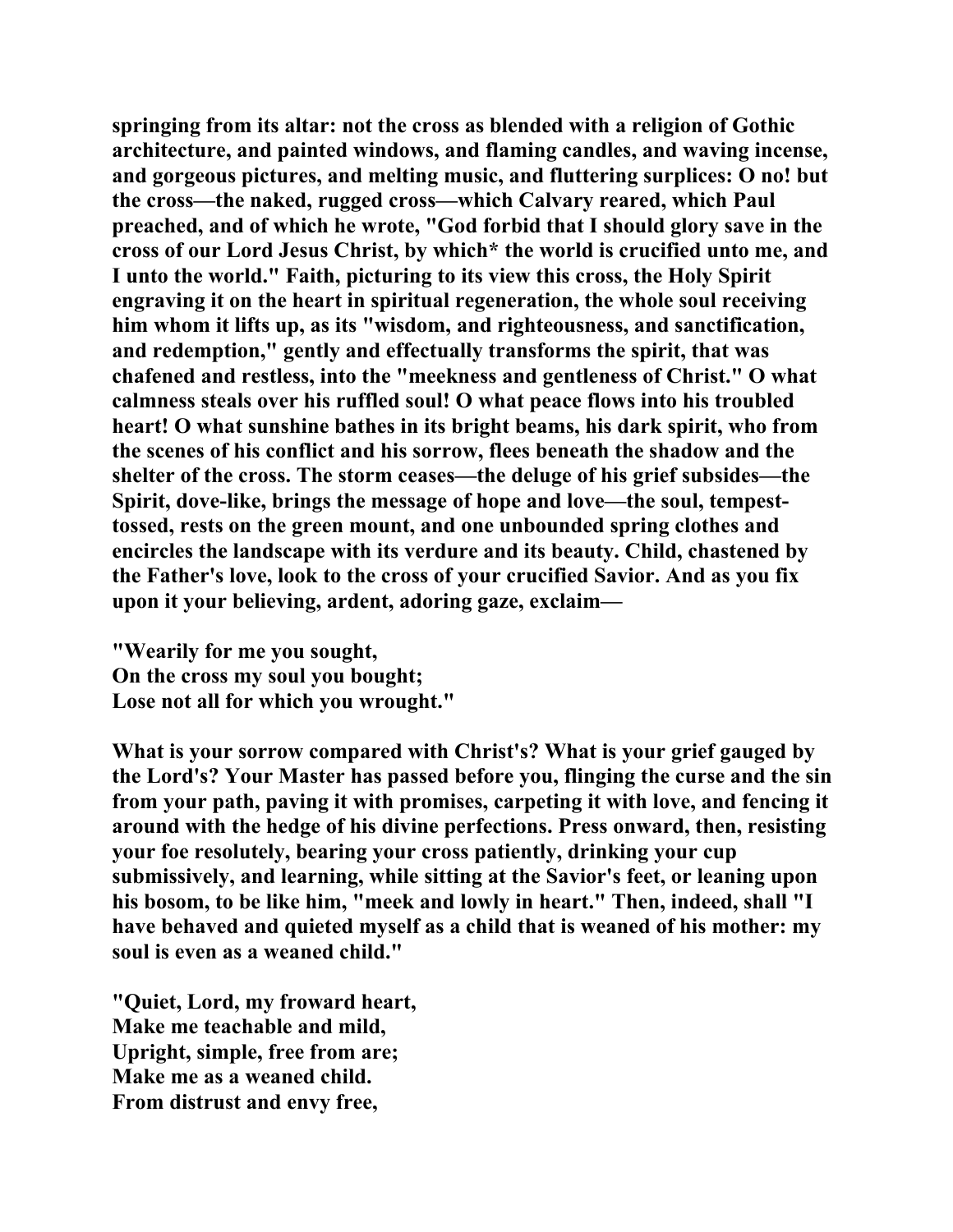**Pleased with all that pleases Thee.** 

**"What You shall today provide, Let me as a child receive; What tomorrow may betide, Calmly to Your wisdom leave. 'It is enough that You will care, Why should I the burden heart.** 

**As a little child relies On a care beyond its own; Knows he's neither strong nor wise— Fears to stir a step alone— Let me thus with You abide, As my Father, Guard, and Guide.** 

**"Thus preserved from Satan's wiles, Safe from dangers, free from fears, May I live upon your smiles Until the promised hour appears; When the sons of God shall prove All their Father's boundless love."** 

## **"God, Comforting as a Mother"**

**"As one whom his mother comforts, so will I comfort you" Isaiah 66:13.** 

**It would appear from the Bible, that all the relations and affections of our humanity were really impressions of the Divine. All doubt, indeed, as to the correctness of this idea would seem to be removed by the inspired history of man's creation. We read: "God created man in his own image, in the image of God created he him." The human soul, cast as it were in this Divine mold, comes forth imprinted and enstamped with the likeness of God. There is the transfer of the Divine to the human. The creature starts into being, a reflection of its Creator. Marred by sin though this image is, yet not utterly effaced are the lines and traces of the sacred original. The temple is in ruin, but it is still a temple, and beauty lingers round it, and God reenters it. The splendor of the creature is spoiled, but it is still God's offspring, and he disowns not his child. Man is fallen, but God, looking down upon the spoiled**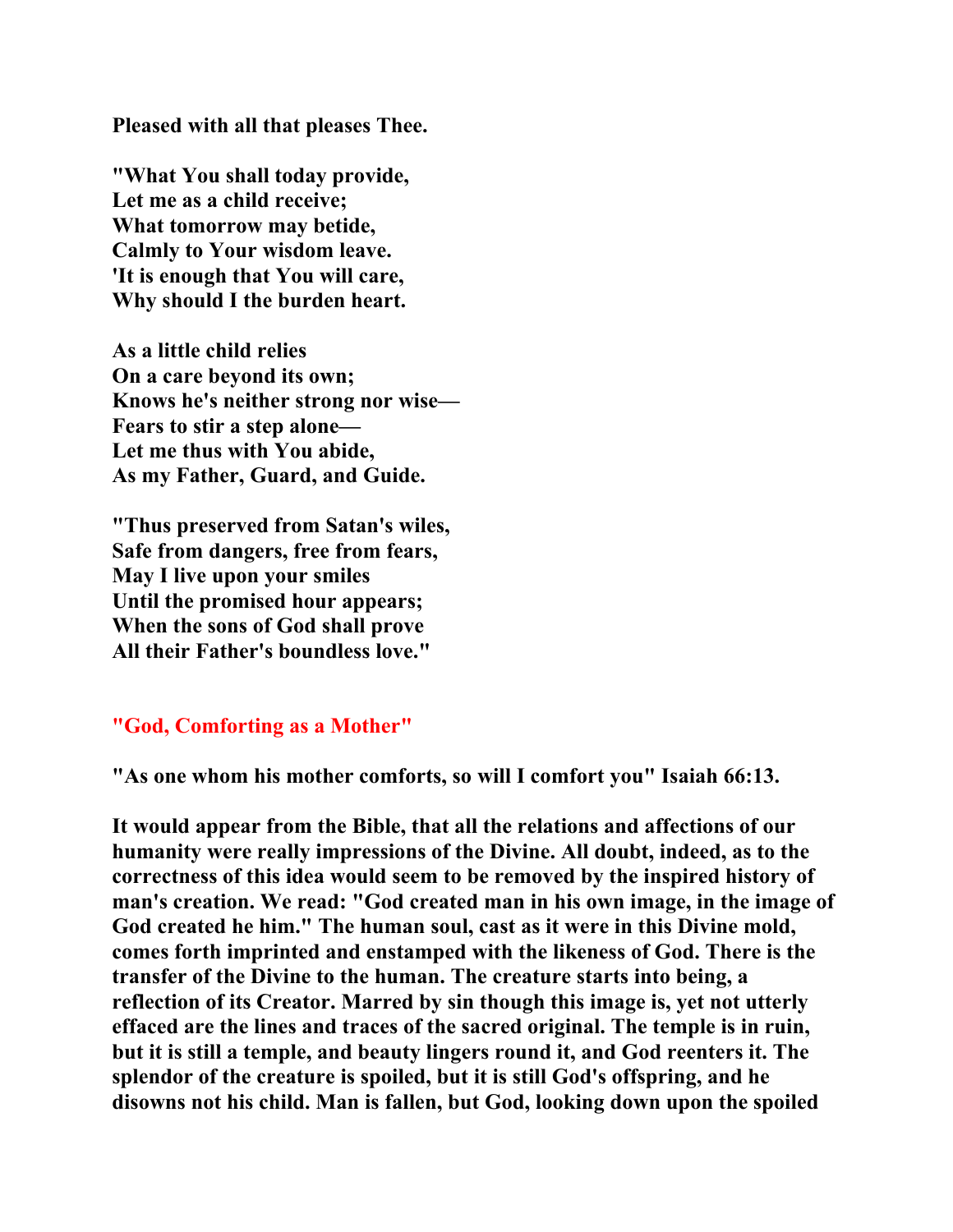**and scattered parts of the ruined structure—like the strewn fragments of a broken mirror—beholds in each the dim and multiplied but real resemblance of himself.** 

**Trace each feature of this resemblance. Is it the parental relation? God is a Father. Is it the filial? Christ is a Son. Is it the conjugal? Our Maker is the Husband of his church, and the church is the Lamb's wife. And is not Christ described as a Friend and a Brother, and his church called by him his sister? Thus, then, would it appear that the different relations in which we stand each to the other, and the affections which these relations foster, have their counterpart in God—copies and impressions of a Divine original.** 

**But there is yet another relation still more tender and holy, which would seem to be equally a reflection of the Divine character; we allude to the maternal. God represents himself as clothed with the attributes of a mother! "As one whom his mother comforts, so will I comfort you." In all the similitudes which we have employed in the preceding pages, illustrative of the Christian's consolation and support, is there any one that transcends, or that equals, this? Would it not seem that in adopting this impressive figure, in appropriating to himself this endearing relation, with which he would express the great depth of his love and the exquisite character of his comforts, God had surpassed himself? Has he before reached a point of tenderness like this? Could he have exceeded it? "As one whom his Mother comforts, so will I comfort you." Let us not obscure the beauty, or weaken the force of these words, by an extended exposition. A few thoughts will suffice.** 

**God's family is a sorrowing family. "I have chosen you," he says, "in the furnace of affliction." "I will leave in the midst of you a poor and an afflicted people." The history of the church finds its fittest emblem in the burning yet unconsumed bush which Moses saw. Man is "born to sorrow;" but the believer is "appointed thereunto."** 

**It would seem to be a condition inseparable from his high calling. If he is a "chosen vessel," it is, as we have just seen, in the "furnace of affliction." If he is an adopted child, "chastening" is the distinguishing mark. If he is journeying to the heavenly kingdom, his path lies through "much tribulation." If he is a follower of Jesus, it is to "go unto him outside the camp, bearing his reproach." But, if his sufferings abound, much more so do his consolations. To be comforted by God, and to be comforted as a mother comforts her child, may well reconcile us to any sorrow with which it may**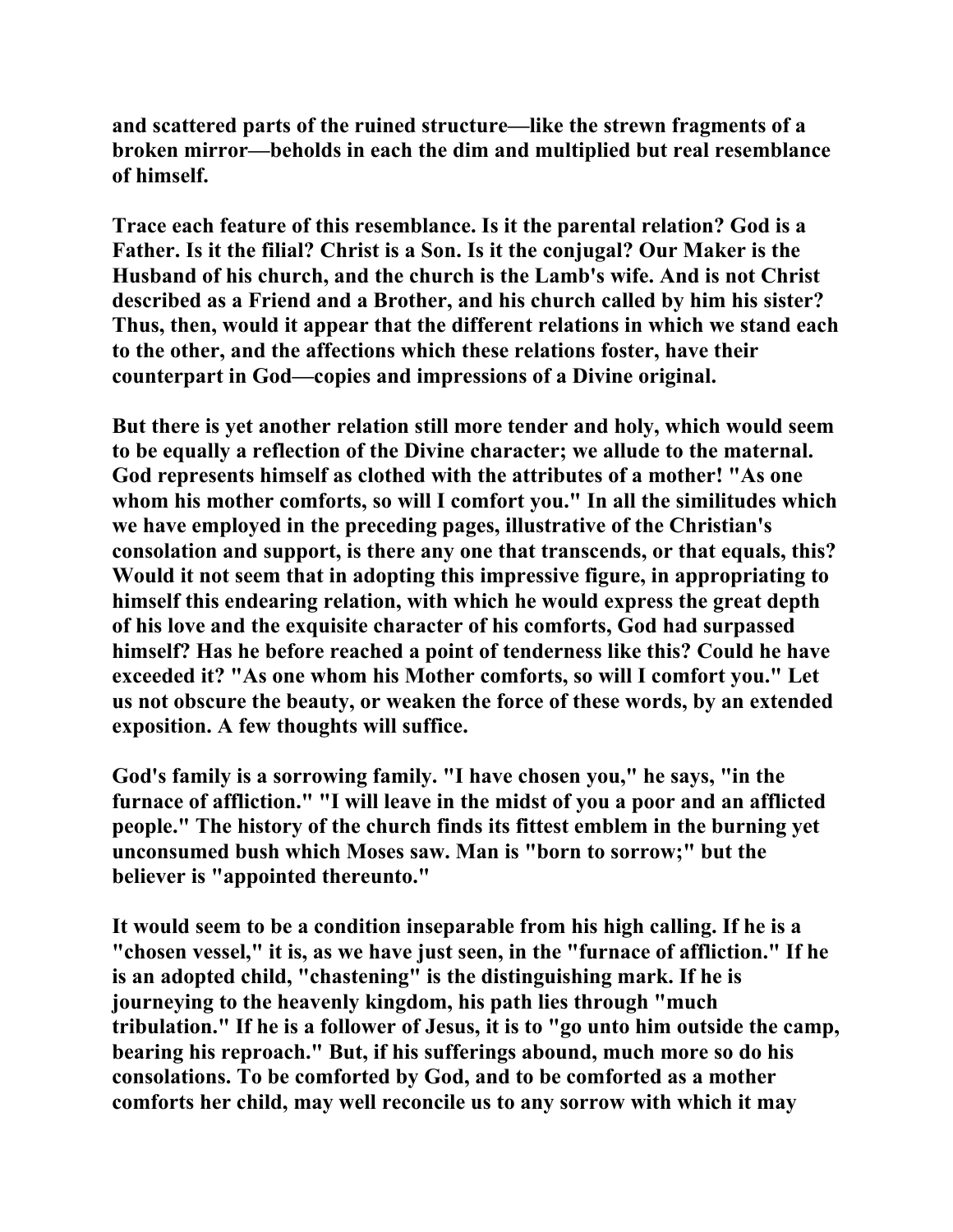**please our heavenly Father to invest us!** 

**God comforts his sorrowful ones with the characteristic love of a mother. That love is proverbial. No line can fathom it, no eloquence can depict it, no poetry can paint it. Attempt, if you will, to impart brilliance to the diamond, or perfume to the rose, but attempt not to describe a mother's love. Who created the relation, and who inspired its affection? That God who comforts his people with a love like hers. And what is a mother's affection—fathomless and indescribable as it is—but as a drop from the infinite ocean of God's love!** 

**Did ever a mother love her offspring as God loves his? Never! Did she ever peril her life for her child? She may. But God sacrificed his life for us. See the tenderness with which that mother alleviates the suffering, soothes the sorrow of her mourning one. So does God comfort his mourners. O there is a tenderness and a delicacy of feeling in God's comforts which distances all expression. There is no harsh reproof—no unkind upbraiding—no unveiling of the circumstances of our calamity to the curious and unfeeling eye—no heartless exposure of our case to an ungodly and censorious world; but with all the tender, delicate, and refined feeling of a mother, God, even our Father, comforts the sorrowful ones of his people.** 

**He comforts in all the varied and solitary griefs of their hearts. Ah! there may be secrets which we cannot confide even to a mother's love, sorrows which we cannot lay even upon a mother's heart, grief which cannot be reached even by a mother's tenderness; but God meets our case! To him, in prayer, we may uncover our entire hearts; to his confidence we may entrust our profoundest secrets; upon his love repose our most delicate sorrows; to his ear confess our deepest departures; before his eye spread out our greatest sins. "As one whom his mother comforts, so will I comfort you."** 

**God comforts the penitential sorrows of his backsliding children with a mother's changeless love. With our hearts 'bent upon backsliding,' how many, how aggravated, and how mournful are our departures from God! But does he disown and disinherit us for this? No! he still calls and receives us, and welcomes our return as children. "Turn, O backsliding children, says the Lord." "Return, you backsliding children, and I will heal your backslidings." "As one whom his mother comforts, so will I comfort you." Inextinguishable, undecaying, and deathless is a mother's love. "It may be autumn, yes, winter, with the woman; but with the mother, as a mother, it is always spring." When has the door of her heart or her dwelling been closed and fastened against her**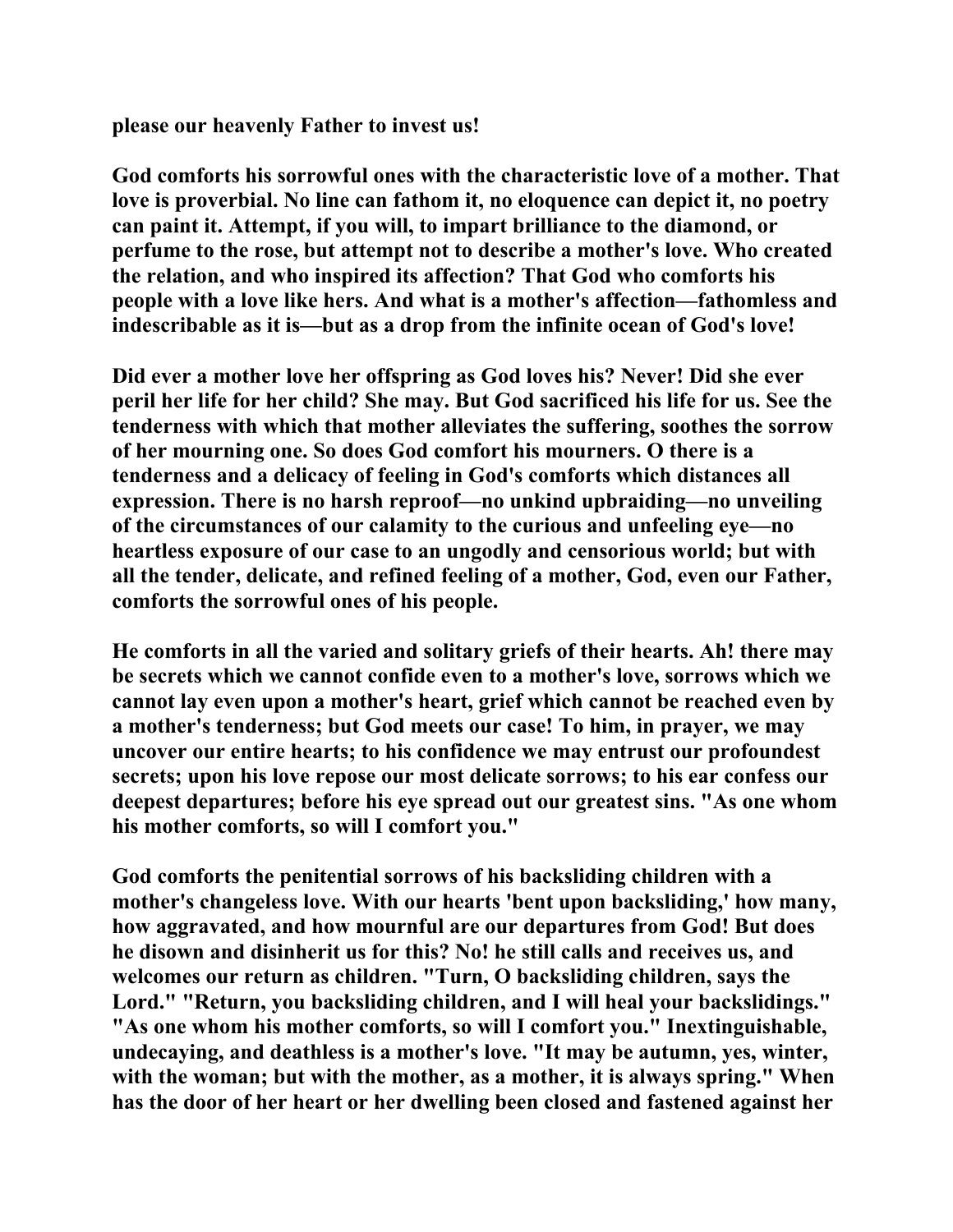**wayward one? He may have abandoned the roof that sheltered his early years, and, tearing himself from the influences and the attractions of home, have become a wanderer upon life's troubled sea; he may have made shipwreck of character, of fortune, and of happiness, and become an outcast of society, with the stamp of infamy and outlaw branded upon his brow,—yet, should he in his far-wanderings come to himself, and his soul be humbled within him, and his heart burst with penitential grief, and, thinking of his sin, his baseness and ingratitude, resolve to arise and go to his mother, and sue for forgiveness at her feet, do you think that that mother could close her heart against her repentant child? Impossible! She would be the first, and, perhaps, the only one, who would extend to him a welcome, and volunteer him a shelter.** 

**In the depth of her quenchless love, she would hail his return with gladness, forgetting all the bitterness of the past in the sweet joy of the present; and while other eyes might look coldly, and other hearts might be suspicious, and other doors might be closed and barred, the bosom which nursed him in infancy, and the home which protected his earlier years, would expand to receive back the poor, downcast, penitent wanderer. And see how she comforts! With what words of love she greets him! with what accents of tenderness she soothes him! with what gentleness she chases the tear from his eye, and smoothes his rugged brow, and hastens to pour into his trembling heart the assurance of her free and full forgiveness.** 

**This is the figure to which God likens his love to his people. "As a man whom his mother comforts, so will I comfort you." Acute is the penitential grief of that child which has strayed from its heavenly Father. Deep and bitter the sorrow when he comes to himself, resolves, and exclaims, "I will arise and go to my Father." Many the tremblings and doubts as to his reception. "Will he receive back such a wanderer as I have been? Will he take me once more to his love, speak kindly to me again, restore to me the joys of his salvation, give me the blessed assurance of his forgiveness, and once more admit me with his children to his table?" He will, indeed, weeping penitent!** 

**Yet again, O listen yet again to his words, "As one whom his mother comforts, so will I comfort you." Is not this declaration well calculated to create the sweetest midnight harmony in the gloomy season of your contrition and grief? Surely it is. In the valley of your humiliation there is open to you a "door of hope," and you may enter and "sing there as in the day of your youth, and as in the day when you came up out of the land of Egypt," and in the first love of your espousals, gave your heart to Christ.**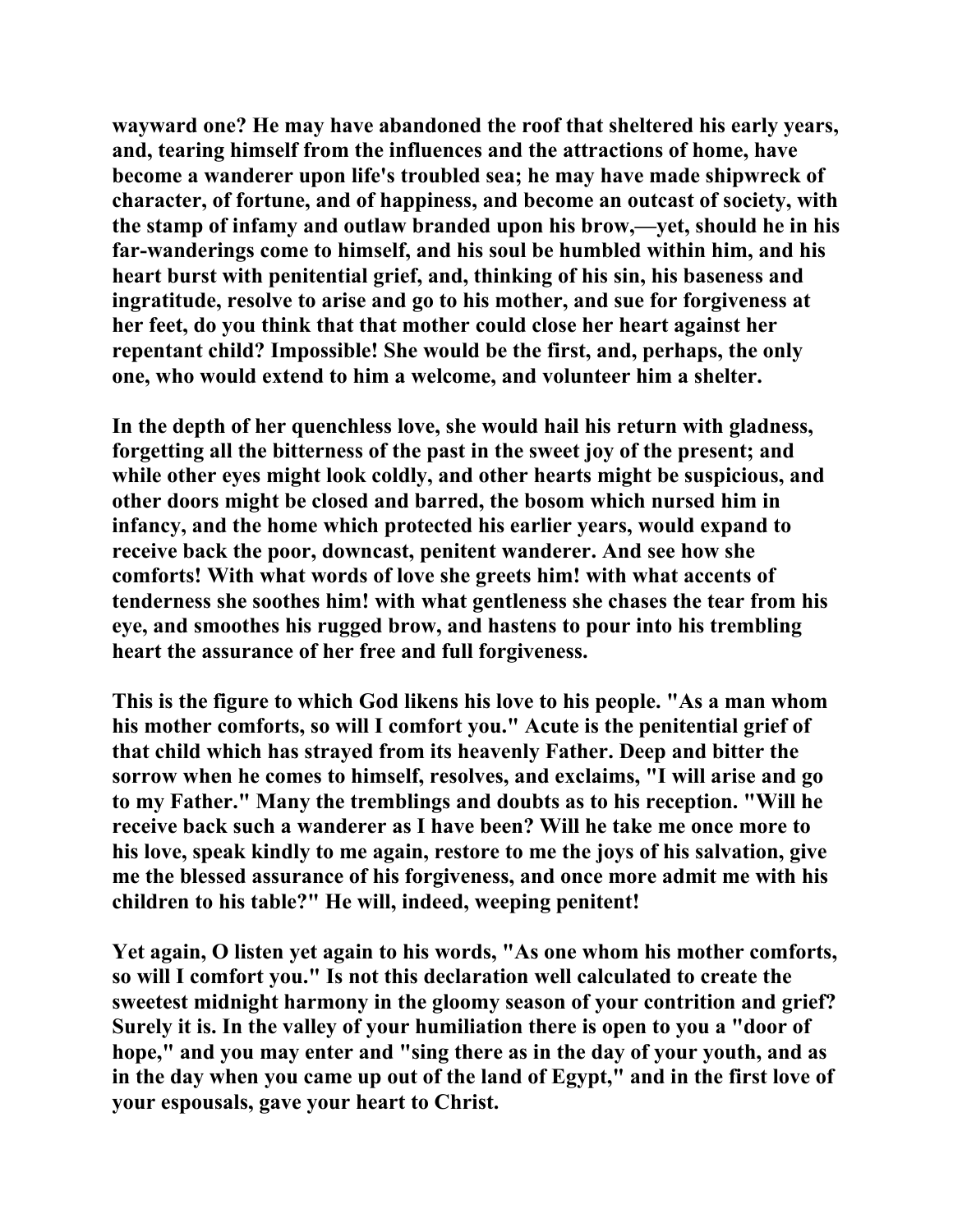**God will comfort your present sorrow by the tokens of his forgiving love. He invites, he calls, he beseeches you to return to him. He is on the watch for you, he advances to meet you, he stretches out his hand to welcome you, he waits to be gracious, he yearns to clasp his penitential, weeping Ephraim to his heart. "When he was yet a great way off, his father saw him, and had compassion, and ran, and fell on his neck, and kissed him."** 

**Will a mother's love live on, warm and changeless, amid all the long years of her child's rebellion, forgetfulness and ingratitude? Will she, when he returns, and gently knocks at her door, and trembling lifts the latch, and falls, weeping and confessing, upon the bosom he had pierced with so many keen sorrows, press him to a heart that never ceased to throb with an affection which no baseness could lessen, and which no dishonor could quench? And will God our Father, who inspired that mother's love, who gave to it all its tenderness and intensity, and who made it not to change, turn his back upon a poor, returning child, who in penitence and confession sought restoring, pardoning mercy at his feet? Impossible! utterly impossible!** 

**The love of God to his people is a changeless, quenchless, undying love! No backslidings can lessen it, no ingratitude can impair it, no forgetfulness can extinguish it. A mother may forget, yes, has often forgotten, her child; but God, never! "Can a woman forget her nursing child, that she should not have compassion on the son of her womb? Yes, she may forget, yet will I not forget you." How touching, how impressive the figure! It is a woman,—that woman is a mother,—that mother is a nursing mother,—and still she may forget and abandon her little one: "yet will I not forget you," says your God and Father.** 

**Touching, heart-melting, heart-winning truth! "Lord! we come unto you in Jesus' name! We have sinned, we have gone astray like lost sheep, we have followed the devices of our own hearts, we have wandered after other lovers, we have wounded our peace, and have grieved your Spirit: but, behold, we come unto you, we fall down at your feet, we dare not so much as look unto you, we blush to lift up our faces,—receive us graciously, pardon us freely, so will we loathe ourselves, hate the sin you do pardon, and love and adore and serve the God that forgives and remembers it no more forever! As one whom his mother comforts, so do you comfort us!"** 

**Who can supply a mother's place? There is one, and only one, who can, and who promises that he will; it is the God who removed that mother. "As one**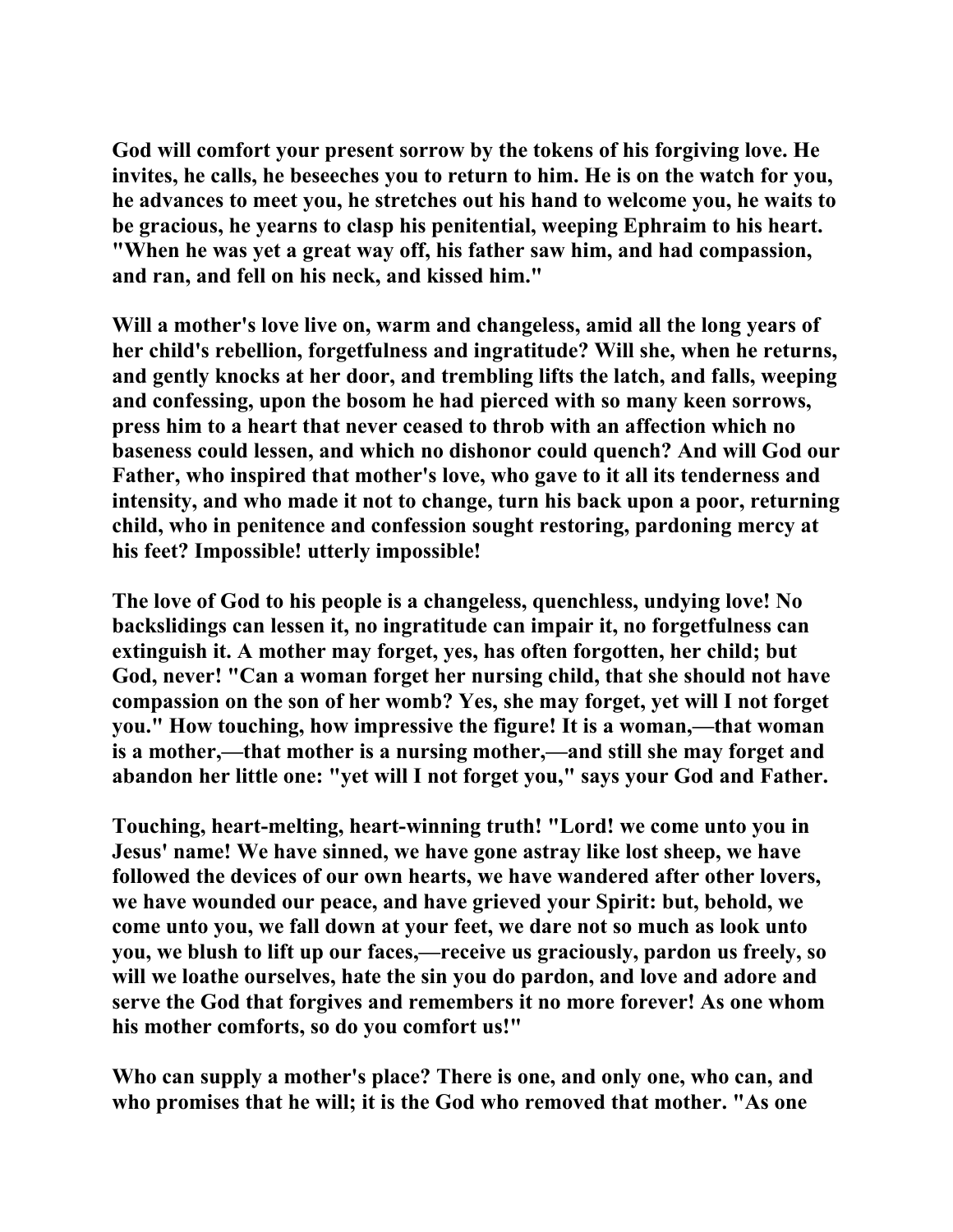**whom his mother comforts, so will I comfort you." "Acquaint now yourself with him, and be at peace." The fond, affectionate, confiding mother sleeps in the dust. The most beautiful light of your home is extinguished. The sweetest voice that echoed through your dwelling is silent. The kindest and brightest eye that beamed upon you is closed in death. The author of your being, the guide of your youth, the confidant of your bosom, the joy of your heart is no more. Now let God enter and take her place.** 

**All that that mother was—a refuge in every sorrow, an arbiter in every difficulty, a counselor in every perplexity, a soother in every grief, the center that seemed to unite and endear all the other sweet relations and associations of the domestic circle—God made her. She was but a dim reflection, an imperfect picture, a faint image of himself. All the loveliness, and all the grace, and all the wisdom, and all the sweet affection which she possessed and exemplified, was but an emanation of God!** 

**Make him your mother now. Take your secrets to his confidence, take your embarrassment to his wisdom, take your sorrows to his sympathy, take your temptations to his power, take your needs to his supply. O! acquaint yourself with him as invested with the holy character, and clothed with the endearing attributes of a mother.** 

**He will guide you, shield you, soothe you, provide for you, and comfort you, as that mother, upon whose picture—as it smiles mutely upon you from the wall—you gaze with swimming eyes, never could. In vain you breathe before it your complaints, exclaiming, "as one that mourns for his mother" once so touchingly did,—** 

**O that those lips had language! Life has passed With me but roughly since I heard you last. These lips are your,—your own sweet smile I see, The same that often in childhood solaced me; Voice only fails, else how distinct they say,— 'Grieve not, my child, chase all your fears away!'** 

**Go and breathe your sorrows into God's heart, and he will comfort you, oh! with more than a mother's love! Blessed sorrow, if in the time of your bereavement, your grief, and your solitude, you are led to Jesus, making him your Savior, your Friend, your Counselor, and your Shield. Blessed loss, if it be compensated by a knowledge of God, if you find in him a Father now, to**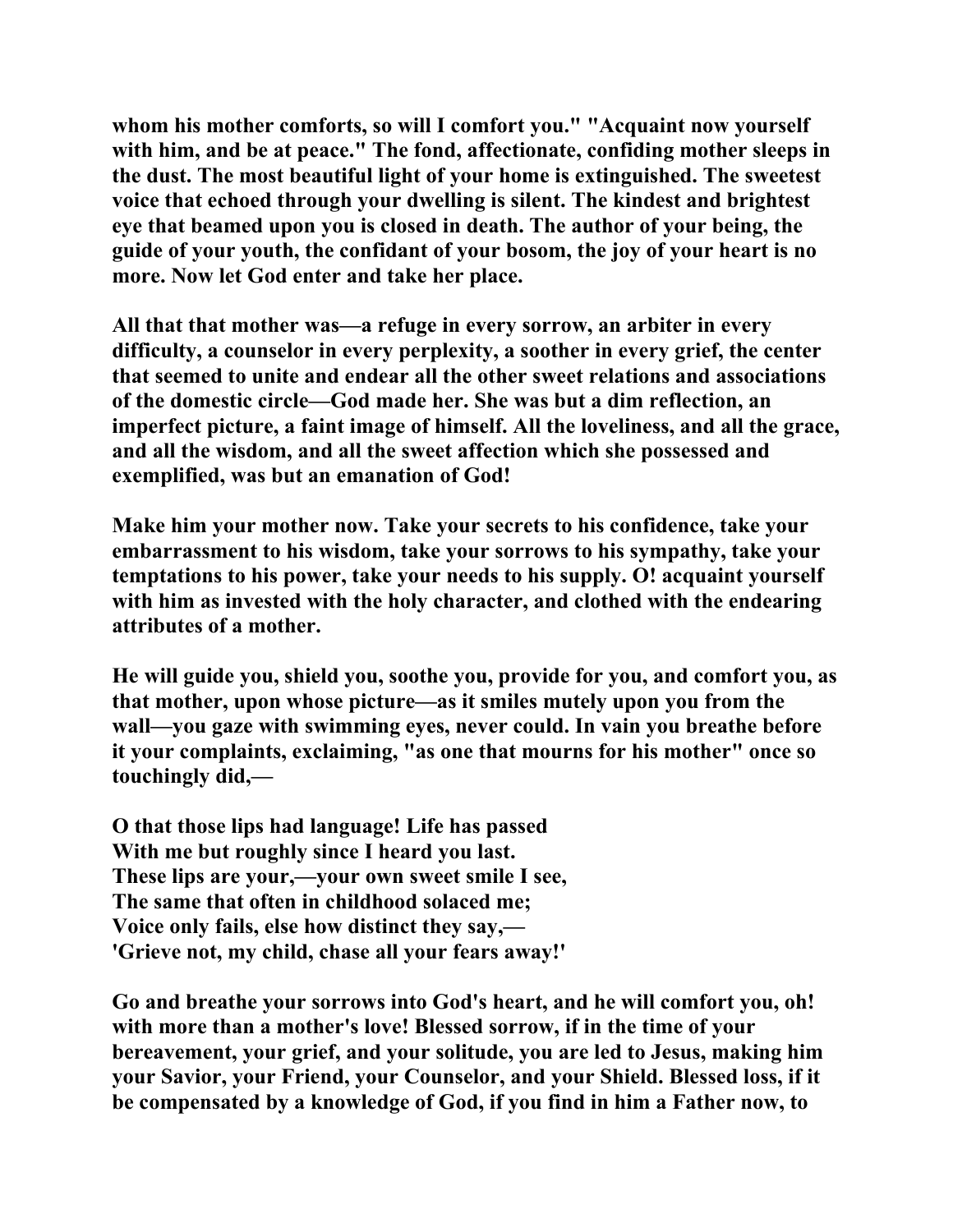**whom you will transfer your ardent affections, upon whom you will repose your bleeding heart and in whom you will trust, as you have been wont to trust in that mother—'Who has reached the shore, Where tempests never beat, nor billows roar'.** 

**How sweet is the thought that Jesus once felt the throbbings of a mother's bosom. And with what filial affection did he commit that mother to the care of the beloved disciple in the darkest hour of his woe. Acquainted with your loss, sympathizing with your sorrow, compassionating your loneliness, in all respects capable of entering into the circumstances of your case, he invites you to repair to him for comfort, the tender sanctifying comfort, which not even a mother could pour into your heart.** 

**He can guide your youth, he can solace the cares of your riper years, he can strengthen and soothe the weakness and sorrow of declining age. But let your heart be true with him. Let faith be simple, childlike, unwavering. Cling to him as the infant clings to its mother. Look up to him as a child looks up to its parent. Love him, obey him, confide in him, serve him, live for him; and in all the unknown, untrod, unveiled future of your history, a voice shall gently whisper in your ear—** 

**As one whom his mother comforts, so will I comfort you. Act but the infant's part, Give up to love your willing heart; No fondest parent's melting breast Yearns, like your God's, to make blest: Taught its dear mother soon to know, The tenderest babe its love can show; Bid your base servile fear retire, This task no labor will require. The sovereign Father, good and kind, Wants to behold his child resigned; Wants but your yielded heart—no more— With his large gifts of grace to store: He to your soul no anguish brings, From your own stubborn will it springs. But crucify that cruel foe, Nor pain, nor care, your heart shall know. Shake from your soul, overwhelmed, oppressed,**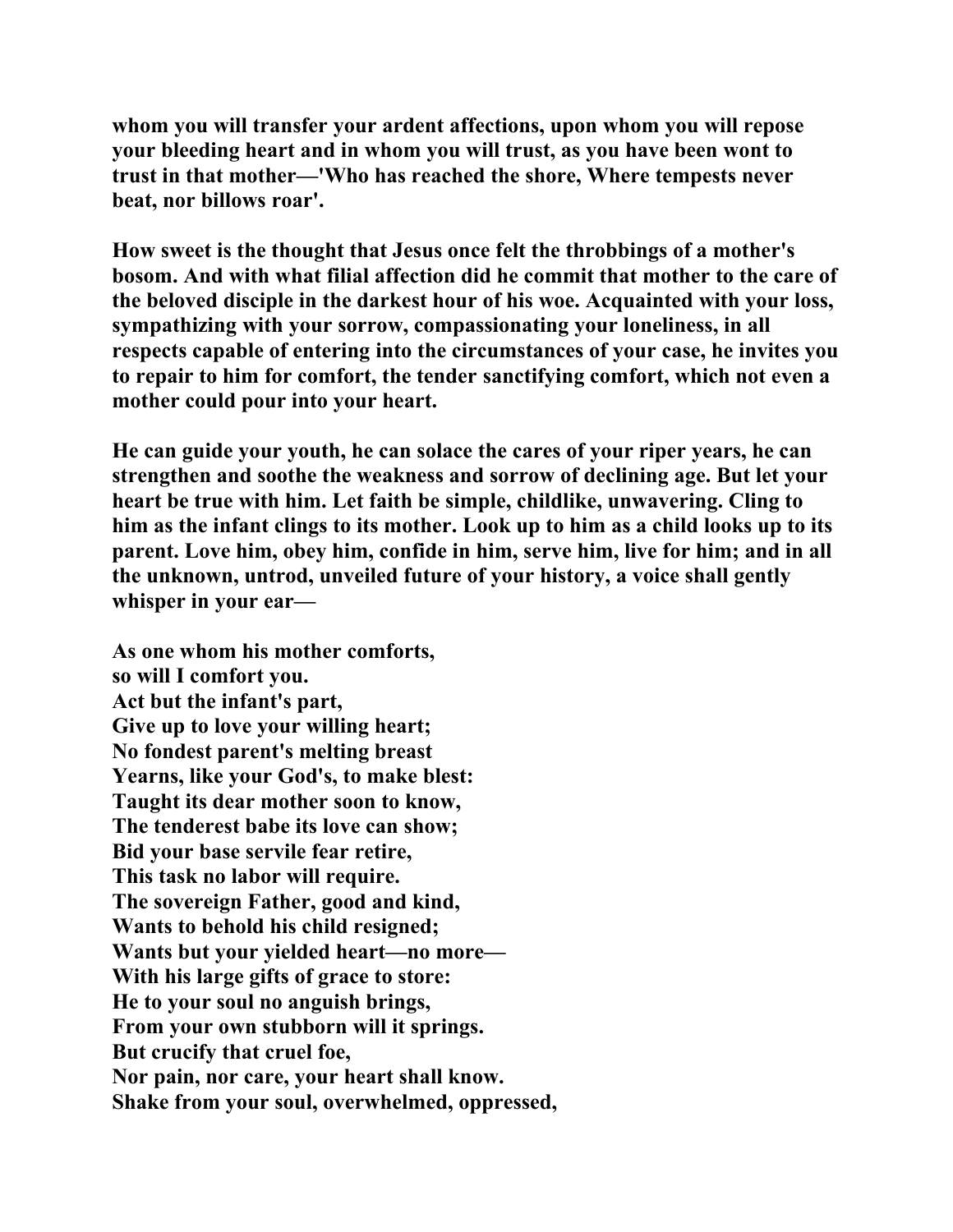**The encumbering load that galls your rest, That wastes your strength in vain; With courage break the enthralling chain. Let prayer exert its conquering power, Cry in the tempted, trembling hour— My God, my Father, save your son! It is heard, and all your fears are gone.—Martin Luther** 

## **JESUS ONLY**

**"And when they had lifted up their eyes, they saw no man, except Jesus only"—Matthew 17:8.** 

**There were occasions in our Lord's wondrous history when the drapery of his humiliation could but imperfectly conceal the indwelling splendor of His Godhead. Profound as that humiliation was—and to fathom its depth, we must scale the infinite height from when he stooped—it could not intercept all the rays of the Shekinah which slumbered within. Here and there a beam would dart forth from beneath the enshrouding cloud, often overwhelming with its effulgence those upon whom its brightness fell. Such was one of those occasions, a single incident in which has suggested the subject of the present chapter. Our Lord was now transfigured—the unveiling of his glory overpowered the three disciples who were with him in the Mount, who, when the bright cloud overshadowed them, and they heard a voice out of the cloud which said, "This is my beloved Son, in whom I am well pleased; listen to him," "fell on their face, and were sore afraid. And Jesus came and touched them, and said, Arise, and do not be afraid. And when they had lifted up their eyes, they saw no man, except** *Jesus only***." Blessed company in which now they found themselves alone!** *Moses***, the type of the Law, and** *Elijah***, the representative of the prophets, had passed away, and no one was left "except Jesus only." All their fears had subsided, for Jesus had calmed them. All their happiness was complete, for Jesus was with them. And is not this still the motto of every true believer, in the matter of his salvation, in the spiritual circumstances of his history, in the yearnings of his heart, in the hour of death, and amid the solemn scenes of the final judgment—"JESUS ONLY?" Let us reflect awhile upon each of these particulars.** 

*In the believer's salvation***, it is "Jesus only." The salvation of man is an embodiment of God himself. We will not merely say that it reveals his love, or**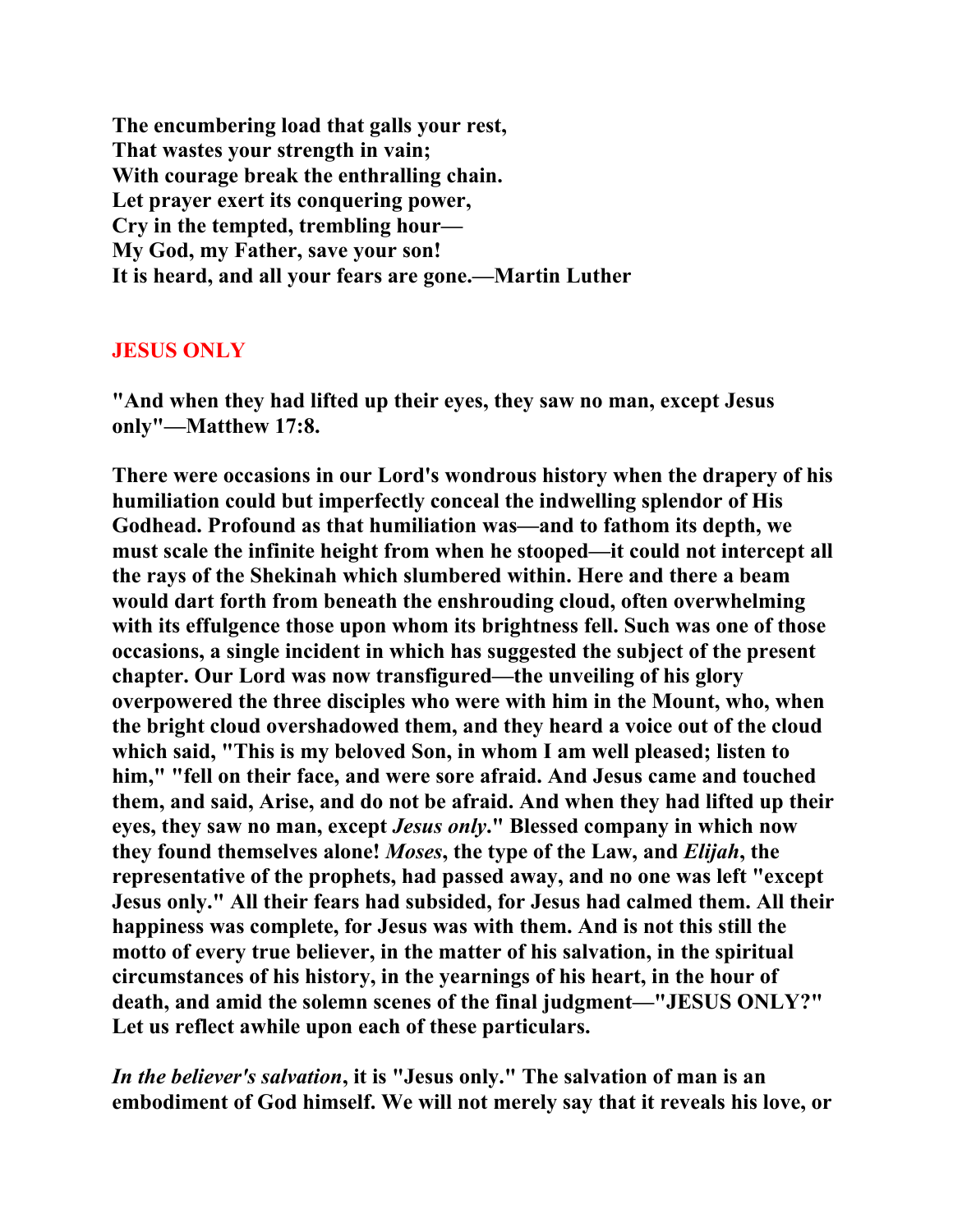**that it reflects his wisdom, or that it displays his power, or that it unveils his holiness—it does all this—but much more. Salvation is not merely a demonstration of the Divine perfections; it is a demonstration of the Divine Being. The essence—the heart—the mind—the attributes—the character—the government of God, are all embarked, embodied, and exhibited in the salvation of man. It is a work so surpassingly stupendous, glorious, and divine, we can account for its vast and unique character, and its transcendent results, upon no other principle that its essential demonstration of Deity—"GOD manifest in the flesh." To mix, then, anything extraneous with this great and finished work, to add to it anything of human device, would seem a crime of deepest dye—a sin, the pardon of which might well extend beyond the provision of its mercy. God has, at every point, with a jealous regard for his own glory, exhibited and protected this great truth. Over the cross beneath which as a sinner I stand—inscribed upon the portal of the refuge into which as a sinner I flee—above the fountain within which as a sinner I bathe—upon every object on which as a sinner I believingly gaze, God has written one sentence—solemn, pregnant, and emphatic—"JESUS ONLY." Let us briefly confirm and illustrate it.** 

**Jesus only could stoop to our low estate. He only could stand between justice and the criminal—the day's-man between God and us. He only had divinity enough, and merit enough, and holiness enough, and strength enough, and love enough, to undertake and perfect our redemption. None other could embark in the mighty enterprise of saving lost man but he. To no other hand but his did the Father from eternity commit his church—his peculiar treasure. To Jesus only could be entrusted the recovery and the keeping of this cabinet of precious jewels—jewels lost, and scattered, and hidden in the fall, yet predestinated to a rescue and a glory great and endless as God's own being. Jesus only could bear our sin and sustain our curse, endure our penalty, cancel our debit, and reconcile us unto God. In his bosom only could the elements of our hell find a flame of love sufficient to extinguish them, and by his merits only could the glories of our heaven stand before our eye palpable and revealed. Jesus must wholly save, or the sinner must forever perish. Listen to the language of Peter, uttered when "filled with the Holy Spirit," and addressed with burning zeal to the Christ-rejecting, self-righteous Sanhedrin; "The stone that you builders rejected has now become the cornerstone. There is salvation in no one else! There is no other name in all of heaven for people to call on to save them." Thus, in the great and momentous matter of our salvation, Jesus must be all. He will admit no co-adjutor, as he will allow no rival. The breach between God and man he will heal alone.**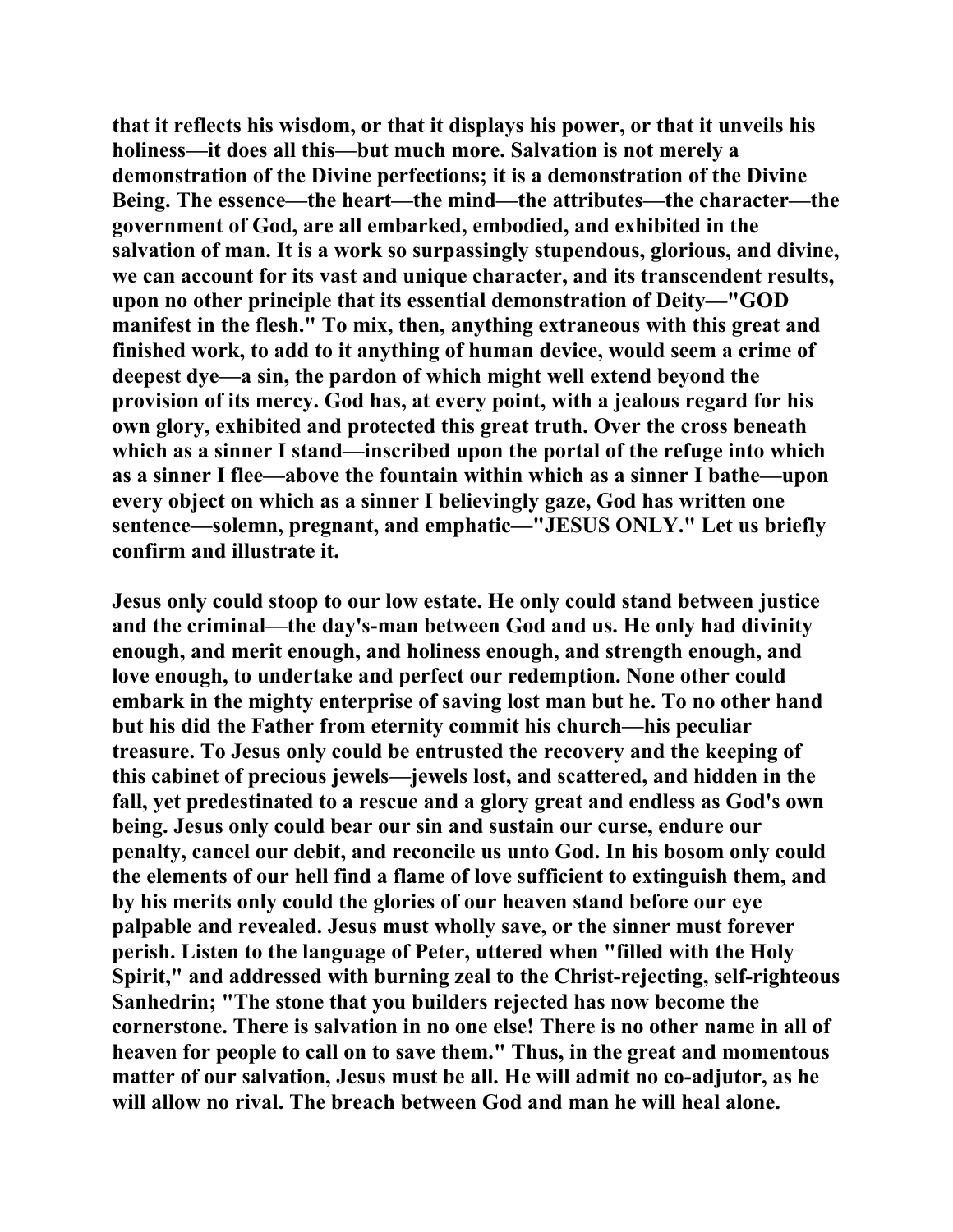**The wine-press of Divine wrath he will tread alone. The battle with the power of darkness he will fight alone. The bitter cup of Gethsemane he will drink alone. The rugged cross to Calvary he will bear alone. The last conflict with the power of hell he will sustain alone. The passage through the grave he will tread alone. Man's sins and sorrow, the sinner's curse and woe, he will endure singly and alone; "of the people there shall be none with him." What majesty gathers around the work and conquest of Jesus, thus accomplished and achieved single-handed and alone! What an impressive view does the fact present of the inconceivable mightiness of the work, and of the unparalleled almightiness of him who wrought it! Salvation was a word distancing all created power. It could only be secured by a power essentially and absolutely Divine. Jesus undertook the work alone, and alone he accomplished it.** 

**What is the deduction, rigidly logical, and scripturally true? JESUS IS DIVINE. Here is the key to the mystery of the whole. Deity in alliance with humanity—the Deity supplying the merit; and the humanity the vehicle of atonement—singly and unaided wrenched the prey from the destroyer, broke the chain of the captive, and brought salvation and glory within the reach of the vilest of Adam's race. And because the Son of God wrought the stupendous achievement** *alone***, alone "he shall bear the glory." Not a note shall swell to the praise, not a monument shall rise to the honor, not a beam shall irradiate the brow of another, from the work of our redemption. To Jesus only shall the anthem be sung, to Jesus only shall the honor be ascribed, to Jesus only shall the glory redound, Jesus only shall wear the crown. Hark! How they chant his high praises in the heavenly temple: "Worthy is the Lamb that was slain to receive power, and riches, and wisdom, and strength, and honor, and glory, and blessing." Oh yes, in heaven it is "Jesus only."** 

**It follows, then, from all this, that salvation is a** *finished* **work. Precious is this truth to the believer's heart. And yet, how much is it practically overlooked! The judgment unequivocally admits it, but the doubts and tremblings which enslave and agitate the heart, and which, like ripples upon the surface, impart and unevenness to the peaceful serenity of the Christian's life, too evidently betray the feeble hold which his faith has upon this truth. But the doctrine remains substantially and unchangeably the same. The obedience, with which he answered the claims of justice, formed the two cognate parts of that mighty and illustrious work, of which, when he bowed his head in death, he exclaimed, "IT IS FINISHED."**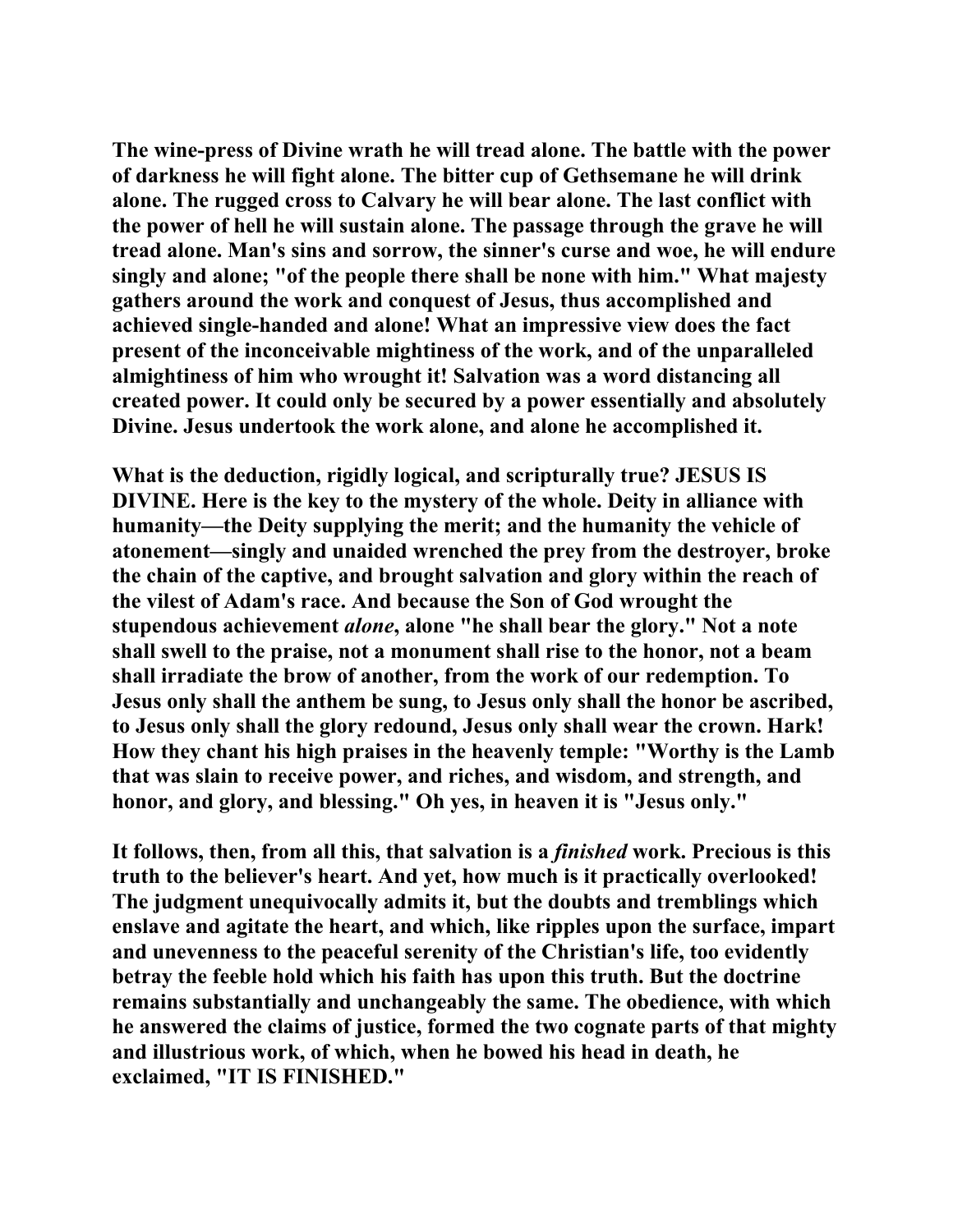**Believer in Jesus! Remember all your confidence, all your hope, all your comfort flows from the** *finished* **work of your Savior. "Jesus only." See that you unwittingly add nothing to the perfection of this work. You may be betrayed into this sin and this folly by looking within yourself rather than to the person of Jesus; by attaching an importance too great to repentance and faith, and your own doings and strivings, rather than ceasing from your own works altogether, and resting for your peace and joy and hope, simply, entirely, and exclusively in the work of Jesus. Remember, that whatever we unintentionally add to the finished work of Christ, mars the perfection and obscures the beauty of that work. "If you lift up your tool upon it, you have polluted it." Nothing have we to do but, in our moral pollution and nakedness, to plunge beneath the fountain, and wrap ourselves within the robe of that Savior's blood and righteousness who, when he expired on the tree, so completed our redemption, as to leave us nothing to do but to** *believe* **and be**  *saved***.** 

**"It is finished!" O words, pregnant of the deepest meaning! O words, rich of the richest consolation! Salvation is finished! "Jesus only!" Look from fluctuating frames, and fitful feelings, and changing clouds, to "Jesus only." Look from sins and guilt, from emptiness and poverty, to "Jesus only." The veil of the temple was rent in twain, and you may pass into its holiest, and lay upon the altar the sacrifice of a broken and a contrite heart, which shall be accepted through him who "gave himself for us an offering and a sacrifice to God, for a sweet-smelling savor."** 

**"It is finished!" Let devils hear it, and tremble! Let sinners hear it, and believe! Let saints hear it, and rejoice! All is finished. "Then, Lord, I flee to you, just as I am! I have stayed away from you too long, and 'am nothing bettered but rather grown worse.' Too exclusively have I looked at my unworthiness, too absorbed have I been with my penury, too bitterly have I mourned having nothing to pay. Upon your own finished work I now cast myself. "Save, Lord and I shall be saved!"** *Before this stupendous truth, let all creature merit sink, let all human glory pale, let all man's boasting vanish, and Jesus be all in all***. Perish forms and ceremonies—perish rites and rituals perish creeds and churches—perish, utterly and forever perish, whatever would be a substitute for the finished work of Jesus, whatever would be attempt to add to the finished work of Jesus, whatever would tend to neutralize the finished work of Jesus, whatever would obscure with a cloud, or dim with a vapor, the beauty, the luster, and the glory of the finished work of Jesus! It was "Jesus only" in the councils of eternity—it was "Jesus only" in**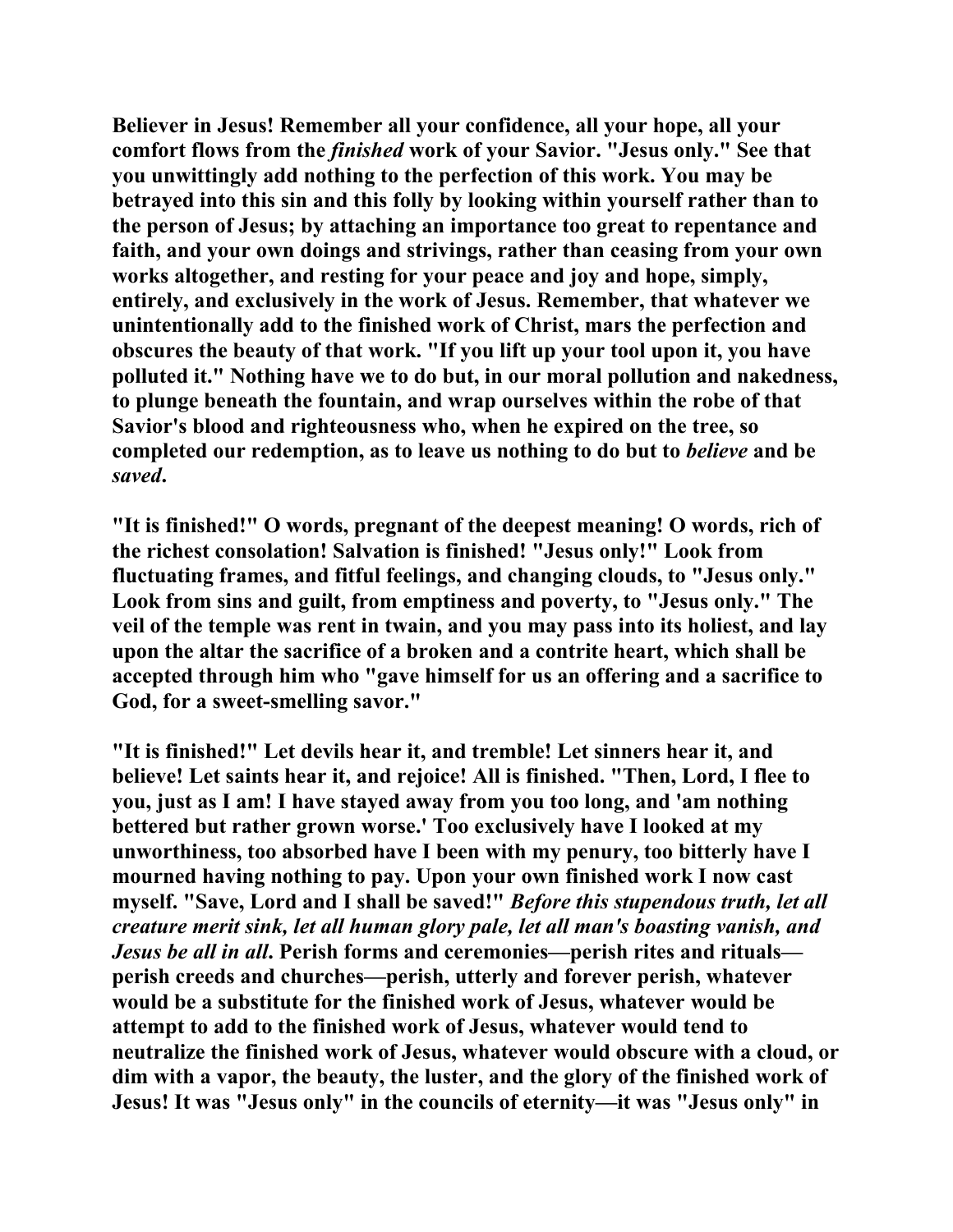**the everlasting covenant of grace—it was "Jesus only" in the manger of Bethlehem—it was "Jesus only" in the garden of Gethsemane—it was "Jesus only" upon the cross of Calvary—it was "Jesus only" in the tomb of Joseph it was "Jesus only" who, "when he had by himself purged our sins, sat down on the right hand of the Majesty of high." And it shall be "Jesus only"—the joy of our hearts, the object of our glory the theme of our song, the Beloved of our adoration, our service, and our praise, through the endless ages of eternity. O, stand fast, in life and in death, by the FINISHED work of Jesus.** 

**"Tis finished!" see the Victor rise, Shake off the grave, and claim the skies; You heavens, your doors wide open fling; You angel choirs, receive your King.** 

**"Tis finished!"—but what mortal dare In the triumph hope to share? Savior, to your cross I flee; Say, "Tis finished!"** *and for me***.** 

**Then will I sing, "The Cross! The Cross!" And count all other gain but loss: I'll sing the cross, and to your tree Cling evermore, blest Calvary.** 

*In the spiritual exercises of the believer's soul,* **still it is "Jesus only." In the corrodings of guilt upon the conscience, in the cloud which veils the reconciled countenance of God from the soul, where are we to look, but to "Jesus only?" In the mournful consciousness of our unfaithfulness to God, our aggravated backslidings, repeated departures, the allowed foils and defeats by which our enemies exult, and the saints hang their heads in sorrow, to whom are to turn, but to "Jesus only?" In the cares, anxieties, and perplexities which troop around our path, in the consequent castings down of our soul, and the disquietude of our spirit within us, to whom shall we turn but to "Jesus only?" In those deep and mysterious exercises of soul-travail, which not always the saints of God can fully understand—when we see a hand they cannot see, and when we hear a voice they cannot hear; when we seem to tread a lone path, or traverse a sea where no fellow-voyager ever heaves in sight; the days of soul-exercise wearisome, and its nights long and dark—oh! to whom shall we then turn, save to "Jesus only?" Who can enter into all this, and understand all this, and sympathize with all this, but Jesus? To him alone,**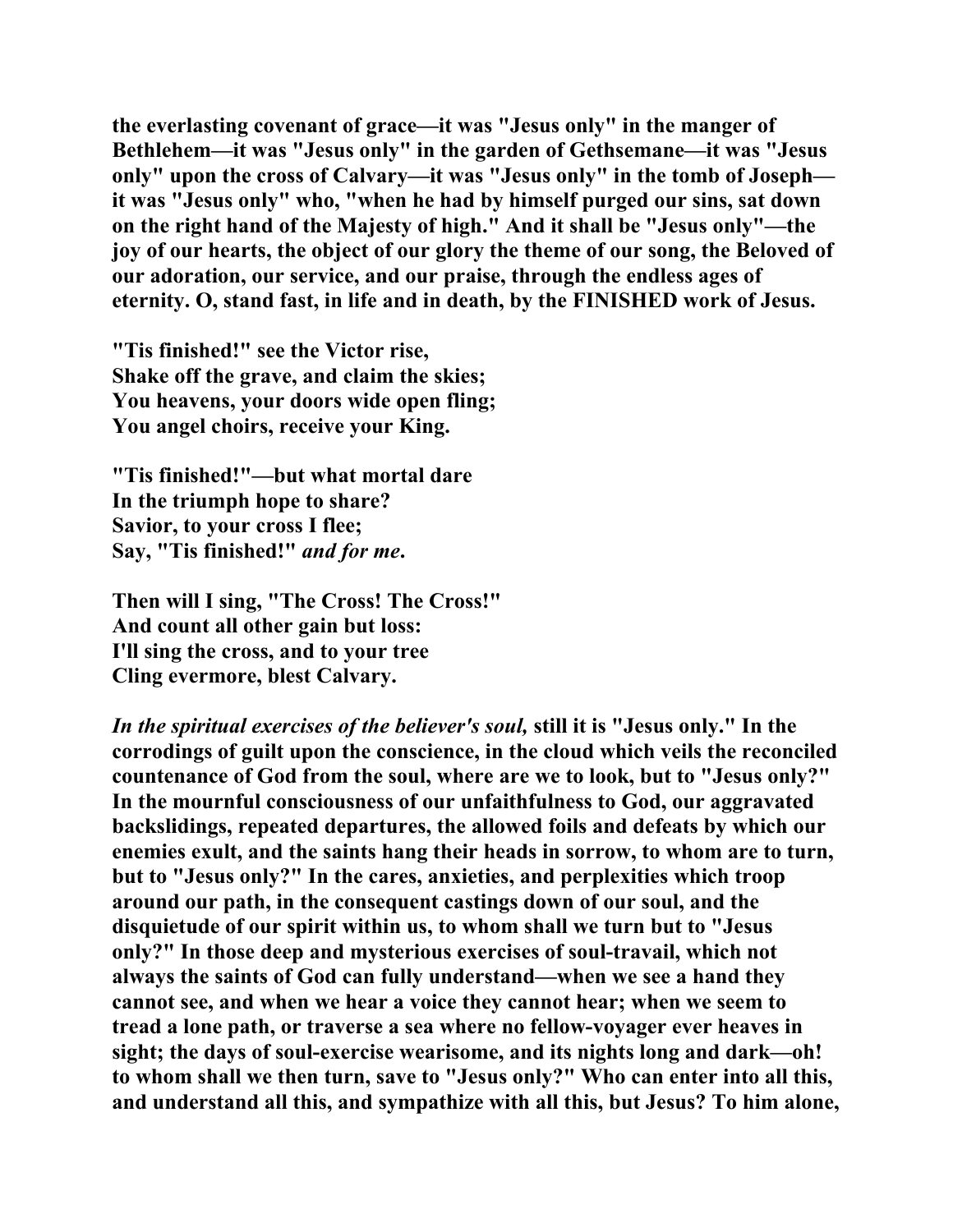**then, let us repair, with every sin, and with every burden, and with every temptation, and with every sorrow, and with every mental and spiritual exercise, thankful to be shut up exclusively to "Jesus only."** 

**And whom does the heart in its best moments, and holiest affections, and intensest yearnings, supremely desire? Still the answer is, "Jesus only." Having by his Spirit enthroned himself there, having won the affections by the power of his love and the attractions of his beauty, the breathing of the soul now is, "Whom have I in heaven but you, and who is there on earth beside you?" Blessed is that soul, the utterances of whose heart are the sincere and fervent expression of a love of which Christ is the one and supreme object. Oh to love him more! Worthy, most worthy is he, of our first and best affection. Angels love him ardently and supremely; how much more should we, who owe to him a deeper debt of love than they; for whom he has done infinitely more than for angels! Would that this night be our motto, our principle, our life,— "To me to live** *is Christ***." Let the love of Christ, then, constrain us to love him in return with an affection which shall evince, by the singleness of its object and the unreserved surrender of its obedience, that he who reigns the Sovereign Lord of our affections is—"Jesus only."** 

**And when the time draws near that we must depart out of this world, and go unto the Father, one object will fix the eye from which all others are then receding, it is—"Jesus only." Ah! to die,** *actually* **to die, must be a crisis of our being quite different from reading of death in a book, or from hearing of it in the pulpit, or from talking of it by the way-side. The world fading in the view—life congealing at its fount—the brain swimming—the eye fixing—and yet conscious that in a few hours, or moments, the soul will take the tremendous leap, and bound away to a world unknown; rushing through suns and systems and scenes all new and strange and wondrous—Oh it is a solemn, an appalling thing to die!** 

**But to the believer in Jesus, how pleasant and how glorious! "Absent from the body," he is "present with the Lord." Jesus is with him then. The blood of Jesus is there, cleansing him from all his guilt; the arms of Jesus are there, supporting him in all his weakness; the Spirit of Jesus is there, comforting him in all his fears: and now is he learning, for the last time on earth, that as for all the sins, all the perils, all the trials, and all the sorrows of life, so** *now* **as that life is ebbing fast away, and death is chilling, and the grave is opening, and eternity is nearing, "Jesus only" is all-sufficient for his soul.**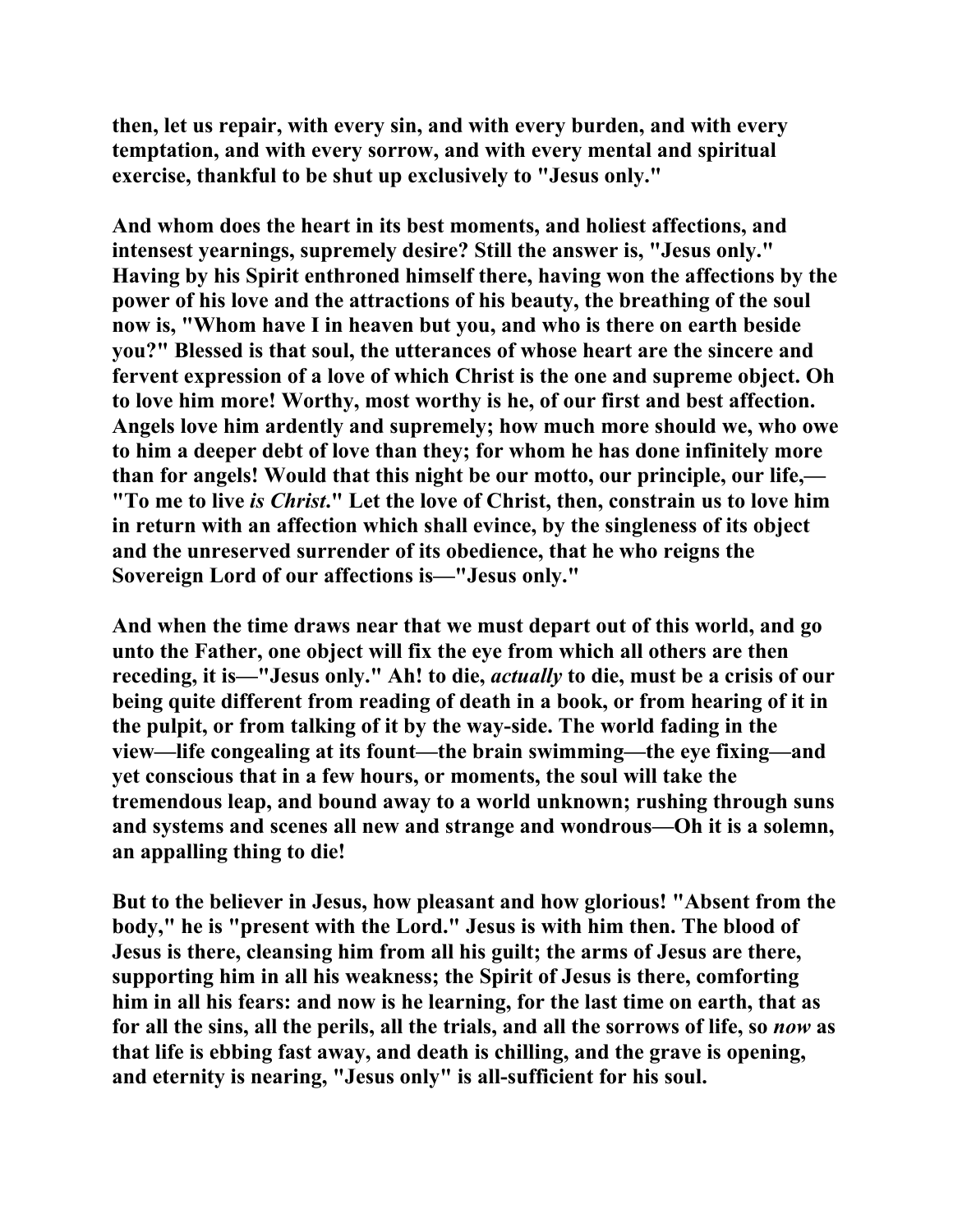**And when the trumpet of the archangel sounds—waxing louder and louder and the dead in Christ arise, and ascend to meet their Savior and their Judge, as he comes, in majesty and great glory, to receive his Bride to himself,—then, oh** *then***, will every heart, and every thought, and every eye, of that ransomed church, be fixed and fastened and centered upon one glorious object— "JESUS ONLY." Believer! look to him—lean upon him—cleave to him labor for him—suffer for him—and, if need be, die for him. Thus loving and trusting, living and dying for—JESUS ONLY.** 

**Why should I fear the darkest hour, Or tremble at the tempest's power? Jesus vouchsafes to be my tower. Though hot the fight, why quit the field,** 

**Why must I either flee or yield, Since Jesus is my mighty shield? When creature comforts fade and die, Worldlings may weep, but why should I?** 

**Jesus still lives and still is night. Though all the flocks and herds were dead, My soul a famine need not dread, For Jesus is my living bread.** 

**I know not what may soon betide, Nor how my needs may be supplied; But Jesus knows, and will provide. Though sin would fill me with distress,** 

**The throne of grace I dare address, For Jesus is my righteousness. Though faint my prayers and cold my love, My steadfast hope shall not remove,** 

**While Jesus intercedes above. Against me earth and hell combine, But on my side is power Divine; Jesus is all, and he is mine.**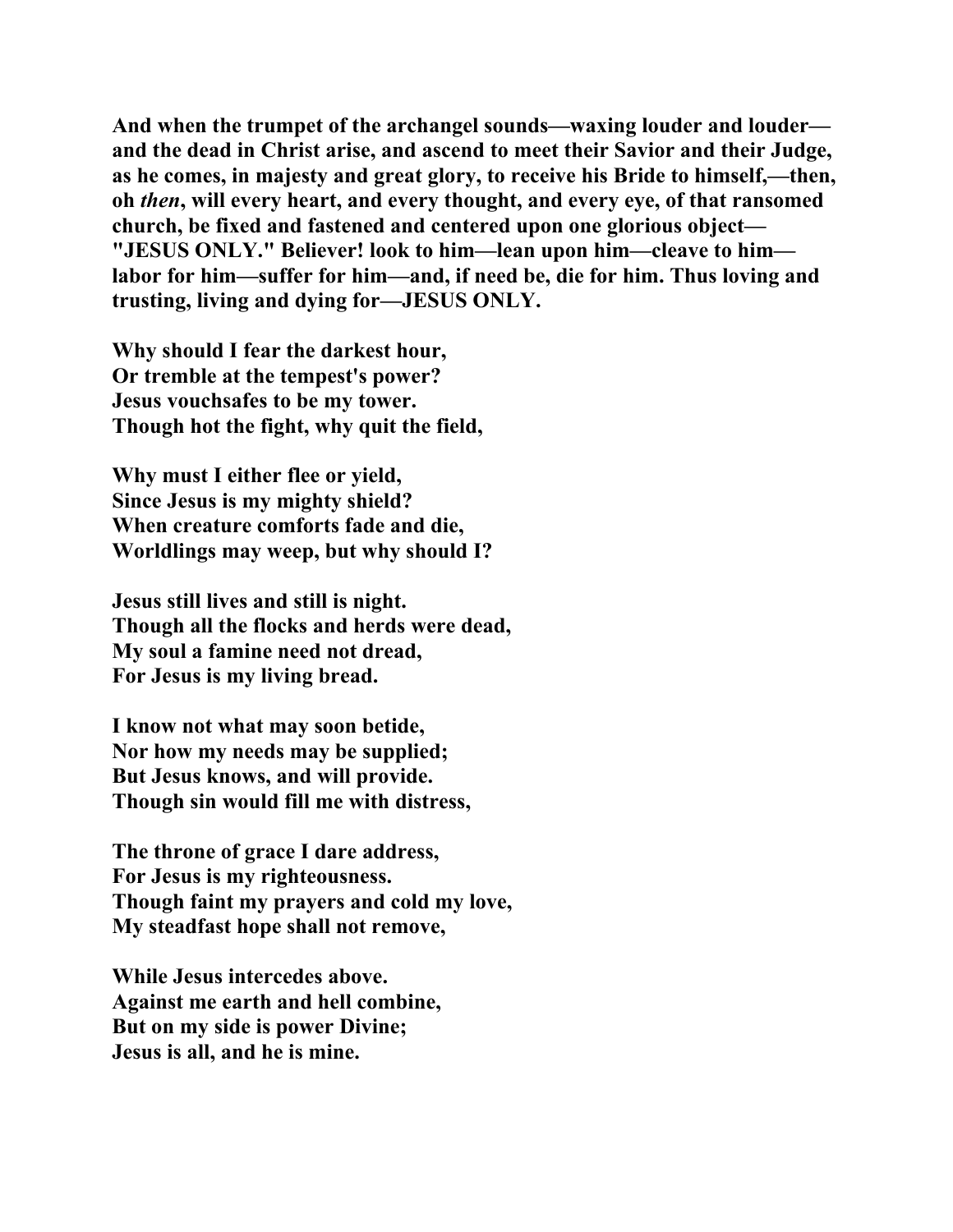## **THE INCENSE OF PRAYER**

**"Let my prayer be set before you as incense"—Psalm 141:2.** 

**God has a temple outside of heaven. Not all the worship, nor all the worshipers, are confined to that blissful world where he immediately dwells. He has another sanctuary upon earth—other worshipers and other services, where, with whom, and with which, the beams of his presence are as strictly promised and as truly shine as in the general assembly of the church gathered around him in glory. It is not the magnificent structure made with hands, with its splendid ritual and its ponderous ceremonial, flattering to the pride and captivating to the sense of man, but a temple and a temple-service far more beautiful in God's eye is that of which we speak. "Thus says the Lord, The heaven is my throne, and the earth is my footstool: where is the house that you build unto me? and where is the place of my rest? For all these things has my hand made, and all these things have been, says the Lord: but to this man will I look, even to him that is poor and of a contrite spirit, and trembles at my word." "Thus says the high and lofty One that inhabits eternity, whose name is Holy, I dwell in the high and holy place, with him also that is of a contrite and humble spirit, to revive the spirit of the humble, and to revive the heart of the contrite one." This is God's temple upon earth, this his worshiper, and this his worship. The material structure is nothing, the magnificent service is nothing, the formal worshiper is nothing, "but to this man will I look, even to him that is poor and of a contrite spirit, and that trembles at my word." Oh most solemn truth! Oh most precious words! "Lord! engrave them upon my heart by your blessed Spirit. Be my body your temple, my heart your sanctuary, your presence my life, my life your service."** 

**The believer in Jesus is a royal priest, ordained to offer up spiritual sacrifices to God. He is called and consecrated, clothed and anointed, to a high and holy service. His calling is divine, his consecration is holy, his clothing is costly, his anointing is fragrant. Before the standing and the glory and the service of one of the royal priesthood, all the pomp and gorgeousness of Aaron's priesthood fade into nothing. Called according to God's purpose, consecrated and set apart by sovereign grace, invested with the righteousness of Christ, anointed with the Holy Spirit, and offering up the spiritual sacrifice of a "broken and a contrite heart,"—is it surprising that God should look with an eye of ineffable delight upon such a worshiper? But of a single one only of these many interesting points must we allow ourselves at present to speak. We refer to the**  *incense* **which every true believer in Jesus, in his character of a royal priest,**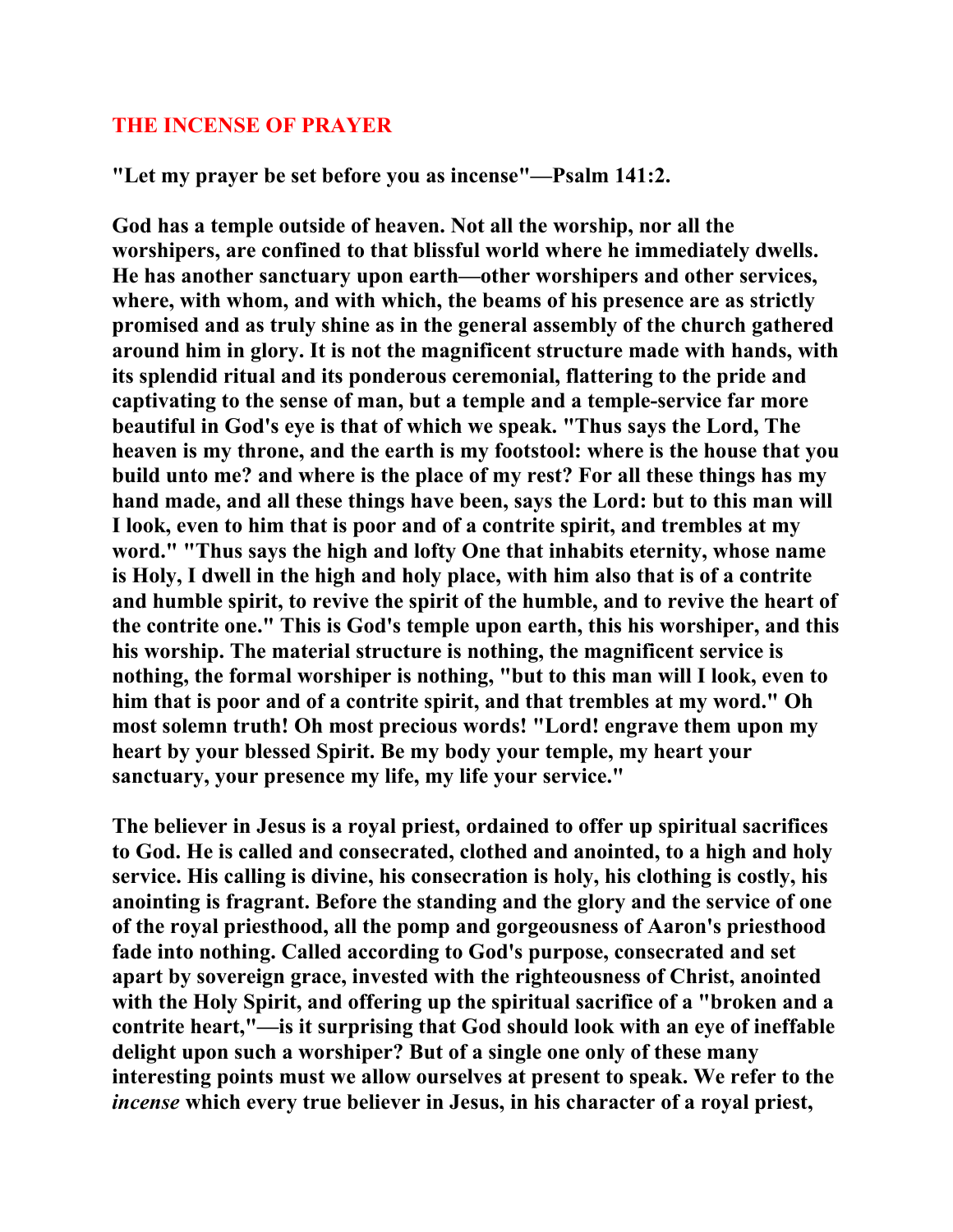## **offers to the Lord.**

**The subject presents the Christian to our view in his holiest and most solemn feature—drawing near to God, and presenting before the altar of his grace** *the incense of prayer.* **The typical reference to this is strikingly beautiful. "You shall make an altar to burn incense upon…and Aaron shall burn thereon sweet incense every morning; when he dresses the lamps he shall burn incense upon it. And when Aaron lights the lamps at even he shall burn incense upon it, a perpetual incense before the Lord throughout your generations." That this incense was typical of prayer would appear from Luke 1:10, "And the whole multitude of the people were** *praying* **outside** *at the time of incense."*  **And David, though dwelling in the more shadowy age of the church, thus correctly and beautifully interprets this type: "Let my** *prayer* **be set before you as** *incense."* **It is an appropriate and an impressive figure. And thankful, dear reader, should we be to avail ourselves whatever in the Divine Word tends to teach us the nature, to illustrate the blessedness, to deepen the solemnity, and to engage our heats in the holy duty and sweet privilege of— PRAYER. Interesting and important as are the topics upon which we have previously addressed you, all must yield to the interest and importance of this one. Prayer is the vital breath of the living soul; prayer is the mode of our approach to God; prayer is the appointed channel of all blessing. The season contemplated throughout this little volume is especially the season in which**  *prayer* **is found the most soothing and sanctifying.** 

**All the precious blessings which we have endeavored to bring before your sorrowful heart, as calculated to comfort and heal it, are conveyed to you through this one mode—***communion with God.* **Once we can persuade you to pour out your heart to him—thus severing you from all other resources of comfort, and shutting you up exclusively to prayer; in other words, shutting you up exclusively to God, we feel that we have conducted you through the surges of your grief to the rock that is higher than you. May the Eternal Spirit be our Teacher and our Comforter while briefly we speak of the INCENSE OF PRAYER.** 

**The believer's** *censer—***what is it? From where arises the incense of prayer ascending to the throne of the Eternal? Oh, it is the** *heart.* **The believer's renewed, sanctified heart is the censer from where the fragrant cloud ascends. Ah, believer, there are false, there are spurious censers waved before the throne of grace. There is no precious incense in them, no fire, no cloud. God smells no sweet savor in their offering. True prayer is the incense of a heart**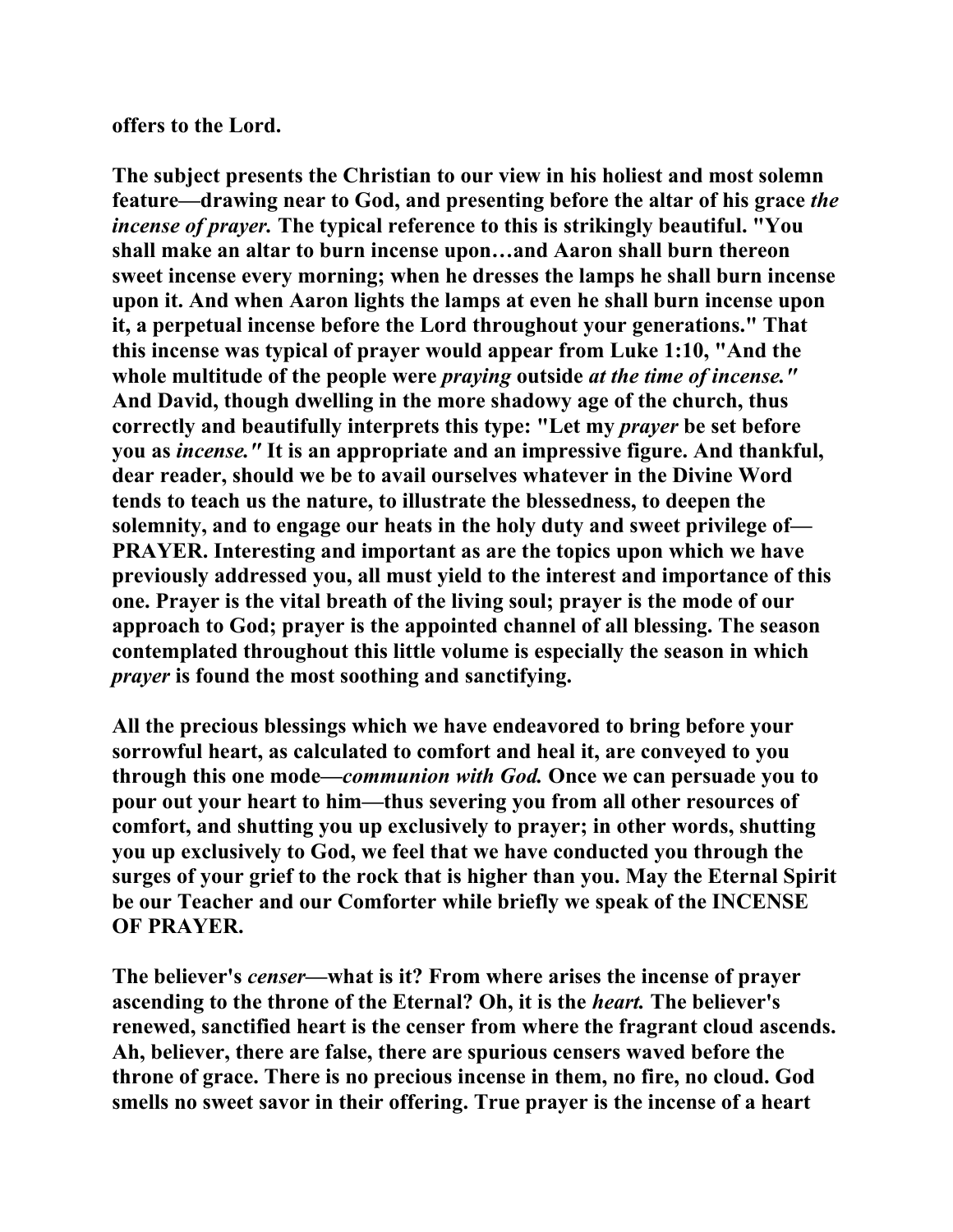**broken for sin, humbled for its iniquity, mourning over its plague, and touched and healed and comforted with the atoning blood of God's great sacrifice. This is the true censer; this it is at which God looks. May we not quote his words again, so expressive, so solemn, so precious are they? "TO THIS MAN WILL I LOOK, EVEN TO HIM THAT IS POOR AND OF A CONTRITE SPIRIT, AND THAT TREMBLES AT MY WORD." This is God's own chosen censer. This, and this only, will he regard. Oh! who can describe the worth, the beauty, and the acceptableness of this censer to him whose "eyes move to and fro throughout the whole earth, to show himself strong in the behalf of those whose** *heart* **is perfect towards him?" To this God looks. "For the Lord sees not as man sees; for man looks on the outward appearance, but** *the Lord looks on the heart"* **(1 Sam. 16:7). Precious censer! molded, fashioned, beautified by God.** 

**There exists not upon earth a more vile and unlovely thing, in the selfsearching view of the true believer, than his own heart. From every other human eye that bosom is deeply, impenetrably veiled. All that is within is known only to itself. What those chambers of abomination are, God will not permit another creature to know. But oh, how dark, how loathsome, how unholy to him "who knows the plague of** *his own* **heart!" And yet—oh wondrous grace! God, by his renewing Spirit, has made of that heart a beautiful, costly, and precious censer, the cloud of whose incense ascends and fills all heaven with its fragrance. With all its indwelling evil and self-loathing, God sees its struggles, watches its conflict, and marks its sincerity. He has his finger upon its pulse—he feels every beat, records every throb. Not a feeling thrills it, not an emotion agitates it, not a sorrow shades it, not a sin wounds it, not a thought passes through it, of which he is not cognizant. Believer! Jesus loves that heart of yours. He purchased it with his own heart's blood, agonies, and tears, and he loves it. He inhabits it by his Spirit, and he loves it. It is his temple, his home, his censer, and never can it approach him in prayer, but he is prepared to accept both the censer and incense with a complacency and delight, which finds its best expression in the language of his own word, "I will accept you with your sweet savor."** 

**And what is the** *incense* **pouring forth like a cloud from this precious censer? Oh, it is the incense of** *prayer!* **The most precious and fragrant incense that ever rose to heaven from a mere human heart. How shall we describe the**  *costliness* **of this incense? Its materials, like those which Aaron cast into the censer, which the priests burned before the Lord, the offering of which was termed the "incense of spices," are most costly. They are divine materials cast**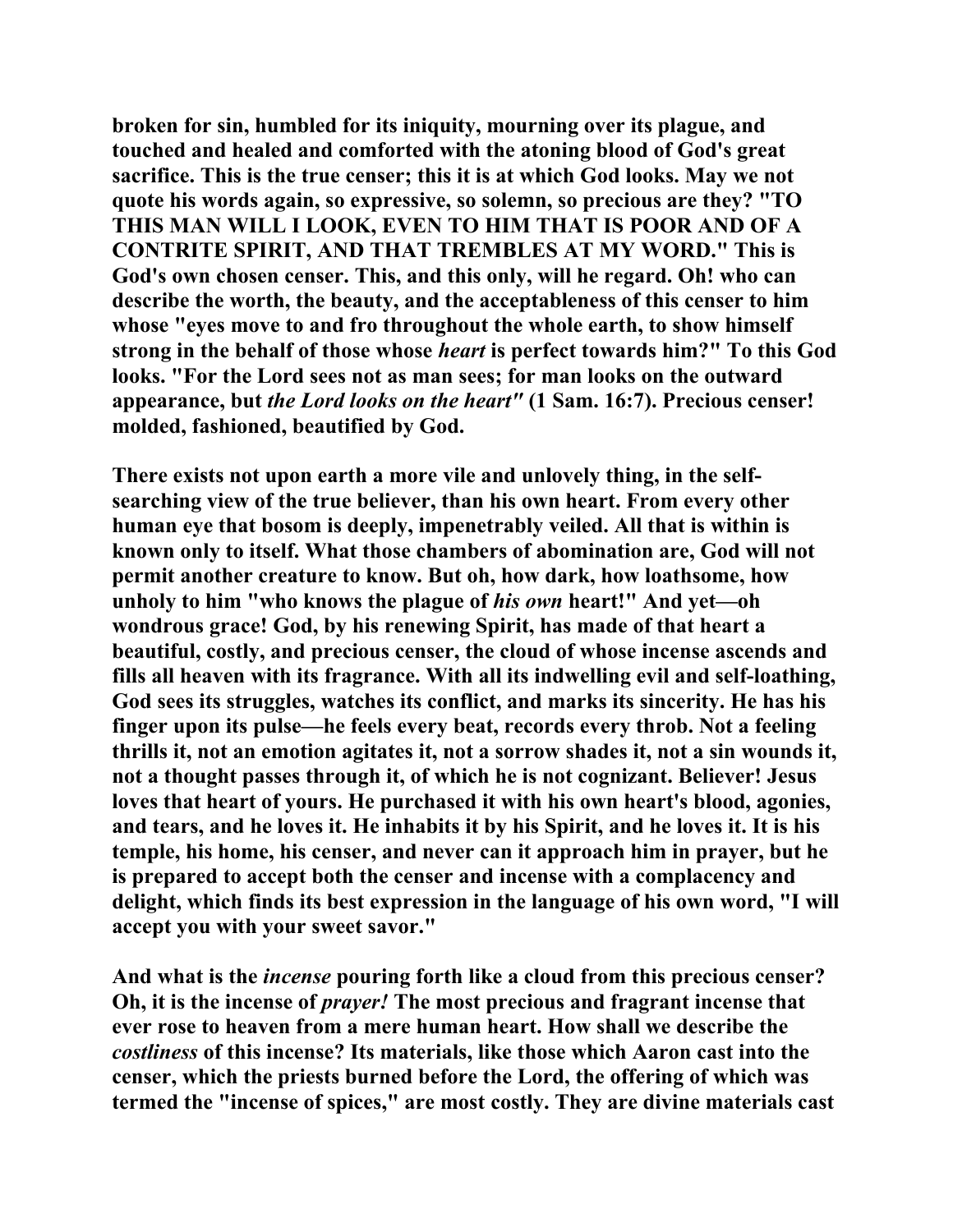**into it by God himself; the heart's conviction of sin, its sense of self-loathing, its sweet contrition, its holy sorrow, its sincere repentance, its ingenuous confession, its full, free, and unreserved pouring out of itself before God, the Holy Spirit created. And that must in very deed be costly of which the Holy Spirit of God is the author.** 

**And what shall we say of the** *fragrance* **of this incense? Oh how much have we yet to learn of the intrinsic sweetness of real prayer! We can but imperfectly conceive the fragrance there must be to God in the breathing of the Divine Spirit in the heart of a poor sinner. It is perhaps but a groan, a sigh, a tear, a look, but it is the utterance of the heart, and God can hear the voice of our weeping, and interpret the language of our desires, when the lips utter not a word; so fragrant to him is the incense of prayer. And when prayer arises from a heart touched by the Spirit of adoption, and is the breathing of a child's love and confidence and strong desire in the bosom of God, oh how rich the incense then!** 

**And is the incense of a praying heart borne down by grief, smitten, and withered like grass, less fragrant to God? No, mourning Christian, prayer is God's appointed and surest relief for your sad heart. Give but yourself unto prayer, now in the hour of your sorrow and loneliness, and your breathings sent up to heaven in tremulous accents, shall return into your own disconsolate and desolate heart, all rich and redolent of heaven's sweet consolations. The holy breathings which ascend from a believer's heart, gather and accumulate in the upper skies, and when most he needs the refreshing, they descend again in covenant blessings upon his soul. No real, believing prayer is ever lost, even as the moisture exhaled from earth is never lost. That thin, almost invisible vapor, which the morning's sun has caught up, returns again, distilling in gentle dews, or falling in plentiful rain, watering the earth and making it to bring forth and bud. That feeble desire, that faint breathing of the soul after God, and Jesus, and holiness, and heaven, shall never perish.** 

**It was, perhaps, so weak and tremulous, so mixed with grief and sorrow, so burdened with complaint and sin, that you could scarcely discern it to be real prayer; and yet, beloved, ascending from a heart inhabited by God's Holy Spirit, and touched by God's love, it rose like the incense cloud before the throne of the Eternal, and blended with the fragrance of heaven. Around that throne prayers are gathering, like clustering angels, and although the vision may tarry, yet, waiting in humble faith God's time, those prayers will come**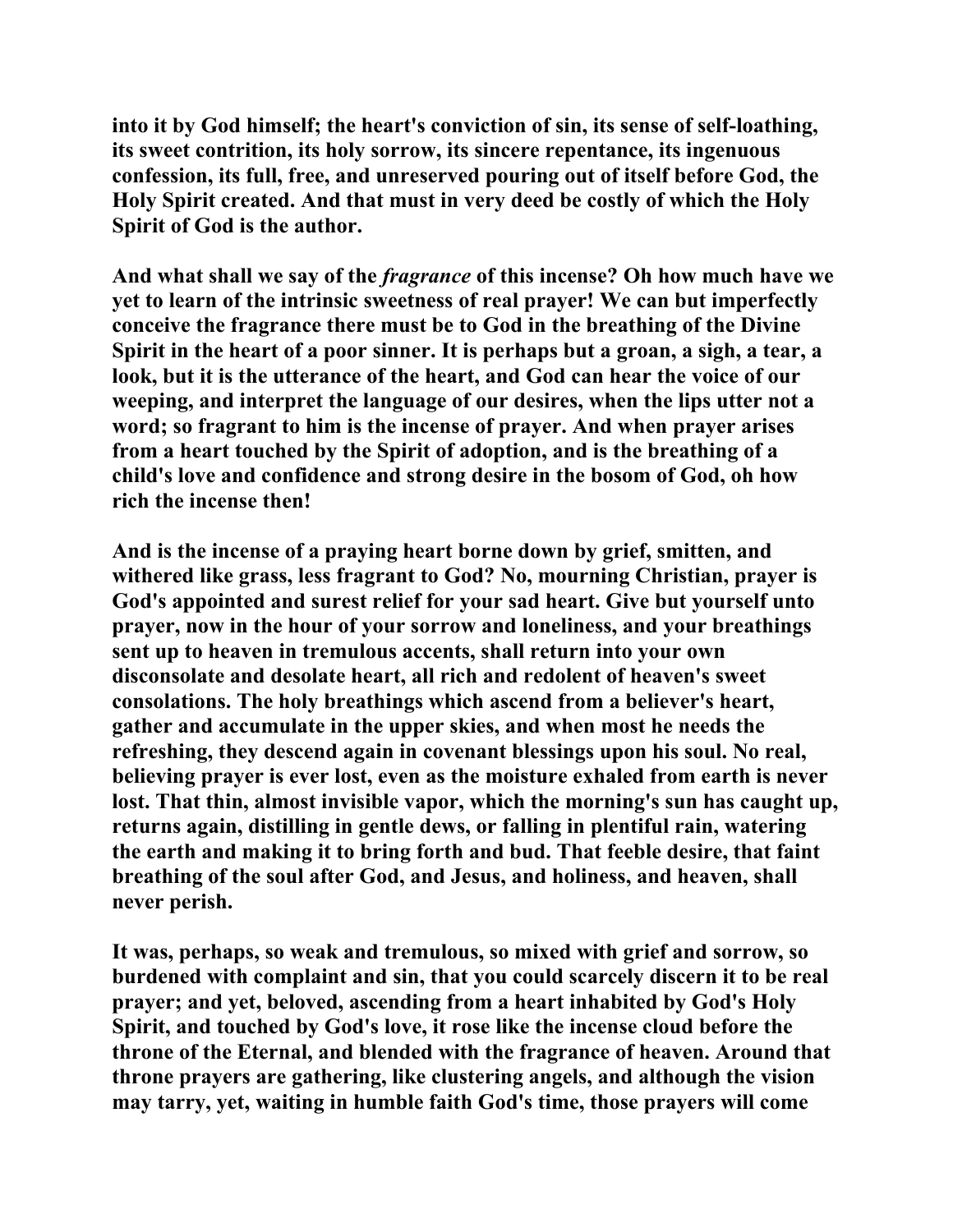**back again freighted with the richest blessings of the everlasting covenant, "even the sure mercies of David." God will grant you the desires of your heart. Jesus** *will* **manifest himself to your soul. To nothing has our Heavenly Father more strongly and solemnly pledged himself than to the** *answering* **of the prayer of faith. "You shall call, and I will** *answer."* 

**But there is yet one aspect of our subject indescribably glorious, unspeakably precious. From where does the incense of prayer derive its true fragrance, power, and acceptance with God? Ah! beloved, the answer is near at hand. From where, but from the incense of our Great High Priest's atoning merit offered upon earth, and by ceaseless intercession presented in heaven. The opening of the seventh seal, in the apocalyptic vision, revealed this glorious truth to the wondering eye of the evangelist. "And another angel came and stood at the altar, having a golden censer; and there was given unto him much incense, that he should offer it with the prayers of all the saints upon the golden altar which was before the throne. And the smoke of the incense, which came with the prayers of the saints, ascended up before God out of the angels hand" (Rev. 8:3, 4). This angel is none other than the Angel of the covenant, Jesus, our Great High Priest who stands before the golden altar in heaven, presenting the sweet incense of his divine merits and sacrificial death; the cloud of which ascends before God "with the prayers of the saints."** 

**Oh, it is the merit of our Immanuel, "who gave himself for us an offering and a sacrifice to God, for a sweet-smelling savor," that imparts virtue, prevalence, and acceptableness to the incense of prayer ascending from the heart of the child of God. Each petition, each desire, each groan, each sigh, each glance, comes up before God with the "smoke of the incense" which ascends from the cross of Jesus, and from the "golden altar which is before the throne." All the imperfection and impurity which mingles with our devotions here, is separated from each petition by the atonement of our Mediator, who presents that petition as sweet incense to God. See your Great High Priest before the throne! See him waving the golden censer to and fro! See how the cloud of incense rises and envelops the throne! See how heaven is filled with its fragrance and its glory! Believer in Jesus, upon the heart of that officiating High priest** *your name* **is written; in the smoke of the incense which has gone up from that waving censer,** *your prayers* **are presented.** *Jesus' blood cleanses them—Immanuel's merit perfumes them***—and our glorious High Priest thus presents both our person and our sacrifice to his Father and our Father, to his God and our God. Oh wonderful encouragement to prayer!**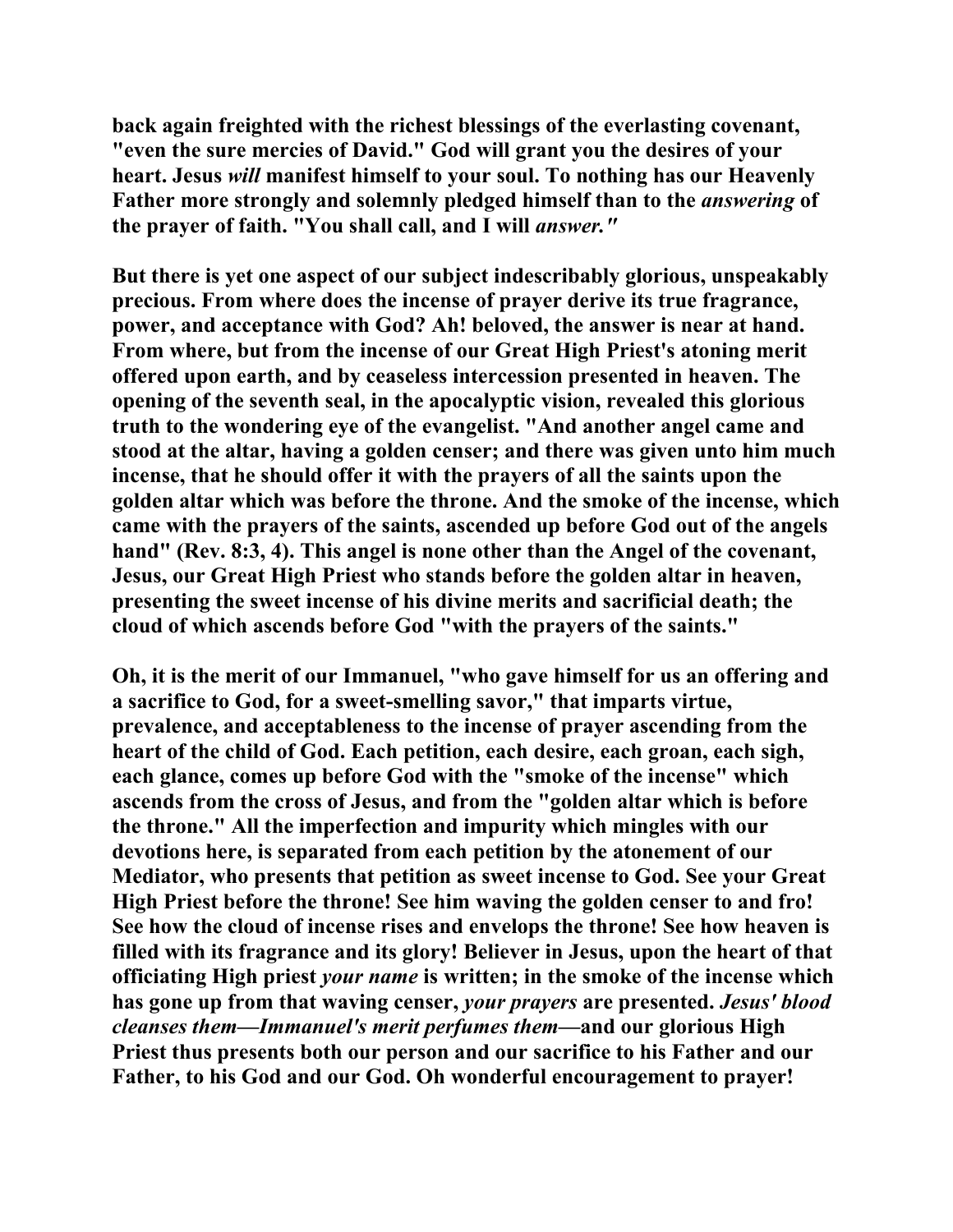**Who, with such an assurance that his weak, broken, and defiled, but sincere petitions shall find acceptance with God, would not breathe them at the throne of grace? Go, in the name of Jesus; go, casting yourself upon the merit which fills heaven with its fragrance; go, and pour out your grief, unveil your sorrow, confess your sin, sue out your pardon, make known your needs, with your eye of faith upon the Angel who stands at the "golden altar which is before the throne," and the incense which breathes from your oppressed and stricken heart will "ascend up before God out of the Angel's hand," as a cloud, rich, fragrant, and accepted.** 

**O, give yourself to prayer! Say not that your censer has nothing to offer. That it contains no sweet spices, no fire, no incense. Repair with it, all empty and cold as it is, to the Great High Priest, and as you gaze in faith upon him who is the Altar, the slain Lamb, and the Priest, thus musing upon this wondrous spectacle of Jesus' sacrifice for you, his Spirit will cast the sweet spices of grace and the glowing embers of love into your dull, cold heart, and there will come forth a cloud of precious incense, which shall ascend with the "much incense" of the Savior's merits, an "offering and a sacrifice to God of a sweetsmelling savor."** 

**Remember, that Jesus offers with the "much incense" the prayer of "***all*  **saints." In that number** *you,* **beloved, are included. The tried saints, the sick saints, the sorrowful saints, the tempted saints, the bereaved saints, the weak**  and infirm saints, the wandering and restored saints. Yes, "the prayers of *all* **saints" are "offered upon the golden altar which is before the throne." Nor forget that there is** *evening* **as well as morning incense. "When Aaron lights the lamps** *at evening,* **he shall burn incense." And thus when the day-season of your prosperity and joy is past, and the evening of adversity, sorrow, and loneliness draws its somber curtains around you, then take your censer and wave it before the Lord. Ah! methinks at that hour of solemn stillness and of mournful solitude, that hour when grief loves to indulge, and visions of other days dance before the eye, like shadows upon the wall, that hour when all human support and sympathy fails, that** *then* **the sweetest incense of prayer ascends before God. Yes,** *there is no prayer so true, so powerful, so fragrant as that which sorrow presses from the heart.* **O, betake yourself, suffering believer to prayer.** 

**Are you a pilgrim, and alone? Far from the home once called your own? From friendship's faithful bosom wrested,**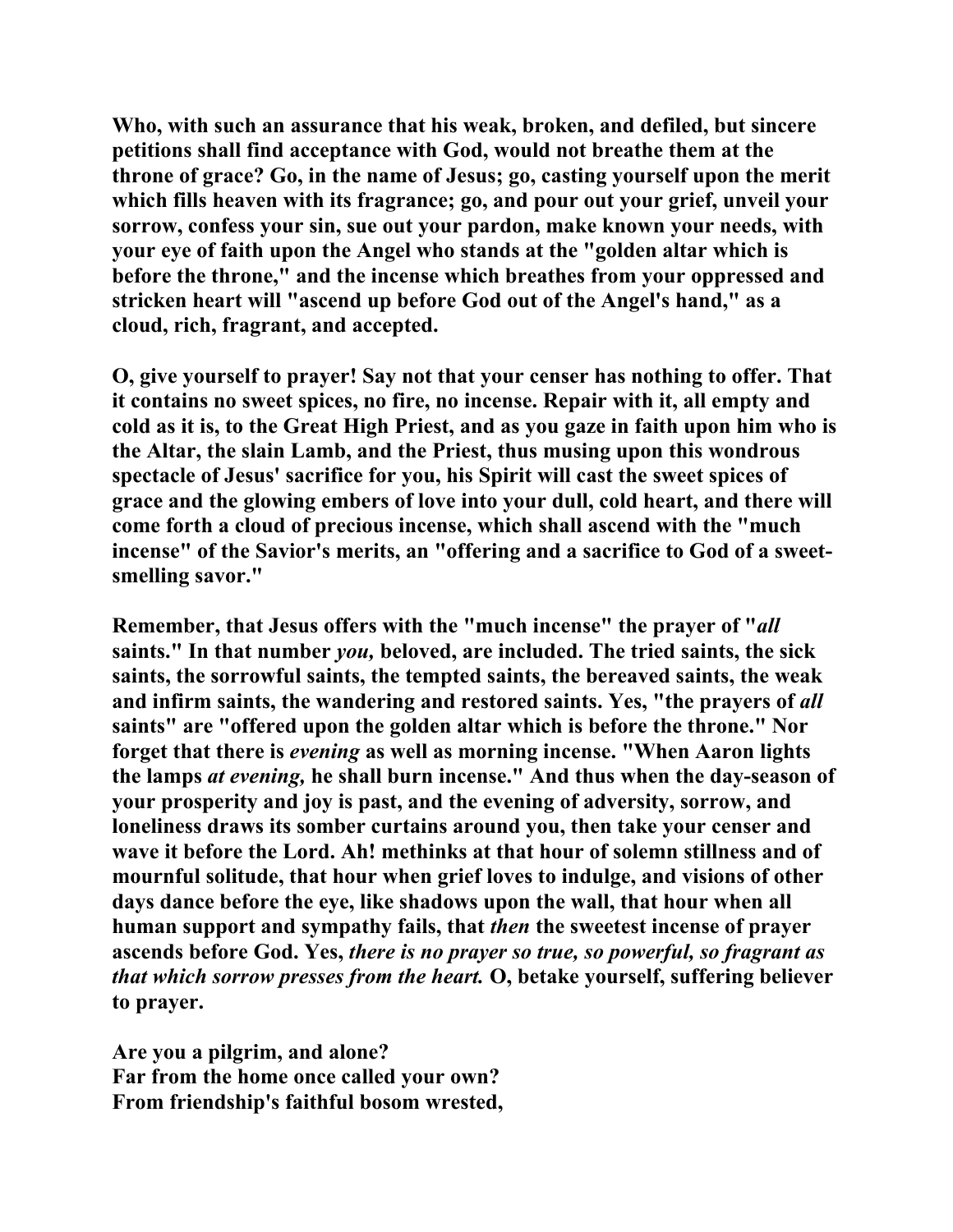**In stranger hands your comforts vested, Your life a cheerless wintry day, Unlit by sunshine!—Rise and pray!** 

**Smiled on you once the bliss of earth, And flittering joys of transient worth? Have you adored some idol shrine, Or bent how many a knee at thine? Faded those creatures of a day, What have you left?—Arise and pray!** 

**With tears, with bitterest agony, The Savior wrestled, soul! for thee, Before he could all-triumphant rise To plead the accepted sacrifice: So, until the world shall pass away, Shall stand his words—Arise and pray!** 

**Bring forth, then, your censer, sorrowful priest of the Lord! Replenish it as the altar of Calvary, and then wave it with a strong hand before the God, until your person, your sorrows, and your guilt are all enveloped and lost in the cloud of sweet incense as it rises before the throne, and blends with the ascending cloud of the Redeemer's precious intercession.** *Prayer will soothe you, prayer will calm you, prayer will unburden your heart, prayer will remove or mitigate your pain, prayer will heal your sickness, or make your sickness pleasant to bear, prayer will expel the temper, prayer will bring Jesus sensibly near to your soul, prayer will lift your heart to heaven, and will bring heaven down into your heart.* **"Lord, I cry unto you: make haste unto me: give ear unto my voice when I cry unto you. Let my prayer be set forth before you as incense; and the lifting up of my hands as the evening sacrifice." "I GIVE MYSELF UNTO PRAYER."** 

**The prayers I make will then be sweet indeed, If You the Spirit give by which I pray: My unassisted heart is barren clay, That of its native self can nothing feed: Of good and pious works You are the seed That quickens only where You say it may: Unless You show to us Your own true way, No man can find it: Father! You may lead.**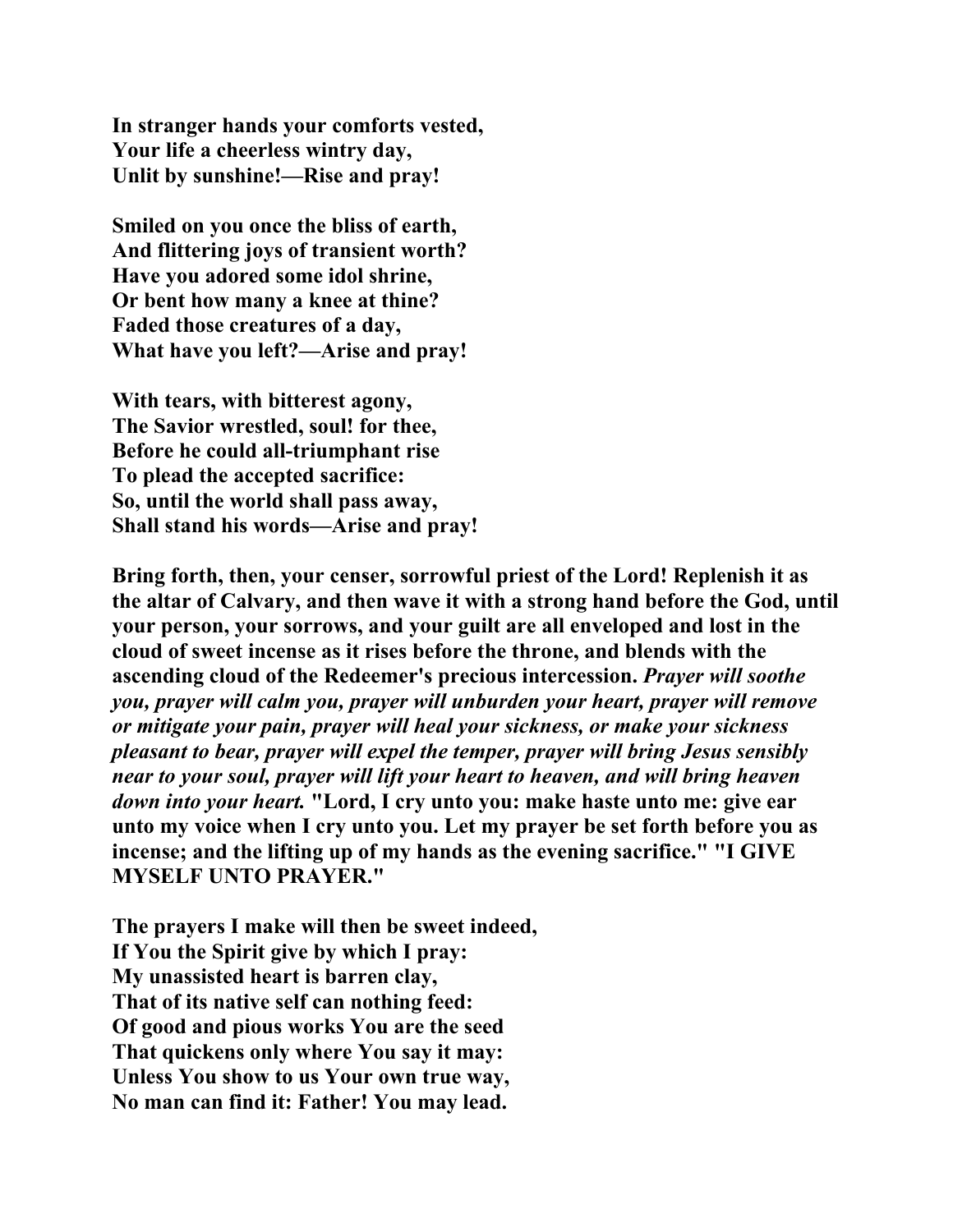**Oh, do then breathe those thoughts into my mind By which such virtue may in me bred, That in Your holy footsteps I may tread; The fetters of my tongue do You unbind, That I may have the power to sing of Thee, And sound Your praises everlastingly.** 

## **The Day Breaking**

**"Until the day breaks, and the shadows flee away, I will get me to the mountain of myrrh, and to the hill of frankincense"—Song Sol. 4:5.** 

**IT is proper that we should now conduct our 'night thoughts' to a close. And with what topic more soothing and appropriate can we terminate our present reflections than the one suggested by the portion of the sweet song just quoted—the arrival of that blessed period when the shadows of our present pilgrimage will all have fled, succeeded by a "morning without clouds," and a day without a night? That we dwell so much in the region of present clouds, and so little in the meridian of the future glory, entails upon us a serious loss. We look too faintly beyond the midnight of time into the daylight of eternity. We are slow of heart to believe all that is revealed of the bliss that awaits us, and do not sufficiently realize that, in a little while,—O how soon!—the day will break,—the shadows will flee away,—and we shall bathe our souls in heaven's full, unclouded, endless light. 'Absent from the body,' we shall be 'present with the Lord.' To the consideration of this deeply interesting subject let us for a few moments; in conclusion, bend our thoughts.** 

**We have already considered the night-season of travel as constituting a great portion of the celestial pilgrimage of the saints. Solomon, in the sacred Idyl from which we have selected the sublime stanza at the head of this chapter, again recalls our thoughts to this point, he refers to the "shadows" which gather round the pathway of the believer on his way to the eternal city. Nor is this an exaggerated description of the reality. The portrait of the Christian's life has its lights, bright and glorious: but it also has its shadows, deep and long; and both the light and the shade are essential to the perfection of the picture.** 

**We have emerged, beloved, in our conversion, from the scene of shadows. Divine and sovereign grace has chosen and called us out of a world over which**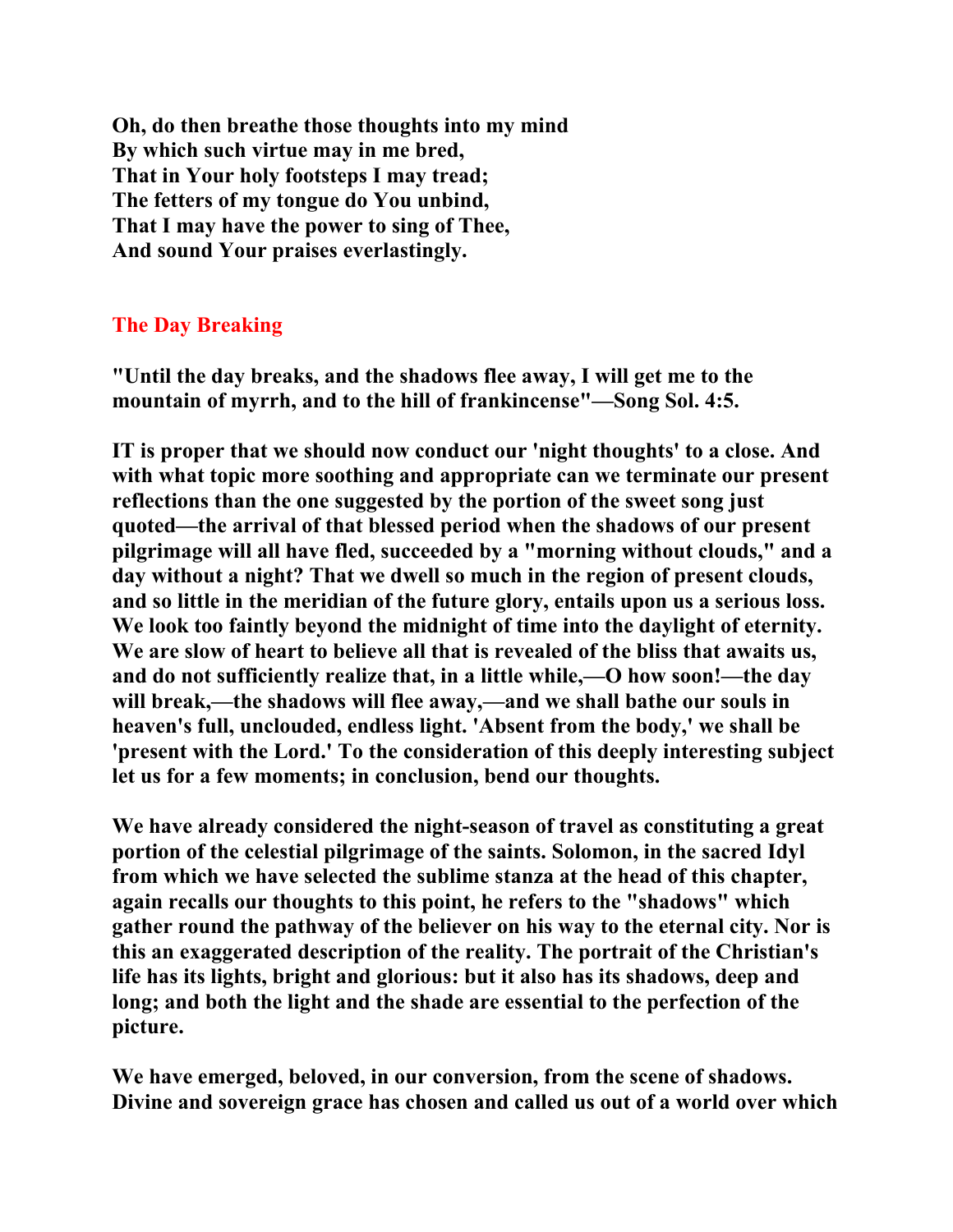**the funeral pall of the 'darkness of the shadow of death' spreads its broad mantle. "Darkness covers the earth, and gross darkness the people." The natural sun illumines,—its beams of light and splendor streaming alike through the windows of the palace and the lowly cot; but until Jesus, the Sun of Righteousness, is revealed and known, neither 'those who dwell in kings' houses,' nor those who occupy the humblest cottage on the hillside, are guided to eternity by a single ray from heaven. Now, seeing that the path of the "child of the light" lies through this dark world, it is no marvel if shadows, often varied and thick, should brood around his steps. Let us for a moment glance at some of them.** 

**There are the shadows of spiritual ignorance thrown upon our path. With all our attainments, how little have we really attained! With all our knowledge, how little do we actually know! How superficially and imperfectly are we acquainted with truth, with Jesus, who is emphatically "The truth," with God, whom the truth reveals. "We know but in part." "We see through a glass darkly"—all is yet but as a riddle, compared with what we shall know when the shadows of ignorance have fled. There are, too, the enshrouding shadows of God's dark and painful dispensations. Our dealings are with a God of whom it is said, "Clouds and darkness are round about him." Who often "covers himself as with a cloud," and to whom the midnight traveler to the world of light has often occasion to address himself in the language of the church, "You are a God that hide yourself." Ah! beloved, what clouds of dark providences may be gathering and thickening around your present path! Through what a gloomy, stormy night of affliction faith may be steering your tempest-tossed bark. That faith eyeing the promise and not the providence the "bright light that is in the cloud," and not the lowering cloud itself, will steer that trembling vessel safely through the surge. Remember that in the providences of God, the believer is passive—but with regard to the promises of God, he is active. In the one case, he is to 'be still' and know that God reigns, and that the "Judge of all earth must do right." In the other, his faith, child-like, unquestioning and unwavering, is to take hold of what God says, and of what God is, believing that what he has promised he is also able and willing to perform. This is to be "strong in faith, giving glory to God."** 

**The divine withdrawment is another shadow, often imparting an aspect of dreariness to the path we are treading to the Zion of God. "Wherefore hide you yourself?" says Job. "For a small moment," says God to the church, "have I forsaken you.…In a little wrath I hid my face from you for a moment." Ah! there are many who have the quenchless light of life in their**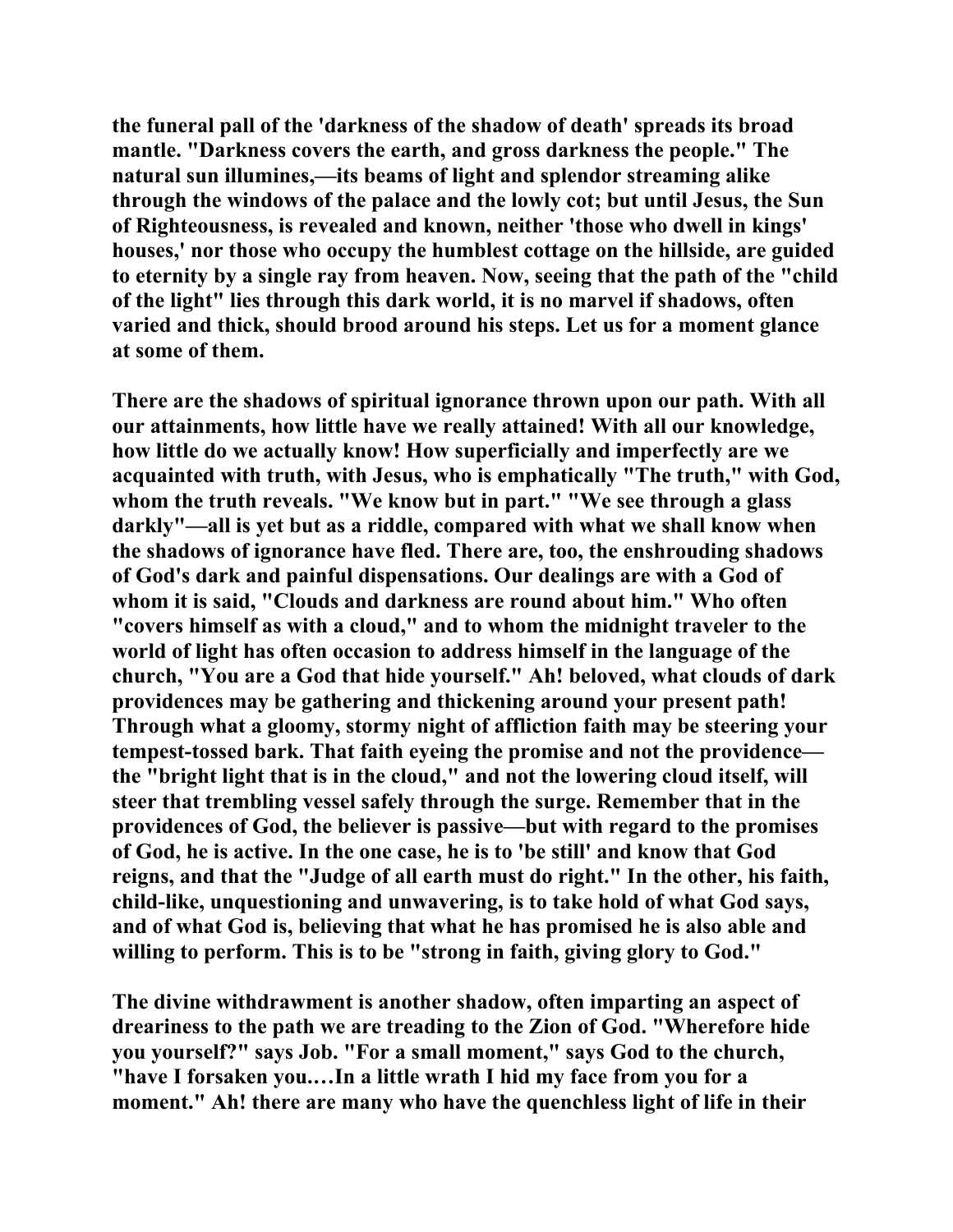**souls, who yet, like Job, are constrained to take up the lamentation, "I went mourning without the sun." There are no shadows darker to some of God's saints than this. Many professing Christians dwell so perpetually in the region of shadows, they so seldom feel the sunshine of God's presence in their souls, that they scarcely can discern when the light is withdrawn. But there are others, used to walk so near with God in the rich, personal enjoyment of their pardon, acceptance and adoption, that if but a vapor floats between their soul and the sun, in an instant they are sensible of it. O blessed are they whose walk is so close, so filial with God, whose home is so hard by the cross, who, like the Apocalyptic angel, dwell so entirely in the sun, as to feel the barometer of their soul affected by the slightest change in their spiritual atmosphere. In other words—who walk so much beneath the light of God's reconciled countenance as to be sensible of his hidings even "for a small moment." And then there comes the last of our shadows, "the valley of the shadow of death." There they terminate. This may be the focus where they all shall meet; but it is to meet only to be entirely and forever scattered. The sentiment is as true as the figure is poetic,—"the shadow of death." It is but a 'shadow' to the believer; the body of that shadow, Jesus, the "Captain of our salvation," met on the cross, fought, and overcame. By dying he so completely destroyed death, and him that had the power of death, that the substance of death in the experience of the dying Christian dwindles into a mere shadow, and that shadow melts into eternal glory. O death! how great was your triumph, and how overwhelming was your defeat when Jesus died. Never was your gloomy domain so dark as when Essential Life bowed his head and gave up the spirit. Yet never was it illumined with an effulgence so great, as when the Divine Conqueror passed through its gloomy chambers, and with a power and a victory mightier and more glorious far than Samson's, tore away its iron gates, and demolished its strongholds; throwing a brightness and a fragrance around the bed of death, in which, "until the day dawn and the shadows flee away," those who sleep in Jesus lie down and rest. "If a man keep my sayings he shall never see death." "Whose believes in me shall never die."** 

**"Death's terror is the mountain faith removes; 'Tis faith disarms destruction,— Believe, and look with triumph on the tomb."** 

**"O you timorous souls! that are terrified at the sound of the passing bell; that tremble at the sight of an opened grave; and can scarce behold a coffin without a shuddering horror; you that are in bondage to the grisly tyrant, and**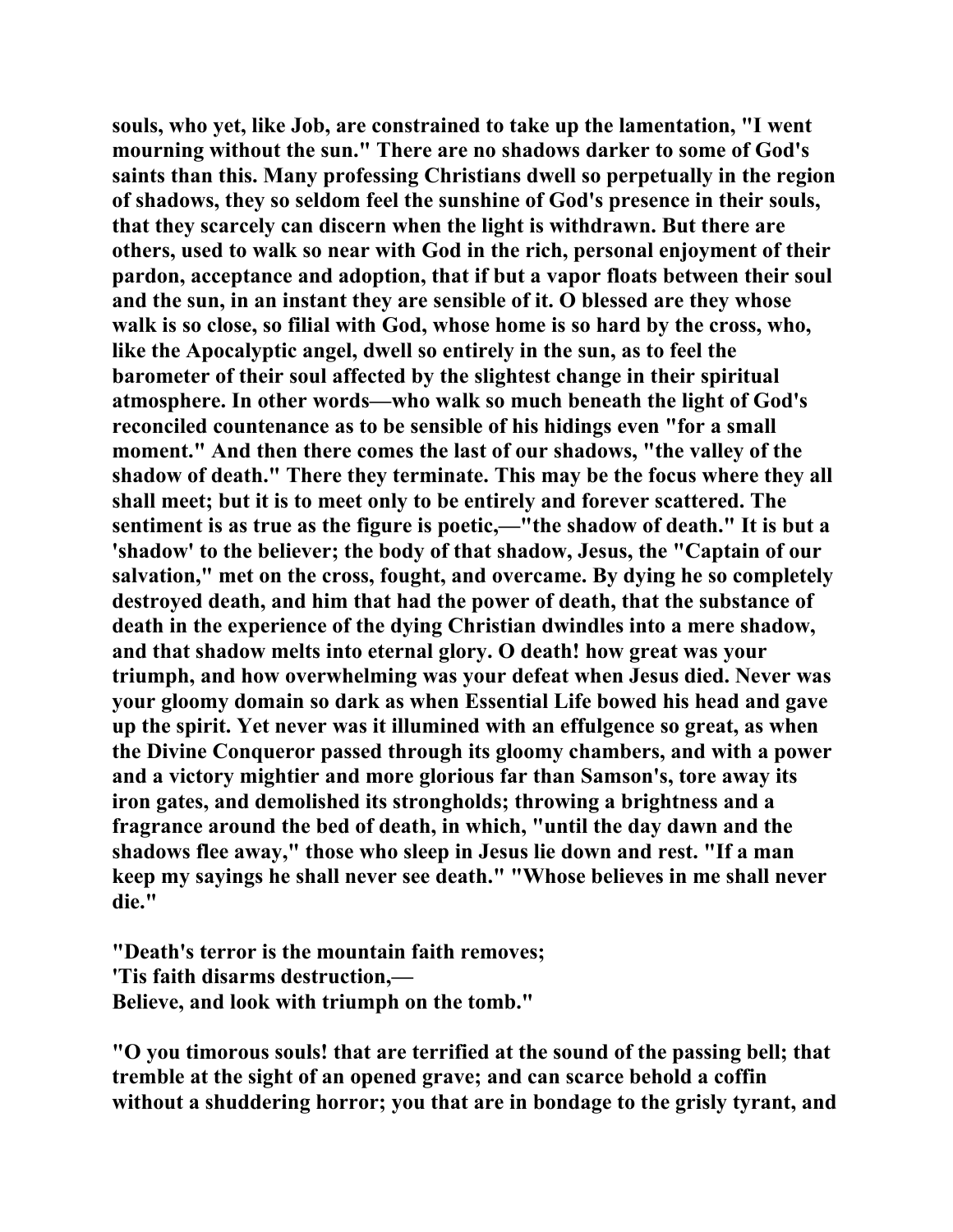**tremble at the shaking of his iron rod, cry mightily to the Father of your spirits for faith in his dear son! Faith will free you from your slavery. Faith will embolden you to tread on this the fiercest of serpents. Old Simeon, clasping the child Jesus in the arms of his flesh, and the glorious Mediator in the arms of his faith, departs with tranquility and peace. That bitter persecutor Saul, having won Christ, being found in Christ, longs to be dismissed from cumbrous clay, and kindles with rapture at the prospect of dissolution. Methinks I see another of Emmanuel's followers trusting in his Savior, leaning on his beloved, go down to the silent shade with composure and alacrity. 'Knowing,' says Peter, 'that shortly I must put off this tabernacle, even as our Lord Jesus Christ has showed me.' In this powerful name, an innumerable company of sinful creatures have set up their banners and overcome through the blood of the Lamb. Authorized by the Captain of your salvation, you also may set your feet upon the neck of this 'king of terrors.' Enriched with this antidote you may play around the hole of the asp, and put your undaunted hand on the cockatrice den. You may feel the viper fastening to your mortal part, and fear no evil; you shall one day shake it off by a joyful resurrection, and suffer no harm."** 

**But let us turn from the shadows of night to the day-dawn, by which those shades will presently be succeeded. "Until the day break and the shadow flee away." It will not always be night with the expectants of glory. As the "children of the day and of the light," their present time-state would seem to be but an accident of their being, a temporary obscuration only, through which they are passing to the world of which it is said, " there shall be no night there; and they need no candle, neither light of the sun, for the Lord God gives them light: and they shall reign forever and ever." And yet we would be far from penning a sentence tending to foster in the Christian mind a spirit of discontent with his present night-season of humiliation and sorrow. We have already remarked, in a former part of this work, that there are glories revealed by the natural night, which the sun in all its splendor, so far from revealing, only hides from our view by its very brightness. We are as much indebted to the darkness of night for its magnificent unveilings of God's wonderful works, as to the noon-tide splendor which lights up the wonders and glories of earth. How limited had been our knowledge of the universe, and how partial our view of the divine affluence and greatness, had there been no natural night. A world of perpetual sunshine, would have been a world of gross mental darkness! The earth beneath and the sun above us would have been the limits of our knowledge. The beauties spread out upon the dissolving landscapes around us, we might have surveyed with admiration and delight,**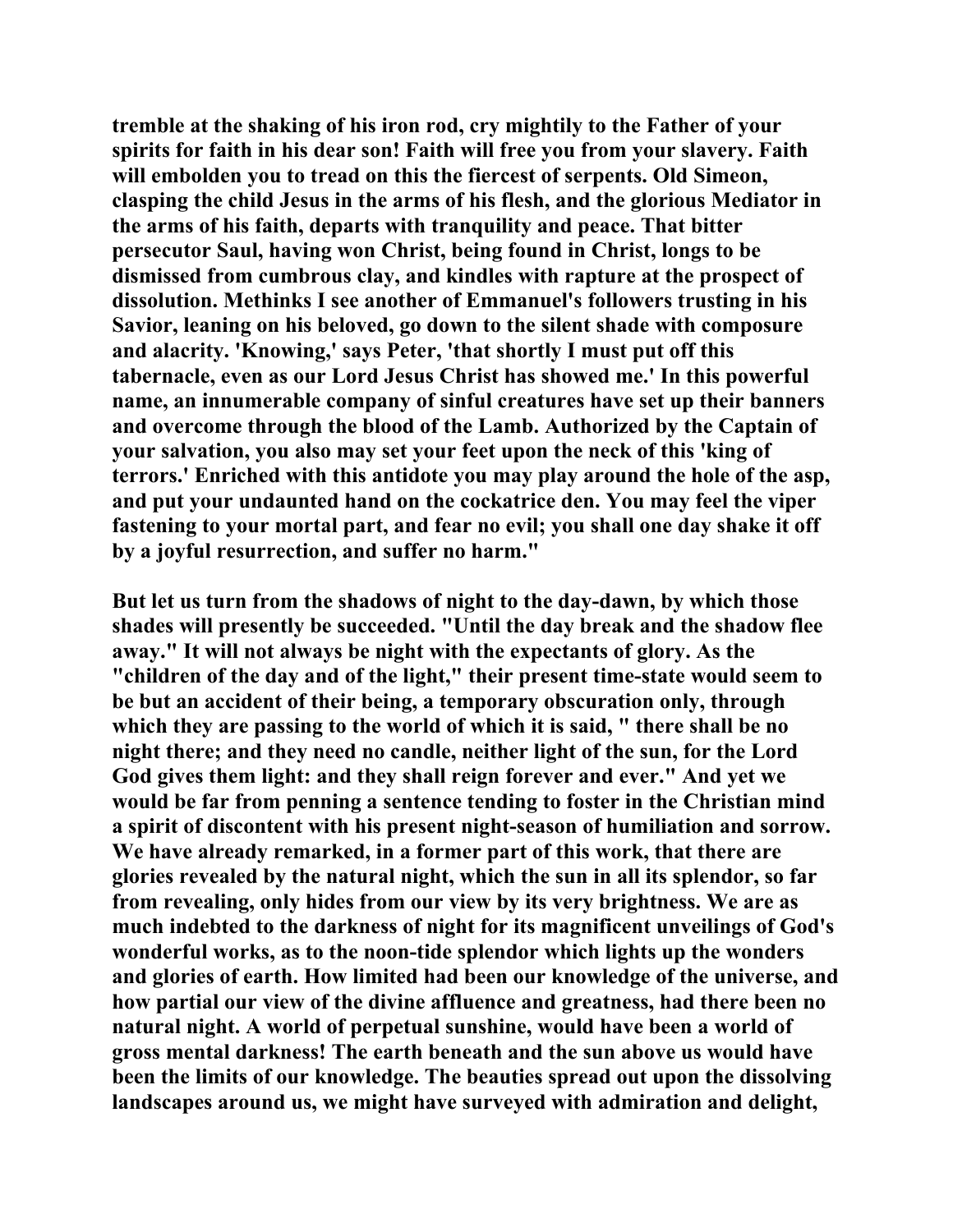**but the mighty expanse above us, the overspreading skies, the remote depths stretching far into space, all studded and crowded with suns and systems and constellations, would never have burst in grandeur and wonder upon our view. Of astronomy, that most delightful and fascinating of all sciences, we should have known nothing. But when the last lingering ray of the sun retires, and evening, glittering with heaven's rich jewelry, approaches; and night, wearing her diadem of star and planet, takes her allotted place in the earth's revolution,—then it is we go forth on our wondrous travel, and as we "consider the heavens, the moon, and the stars, which he has ordained," we exclaim with that devout astronomer, the Psalmist, "The heavens declare the glory of God; and the skies shows his handiwork." Thus is it with the dark dispensation of God with his people. Would you pass through a spiritual course of perpetual sunshine? Would you be exempt from the night-season of sorrow and of trial? O how little would you then know of God, and of Christ, and of truth! We hesitate not to affirm, that as in the natural world we are more deeply indebted to the instructions of the night than to those of the day, so in the spiritual world we experimentally learn infinitely more in the nightseason of deep and sanctified affliction than in the bright, sunny day of gladness and prosperity. It may be a dark and tedious night of weeping and of trial, yet is it often a night in which Christ visits us, as he visits us at no other season. But from this digression let us turn our thoughts to the day-dawn, when the shadows shall all flee away.** 

**We have alluded to the moral darkness of man,—the spiritual unregeneracy in which he is found by nature. The first light, then, that dawns upon the soul is the day-break of grace. When that blessed period arrives, when the Sun of Righteousness has risen upon the long-benighted mind, how do the shadows of ignorance and of guilt instantly disappear! What a breaking away of, perhaps, a long night of alienation from God, of direct hostility to God, and of ignorance of the Lord Jesus, then takes place. Not, however, strongly marked is this state always at the first. The beginning of grace in the soul is frequently analogous to the beginning of day in the natural world. The dawn of grace is at first so faint, the day-break so gentle, that a skillful eye only can observe its earliest tints. The individual himself is, perhaps, ignorant of the extraordinary transition through which his soul is passing. The discovery of darkness which that day-dawn has made, the revelation it has brought to view of the desperate depravity of his heart, the utter corruption of his fallen nature, the number and the turpitude of his sins, it may be, well near overwhelms the individual with despair! But what has led to this discovery? What has revealed all this darkness and sin? O! it is the day-break of grace in the soul! One faint ray,**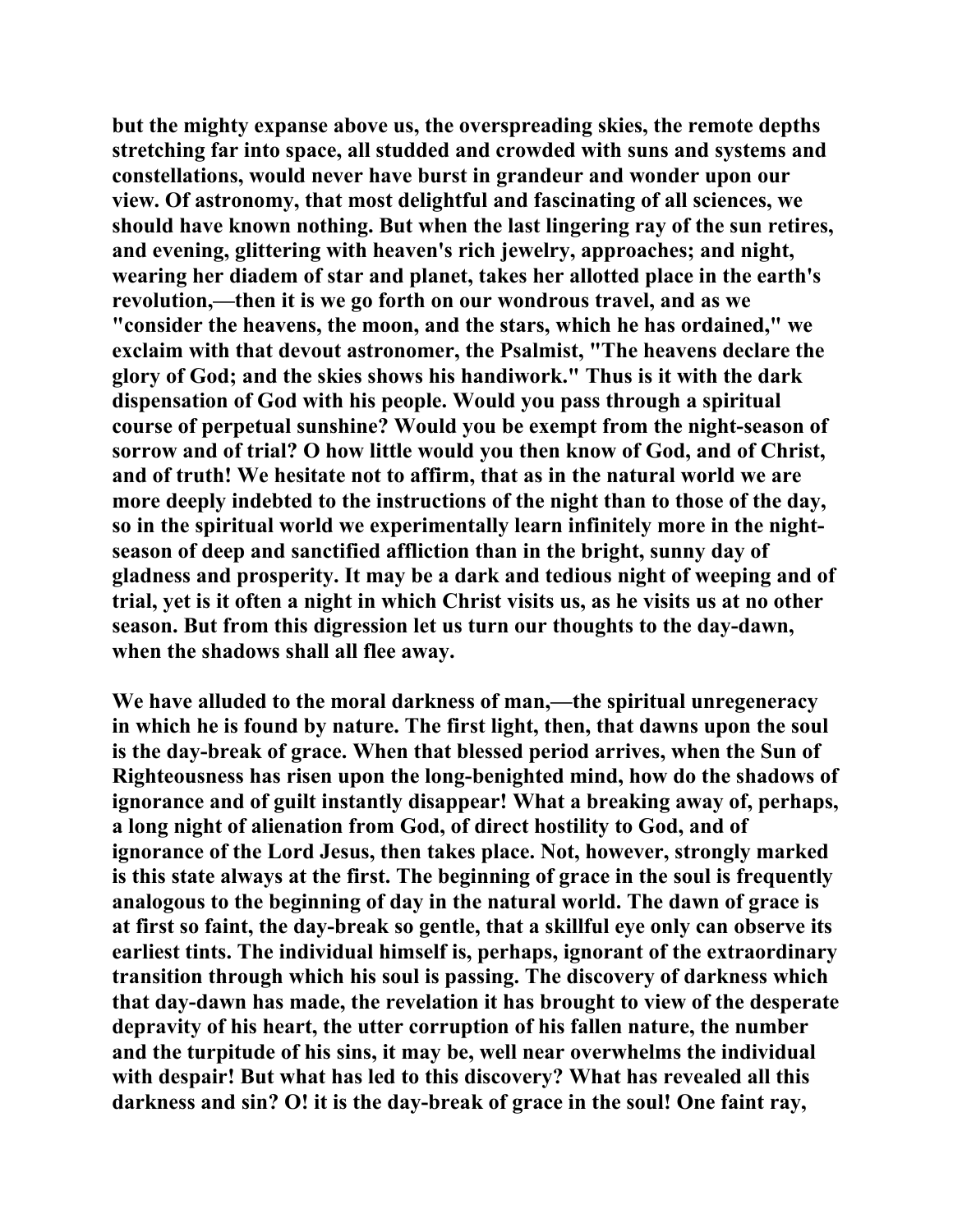**what a change has it produced!** 

**And is it real? Ah! just as real as that the first beam, faintly painted on the eastern sky, is a real and an essential part of light. The day-break—faint and glimmering though it be—is as really day as the meridian is day. And so is it with the day-dawn of grace in the soul. The first serious thought—the first real misgiving—the first conviction of sin—the first downfall of the eye—the first bending of the knee—the first tear—the first prayer—the first touch of faith, is as really and as essentially the day-break of God's converting grace in the soul as is the utmost perfection to which that grace can arrive. O glorious dawn is this, my reader, if now for the first time in your life, the day-break of grace has come, and the shadows of ignorance and guilt are fleeing away before the advancing light of Jesus in your soul. If now you are seeing how depraved your nature is; if now you are learning the utter worthlessness of your own righteousness; if now you are fleeing as a poor, lost sinner to Christ, relinquishing your hold of everything else, and clinging only to him; and though this be but in weakness and tremulousness, and hesitancy, yet sing for joy, for the day is breaking,—the prelude to the day of eternal glory,—and the shadows of unregeneracy are forever fleeing away. And as this day of grace has begun, so it will advance. Nothing shall impede its course, nothing shall arrest its progress. "He which has begun a good work in you will perform it until the day of Jesus Christ." The Sun now risen upon you with healing in his beams shall never stand still—shall never go back. "He has set a tabernacle for the sun" in the renewed soul of man, and onward that sun will roll in its glorious orbit, penetrating with its beams every dark recess, until all mental shadows are merged and lost in its unclouded and eternal splendor. "The path of the just is as the shining light, that shines more and more unto the perfect day."** 

**But there awaits the believer a day brighter far than this; such a day as earth never saw, but as earth will surely see,—the day-break of glory. "Until the day break, and the shadows flee away." O what a day is this! It will be "as the light of the morning, when the sun rises, even a morning without clouds." Grace, which was the day-dawn of glory, now yields its long-held empire; and glory, which is the perfect day of grace, begins its brilliant and endless reign. The way-worn "child of the day" has emerged from the shadows of his pilgrimage, and has entered that world of which it is said, "there shall be no night there." Contemplate for a moment, some of the attributes of this day of glory.**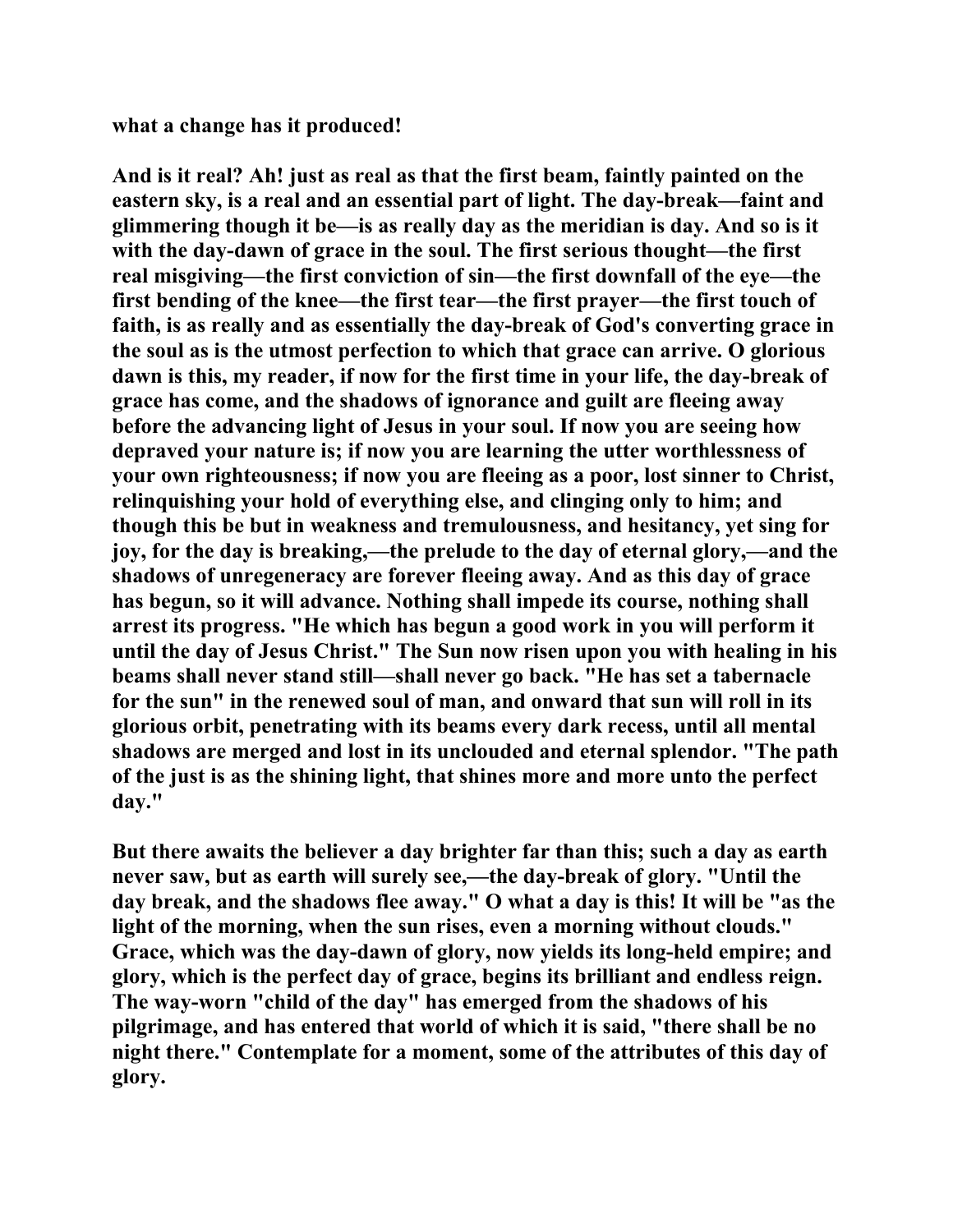**It will be a day of perfect knowledge. When it is said that there will be no night in heaven, it is equivalent to the assertion, that there will be no intellectual darkness in heaven; consequently there will be perfect intellectual light. It is said that we shall then 'know even as also we are known.' The entire history of God's government will then be spread out before the glorified saint, luminous in its own unveiled and yet undazzling brightness. The mysteries of providence, and the yet profounder mysteries of grace, which obscured much of the glory of that government, will then be unfolded to the wonder and admiration of the adoring mind. The misconceptions we had formed, the mistakes we had made, the discrepancies we had imagined, the difficulties that impeded us, the prophecies that bewildered us, the parables that baffled us, the controversies that agitated us, all, all will now be cleared up; the day has broken, and the shadows have fled forever. O blessed day of perfected knowledge, which will then give me reason to see, that the way along which my God is now leading me through a world of shadows, is a right way; and that where I most trembled, there I had most reason to stand firm; and that where I most yielded to fear, there I had the greatest ground for confidence; and that where my heart was the most collapsed with grief, there it had the greatest reason to awaken its strings to the most joyous melody.** 

**It will be a day of perfect freedom from all sorrow. It must be so, since it is written that "God shall wipe away all tears from their eyes; and there shall be no more death neither sorrow, nor crying, neither shall there be any more pain; for the former things are passed away." What a cluster of sweet hopes is here! What a collection of bright beams throwing, in focal power, their splendor over that cloudless day. Child of solitude and sorrow! sick ones dear to Christ! bereaved mourners! hear you these precious words, and let music break from your lips! God will dry your tears! We have told you how the mother comforts her sorrowing one. See how God will comfort his. "Will God himself wipe my tears away?" Yes, child of grief, there will be no more weeping then, for—O ecstatic thought!—"God shall wipe away all tears from their eyes." O kind and condescending Father! And "there shall be no more death." No more rending asunder of affection's close and tender ties; no more separations from the hearts we love; no more blinded windows, nor coffins, nor shrouds, nor plumed hearse, nor funeral procession, nor opened graves, nor sealed sepulchers, nor "dust to dust, and ashes to ashes;" the mourners no more go about the streets, for death is now swallowed up in victory! "Neither sorrow nor crying." Grief cannot find existence or place in an atmosphere of such bliss. Not a cloud floats athwart that verdant landscape, nor casts a shadow over the deep tranquility of that sun-light scene. No frustrated plans,**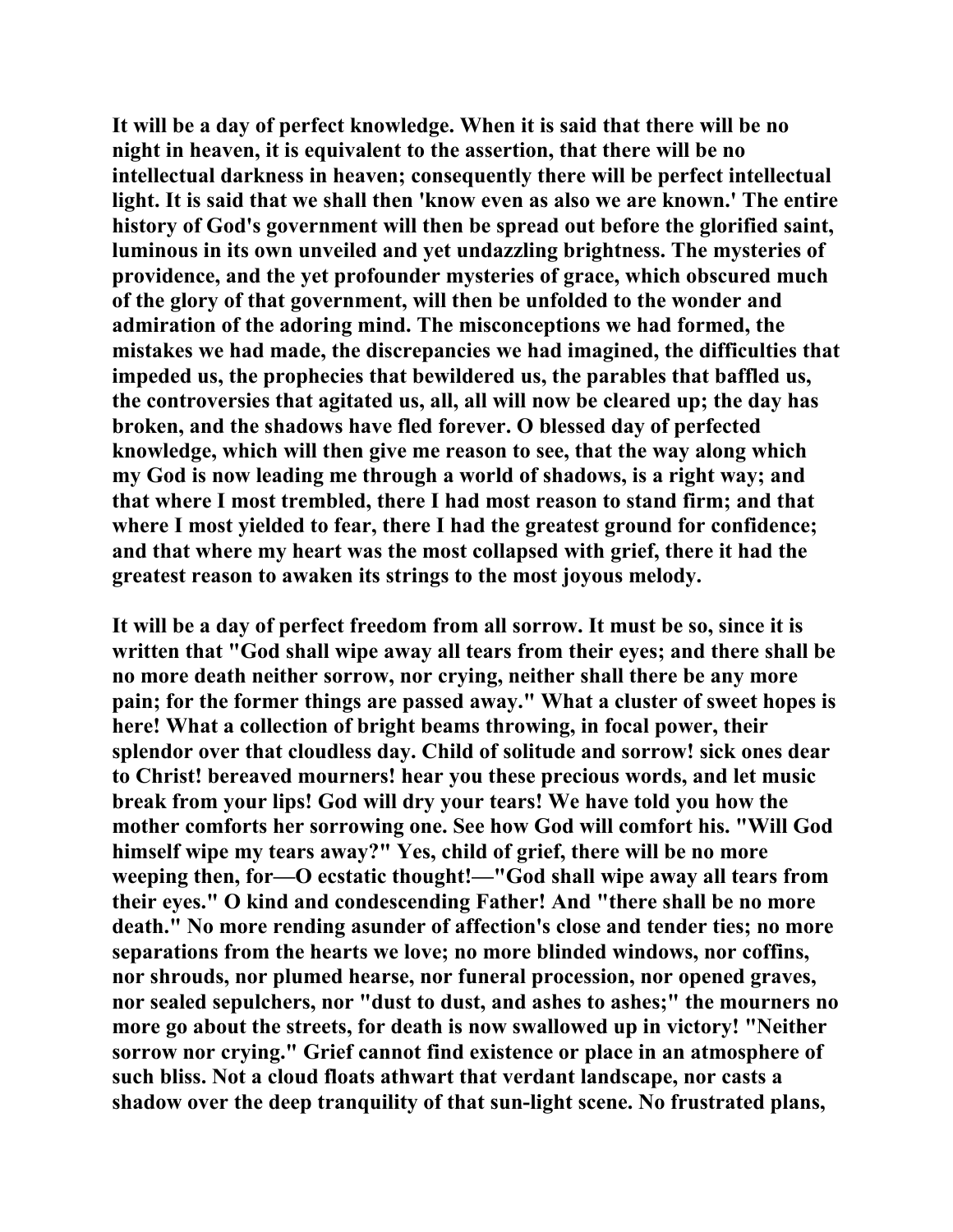**no bitter disappointments, no withered hopes, no corroding cares, there mingle with the deep sea of bliss, now pouring its tide of joyousness over the soul. "Neither shall there be any more pain." Children of suffering! hear you this. There will be no more pain racking the frame, torturing the limbs, and sending its influence through the system, until every nerve and fiber quivers with an indescribable agony. "The former things are passed away."** 

**It will be a day of perfect freedom from sin. Ah! this, methinks, will be the brightest and the sweetest of all the joys of heaven. It does not yet fully appear what we shall be; "but we know that when he shall appear, we shall be like him; for we shall see him as he is." The Canaanite will no more dwell in the land. Inbred corruption will be done away; the conflict within us will have ceased; no evil heart will betray into inconsistencies and sorrows, not a cloud of guilt will tarnish the unsullied purity of the soul. O assure me that there will be no more night of sin in heaven, and you have presented to my eye such a picture of its bliss, as tints the clouds of my dreary pilgrimage with the first dawn of its golden beams, and inspires my heart with yearnings to be there. You holy ones of God! weeping, mourning over indwelling and outbreaking sin, the last sigh you heave will be a glad adieu to pollution,—to be tormented with it no more, to be freed from it forever. "I shall be satisfied, when I awake with your likeness." This is heaven indeed.** 

**And when does this day begin to break, and the shadows to flee? Go, and stand by the side of that expiring believer in Jesus—the day-break of glory is dawning upon his soul! He is nearing heaven; he will soon be there. Before long he will be nestling in the bosom of Jesus. In a few hours, perhaps moments, and O! what wonders, what glories, what bliss will burst upon his emancipated spirit. See, how he struggles to be free. Hark, how he exclaims to the loved ones who cling to him, and who gladly would detain him a little longer here,—"Let me go, for the day breaks!" O blessed day now opening upon his view, as shadow after shadow is dispersed, revealing the wall of sapphire, and the gate of pearl, and the jasper throne, and him who sits upon it, of the New Jerusalem, all inviting and beckoning him away.** 

**But the noon-tide splendor of this day of glory will be at the second coming of our Lord in majesty and great power, to gather together his elect, and consummate the bliss of his church. "He shall come to be glorified in his saints, and to be admired in all those who believe." Precious in the sight of the Lord as is the death of his saints, and blissful to the saints themselves, as will be the time of their departure, yet not our death, but the Redeemer's glorious**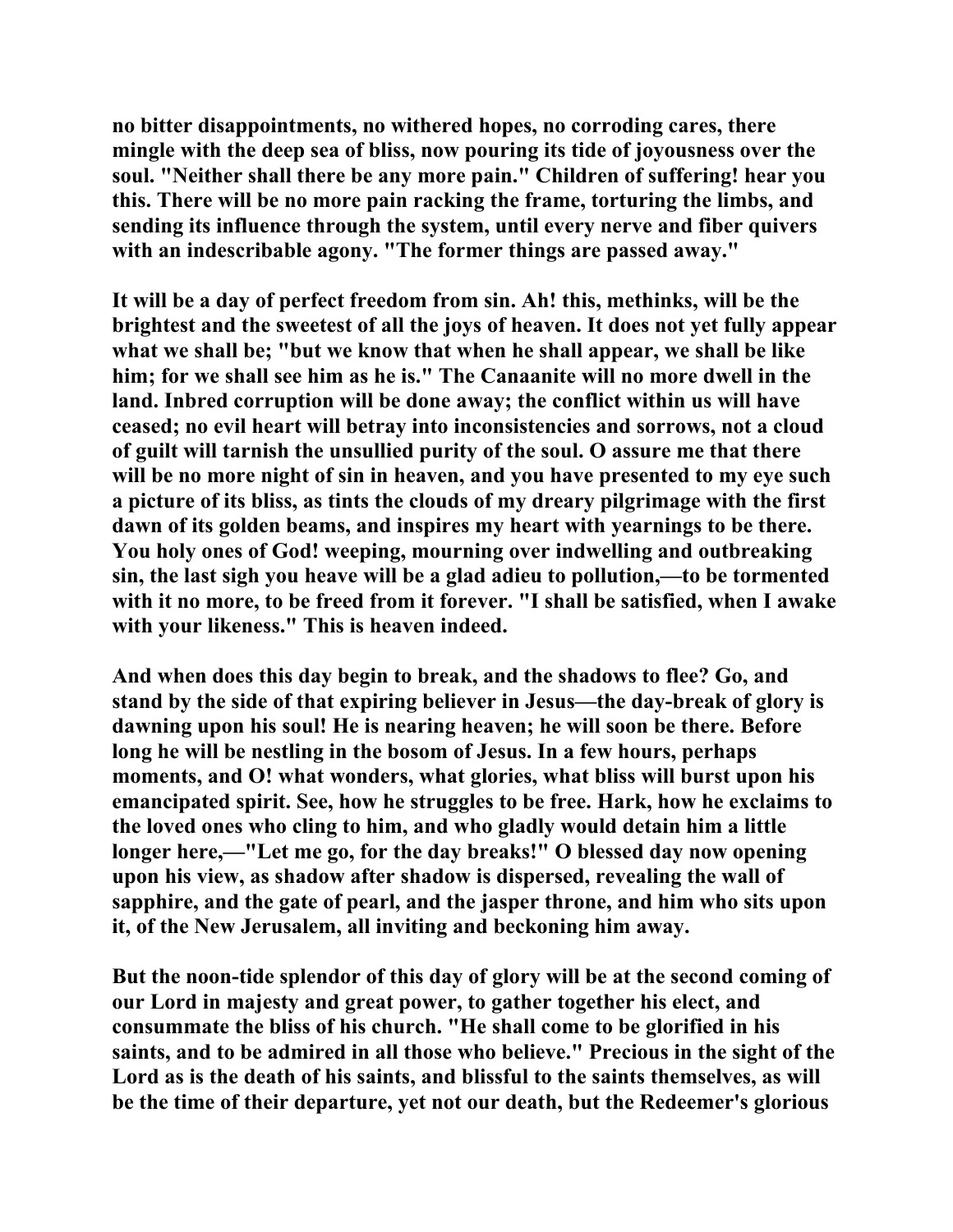**appearing, is the hope set before us in the Scriptures. "Looking for that blessed hope, and the glorious appearing of the Great God and our Savior Jesus Christ." Death, in its mildest form, is terrible to look at. Gild it, paint it with vermilion as you may, it is a ghastly object. We shrink from dying. Faith in Jesus can indeed bear the heart upon its towering pinion above the fear and humiliation of death, yet the dreadful accompaniments of the final hour will at times crowd upon the view, and cause the Christian soldier to quake, and tremble, and misgive. But not so is the contemplation of the coming of the Lord. O how animating the thought! O how glorious the prospect! O how sanctifying the hope! We have been speaking to you much of night, and there is a sense in which this creation, since the sun of its holiness set amid clouds and darkness, has seen no day. But the day is breaking, the morning is coming—"the day of the Lord is at hand." The 'signs of the times' all indicate the approach of great events. The forces are gathering, the field is clearing for the last and great battle. But what is the grand event, of which all others are but the heralds and precursors? It is the personal appearing of the Son of Man. He is coming to receive the kingdom,—to gather his elect from the four winds of heaven,—to quicken the sanctified dead, and to translate the holy living,—to reign forever with his church upon a new earth and beneath a new heaven, wherein will dwell righteousness. Suffering Christian! look rather to this blessed hope of the perfect day, than to the gloomy passage of the dark valley. "I will come again," says your gracious Lord, "and receive you to myself, that where I am, there you may be also." Let our hearts respond, "Come, Lord Jesus, come quickly."** 

**And where shall we resort until then? We will follow the footsteps of the church. Listen to her words: "Until the day break, and the shadows flee away, I will get me to the mountain of myrrh, and to the hill of frankincense." The Lord has fragrant places of safety and repose for his people until he comes to fetch them to glory. What a "mountain of myrrh" is Jesus,—in whom we may abide, to whom in all lowering clouds we may repair, "until the day break and the shadows flee away." "God has anointed him with the oil of gladness above his fellows. All his garments smell of myrrh, and aloes, and cassia." Closer and closer let us cling to Christ—this precious "mountain of myrrh," whose "name is as ointment poured forth" to the Lord's faint and weary ones—until we see him face to face. Let us long for his appearing, let us invite him now to our hearts, in the language of the church: "Until the day break, and the shadows flee away, turn, my Beloved, and be you like a roe or a young deer upon the mountains of Bether." And O! how fragrant are those "hills of frankincense," which the Lord has provided for his people, in the means of**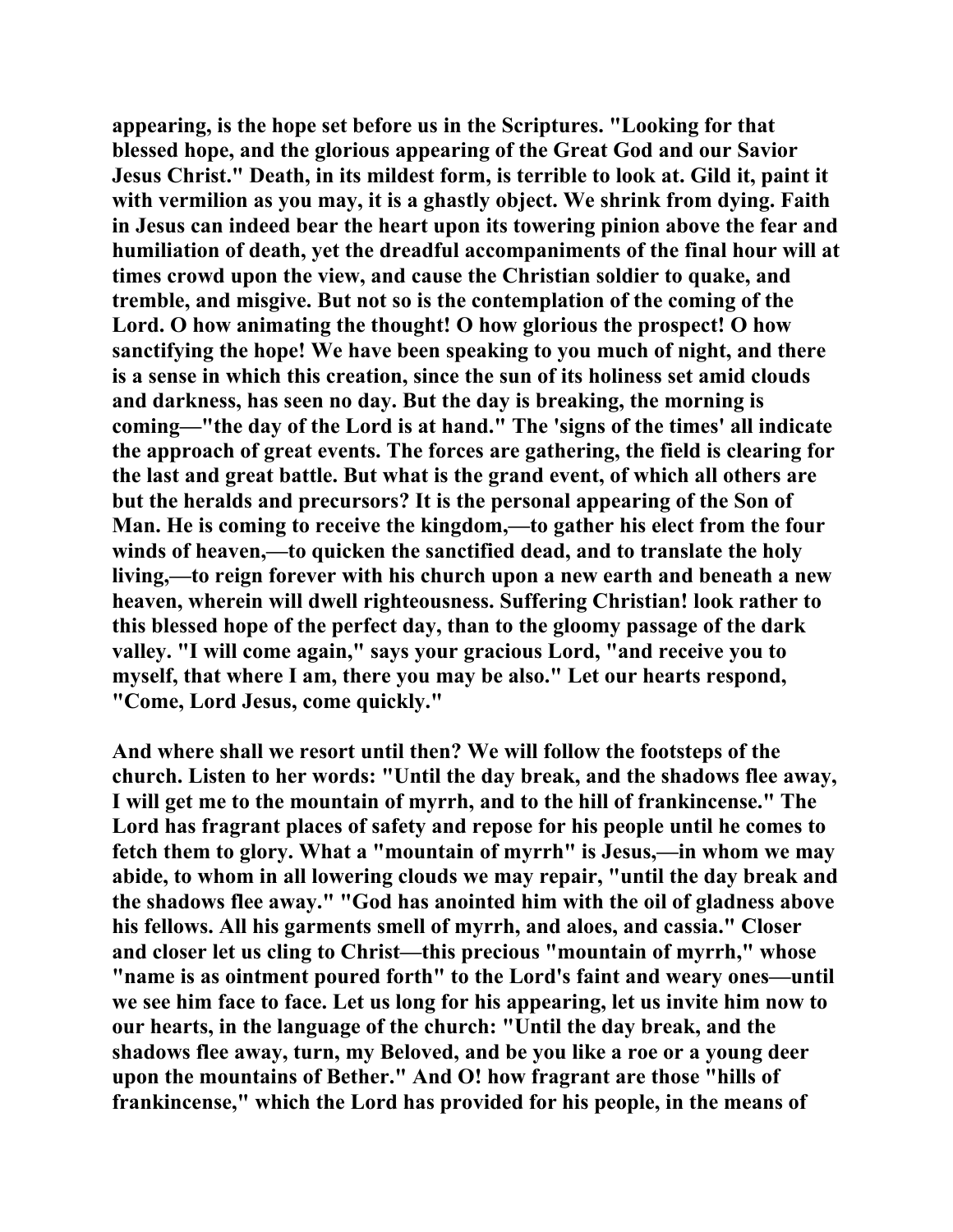**grace, to which he invites, and where he meets and communes with them "until the day break and the shadows flee away." Such is the place of secret prayer—the place of social prayer—the place of public prayer, where the incense of devotion and love ascends, so precious, so cheering and strengthening to the weary. And what is the ministration of the truth, and what is the word of God, but the "hills of frankincense" to which we are privileged to betake ourselves until our Lord comes to us, or until we go to him. To these fragrant hills of safety and repose let us constantly repair; "Not forsaking the assembling of ourselves together, as the manner of some is, but exhorting one another: and so much the more, as you see the day approaching."** 

**"The night is wearing fast away, A streak of light is dawning,— Sweet harbinger of that bright day, The fair Millennial morning.** 

**"Gloomy and dark the night has been, And long the way, and dreary; And sad the weeping saints are seen, And faint, and worn, and weary.** 

**"You mourning pilgrims! cease your tears, And hush each sigh of sorrow; The light of that bright morn appears, The long Sabbatic morrow.** 

**"Lift up your heads—behold from far A flood of splendor coming! It is the bright and Morning Star In living luster beaming. "He comes—the Bridegroom promised long— Go forth with joy to meet him; And raise the new and nuptial song, In cheerful strains to greet him.** 

**"Adorn yourself, the feast prepare, While bridal strains are swelling; He comes, with you all joys to share, The new earth his blessed dwelling."**